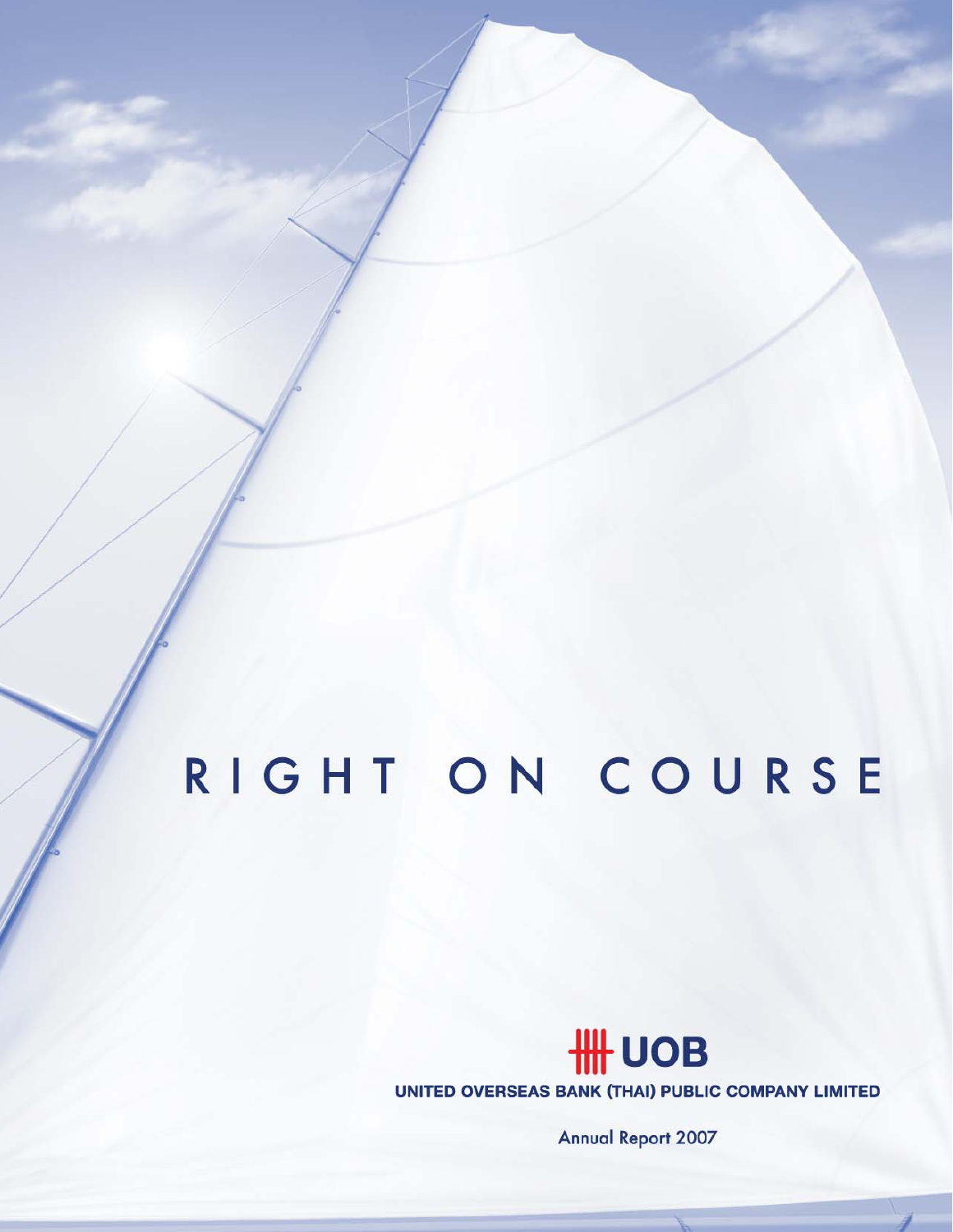## **4 Core Values**

Integrity We maintain the highest standards - ethical, moral and legal - in all our dealings with our customers and with each other, without compromise.

**Teamwork** 

We work as a team in which everyone, even the most brilliant, is united to reach our personal and corporate goals through cooperation and mutual loyalty.

**Trust & Respect** 

We earn the trust and respect of our customers and colleagues by being open, honest and honourable in all we say and do.

## **Performance Excellence**

We strive to do better everyday because we are committed to market leadership throughout our organisation and this will continue to guide our future growth and development.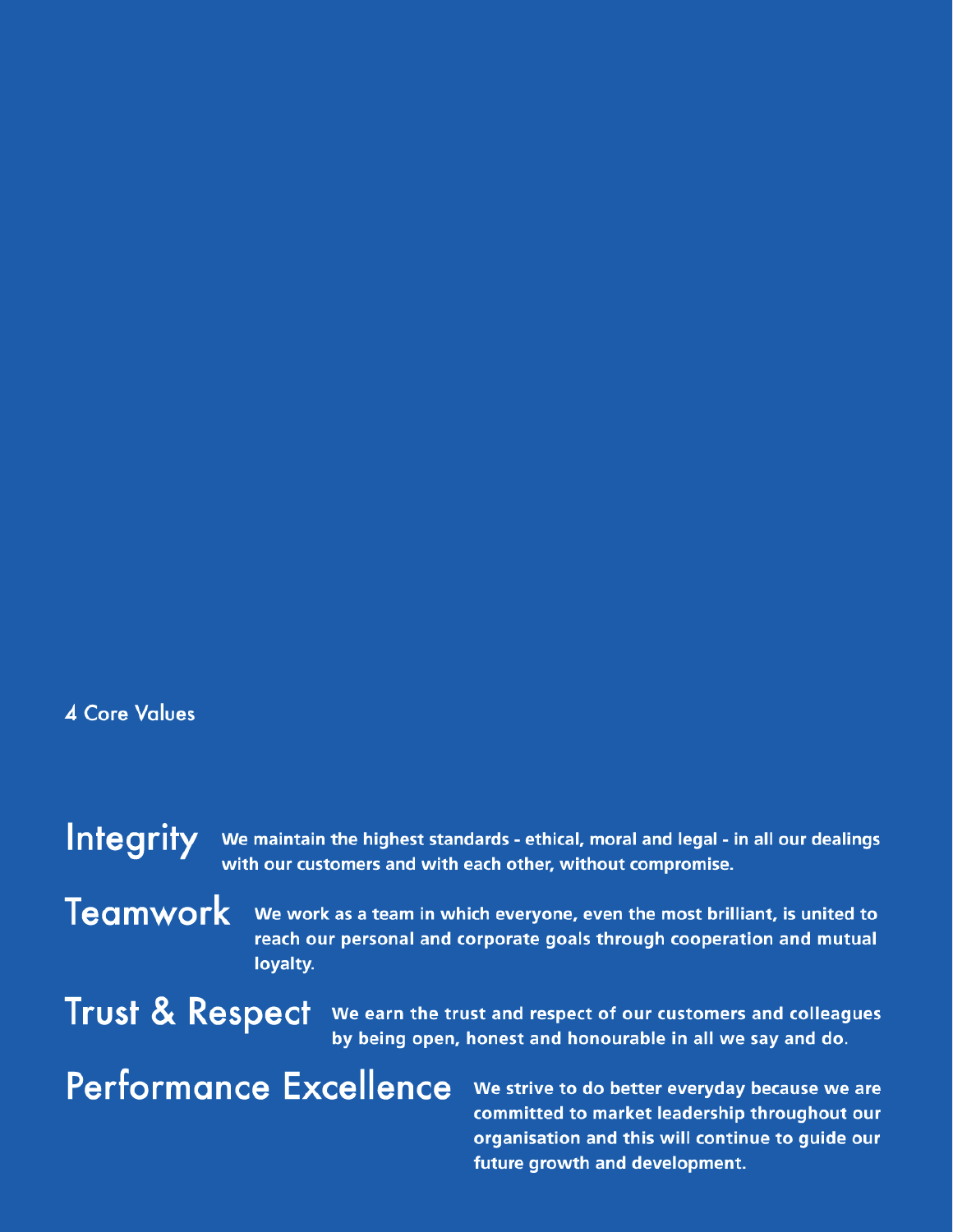## UNITED OVERSEAS BANK (THAI) PUBLIC COMPANY LIMITED

## **CONTENTS**

| Company Profile                                                      | 2              |
|----------------------------------------------------------------------|----------------|
| <b>Financial Highlights</b>                                          | 3              |
| Chairman's Statement                                                 | $\overline{4}$ |
| Board of Directors                                                   | 6              |
| Management Team                                                      | 6              |
| Organization Chart                                                   | 7              |
| Management Discussion and Analysis 2007                              | 8              |
| <b>Financial Statements</b>                                          | 13             |
| Other Information                                                    | 99             |
| Risk Management & Bank's Key Risk Factors                            | 103            |
| Report of the Audit Committee                                        | 106            |
| Opinion of the Audit Committee on the Bank's Internal Control System | 107            |
| Corporate Governance                                                 | 108            |
| Management Structure                                                 | 109            |
| <b>Branch Network</b>                                                | 111            |
| Company Information                                                  | 123            |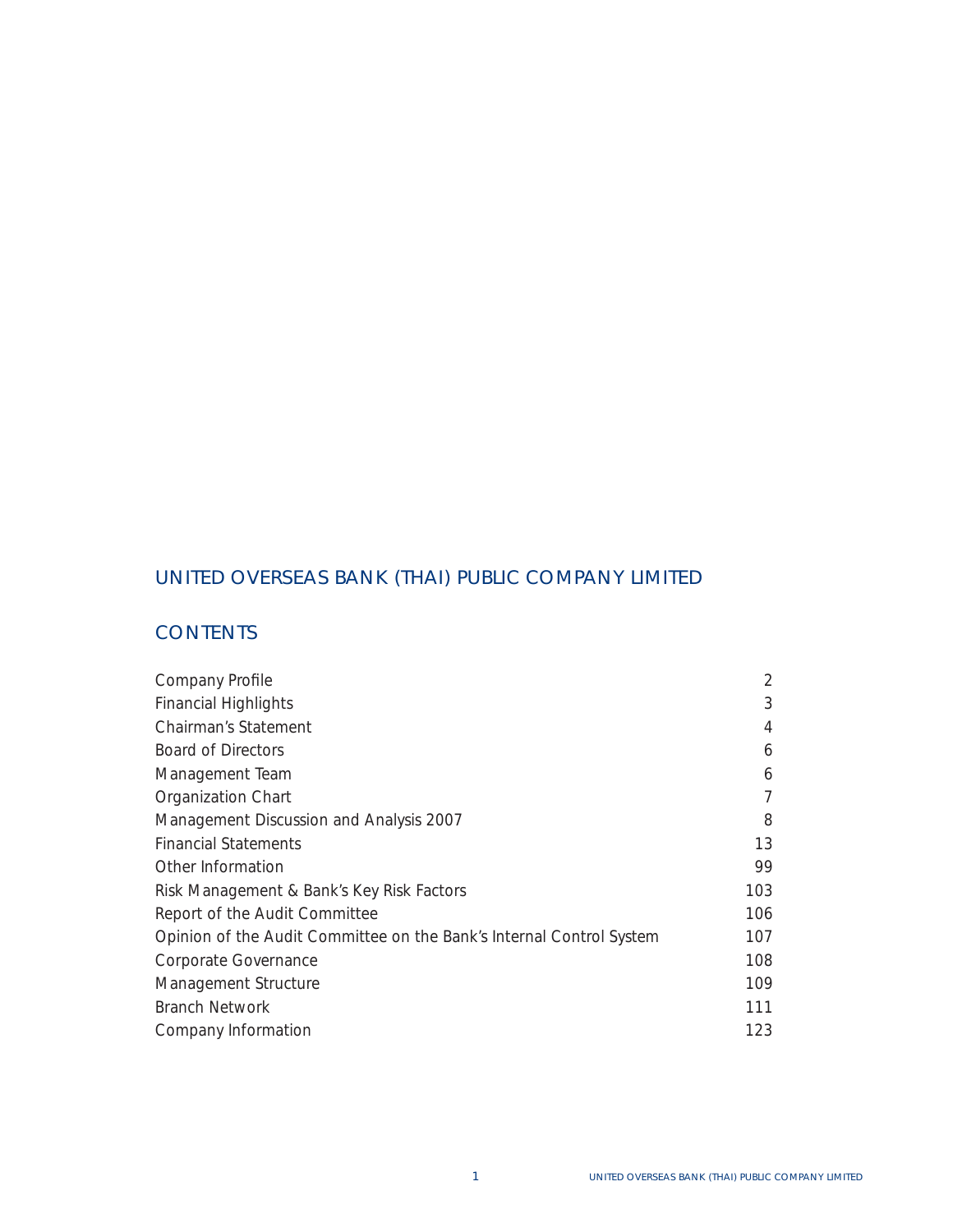### COMPANY PROFILE

United Overseas Bank (Thai) Public Company Limited (UOB Thai) is the culmination of the merger and integration in 2005 of the UOB Group's two Thai banks (Bank of Asia and UOB Radanasin Bank). The synergy from the integration has expanded the Bank's nationwide network. Currently, there are 152 branches and 351 ATMs nationwide, in addition to the UOB Group's extensive international network of over 350 offices in 17 other countries and territories.

UOB Thai provides a wide suite of financial products and services to cater to the needs of personal and corporate clients. As part of UOB Group, the Bank also intends to offer greater convenience and regional services as our client regionalize. UOB Thai is committed to play a leading role in contributing to the expansion of Thailand's growing economy.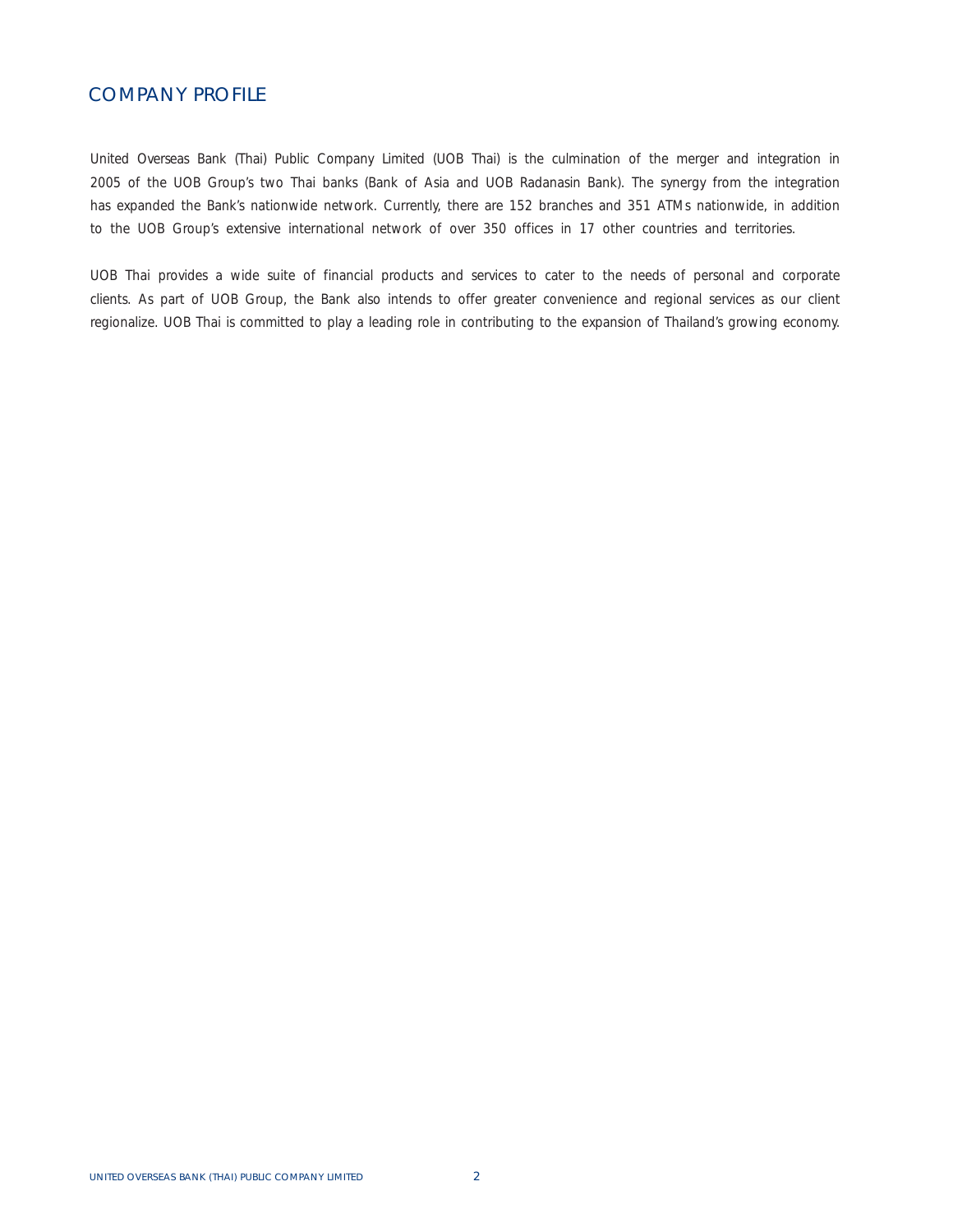## FINANCIAL HIGHLIGHTS

**(consolidated)** 

 $\overline{a}$ 

|                                                               | <b>Audited</b> |         |
|---------------------------------------------------------------|----------------|---------|
|                                                               | 2007           | 2006    |
| <b>Balance Sheet</b>                                          |                |         |
| Assets                                                        | 211,938        | 189,257 |
| Loans                                                         | 148,341        | 157,543 |
| Allowance for doubtful accounts and revaluation allowance for |                |         |
| debt restructuring                                            | 5,375          | 11,872  |
| Deposits                                                      | 158,269        | 149,472 |
| Liabilities                                                   | 187,560        | 164,977 |
| Shareholders'equity                                           | 24,378         | 24,280  |
| Capital funds                                                 | 23,358         | 23,679  |
| <b>Earnings Performance</b>                                   |                |         |
| Net income from interest and dividends                        | 6,666          | 6,324   |
| Non-interest income                                           | 2,457          | 2,375   |
| Provisions for doubtful debts                                 | 2,343          | 1,985   |
| Net (loss) profit before tax                                  | (51)           | 611     |
| Net (loss) profit after tax                                   | (89)           | 598     |
| Ratios (%)                                                    |                |         |
| Net interest income to average assets                         | 3.32           | 3.28    |
| Return on average assets                                      | (0.04)         | 0.30    |
| Return on average equity                                      | (0.37)         | 2.51    |
| Earnings (loss) per share - Basic (THB)                       | (0.01)         | 0.07    |
| Book value per share (THB)                                    | 2.97           | 2.95    |
| Dividend per share (THB)                                      |                |         |
| Capital adequacy ratio                                        | 17.68          | 17.44   |

**Unit : THB million**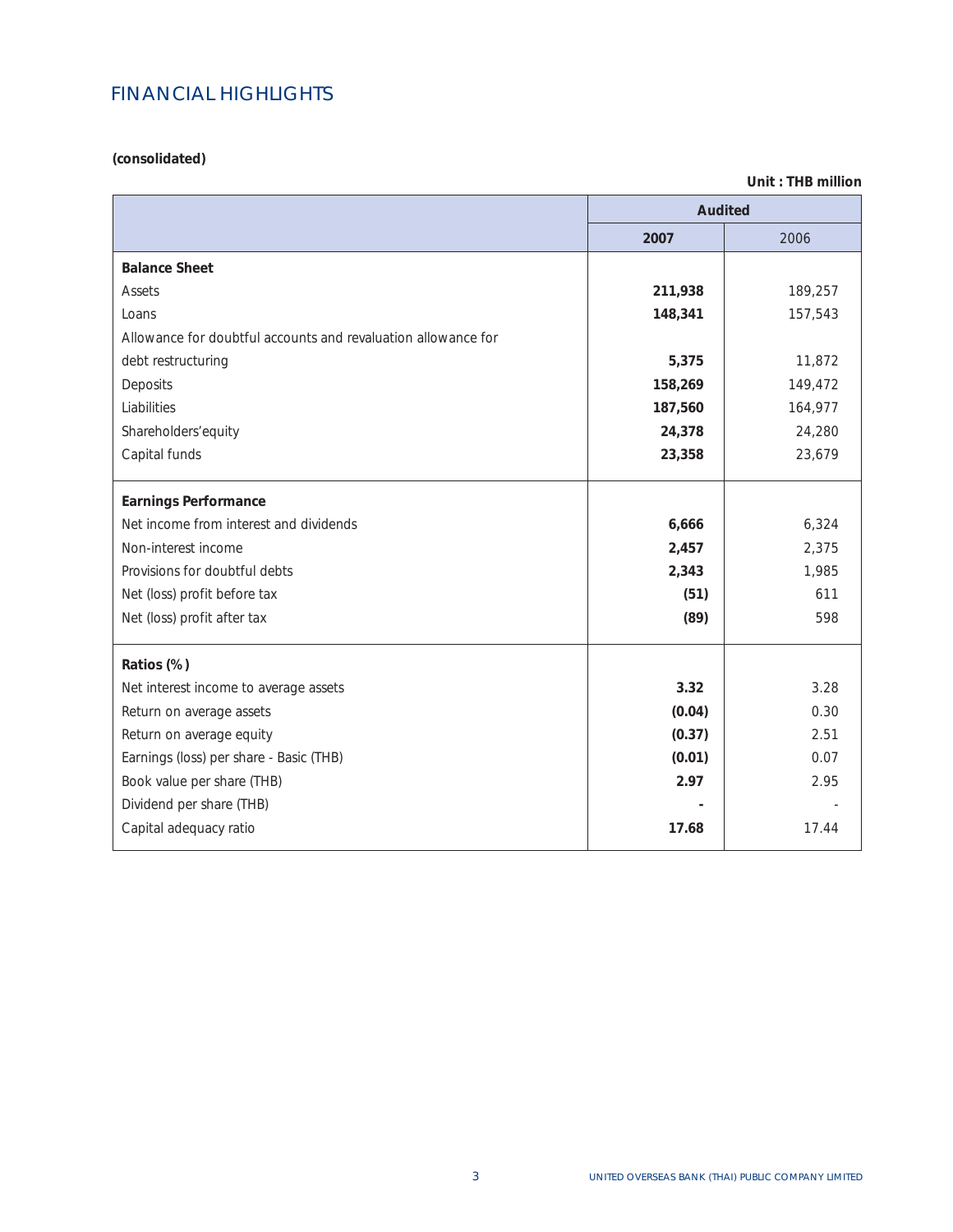### CHAIRMAN S STATEMENT



**Wee Cho Yaw**  *Chairman* 

#### 2007 Review

2007 was a year of political change in Thailand. The country's political structure underwent transformation with the adoption of a new constitution, and this culminated with a general election in December 2007. In addition, oil prices rose further while the Thai Baht strengthened. Taken together, these events had impacted the Thai economy unfavourably. Most businesses turned cautious and delayed their investments while consumers tightened their personal spending.

On the global front, the US sub-prime mortgage crisis and the collapse of the Collateralized Debt Obligations (CDO) market in the US triggered shockwaves throughout the global banking industry. The full impact from this fallout has yet to be fully accounted. I am pleased to report that UOB Thai has no exposure to these CDOs.

UOB Thai, as with other Thai banks, was affected by the slowdown in local economic activities throughout 2007. In this environment, the Bank continued on its path of maintaining a quality asset base by adhering to prudent credit policies.

#### Corporate Developments

The Bank took the opportunity during this credit lull period to further strengthen its balance sheet via three major initiatives. Firstly, the Bank built up its deposit base to lower its loan-to-deposit ratio to about 90% from the 100% range in 2006. This improved ratio will stand the Bank in good stead to grow its asset base in coming years. Secondly, the Bank disposed off THB 10.66 billion in historical non-performing loans (NPL) and in the process lowered the Bank's NPL ratio from 11.6% at end 2006 to about 5% at end 2007. Thirdly, the Bank obtained shareholders' approval in November 2007 to restructure its capital. The capital restructuring exercise will result in the elimination of the Bank's historical retained losses and will strengthen the Bank's capital position for future business expansion. The historical retained losses elimination will also remove the regulatory obstacle for the Bank to pay dividends in the future.

#### 2007 Performance

Amid the challenging environment, the Bank achieved an operating profit of THB 2.71 billion, 11% below the THB 3.05 billion recorded in 2006. However, the Bank reported a net loss after tax of THB 89 million after setting aside asset impairments amounting to THB 2.75 billion. The asset impairments set aside in 2007 were the result of the loss from sale of the THB 10.66 billion portfolio of historical NPLs, adoption of Phases 2 and 3 of the Bank of Thailand's new regulation on loan provision announced in December 2006, the synchronization of systems and policies between the Bank and its parent bank in adopting the Basel 2 framework from January 2008 onwards, as well as normal business requirements.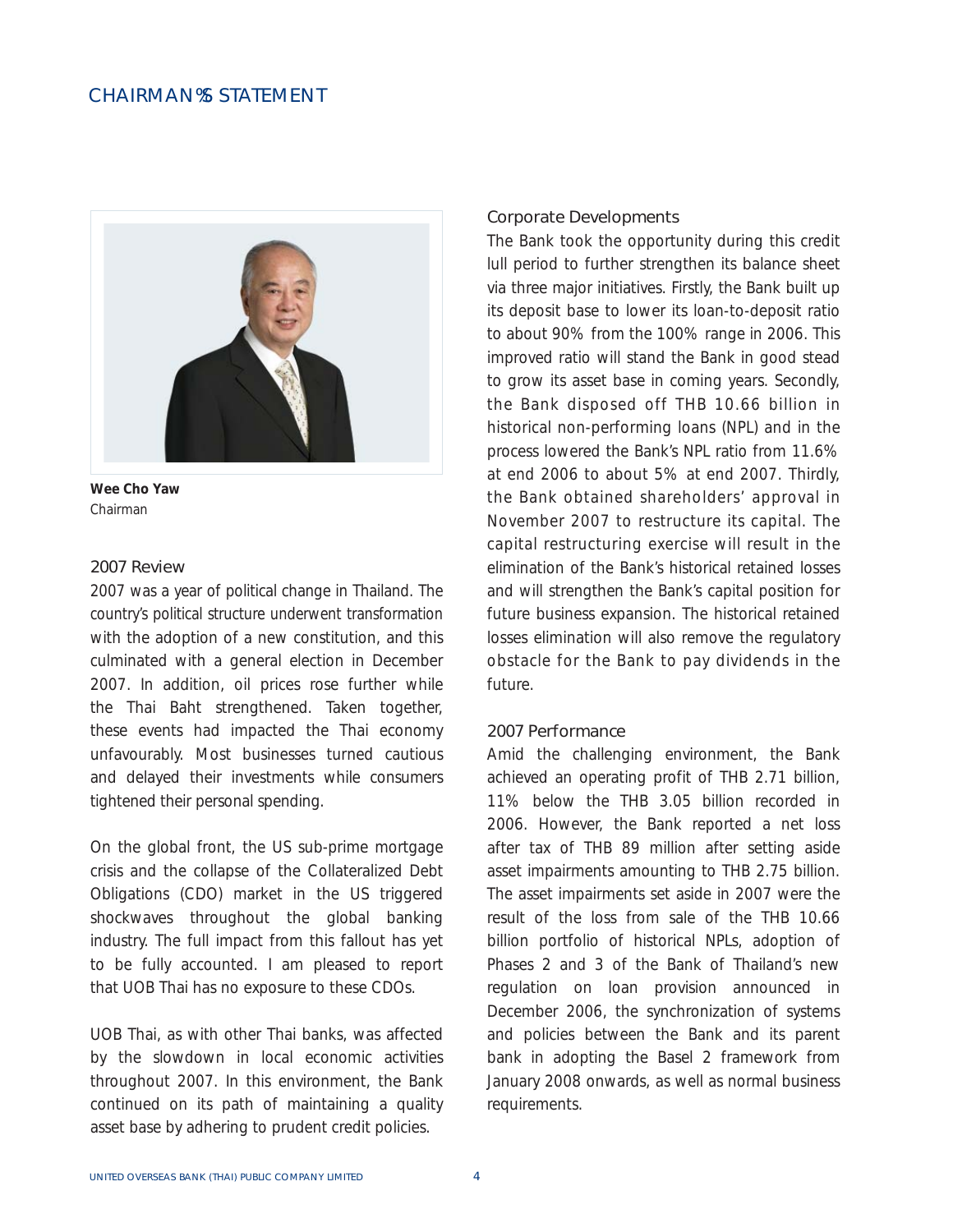Excluding the impact of the NPL sale, gross loans went up marginally by 1.2% to THB 149.61 billion as the Bank maintained its prudent risk-based credit standards amid flush liquidity in the banking system. On the other hand, deposit volume grew by 6.0% to THB 164.15 billion and improved the Bank's loan-to-deposit ratio to about 90% from 100%.

#### 2008 Prospects

With the formation of a new government in early 2008 we believe the Thai economy will resume its growth pace. We expect GDP to grow by about 4-5% for 2008 with accelerated public investments, continued strong exports and domestic consumption leading the growth. With a newly elected government inaugurated, we believe that the Thai economy will move in tandem with the other regional economies.

However, we note that rising oil and commodity prices, likelihood of recession in the United States and its impact on the imports from key trading partners, as well as the continued strengthening of the Thai Baht may exert some inflationary pressures on the economy.

It is anticipated that the second phase of the country's Financial Sector Master Plan (Phase II) will be finalized and this may liberalize the financial sector further as well as intensify further the competition among banks in the financial services sector.

UOB Thai will continue to focus on commercial lending to SME's and Personal Financial Services businesses. We hope to introduce more products that are innovative and flexible to meet customers' growing needs and sophistication.

#### Acknowledgement

I thank the Board of Directors for their wise counsel, the management and staff for their dedication, and our customers for their support.

Wee Cho Yaw Chairman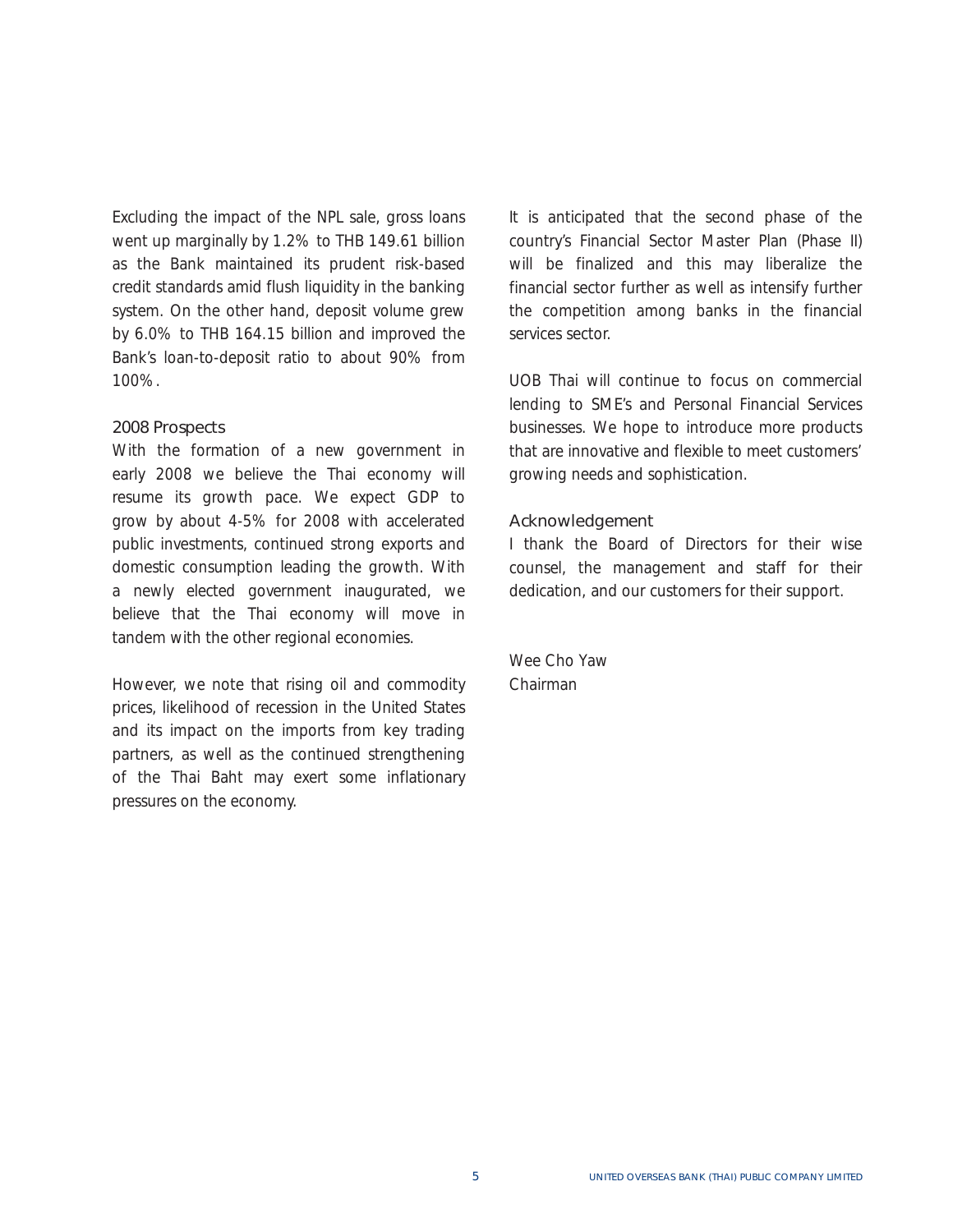## BOARD OF DIRECTORS

| 1. Mr. Wee Cho Yaw              | Chairman        |
|---------------------------------|-----------------|
| 2. Mr. Wee Ee Cheong            | Deputy Ch       |
| 3. Mr. Chinnawat Bulsuk         | Independe       |
| 4. Mr. Suebtrakul Soonthornthum | Independe       |
| 5. Dr. Pongsak Hoontrakul       | Independe       |
| 6. Mr. Lee Chin Yong            | <b>Director</b> |
| 7. Ms. Hwee Wai Cheng           | Director        |
| 8. Mr. Wong Kim Choong          | Director        |
| 9. Mr. Chua Teng Hui            | Director        |
| 10. Mr. Lee Tse Tiong           | Director        |
|                                 |                 |

## hairman ent Director ent Director ent Director

## MANAGEMENT TEAM

| 1. Mr. Wong Kim Choong              | President & CEO                                                          |
|-------------------------------------|--------------------------------------------------------------------------|
| 2. Mr. Chua Teng Hui                | Deputy President & Deputy CEO                                            |
| 3. Mr. Goh Choo Han Dennis          | Senior Executive Vice President, Institutional Banking Group             |
| 4. Mr. Lee Tse Tiong                | Senior Executive Vice President, Corporate Services Group                |
| 5. Mr. Ngeo Swee Guan Steven        | Senior Executive Vice President, Credit Approval Group                   |
| 6. Mr. Seow Chin Hwee Adrian        | Senior Executive Vice President, Central Operations, Delivery Channels & |
|                                     | <b>Collections Group</b>                                                 |
| 7. Mr. Thanachai Thanachaiary       | Senior Executive Vice President, Personal Financial Services Group       |
| 8. Mrs. Patchanee Sutheevitanunt    | Executive Vice President, Global Markets Group                           |
| 9. Mr. Sanchai Apisaksirikul        | Executive Vice President, Finance Sector                                 |
| 10. Mr. Somkid Jiranuntarat         | Executive Vice President, Information Technology Sector                  |
| 11. Mr. Khoo Wah Sun                | Executive Vice President, Commercial Banking Sector                      |
| 12. Mr. Lim Keng Teck               | Executive Vice President, Human Resources Sector                         |
| 13. Mrs. Sewsin Singprasong         | Executive Vice President, Sales Management Sector                        |
| 14. Miss Ngamjitt Sirijindalert     | Executive Vice President, PFS Middle Office Sector                       |
| 15. Mrs. Pimolrat Tangkosakul       | Executive Vice President, Staff Development & Corporate Affairs Sector   |
| 16. Mr. Pornchai Wiwatpattarakul    | Executive Vice President, Compliance, Secretariat, and Legal Sector      |
| 17. Mrs. Roongthip Angkasirisan     | Senior Vice President, Risk Management Sector                            |
| 18. Miss Vajee Pramualrat           | Senior Vice President, Special Asset Management Sector                   |
| 19. Miss Piyaporn Ratanaprasartporn | Senior Vice President, Corporate Banking Sector                          |
| 20. Mrs. Sasitorn Rattanakul        | Senior Vice President, Business Banking Sector                           |
| 21. Mr. Lek Ruangnaovarat           | Senior Vice President, Internal Audit Sector                             |
| 22. Miss Montira Utarapichat        | Senior Vice President, Treasury Sector                                   |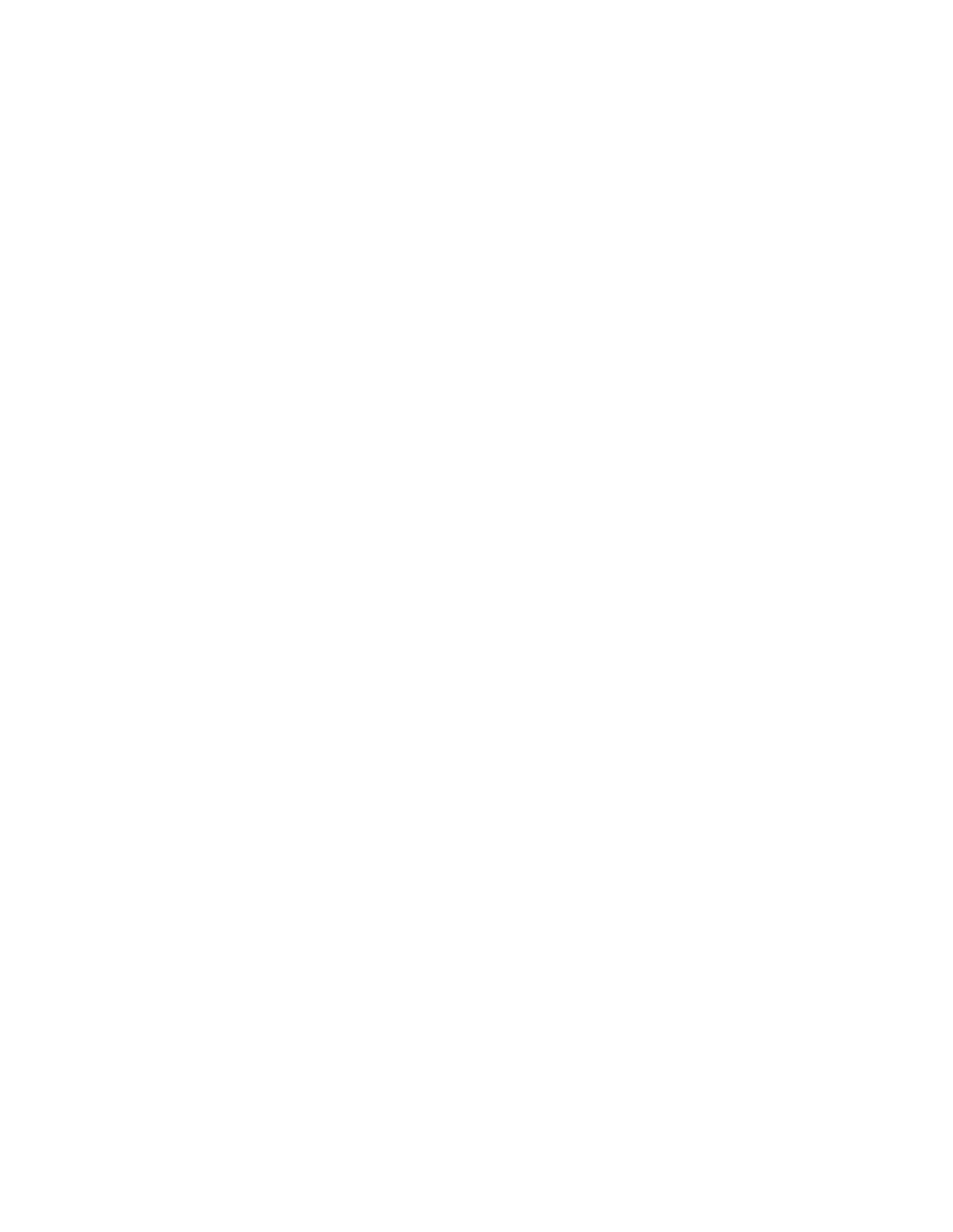### REPORT OF INDEPENDENT AUDITOR

#### **To The Shareholders of United Overseas Bank (Thai) Public Company Limited**

I have audited the accompanying consolidated balance sheets of United Overseas Bank (Thai) Public Company Limited and its subsidiaries as at 31 December 2007 and 2006, the related consolidated statements of income, changes in shareholders' equity and cash flows for the years then ended, and the separate financial statements of United Overseas Bank (Thai) Public Company Limited for the same periods. These financial statements are the responsibility of the Bank's management as to their correctness and the completeness of the presentation. My responsibility is to express an opinion on these financial statements based on my audits.

I conducted my audits in accordance with generally accepted auditing standards. Those standards require that I plan and perform the audit to obtain reasonable assurance about whether the financial statements are free of material misstatement. An audit includes examining, on a test basis, evidence supporting the amounts and disclosures in the financial statements. An audit also includes assessing the accounting principles used and significant estimates made by management, as well as evaluating the overall financial statements presentation. I believe that my audits provide a reasonable basis for my opinion.

In my opinion, the financial statements referred to above present fairly, in all material respects, the financial position of United Overseas Bank (Thai) Public Company Limited and its subsidiaries and of United Overseas Bank (Thai) Public Company Limited as at 31 December 2007 and 2006, the results of their operations, and cash flows for the years then ended in accordance with generally accepted accounting principles.

Without qualifying my opinion on the above financial statements, I draw attention to the matter as discussed in Note 5 to the financial statements whereby, effective 1 January 2007, the Bank changed its accounting policy for recording investments in subsidiaries and associates in the separate financial statements from the equity method to the cost method. The Bank has thus restated the separate financial statements as at 31 December 2006 and for the year then ended to reflect this accounting change.

Under my report on the financial statements for the year ended 31 December 2006, I previously draw attention to matter relating to a provision for non-performing loans, whereby in December 2006 the Bank of Thailand has changed its guidelines in determining provisions for non-performing loans. Those new guidelines are effective in three phases in the years 2006 and 2007. The Bank has set up provisions in 2006 against those loans which fall under the 2006 criteria as required under the guidelines. The Bank will have to set up additional provision in 2007 in accordance with those guidelines but the amount cannot be determined at that stage as detailed in the report for such period.

Ratana Jala Certified Public Accountant (Thailand) No. 3734

Ernst & Young Office Limited Bangkok : 5 March 2008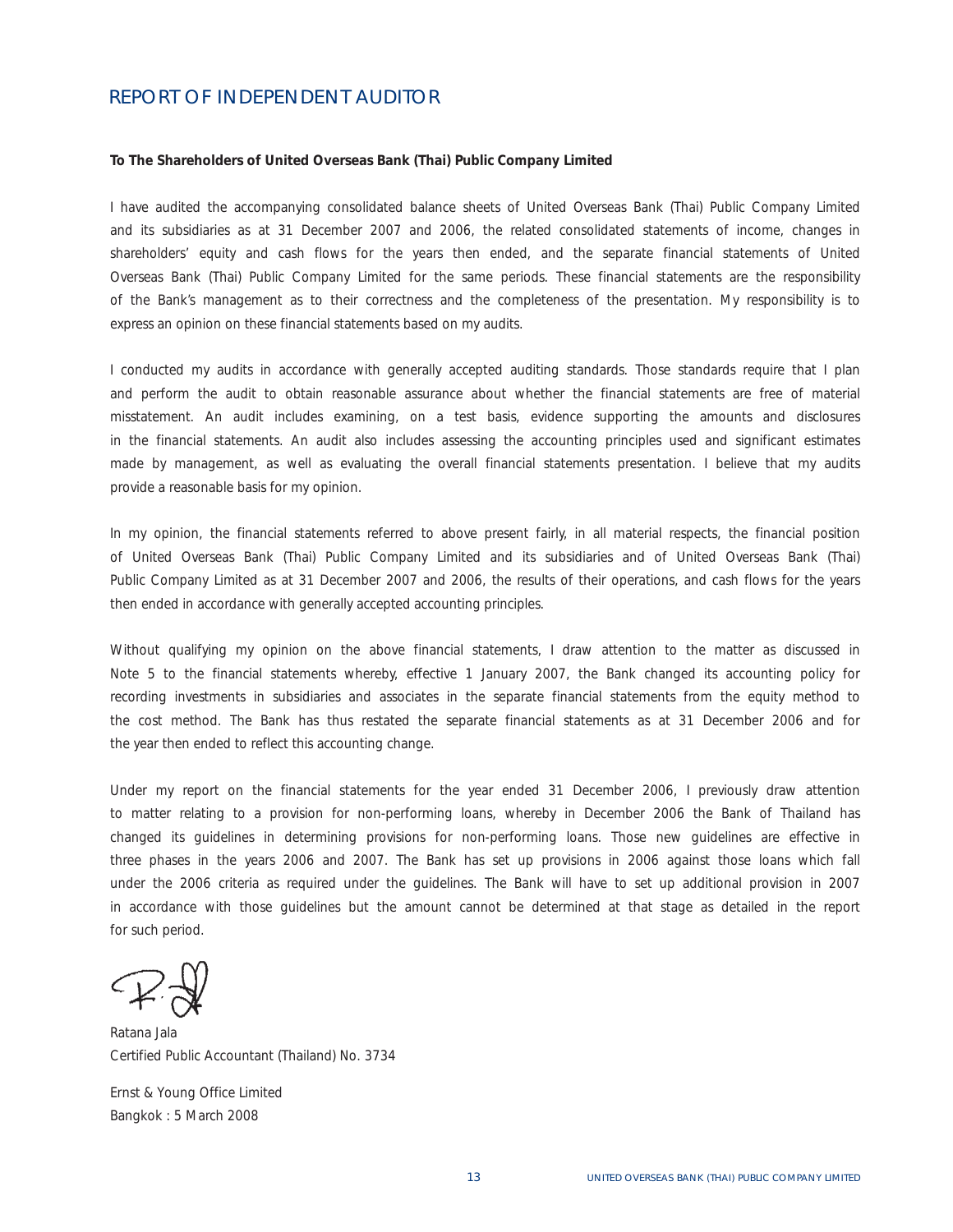## BALANCE SHEETS

AS AT 31 DECEMBER 2007 AND 2006

|                                          |      | CONSOLIDATED                |                     | <b>SEPARATE</b>             |                     |
|------------------------------------------|------|-----------------------------|---------------------|-----------------------------|---------------------|
|                                          |      | <b>FINANCIAL STATEMENTS</b> |                     | <b>FINANCIAL STATEMENTS</b> |                     |
|                                          | Note | 2007                        | 2006                | 2007                        | 2006                |
|                                          |      |                             | (Restated)          |                             | (Restated)          |
| <b>ASSETS</b>                            |      |                             |                     |                             |                     |
| Cash                                     | 7    | 2,954,057,735               | 3,864,803,062       | 2,954,015,730               | 3,864,644,169       |
| Interbank and money market items         | 8    |                             |                     |                             |                     |
| Domestic items                           |      |                             |                     |                             |                     |
| Interest bearing                         |      | 2,297,818,660               | 2,066,166,983       | 2,285,214,398               | 2,013,947,880       |
| Non-interest bearing                     |      | 1,330,904,777               | 1,486,477,824       | 1,328,584,233               | 1,486,425,545       |
| Foreign items                            |      |                             |                     |                             |                     |
| Interest bearing                         |      | 14,134,195,858              | 3,238,637,002       | 14, 134, 195, 858           | 3,238,637,002       |
| Non-interest bearing                     |      | 2,048,218,441               | 926,320,898         | 2,048,218,441               | 926,320,898         |
| Total interbank and money                |      |                             |                     |                             |                     |
| market items - net                       |      | 19,811,137,736              | 7,717,602,707       | 19,796,212,930              | 7,665,331,325       |
| Securities purchased under resale        |      |                             |                     |                             |                     |
| agreements                               | 9    | 1,200,000,000               | 1,590,000,000       | 1,200,000,000               | 1,590,000,000       |
| Investments                              | 10   |                             |                     |                             |                     |
| Current investments - net                |      | 17,026,515,488              | 3, 193, 272, 889    | 17,025,328,937              | 3,192,022,689       |
| Long-term investments - net              |      | 8,882,630,120               | 7,014,861,536       | 8,875,737,296               | 7,006,160,329       |
| Investments in subsidiaries and          |      |                             |                     |                             |                     |
| associated companies - net               | 10.6 | 197,592,395                 | 104,886,657         | 781,373,158                 | 762,623,158         |
| Total investments - net                  |      | 26,106,738,003              | 10,313,021,082      | 26,682,439,391              | 10,960,806,176      |
| Loans and accrued interest receivables   | 11   |                             |                     |                             |                     |
| Loans                                    |      | 148, 341, 242, 517          | 157,542,554,843     | 147,458,491,118             | 156,678,852,869     |
| Accrued interest receivables             |      | 461,385,345                 | 1,039,993,631       | 469,516,775                 | 1,047,126,287       |
| Total loans and accrued interest         |      |                             |                     |                             |                     |
| receivables                              |      | 148,802,627,862             | 158,582,548,474     | 147,928,007,893             | 157,725,979,156     |
| Less : Allowance for doubtful            |      |                             |                     |                             |                     |
| accounts                                 | 12   | (5, 374, 708, 788)          | (11, 841, 552, 248) | (5, 184, 856, 284)          | (11, 704, 495, 187) |
| Less: Revaluation allowance for          |      |                             |                     |                             |                     |
| debt restructuring                       | 13   | (695, 808)                  | (30, 388, 805)      | (695, 808)                  | (30, 388, 805)      |
| Loans and accrued interest               |      |                             |                     |                             |                     |
| receivables - net                        |      | 143,427,223,266             | 146,710,607,421     | 142,742,455,801             | 145,991,095,164     |
| Properties foreclosed - net              | 14   | 10,827,358,852              | 12,097,415,475      | 10,827,358,851              | 12,097,415,473      |
| Customers' liabilities under acceptances |      | 161,763,991                 | 111,086,566         | 161,763,991                 | 111,086,566         |
| Premises and equipment - net             | 15   | 4,031,990,808               | 3,995,461,038       | 3,968,328,137               | 3,849,719,588       |
| Unrealised gain on derivatives           |      | 1,243,610,138               | 1,060,376,501       | 1,243,610,138               | 1,060,376,501       |
| Intangible assets - net                  | 16   | 947,013,082                 | 787,530,078         | 941,262,986                 | 781,781,480         |
| Other assets - net                       | 17   | 1,227,125,364               | 1,009,196,385       | 1,122,079,549               | 942,193,510         |
| <b>TOTAL ASSETS</b>                      |      | 211,938,018,975             | 189,257,100,315     | 211,639,527,504             | 188,914,449,952     |

*The accompanying notes are an integral part of the financial statements.* 

**(Unit : Baht)**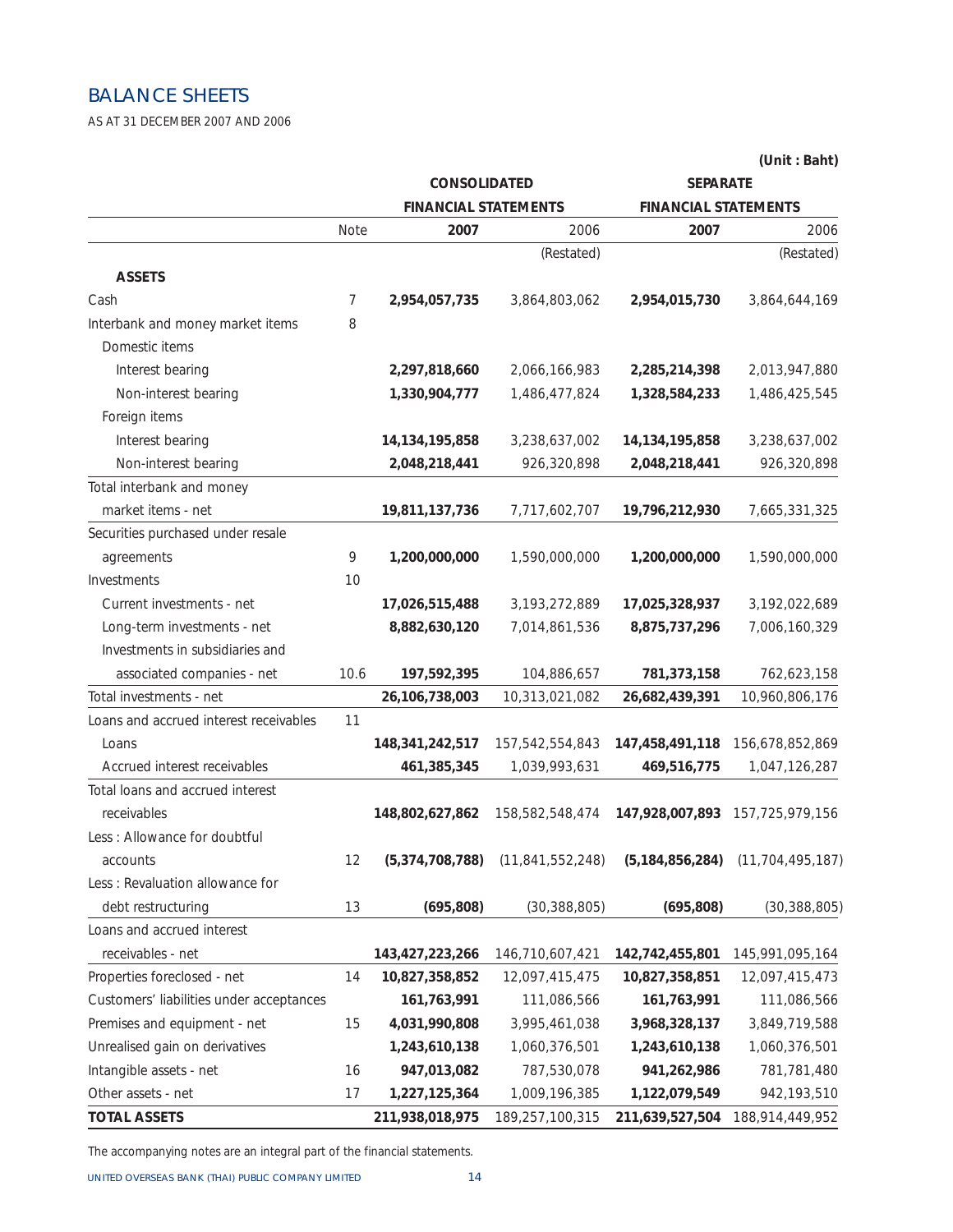## BALANCE SHEETS (CONTINUED)

AS AT 31 DECEMBER 2007 AND 2006

|                                        |      | <b>CONSOLIDATED</b>         |                    | <b>SEPARATE</b>             |                 |  |
|----------------------------------------|------|-----------------------------|--------------------|-----------------------------|-----------------|--|
|                                        |      | <b>FINANCIAL STATEMENTS</b> |                    | <b>FINANCIAL STATEMENTS</b> |                 |  |
|                                        | Note | 2007                        | 2006               | 2007                        | 2006            |  |
|                                        |      |                             | (Restated)         |                             | (Restated)      |  |
| LIABILITIES AND SHAREHOLDERS' EQUITY   |      |                             |                    |                             |                 |  |
| Deposits                               | 19   |                             |                    |                             |                 |  |
| Deposits in Baht                       |      | 157, 121, 739, 494          | 148, 161, 633, 219 | 157,226,676,157             | 148,329,449,000 |  |
| Deposits in foreign currencies         |      | 1,147,444,549               | 1,310,393,140      | 1,147,444,549               | 1,310,393,140   |  |
| Total deposits                         |      | 158,269,184,043             | 149,472,026,359    | 158,374,120,706             | 149,639,842,140 |  |
| Interbank and money market items       | 20   |                             |                    |                             |                 |  |
| Domestic items                         |      |                             |                    |                             |                 |  |
| Interest bearing                       |      | 8,682,290,424               | 5,497,424,370      | 8,951,156,407               | 5,456,629,108   |  |
| Non-interest bearing                   |      | 437,484,682                 | 327,209,028        | 437,489,682                 | 327,214,028     |  |
| Foreign items                          |      |                             |                    |                             |                 |  |
| Interest bearing                       |      | 3,129,972                   | 3,051,103          | 3,129,972                   | 3,051,103       |  |
| Non-interest bearing                   |      | 507,474,110                 | 726,373,272        | 507,474,110                 | 726,373,272     |  |
| Total interbank and money market items |      | 9,630,379,188               | 6,554,057,773      | 9,899,250,171               | 6,513,267,511   |  |
| Liabilities payable on demand          |      | 2,546,598,312               | 1,816,596,138      | 2,546,598,312               | 1,816,596,138   |  |
| Borrowings                             | 21   |                             |                    |                             |                 |  |
| Short-term borrowings                  |      | 11,904,377,396              | 1,996,797,683      | 11,904,377,396              | 2,046,797,683   |  |
| Long-term borrowings                   |      | 39,927,533                  | 15,170,000         | 39,927,533                  | 15,170,000      |  |
| Total borrowings                       |      | 11,944,304,929              | 2,011,967,683      | 11,944,304,929              | 2,061,967,683   |  |
| Bank's liabilities under acceptances   |      | 161,763,991                 | 111,086,566        | 161,763,991                 | 111,086,566     |  |
| Interest payable                       |      | 1,299,517,145               | 717,944,634        | 1,301,572,898               | 718,180,635     |  |
| Accrued expenses                       |      | 1,568,230,366               | 1,442,225,948      | 1,491,284,793               | 1,385,767,406   |  |
| Unrealised loss on derivatives         |      | 797,204,090                 | 873,188,456        | 797,204,090                 | 873,188,456     |  |
| Other liabilities                      | 22   | 1,342,875,853               | 1,978,391,166      | 1,239,477,000               | 1,909,426,236   |  |
| <b>TOTAL LIABILITIES</b>               |      | 187,560,057,917             | 164,977,484,723    | 187, 755, 576, 890          | 165,029,322,771 |  |

**(Unit : Baht)**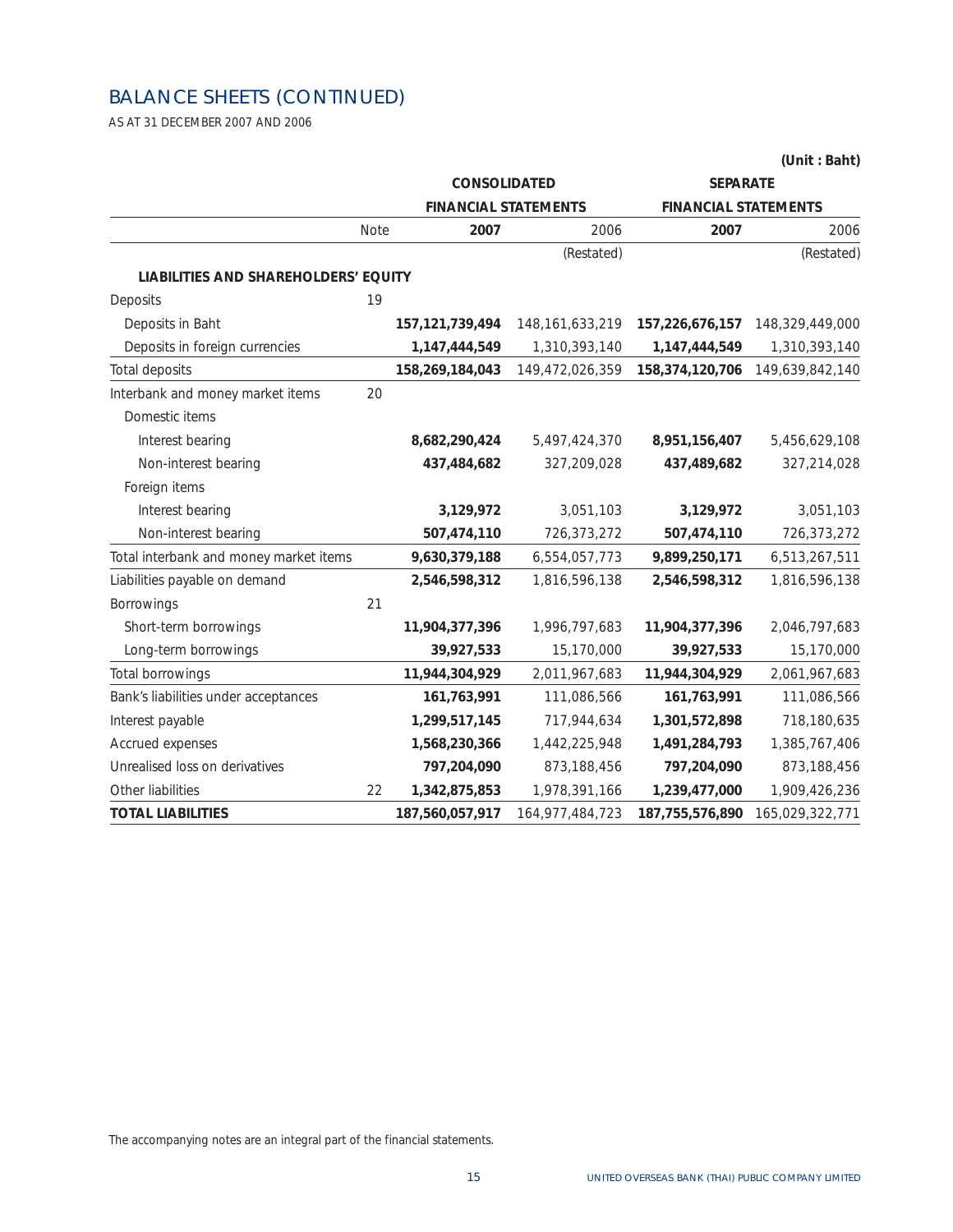## BALANCE SHEETS (CONTINUED)

AS AT 31 DECEMBER 2007 AND 2006

|                                        |      | CONSOLIDATED                |                   | <b>SEPARATE</b>             |                                 |
|----------------------------------------|------|-----------------------------|-------------------|-----------------------------|---------------------------------|
|                                        |      | <b>FINANCIAL STATEMENTS</b> |                   | <b>FINANCIAL STATEMENTS</b> |                                 |
|                                        | Note | 2007                        | 2006              | 2007                        | 2006                            |
|                                        |      |                             | (Restated)        |                             | (Restated)                      |
| <b>SHAREHOLDERS' EQUITY</b>            |      |                             |                   |                             |                                 |
| Share capital                          | 23   |                             |                   |                             |                                 |
| Registered share capital               |      |                             |                   |                             |                                 |
| 8,217,062,166 ordinary shares          |      |                             |                   |                             |                                 |
| at par value of Baht 10 each           |      | 82,170,621,660              | 82,170,621,660    | 82,170,621,660              | 82,170,621,660                  |
| Issued and fully paid-up share capital |      |                             |                   |                             |                                 |
| 8,217,062,166 ordinary shares          |      |                             |                   |                             |                                 |
| at par value of Baht 10 each           |      | 82,170,621,660              | 82,170,621,660    | 82,170,621,660              | 82,170,621,660                  |
| Discount on share capital              |      | (25,661,349,235)            | (25,661,349,235)  | (25,661,349,235)            | (25,661,349,235)                |
| Revaluation surplus on fixed assets    |      | 1,060,402,698               | 1,056,108,003     | 1,060,402,698               | 1,056,108,003                   |
| Revaluation surplus on investments     | 10.3 | 251,975,386                 | 96,007,816        | 242,305,359                 | 90,424,490                      |
| Retained earnings (Deficits)           |      |                             |                   |                             |                                 |
| Appropriated                           |      |                             |                   |                             |                                 |
| Statutory reserve                      | 24   | 367,591,201                 | 367,591,201       | 367,591,201                 | 367,591,201                     |
| Other reserve                          | 25   | 72,000,000                  | 72,000,000        | 72,000,000                  | 72,000,000                      |
| Unappropriated (deficits)              |      | (33,910,602,074)            | (33,845,763,070)  | (34, 367, 621, 069)         | (34, 210, 268, 938)             |
| Equity attributable to the Bank's      |      |                             |                   |                             |                                 |
| shareholders                           |      | 24,350,639,636              | 24, 255, 216, 375 | 23,883,950,614              | 23,885,127,181                  |
| Minority interests                     |      | 27,321,422                  | 24,399,217        |                             |                                 |
| <b>TOTAL SHAREHOLDERS' EQUITY</b>      |      | 24,377,961,058              | 24,279,615,592    | 23,883,950,614              | 23,885,127,181                  |
| <b>TOTAL LIABILITIES AND</b>           |      |                             |                   |                             |                                 |
| <b>SHAREHOLDERS' EQUITY</b>            |      | 211,938,018,975             | 189,257,100,315   |                             | 211,639,527,504 188,914,449,952 |

**(Unit : Baht)**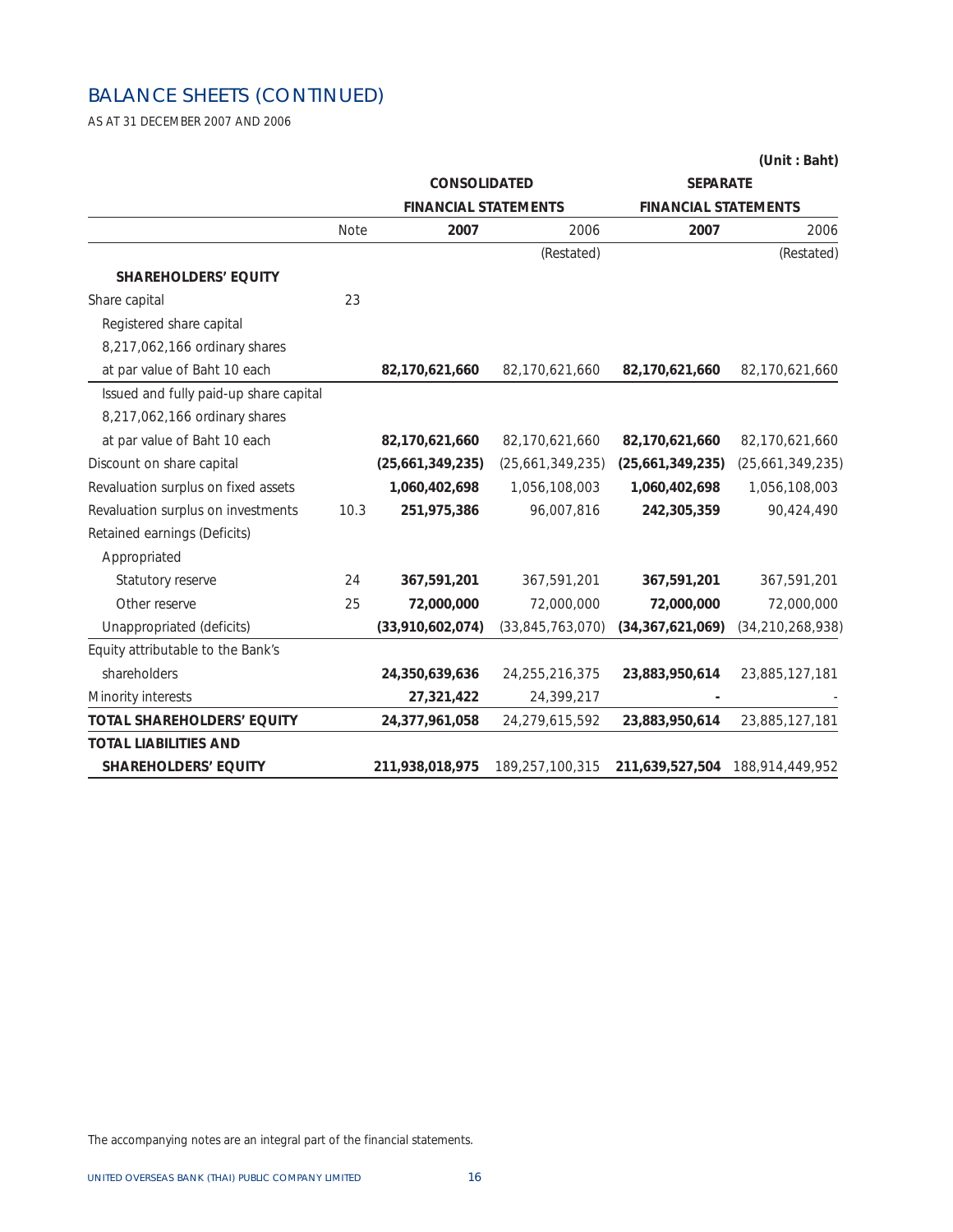## BALANCE SHEETS (CONTINUED)

AS AT 31 DECEMBER 2007 AND 2006

|                                |             | <b>CONSOLIDATED</b>         |                 | <b>SEPARATE</b>             |                 |
|--------------------------------|-------------|-----------------------------|-----------------|-----------------------------|-----------------|
|                                |             | <b>FINANCIAL STATEMENTS</b> |                 | <b>FINANCIAL STATEMENTS</b> |                 |
|                                | <b>Note</b> | 2007                        | 2006            | 2007                        | 2006            |
|                                |             |                             | (Restated)      |                             | (Restated)      |
| <b>OFF-BALANCE SHEET ITEMS</b> | 29.1        |                             |                 |                             |                 |
| - CONTINGENCIES AND            |             |                             |                 |                             |                 |
| <b>COMMITMENTS</b>             |             |                             |                 |                             |                 |
| Avals to bills and guarantees  |             |                             |                 |                             |                 |
| of loans                       |             | 962,428,681                 | 1,052,238,507   | 962,428,681                 | 1,052,238,507   |
| Liabilities under unmatured    |             |                             |                 |                             |                 |
| import bills                   |             | 1,368,606,270               | 1,158,858,246   | 1,368,606,270               | 1,158,858,246   |
| Letters of credit              |             | 3,732,541,640               | 2,134,030,581   | 3,732,541,640               | 2,134,030,581   |
| Other contingencies and        |             |                             |                 |                             |                 |
| commitments                    |             | 192,779,867,660             | 125,208,312,836 | 192,779,867,660             | 125,208,312,836 |

**UMTURY** อบี จำกัด **45-17-17** 41  $\mathcal{A}$  $\begin{bmatrix} 1 & 1 & 1 \ 1 & 1 & 1 \end{bmatrix}$  (Wong Kim Choong) (Lee Tse Tiong)

President & Chief Executive Officer **Director & Senior Executive Vice President** 

*The accompanying notes are an integral part of the financial statements.* 

**(Unit : Baht)**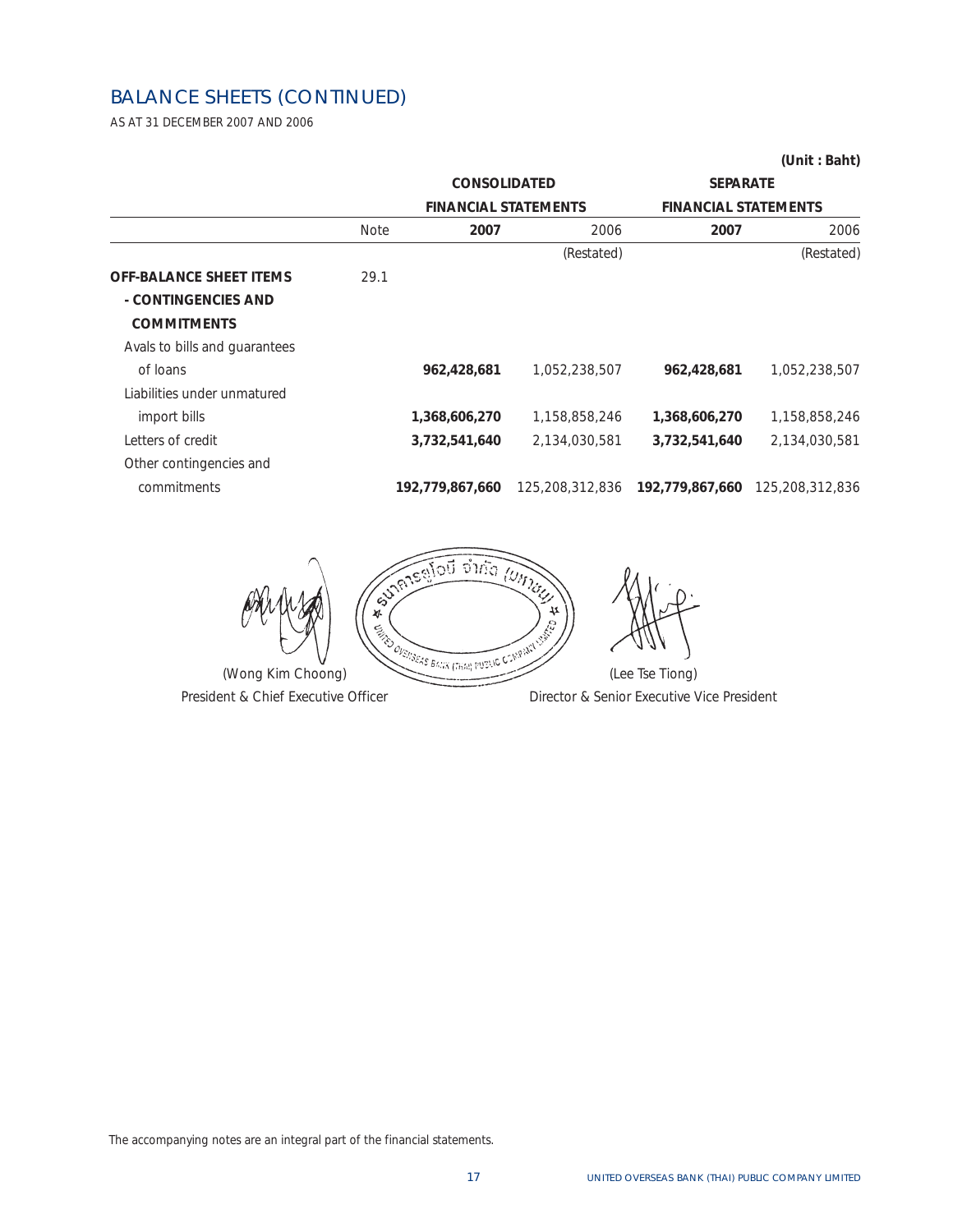## INCOME STATEMENTS

FOR THE YEARS ENDED 31 DECEMBER 2007 AND 2006

|                                        |      | <b>CONSOLIDATED</b>         |                 | <b>SEPARATE</b>             |                 |
|----------------------------------------|------|-----------------------------|-----------------|-----------------------------|-----------------|
|                                        |      | <b>FINANCIAL STATEMENTS</b> |                 | <b>FINANCIAL STATEMENTS</b> |                 |
|                                        | Note | 2007                        | 2006            | 2007                        | 2006            |
|                                        |      |                             | (Restated)      |                             | (Restated)      |
| Interest and dividend income           |      |                             |                 |                             |                 |
| Loans                                  |      | 9,266,905,246               | 9,245,218,179   | 9,341,968,553               | 9,316,911,119   |
| Interbank and money market items       |      | 1,530,210,910               | 419,477,489     | 1,529,394,346               | 416,745,156     |
| Hire-purchase and financial lease      |      | 192,095,593                 | 177,965,600     |                             |                 |
| Investments                            |      | 751,500,209                 | 518,847,582     | 758,513,729                 | 529,499,512     |
| Total interest and dividend income     |      | 11,740,711,958              | 10,361,508,850  | 11,629,876,628              | 10,263,155,787  |
| Interest expenses                      |      |                             |                 |                             |                 |
| Deposits                               |      | 4,804,456,434               | 3,639,412,969   | 4,807,321,929               | 3,641,071,753   |
| Interbank and money market items       |      | 196,925,974                 | 307,824,683     | 198,739,403                 | 310,685,436     |
| Short-term borrowings                  |      | 72,841,995                  | 58, 164, 792    | 73,222,132                  | 57,454,142      |
| Long-term borrowings                   |      |                             | 32,410,959      |                             | 32,410,959      |
| Total interest expenses                |      | 5,074,224,403               | 4,037,813,403   | 5,079,283,464               | 4,041,622,290   |
| Net interest and dividend income       |      | 6,666,487,555               | 6,323,695,447   | 6,550,593,164               | 6,221,533,497   |
| Bad debts and doubtful accounts        |      | (2,343,359,857)             | (1,985,212,188) | (2, 282, 374, 827)          | (1,980,834,478) |
| Net interest and dividend income after |      |                             |                 |                             |                 |
| bad debts and doubtful accounts        |      | 4,323,127,698               | 4,338,483,259   | 4,268,218,337               | 4,240,699,019   |
| Non-interest income                    |      |                             |                 |                             |                 |
| Gains (losses) on investments          | 27   | 134,963,895                 | (192, 225, 302) | 132,713,895                 | (192, 275, 902) |
| Share of (loss) profit from investment |      |                             |                 |                             |                 |
| in associated company                  |      | (12,590,624)                | 9,949,475       |                             |                 |
| Fees and service income                |      |                             |                 |                             |                 |
| Acceptances, avals and guarantees      |      | 10,289,200                  | 11,848,914      | 10,289,200                  | 11,848,914      |
| Others                                 |      | 1,845,215,572               | 1,727,345,305   | 1,556,253,002               | 1,579,553,541   |
| Gains on exchange                      |      | 189,897,684                 | 425, 113, 272   | 189,897,700                 | 425, 113, 272   |
| Rental income                          |      | 165,436,562                 | 230,210,560     | 99,429,932                  | 102,825,951     |
| Other income                           |      | 123,573,141                 | 162,404,798     | 49,090,428                  | 86,810,656      |
| Total non-interest income              |      | 2,456,785,430               | 2,374,647,022   | 2,037,674,157               | 2,013,876,432   |

**(Unit : Baht)**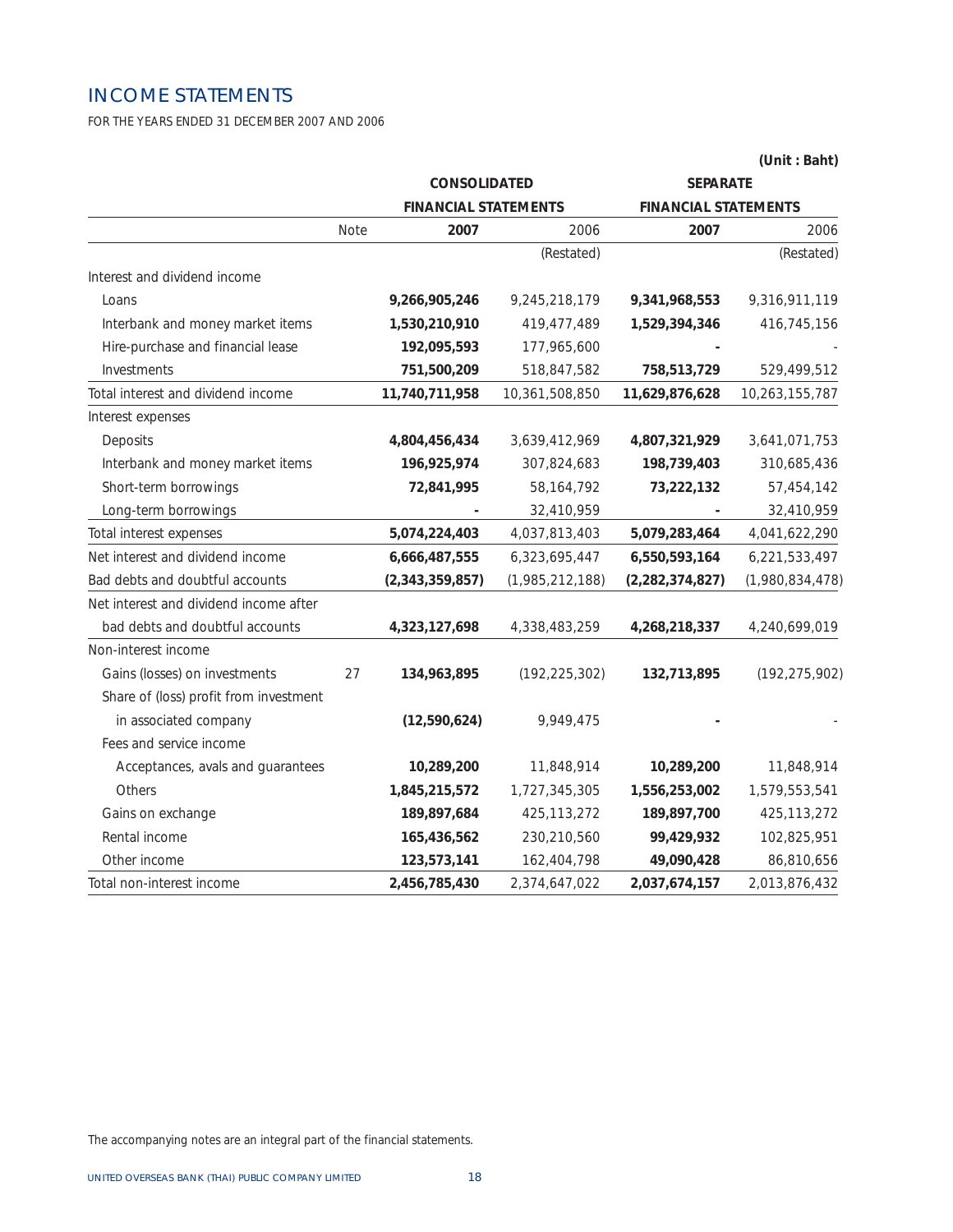## INCOME STATEMENTS (CONTINUED)

FOR THE YEARS ENDED 31 DECEMBER 2007 AND 2006

|                                         |      | <b>CONSOLIDATED</b>         |                | <b>SEPARATE</b>             |               |
|-----------------------------------------|------|-----------------------------|----------------|-----------------------------|---------------|
|                                         |      | <b>FINANCIAL STATEMENTS</b> |                | <b>FINANCIAL STATEMENTS</b> |               |
|                                         | Note | 2007                        | 2006           | 2007                        | 2006          |
|                                         |      |                             | (Restated)     |                             | (Restated)    |
| Non-interest expenses                   |      |                             |                |                             |               |
| Personnel expenses                      |      | 2,679,885,831               | 2,441,596,845  | 2,533,993,156               | 2,321,698,602 |
| Premises and equipment expenses         |      | 1,178,586,576               | 1,086,029,694  | 1,094,957,323               | 937, 161, 490 |
| Taxes and duties                        |      | 434,123,002                 | 452,267,776    | 432,858,220                 | 450,906,084   |
| Fees and service expenses               |      | 715,083,089                 | 691, 947, 792  | 652,236,395                 | 678,089,365   |
| Directors' remuneration                 | 33   | 8,625,000                   | 10,100,000     | 8,460,000                   | 8,775,000     |
| Payments to the Financial Institutions  |      |                             |                |                             |               |
| Development Fund                        |      | 651,490,072                 | 613,537,598    | 651,490,073                 | 613,537,598   |
| Losses (gains) on properties            |      |                             |                |                             |               |
| foreclosed                              | 28   | 252,478,510                 | (91, 821, 581) | 252,545,398                 | (90,038,704)  |
| Other expenses                          |      | 913,774,257                 | 898,298,930    | 860,513,165                 | 852,120,602   |
| Total non-interest expenses             |      | 6,834,046,337               | 6,101,957,054  | 6,487,053,730               | 5,772,250,037 |
| (Loss) Income before income tax and     |      |                             |                |                             |               |
| minority interests                      |      | (54, 133, 209)              | 611, 173, 227  | (181, 161, 236)             | 482,325,414   |
| Income tax                              | 34   | 37,842,695                  | 13,456,145     |                             |               |
| (Loss) Income before minority interests |      | (91, 975, 904)              | 597,717,082    | (181, 161, 236)             | 482,325,414   |
| Losses in subsidiaries in respect of    |      |                             |                |                             |               |
| minority shareholders                   |      | 3,327,795                   | 486,649        |                             |               |
| Net (loss) income for the years         |      | (88,648,109)                | 598,203,731    | (181, 161, 236)             | 482,325,414   |
| Basic (losses) earnings per share       | 35   |                             |                |                             |               |
| Net (loss) income                       |      | (0.01)                      | 0.07           | (0.02)                      | 0.06          |

**(Unit : Baht)**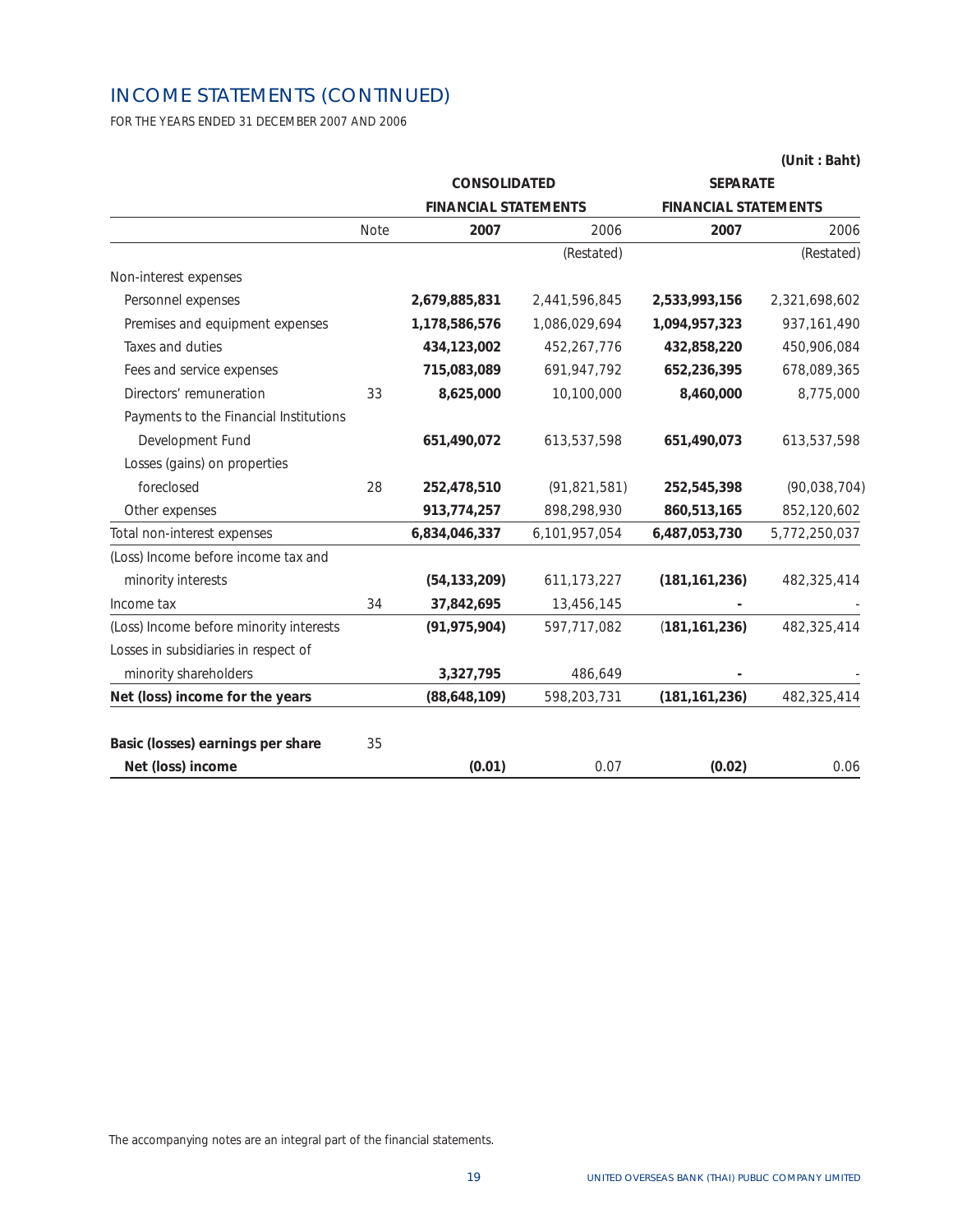|                                                                 |                                        |                              |                            | CONSOLIDATED FINANCIAL STATEMENTS |             |                                                             |                       | (Unit:Baht)    |
|-----------------------------------------------------------------|----------------------------------------|------------------------------|----------------------------|-----------------------------------|-------------|-------------------------------------------------------------|-----------------------|----------------|
|                                                                 |                                        |                              | Revaluation                | Revaluation                       |             |                                                             |                       |                |
|                                                                 | and paid-up<br>share capital<br>Issued | share capital<br>Discount on | fixed assets<br>surplus on | investments<br>surplus on         |             | Appropriated Unappropriated<br>Retained earnings (Deficits) | interests<br>Minority | Total          |
| Beginning balance as of 1 January 2006 - as previously reported | 82,170,621,660                         | (25,661,349,235)             | 740,810,478                | 132, 139, 592                     | 439,591,201 | (34, 420, 038, 394)                                         | 6,136,040             | 23,407,911,342 |
| Cumulative effect of the change in an accounting policy         |                                        |                              |                            |                                   |             |                                                             |                       |                |
| of an associated company (Note 5)                               |                                        |                              |                            | 1,520,143                         |             | (28, 210, 700)                                              |                       | (26, 690, 557) |
| Beginning balance as of 1 January 2006 - as restated            | 82,170,621,660                         | (25,661,349,235)             | 740,810,478                | 133,659,735                       | 439,591,201 | (34, 448, 249, 094)                                         | 6,136,040             | 23,381,220,785 |
| Revaluation surplus on fixed assets                             |                                        |                              | 319,579,818                |                                   |             |                                                             |                       | 319,579,818    |
| Amortisation of revaluation surplus on fixed assets             |                                        |                              | (4, 282, 293)              |                                   |             | 4,282,293                                                   |                       |                |
| Decrease in revaluation surplus on investments                  |                                        |                              |                            | (37,651,919)                      |             |                                                             |                       | (37,651,919)   |
| Gains (losses) not yet recognised in the income statements      | 82,170,621,660                         | (25,661,349,235)             | 1,056,108,003              | 96,007,816                        | 439,591,201 | (34, 443, 966, 801)                                         | 6,136,040             | 23,663,148,684 |
| Minority interests                                              |                                        |                              |                            |                                   |             |                                                             | 18,749,826            | 18,749,826     |
| Net income for the year (Restated)                              |                                        |                              |                            |                                   |             | 598,203,731                                                 | (486, 649)            | 597,717,082    |
| Ending balance as of 31 December 2006                           | 170,621,660<br>82,                     | (25,661,349,235)             | 1,056,108,003              | 96,007,816                        | 439,591,201 | (33, 845, 763, 070)                                         | 24,399,217            | 24,279,615,592 |
| Beginning balance as of 1 January 2007 - as previously reported | 82,170,621,660                         | (25,661,349,235)             | 1,056,108,003              | 93,744,071                        | 439,591,201 | (33, 814, 579, 517)                                         | 24,399,217            | 24,308,535,400 |
| Cumulative effect of the change in an accounting policy         |                                        |                              |                            |                                   |             |                                                             |                       |                |
| of an associated company (Note 5)                               |                                        |                              |                            | 2,263,745                         |             | (31, 183, 553)                                              |                       | (28, 919, 808) |
| Beginning balance as of 1 January 2007 - as restated            | 82,170,621,660                         | (25,661,349,235)             | 1,056,108,003              | 96,007,816                        | 439,591,201 | (33, 845, 763, 070)                                         | 24,399,217            | 24,279,615,592 |
| Revaluation surplus on fixed assets                             |                                        |                              | 28,103,800                 |                                   |             |                                                             |                       | 28,103,800     |
| Amortisation of revaluation surplus on fixed assets             |                                        |                              | (23, 809, 105)             |                                   |             | 23,809,105                                                  |                       |                |
| Increase in revaluation surplus on investments                  |                                        |                              |                            | 155,967,570                       |             |                                                             |                       | 155,967,570    |
| Gains (losses) not yet recognised in the income statements      | 82,170,621,660                         | (25,661,349,235)             | 1,060,402,698              | 251,975,386                       | 439,591,201 | (33, 821, 953, 965)                                         | 24,399,217            | 24,463,686,962 |
| Minority interests                                              |                                        |                              |                            |                                   |             |                                                             | 6,250,000             | 6,250,000      |
| Net loss for the year                                           |                                        |                              |                            |                                   |             | 88,648,109)                                                 | (3,327,795)           | (91, 975, 904) |
| Ending balance as of 31 December 2007                           | 170,621,660<br>82,                     | (25,661,349,235)             | 1,060,402,698              | 251,975,386                       | 439,591,201 | (33, 910, 602, 074)                                         | 27,321,422            | 24,377,961,058 |

The accompanying notes are an integral part of the financial statements. *The accompanying notes are an integral part of the financial statements.* 

STATEMENTS OF CHANGES IN SHAREHOLDERS EQUITY

STATEMENTS OF CHANGES IN SHAREHOLDERS EQUITY

FOR THE YEARS ENDED 31 DECEMBER 2007 AND 2006

FOR THE YEARS ENDED 31 DECEMBER 2007 AND 2006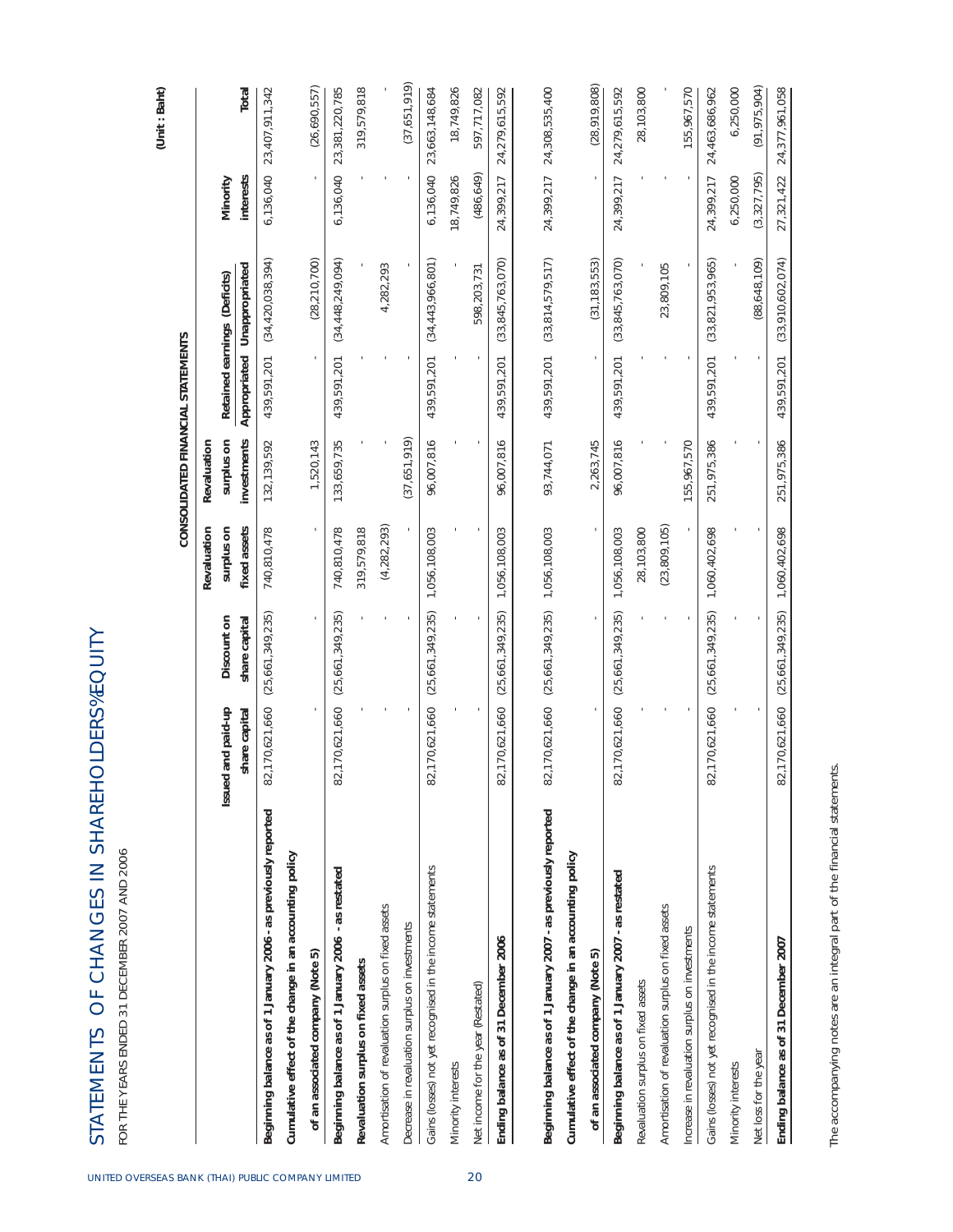| トミー(L                                                                                                         |  |
|---------------------------------------------------------------------------------------------------------------|--|
|                                                                                                               |  |
|                                                                                                               |  |
|                                                                                                               |  |
|                                                                                                               |  |
|                                                                                                               |  |
|                                                                                                               |  |
|                                                                                                               |  |
|                                                                                                               |  |
|                                                                                                               |  |
| I                                                                                                             |  |
|                                                                                                               |  |
|                                                                                                               |  |
|                                                                                                               |  |
|                                                                                                               |  |
| くらしょう こうしょうこく こうこくしょう                                                                                         |  |
|                                                                                                               |  |
|                                                                                                               |  |
|                                                                                                               |  |
| I                                                                                                             |  |
| <b>SINGLY</b><br><b>Service Service</b>                                                                       |  |
|                                                                                                               |  |
|                                                                                                               |  |
| ֧֚֚֚֚֚֚֚֚֚֚֚֚֚֚֚֚֚֚֚֚֚֚֚֚֚֚֚֚֚֡֝֓֡֟֓֡֟֓֡֟֓֡֡֟֓֡֟                                                              |  |
|                                                                                                               |  |
|                                                                                                               |  |
|                                                                                                               |  |
|                                                                                                               |  |
| J                                                                                                             |  |
| i<br>I<br>I<br>I                                                                                              |  |
| ׇ֧֖֖֧֢ׅ֧֧֧ׅ֧֧֧֚֚֚֚֚֚֚֚֚֚֚֓֝֓֓֡֓֝֓֝֬֜֓֝֬֝֓<br>֧֧֧֧֧֧֧֧֧֧֧֧֧֧֧֦֧֦֧֦֧֦֧֦֧֦֧֩֩֩֩֩֩֓֓֝֬֩֩֓֝֬֩֩֓<br>֧֪֧֪֪֪֪֪֪֪֪֪֧֩֩ |  |
|                                                                                                               |  |
|                                                                                                               |  |
| ł                                                                                                             |  |

FOR THE YEARS ENDED 31 DECEMBER 2007 AND 2006 FOR THE YEARS ENDED 31 DECEMBER 2007 AND 2006

(Unit:Baht) **(Unit : Baht)** 

| (34, 420, 038, 394)<br>(395,689,421)<br>(276, 838, 251)<br>(34,696,876,645)<br>(33, 814, 579, 517)<br>(34,692,594,352)<br>(34, 210, 268, 938)<br>(34, 210, 268, 938)<br>(34, 186, 459, 833)<br>(181, 161, 236)<br>23,809,105<br>4,282,293<br>482,325,414<br>Unappropriated<br>Retained earnings (Deficits)<br>Appropriated<br>439,591,201<br>439,591,201<br>439,591,201<br>439,591,201<br>439,591,201<br>439,591,201<br>439,591,201<br>(3,319,581)<br>(45, 109, 114)<br>investments<br>151,880,869<br>242,305,359<br>surplus on<br>132, 139, 592<br>3,394,012<br>90,424,490<br>90,424,490<br>90,424,490<br>135,533,604<br>93,744,071<br>(23,809,105)<br>(4,282,293)<br>fixed assets<br>740,810,478<br>319,579,818<br>28,103,800<br>1,060,402,698<br>surplus on<br>740,810,478<br>1,056,108,003<br>1,056,108,003<br>1,056,108,003<br>1,056,108,003<br>(25,661,349,235)<br>(25, 661, 349, 235)<br>(25, 661, 349, 235)<br>(25, 661, 349, 235)<br>(25, 661, 349, 235)<br>(25, 661, 349, 235)<br>(25, 661, 349, 235)<br>share capital<br>Discount on<br>82,170,621,660<br>82,170,621,660<br>82,170,621,660<br>82,170,621,660<br>82,170,621,660<br>82,170,621,660<br>Issued and paid-up<br>share capital<br>82,170,621,660<br>Cumulative effect of the change in accounting policy for investment<br>Cumulative effect of the change in accounting policy for investment<br>Beginning balance as of 1 January 2006 - as previously reported<br>Beginning balance as of 1 January 2007- as previously reported<br>in subsidiaries and an associated company (Note 5)<br>in subsidiaries and an associated company (Note 5)<br>Gains (losses) not yet recognised in the income statements<br>Gains (losses) not yet recognised in the income statements<br>Beginning balance as of 1 January 2006 - as restated<br>Beginning balance as of 1 January 2007 - as restated<br>Amortisation of revaluation surplus on fixed assets<br>Amortisation of revaluation surplus on fixed assets<br>Increase in revaluation surplus on investments<br>Decrease in revaluation surplus on investments<br>Ending balance as of 31 December 2006<br>Revaluation surplus on fixed assets<br>Revaluation surplus on fixed assets<br>Net income for the year (Restated)<br>Net loss for the year | Total<br>23,402,801,767<br>23,885,127,181<br>23,885,127,181<br>(34, 367, 621, 069)<br>439,591,201<br>242,305,359<br>1,060,402,698<br>(25, 661, 349, 235)<br>82,170,621,660<br>Ending balance as of 31 December 2007 |  | Revaluation | Revaluation |  |                   |
|-------------------------------------------------------------------------------------------------------------------------------------------------------------------------------------------------------------------------------------------------------------------------------------------------------------------------------------------------------------------------------------------------------------------------------------------------------------------------------------------------------------------------------------------------------------------------------------------------------------------------------------------------------------------------------------------------------------------------------------------------------------------------------------------------------------------------------------------------------------------------------------------------------------------------------------------------------------------------------------------------------------------------------------------------------------------------------------------------------------------------------------------------------------------------------------------------------------------------------------------------------------------------------------------------------------------------------------------------------------------------------------------------------------------------------------------------------------------------------------------------------------------------------------------------------------------------------------------------------------------------------------------------------------------------------------------------------------------------------------------------------------------------------------------------------------------------------------------------------------------------------------------------------------------------------------------------------------------------------------------------------------------------------------------------------------------------------------------------------------------------------------------------------------------------------------------------------------------------------------------------------------------------|---------------------------------------------------------------------------------------------------------------------------------------------------------------------------------------------------------------------|--|-------------|-------------|--|-------------------|
|                                                                                                                                                                                                                                                                                                                                                                                                                                                                                                                                                                                                                                                                                                                                                                                                                                                                                                                                                                                                                                                                                                                                                                                                                                                                                                                                                                                                                                                                                                                                                                                                                                                                                                                                                                                                                                                                                                                                                                                                                                                                                                                                                                                                                                                                         |                                                                                                                                                                                                                     |  |             |             |  |                   |
|                                                                                                                                                                                                                                                                                                                                                                                                                                                                                                                                                                                                                                                                                                                                                                                                                                                                                                                                                                                                                                                                                                                                                                                                                                                                                                                                                                                                                                                                                                                                                                                                                                                                                                                                                                                                                                                                                                                                                                                                                                                                                                                                                                                                                                                                         |                                                                                                                                                                                                                     |  |             |             |  |                   |
|                                                                                                                                                                                                                                                                                                                                                                                                                                                                                                                                                                                                                                                                                                                                                                                                                                                                                                                                                                                                                                                                                                                                                                                                                                                                                                                                                                                                                                                                                                                                                                                                                                                                                                                                                                                                                                                                                                                                                                                                                                                                                                                                                                                                                                                                         |                                                                                                                                                                                                                     |  |             |             |  | 23,401,775,302    |
|                                                                                                                                                                                                                                                                                                                                                                                                                                                                                                                                                                                                                                                                                                                                                                                                                                                                                                                                                                                                                                                                                                                                                                                                                                                                                                                                                                                                                                                                                                                                                                                                                                                                                                                                                                                                                                                                                                                                                                                                                                                                                                                                                                                                                                                                         |                                                                                                                                                                                                                     |  |             |             |  |                   |
|                                                                                                                                                                                                                                                                                                                                                                                                                                                                                                                                                                                                                                                                                                                                                                                                                                                                                                                                                                                                                                                                                                                                                                                                                                                                                                                                                                                                                                                                                                                                                                                                                                                                                                                                                                                                                                                                                                                                                                                                                                                                                                                                                                                                                                                                         |                                                                                                                                                                                                                     |  |             |             |  | (273, 444, 239)   |
|                                                                                                                                                                                                                                                                                                                                                                                                                                                                                                                                                                                                                                                                                                                                                                                                                                                                                                                                                                                                                                                                                                                                                                                                                                                                                                                                                                                                                                                                                                                                                                                                                                                                                                                                                                                                                                                                                                                                                                                                                                                                                                                                                                                                                                                                         |                                                                                                                                                                                                                     |  |             |             |  | 23, 128, 331, 063 |
|                                                                                                                                                                                                                                                                                                                                                                                                                                                                                                                                                                                                                                                                                                                                                                                                                                                                                                                                                                                                                                                                                                                                                                                                                                                                                                                                                                                                                                                                                                                                                                                                                                                                                                                                                                                                                                                                                                                                                                                                                                                                                                                                                                                                                                                                         |                                                                                                                                                                                                                     |  |             |             |  | 319,579,818       |
|                                                                                                                                                                                                                                                                                                                                                                                                                                                                                                                                                                                                                                                                                                                                                                                                                                                                                                                                                                                                                                                                                                                                                                                                                                                                                                                                                                                                                                                                                                                                                                                                                                                                                                                                                                                                                                                                                                                                                                                                                                                                                                                                                                                                                                                                         |                                                                                                                                                                                                                     |  |             |             |  |                   |
|                                                                                                                                                                                                                                                                                                                                                                                                                                                                                                                                                                                                                                                                                                                                                                                                                                                                                                                                                                                                                                                                                                                                                                                                                                                                                                                                                                                                                                                                                                                                                                                                                                                                                                                                                                                                                                                                                                                                                                                                                                                                                                                                                                                                                                                                         |                                                                                                                                                                                                                     |  |             |             |  | (45, 109, 114)    |
|                                                                                                                                                                                                                                                                                                                                                                                                                                                                                                                                                                                                                                                                                                                                                                                                                                                                                                                                                                                                                                                                                                                                                                                                                                                                                                                                                                                                                                                                                                                                                                                                                                                                                                                                                                                                                                                                                                                                                                                                                                                                                                                                                                                                                                                                         |                                                                                                                                                                                                                     |  |             |             |  |                   |
|                                                                                                                                                                                                                                                                                                                                                                                                                                                                                                                                                                                                                                                                                                                                                                                                                                                                                                                                                                                                                                                                                                                                                                                                                                                                                                                                                                                                                                                                                                                                                                                                                                                                                                                                                                                                                                                                                                                                                                                                                                                                                                                                                                                                                                                                         |                                                                                                                                                                                                                     |  |             |             |  | 482,325,414       |
|                                                                                                                                                                                                                                                                                                                                                                                                                                                                                                                                                                                                                                                                                                                                                                                                                                                                                                                                                                                                                                                                                                                                                                                                                                                                                                                                                                                                                                                                                                                                                                                                                                                                                                                                                                                                                                                                                                                                                                                                                                                                                                                                                                                                                                                                         |                                                                                                                                                                                                                     |  |             |             |  |                   |
|                                                                                                                                                                                                                                                                                                                                                                                                                                                                                                                                                                                                                                                                                                                                                                                                                                                                                                                                                                                                                                                                                                                                                                                                                                                                                                                                                                                                                                                                                                                                                                                                                                                                                                                                                                                                                                                                                                                                                                                                                                                                                                                                                                                                                                                                         |                                                                                                                                                                                                                     |  |             |             |  | 24, 284, 136, 183 |
|                                                                                                                                                                                                                                                                                                                                                                                                                                                                                                                                                                                                                                                                                                                                                                                                                                                                                                                                                                                                                                                                                                                                                                                                                                                                                                                                                                                                                                                                                                                                                                                                                                                                                                                                                                                                                                                                                                                                                                                                                                                                                                                                                                                                                                                                         |                                                                                                                                                                                                                     |  |             |             |  |                   |
|                                                                                                                                                                                                                                                                                                                                                                                                                                                                                                                                                                                                                                                                                                                                                                                                                                                                                                                                                                                                                                                                                                                                                                                                                                                                                                                                                                                                                                                                                                                                                                                                                                                                                                                                                                                                                                                                                                                                                                                                                                                                                                                                                                                                                                                                         |                                                                                                                                                                                                                     |  |             |             |  | (399,009,002)     |
|                                                                                                                                                                                                                                                                                                                                                                                                                                                                                                                                                                                                                                                                                                                                                                                                                                                                                                                                                                                                                                                                                                                                                                                                                                                                                                                                                                                                                                                                                                                                                                                                                                                                                                                                                                                                                                                                                                                                                                                                                                                                                                                                                                                                                                                                         |                                                                                                                                                                                                                     |  |             |             |  |                   |
|                                                                                                                                                                                                                                                                                                                                                                                                                                                                                                                                                                                                                                                                                                                                                                                                                                                                                                                                                                                                                                                                                                                                                                                                                                                                                                                                                                                                                                                                                                                                                                                                                                                                                                                                                                                                                                                                                                                                                                                                                                                                                                                                                                                                                                                                         |                                                                                                                                                                                                                     |  |             |             |  | 28,103,800        |
|                                                                                                                                                                                                                                                                                                                                                                                                                                                                                                                                                                                                                                                                                                                                                                                                                                                                                                                                                                                                                                                                                                                                                                                                                                                                                                                                                                                                                                                                                                                                                                                                                                                                                                                                                                                                                                                                                                                                                                                                                                                                                                                                                                                                                                                                         |                                                                                                                                                                                                                     |  |             |             |  |                   |
|                                                                                                                                                                                                                                                                                                                                                                                                                                                                                                                                                                                                                                                                                                                                                                                                                                                                                                                                                                                                                                                                                                                                                                                                                                                                                                                                                                                                                                                                                                                                                                                                                                                                                                                                                                                                                                                                                                                                                                                                                                                                                                                                                                                                                                                                         |                                                                                                                                                                                                                     |  |             |             |  | 151,880,869       |
|                                                                                                                                                                                                                                                                                                                                                                                                                                                                                                                                                                                                                                                                                                                                                                                                                                                                                                                                                                                                                                                                                                                                                                                                                                                                                                                                                                                                                                                                                                                                                                                                                                                                                                                                                                                                                                                                                                                                                                                                                                                                                                                                                                                                                                                                         |                                                                                                                                                                                                                     |  |             |             |  | 24,065,111,850    |
|                                                                                                                                                                                                                                                                                                                                                                                                                                                                                                                                                                                                                                                                                                                                                                                                                                                                                                                                                                                                                                                                                                                                                                                                                                                                                                                                                                                                                                                                                                                                                                                                                                                                                                                                                                                                                                                                                                                                                                                                                                                                                                                                                                                                                                                                         |                                                                                                                                                                                                                     |  |             |             |  | (181, 161, 236)   |
|                                                                                                                                                                                                                                                                                                                                                                                                                                                                                                                                                                                                                                                                                                                                                                                                                                                                                                                                                                                                                                                                                                                                                                                                                                                                                                                                                                                                                                                                                                                                                                                                                                                                                                                                                                                                                                                                                                                                                                                                                                                                                                                                                                                                                                                                         |                                                                                                                                                                                                                     |  |             |             |  | 23,883,950,614    |
|                                                                                                                                                                                                                                                                                                                                                                                                                                                                                                                                                                                                                                                                                                                                                                                                                                                                                                                                                                                                                                                                                                                                                                                                                                                                                                                                                                                                                                                                                                                                                                                                                                                                                                                                                                                                                                                                                                                                                                                                                                                                                                                                                                                                                                                                         | The accompanying notes are an integral part of the financial statements.                                                                                                                                            |  |             |             |  |                   |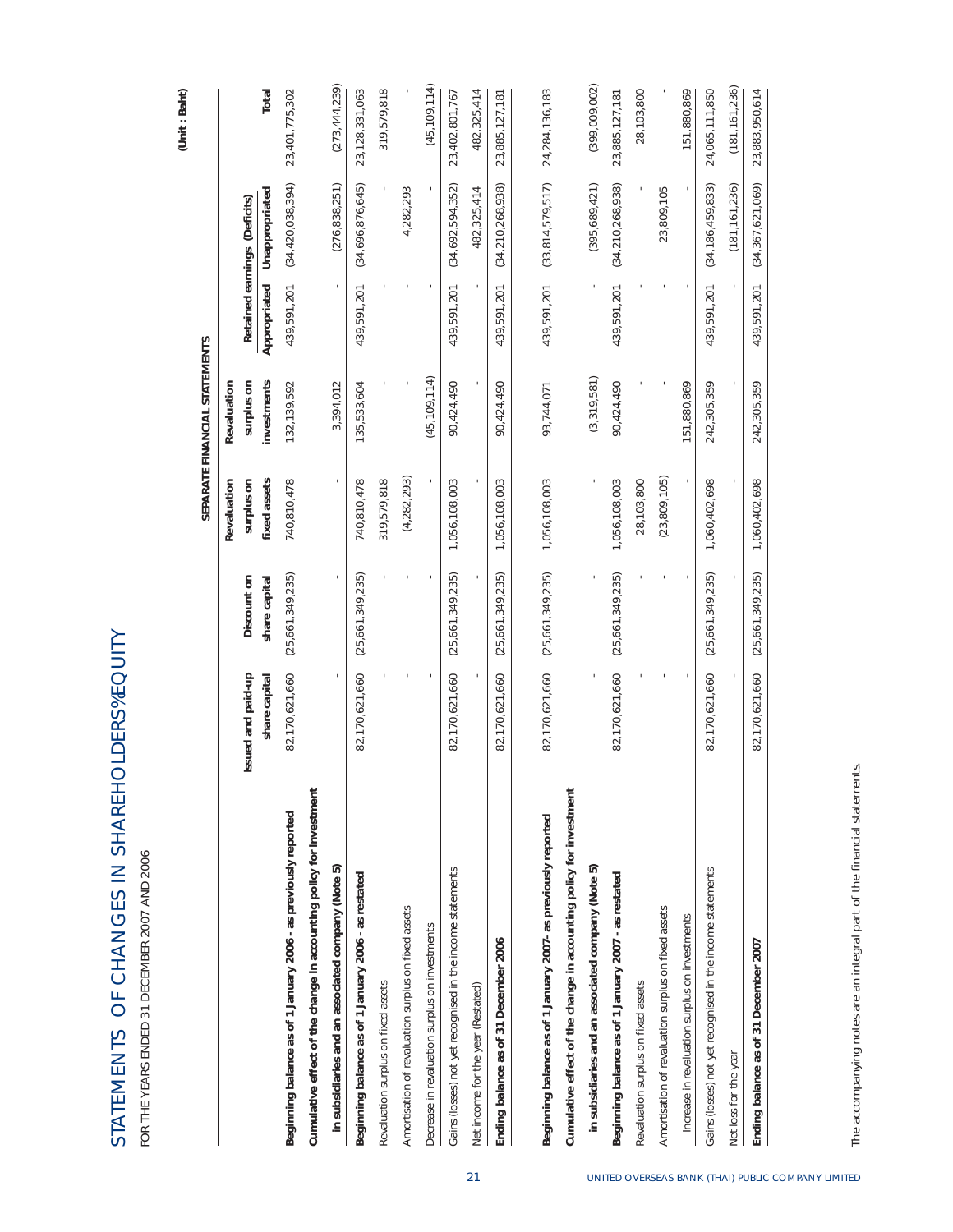## CASH FLOWS STATEMENTS

FOR THE YEARS ENDED 31 DECEMBER 2007 AND 2006

|                                                 |                                             |                 |                             | (Unit: Baht)    |
|-------------------------------------------------|---------------------------------------------|-----------------|-----------------------------|-----------------|
|                                                 | CONSOLIDATED<br><b>FINANCIAL STATEMENTS</b> |                 | <b>SEPARATE</b>             |                 |
|                                                 |                                             |                 | <b>FINANCIAL STATEMENTS</b> |                 |
|                                                 | 2007                                        | 2006            | 2007                        | 2006            |
|                                                 |                                             | (Restated)      |                             | (Restated)      |
| CASH FLOWS FROM OPERATING ACTIVITIES            |                                             |                 |                             |                 |
| Net income (loss) for the years                 | (88,648,109)                                | 598,203,731     | (181, 161, 236)             | 482,325,414     |
| Adjustments to reconcile net income (loss)      |                                             |                 |                             |                 |
| to net cash provided by (used in)               |                                             |                 |                             |                 |
| operating activities:                           |                                             |                 |                             |                 |
| Losses in subsidiaries in respect of            |                                             |                 |                             |                 |
| minority shareholders                           | (3,327,795)                                 | (486, 649)      |                             |                 |
| Share of (profit) loss from investment in       |                                             |                 |                             |                 |
| an associated company under equity              |                                             |                 |                             |                 |
| method                                          | 12,590,624                                  | (9,949,475)     |                             |                 |
| Depreciation                                    | 431, 152, 113                               | 453,394,342     | 365,570,022                 | 327,130,256     |
| Amortisation and losses on assets written off   | 117,242,595                                 | 105,673,705     | 116,758,232                 | 105,689,524     |
| Amortisation of goodwills                       | 1,654,767                                   | 1,654,767       |                             |                 |
| Unrealised losses on revaluation of investments | 7,726,160                                   | 2,838,353       | 7,726,160                   | 2,838,353       |
| Losses on impairment of investments             |                                             |                 |                             |                 |
| (Reversal)                                      | 1,367,101                                   | 274,915,359     | 16,367,101                  | 274,915,359     |
| Bad debt and doubtful accounts - loans          |                                             |                 |                             |                 |
| and accrued interest receivables                | 2,769,873,586                               | 2,459,583,411   | 2,707,873,585               | 2,456,363,411   |
| Losses on impairment of other assets            | 14,520,296                                  | (75, 371, 791)  | 14,520,296                  | (75, 371, 791)  |
| Interest income recognised by amortisation      |                                             |                 |                             |                 |
| of revaluation allowance from debt              |                                             |                 |                             |                 |
| restructuring                                   | (811, 304)                                  | (3, 156, 936)   | (811, 304)                  | (3, 156, 936)   |
| Losses on impairment of properties foreclosed   | 300,000,000                                 | 208,281,745     | 300,000,000                 | 209,674,864     |
| Gain on disposal of investments                 | (26, 563, 410)                              | (47, 349, 823)  | (39, 313, 410)              | (47, 299, 223)  |
| Gains on disposal of premises and equipment     | (75, 259, 823)                              | (76, 614, 620)  | (9, 217, 584)               | (17, 256, 848)  |
| Gains on exchange                               | (489, 947, 202)                             | (220, 655, 469) | (489, 947, 202)             | (220, 655, 469) |
| Amortisation of premium (discount) on           |                                             |                 |                             |                 |
| long-term investments - net                     | 280,345                                     | (3, 795, 415)   | 280,345                     | (3,725,827)     |
| Amortisation of prepaid interest expenses       | 20,750,170                                  | 7,569,010       | 20,750,170                  | 7,569,010       |
| Increase in interest and dividend income        |                                             |                 |                             |                 |
| receivables                                     | (44, 664, 949)                              | (102, 347, 017) | (45,663,722)                | (103, 415, 410) |
| Decrease (increase) in accrued other income     | 67,567,226                                  | (9,935,915)     | 67,300,487                  | (17, 827, 962)  |
| Increase in accrued interest expenses           | 581,573,653                                 | 390,008,325     | 583,393,405                 | 390,124,354     |
| Increase in accrued other expenses              | 126,004,418                                 | 21,428,895      | 105,517,387                 | 33,982,110      |
| Net income from operating activities before     |                                             |                 |                             |                 |
| changes in operating assets and liabilities     | 3,723,080,462                               | 3,973,888,533   | 3,539,942,732               | 3,801,903,189   |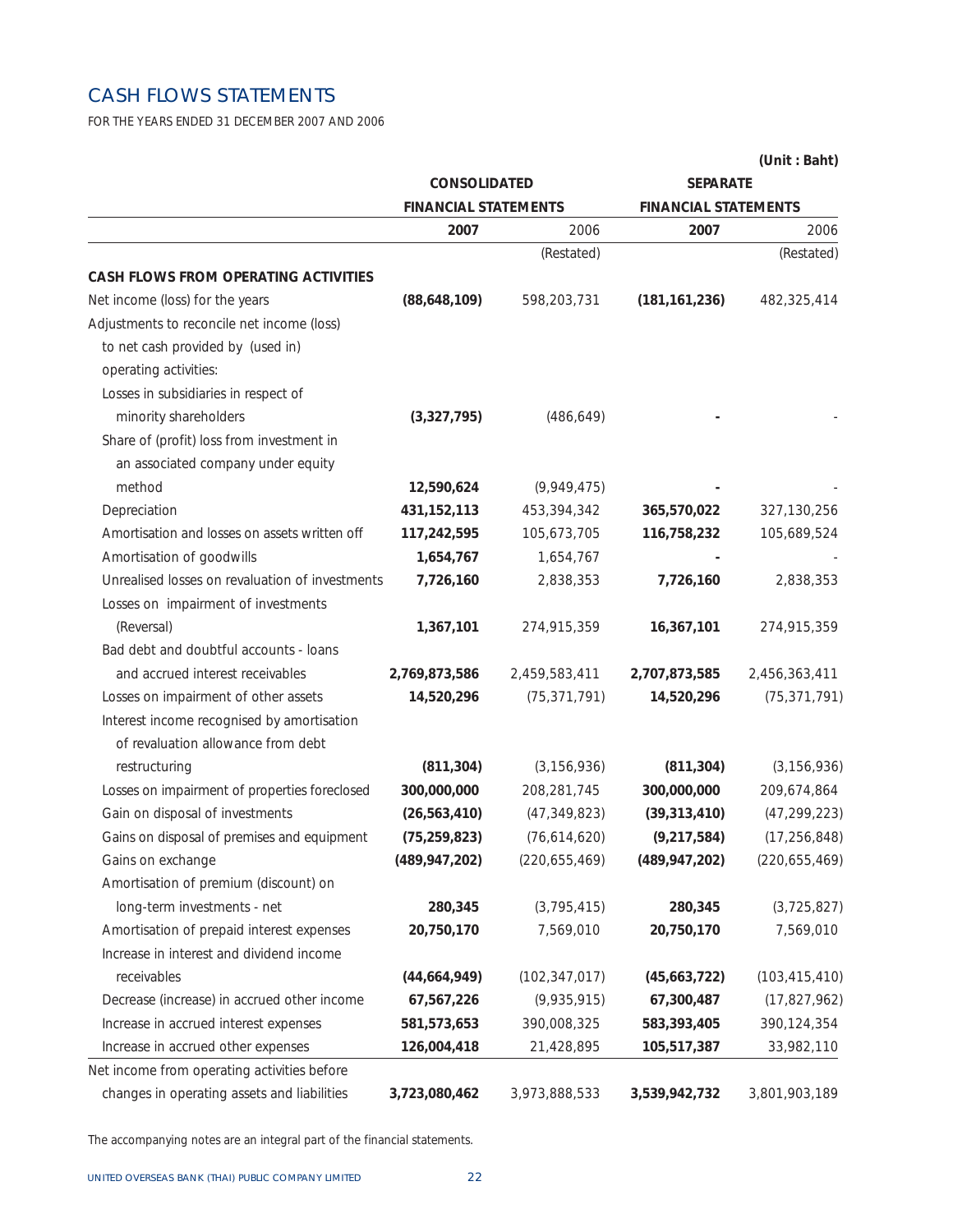## CASH FLOWS STATEMENTS (CONTINUED)

FOR THE YEARS ENDED 31 DECEMBER 2007 AND 2006

|                                              |                                             |                    |                             | (Unit: Baht)        |
|----------------------------------------------|---------------------------------------------|--------------------|-----------------------------|---------------------|
|                                              | CONSOLIDATED<br><b>FINANCIAL STATEMENTS</b> |                    | <b>SEPARATE</b>             |                     |
|                                              |                                             |                    | <b>FINANCIAL STATEMENTS</b> |                     |
|                                              | 2007                                        | 2006               | 2007                        | 2006                |
|                                              |                                             | (Restated)         |                             | (Restated)          |
| (Increase) decrease in operating assets      |                                             |                    |                             |                     |
| Interbank and money market items             | (12, 143, 449, 034)                         | 4,451,695,545      | (12, 180, 528, 871)         | 4,436,589,629       |
| Securities purchased under resale            |                                             |                    |                             |                     |
| agreements                                   | 390,000,000                                 | (590,000,000)      | 390,000,000                 | (590,000,000)       |
| Investment in securities for trading         | (12, 219, 256, 182)                         | (1,930,019,982)    | (12, 219, 256, 182)         | (1,930,019,982)     |
| Loans                                        | (180, 296, 729)                             | 7,671,753          | (130, 129, 555)             | 199,390,265         |
| Properties foreclosed                        | 1,430,345,747                               | 1,209,761,940      | 1,408,432,554               | 1,203,539,116       |
| Other assets                                 | 404,468,221                                 | 398,042,880        | 442,511,161                 | 383,902,731         |
| Increase (decrease) in operating liabilities |                                             |                    |                             |                     |
| Deposits                                     | 8,672,838,920                               | (3,260,353,603)    | 8,720,034,191               | (3, 119, 346, 107)  |
| Interbank and money market items             | 3,077,246,429                               | (2,950,436,330)    | 3,386,907,674               | (10, 596, 446, 055) |
| Liabilities payable on demand                | 730,633,718                                 | (392, 504, 150)    | 730,633,718                 | (392, 504, 150)     |
| Securities sold under repurchase             |                                             |                    |                             |                     |
| agreements                                   |                                             | (100,000,000)      |                             | (100,000,000)       |
| Short-term borrowings                        | 9,907,579,713                               | (1, 106, 412, 317) | 9,857,579,713               | (826, 412, 317)     |
| Other liabilities                            | (773, 832, 756)                             | 452,759,656        | (808, 266, 679)             | 468,383,825         |
| Net cash provide by (used in) operating      |                                             |                    |                             |                     |
| activities                                   | 3,019,358,509                               | 164,093,925        | 3,137,860,456               | (7,061,019,856)     |
| <b>CASH FLOWS FROM INVESTING ACTIVITIES</b>  |                                             |                    |                             |                     |
| Proceeds from sales of investments           | 27,102,234,529                              | 5,094,663,733      | 27,096,380,038              | 5,062,597,545       |
| Cash paid for investments                    | (30, 413, 259, 246)                         | (4, 126, 526, 388) | (30, 432, 009, 245)         | (4, 182, 776, 563)  |
| Capital refunded from a liquidated           |                                             |                    |                             |                     |
| subsidiary                                   |                                             |                    |                             | 7,429,987,457       |
| Dividend received from investment in         |                                             |                    |                             |                     |
| an associated company                        | 7,132,270                                   | 11,044,518         |                             |                     |
| Proceeds from sales of premises and          |                                             |                    |                             |                     |
| equipment                                    | 125,387,460                                 | 117, 155, 158      | 9,449,397                   | 21,605,022          |
| Purchases of premises and equipment          | (519, 964, 606)                             | (195, 443, 105)    | (486, 565, 470)             | (189, 364, 113)     |
| Purchases of intangible assets               | (262, 641, 776)                             | (152, 311, 314)    | (260, 501, 148)             | (149, 716, 216)     |
| Net cash (used in) provided by investing     |                                             |                    |                             |                     |
| activities                                   | (3,961,111,369)                             | 748,582,602        | (4,073,246,428)             | 7,992,333,132       |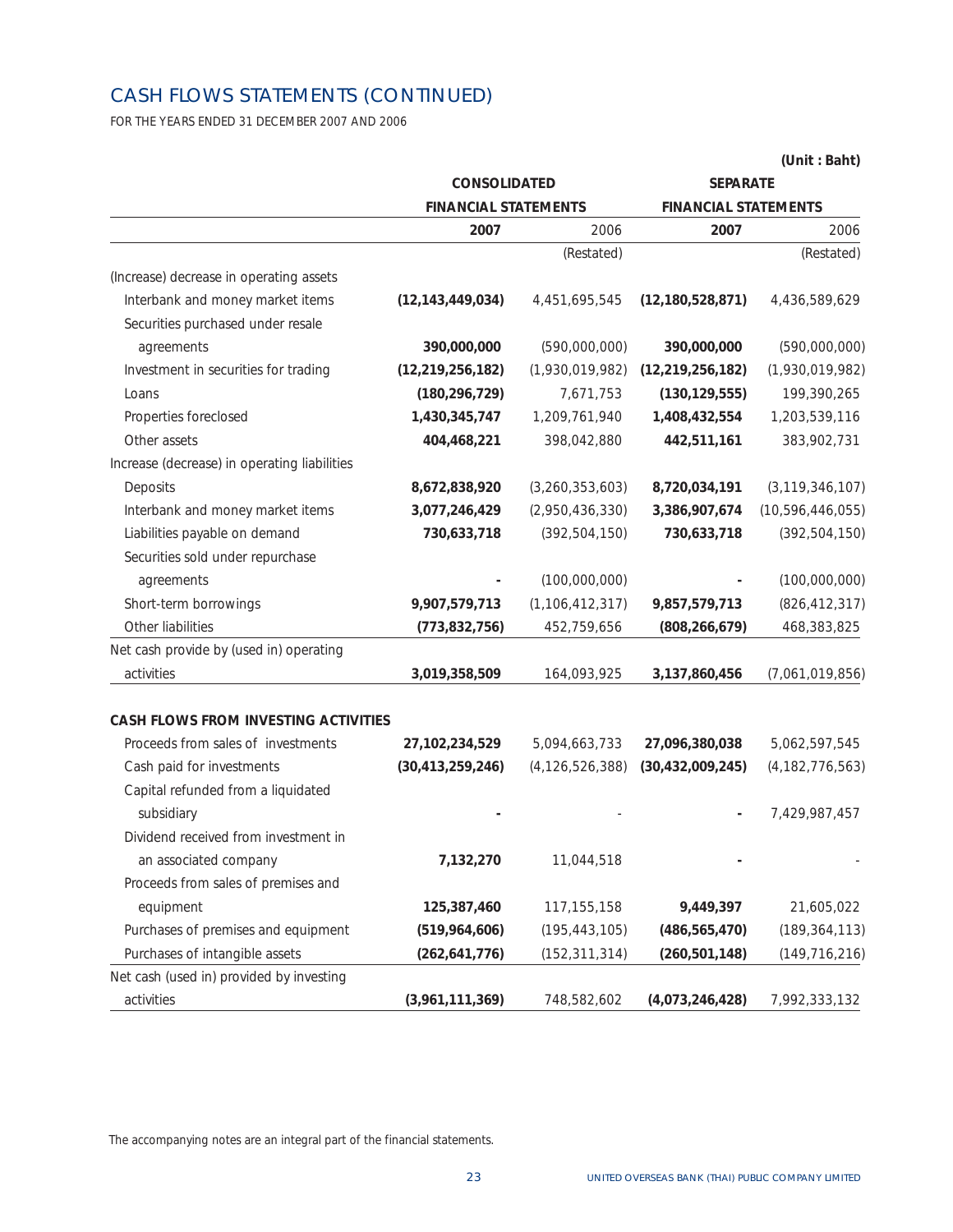## CASH FLOWS STATEMENTS (CONTINUED)

FOR THE YEARS ENDED 31 DECEMBER 2007 AND 2006

|                                               | <b>CONSOLIDATED</b>         |                 | <b>SEPARATE</b>             |                 |
|-----------------------------------------------|-----------------------------|-----------------|-----------------------------|-----------------|
|                                               | <b>FINANCIAL STATEMENTS</b> |                 | <b>FINANCIAL STATEMENTS</b> |                 |
|                                               | 2007                        | 2006            | 2007                        | 2006            |
|                                               |                             | (Restated)      |                             | (Restated)      |
| <b>CASH FLOWS FROM FINANCING ACTIVITIES</b>   |                             |                 |                             |                 |
| Cash received from minority interest for      |                             |                 |                             |                 |
| call-up share capital of a subsidiary company | 6,250,000                   | 18,749,826      |                             |                 |
| Increase (decrease) in long-term borrowings   | 24,757,533                  | (2,000,862,689) | 24,757,533                  | (2,000,862,689) |
| Net cash provided by (used in) financing      |                             |                 |                             |                 |
| activities                                    | 31,007,533                  | (1,982,112,863) | 24,757,533                  | (2,000,862,689) |
| NET DECREASE IN CASH                          | (910, 745, 327)             | (1,069,436,336) | (910, 628, 439)             | (1,069,549,413) |
| CASH AS AT 1 JANUARY                          | 3,864,803,062               | 4,934,239,398   | 3,864,644,169               | 4,934,193,582   |
| CASH AS AT 31 DECEMBER                        | 2,954,057,735               | 3,864,803,062   | 2,954,015,730               | 3,864,644,169   |
| <b>SUPPLEMENTAL DISCLOSURES</b>               |                             |                 |                             |                 |
| OF CASH FLOWS INFORMATION                     |                             |                 |                             |                 |
| Cash paid during the years for                |                             |                 |                             |                 |
| Interest expenses                             | 4,492,650,750               | 3,647,805,078   | 4,495,890,059               | 3,651,497,935   |
| Income tax                                    | 68,077,048                  | 64,462,903      | 41,480,916                  | 38,791,809      |
| Non-cash item                                 |                             |                 |                             |                 |
| Properties foreclosed received in             |                             |                 |                             |                 |
| settlement of debts from borrowers            | 460,289,124                 | 483,418,143     | 438,375,932                 | 472,298,349     |

**(Unit : Baht)**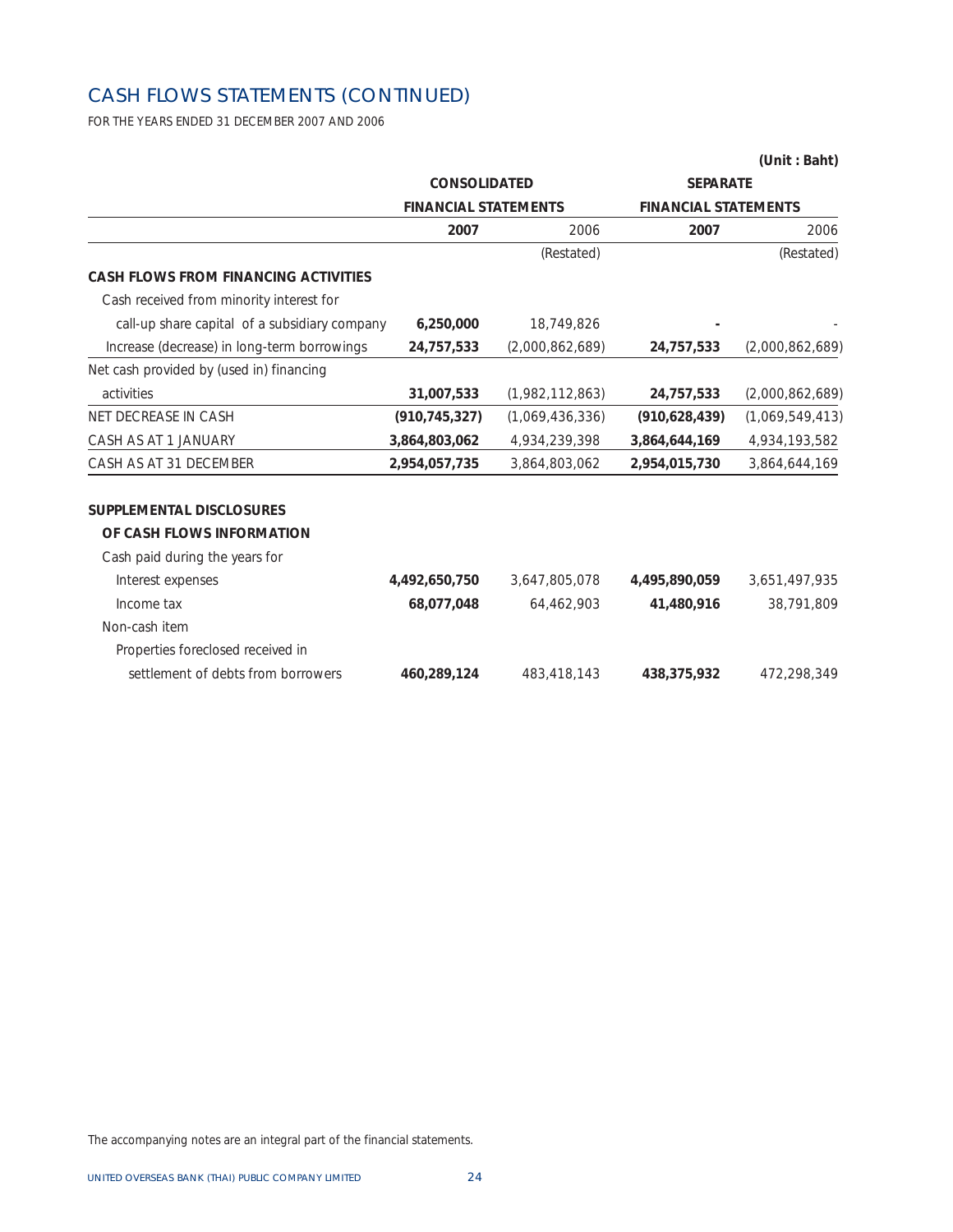### NOTES TO CONSOLIDATED FINANCIAL STATEMENTS

FOR THE YEARS ENDED 31 DECEMBER 2007 AND 2006

#### **1. GENERAL INFORMATION**

United Overseas Bank (Thai) Public Company Limited ("the Bank") was incorporated as a public company under Thai Laws. Its registered head office is located at 191 South Sathon Road, Sathon, Bangkok. The Bank's main business is commercial banking. As at 31 December 2007, the Bank conducts its business through a network of 152 branches, covering all parts of Thailand, and 1 overseas branch (2006: 153 domestic branches and 1 overseas branch). Its major shareholder is United Overseas Bank Limited, a company registered in Singapore. As at 31 December 2007 and 2006, the combined staff of the Bank and its subsidiaries totaled 4,114 persons and 4,114 persons, respectively (The Bank only : 3,972 persons and 3,968 persons, respectively).

On 16 March 2006, a meeting of the Bank's Board of Directors approved the delisting of the Bank's ordinary shares from the Stock Exchange of Thailand ("SET") because the Bank currently has no intention to raise funds via the SET for its business expansion, and with the existing small number of minority shares on the market, there is little interest in its shares from investors through the SET. This voluntary delisting was approved by the Bank's Annual General Meeting of shareholders on 21 April 2006.

United Overseas Bank Limited (UOB) in Singapore undertook a delisting tender offer for the remaining share capital of United Overseas Bank (Thai) Public Company Limited in accordance with the prevailing regulatory requirements. Following the completion of the delisting tender offer at end July 2006, UOB held 99.58% of United Overseas Bank (Thai) Public Company Limited. Subsequently as at 31 December 2007, UOB holds 99.60% of United Overseas Bank (Thai) Public Company Limited (2006 : 99.59%).

The Board of Governors of the Stock Exchange of Thailand then approved the delisting of the Bank. The Bank was formally delisted from the Stock Exchange of Thailand on 12 August 2006.

#### **2. MERGER**

The merger between Bank of Asia Public Company Limited ("BOA") and UOB Radanasin Bank Public Company Limited ("UOBR") under Section 38 quarter of the Commercial Banking Act 2505 ("CBA") was completed on 28 November 2005, with UOBR transferring all of its business, including all assets, rights, obligations and encumbrances, to the Bank. Following the merger, the Bank has changed its name to United Overseas Bank (Thai) Public Company Limited ("UOBT"). Subsequently, on 2 May 2006, the Bank had again registered the change of its Thai name to Ta-na-karn UOB Jam-kad (Ma-ha-chon) with the Ministry of Commerce.

Under the merger plan, UOBR's net asset value was transferred to UOBT in exchange of a promissory note amounted Baht 7,529 million, due at call and bearing interest at a fixed rate of 0.01 percent per annum.

As part of the merger approval obtained from the Ministry of Finance on 7 September 2005, UOBR returned its banking license to the Ministry of Finance on 4 September 2006. On 20 November 2006, the Shareholders of UOBR approved to liquidate the company, appointed a liquidator and changed the name from UOB Radanasin Bank Public Company Limited to UOB Radanasin Public Company Limited. On 25 December 2006, UOBR called back the full amount of P/N plus interest from UOBT and on 26 December 2006, UOBR had partially returned the capital fund amounting to Baht 7,430 million to its shareholders, including UOBT.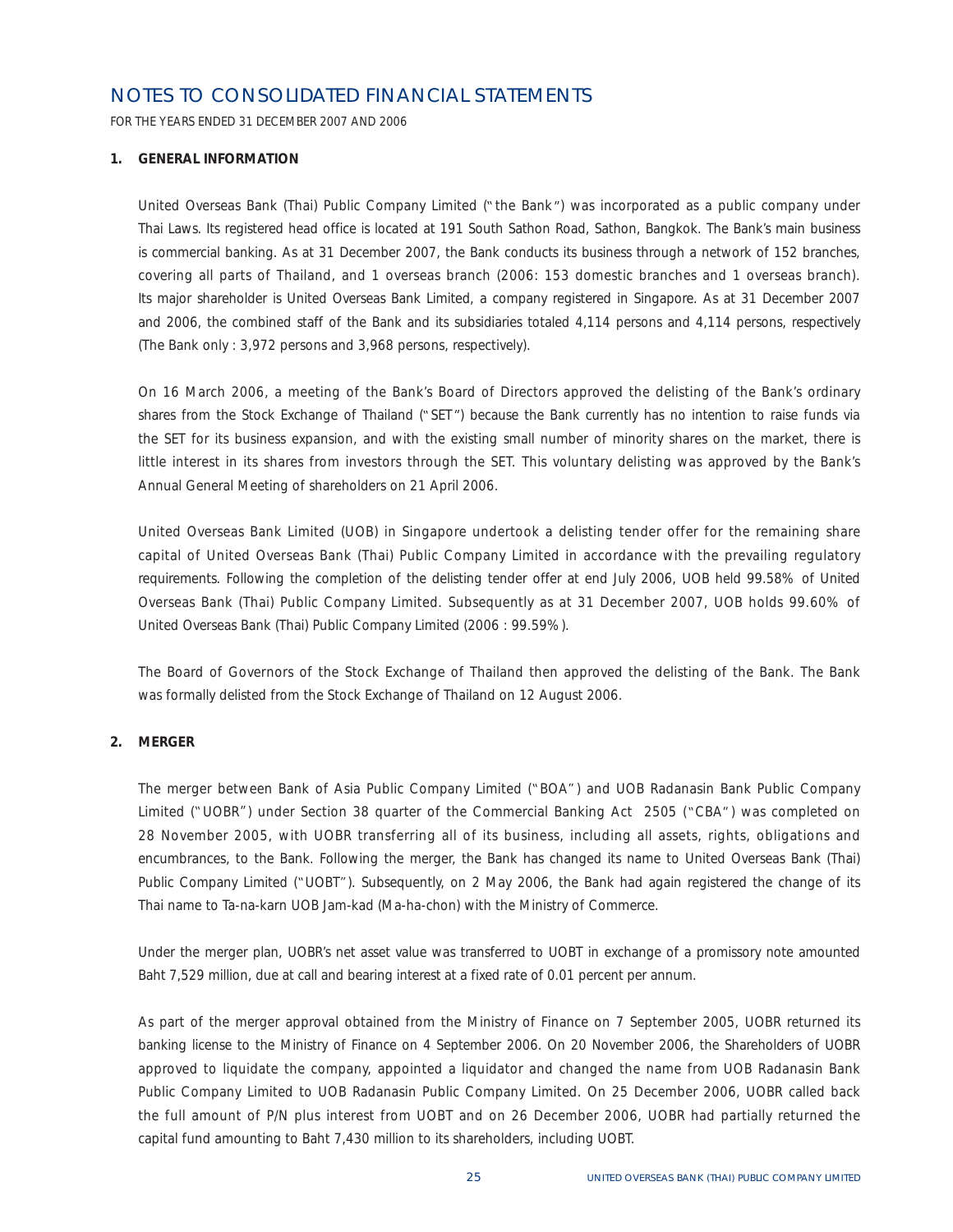On 18 May 2005, the Ministry of Finance had granted permission for the combination of the BIBF operation with the Bank's commercial banking operations and ordering the Bank to return its BIBF license in due course. The Bank then returned its BIBF license to the Bank of Thailand and the Ministry of Finance on 13 October 2006.

#### **3. BASIS OF PREPARATION**

The financial statements have been prepared in accordance with accounting standards enunciated under the Accounting Profession Act B.E. 2547. The presentation of the financial statements has been made in compliance with the requirement of the Notification of the Bank of Thailand ("The BOT") dated 10 May 2001 relating to the format of the financial statements of commercial banks.

The financial statements have been prepared on a historical cost basis except for those that have been disclosed in the accounting policy.

#### **4. BASIS OF CONSOLIDATION**

These consolidated financial statements include the financial statements of United Overseas Bank (Thai) Public Company Limited and the following subsidiaries.

|                           |                            |            |                   |       |                     |      | Percentage of income |      |
|---------------------------|----------------------------|------------|-------------------|-------|---------------------|------|----------------------|------|
|                           |                            |            |                   |       | Percentage of total |      | included in          |      |
|                           |                            |            | Percentage of     |       | assets included in  |      | consolidated income  |      |
|                           |                            |            | share holdings    |       | consolidated assets |      | for the year ended   |      |
|                           |                            | Country of | As at 31 December |       | As at 31 December   |      | 31 December          |      |
|                           | Business type registration |            | 2007              | 2006  | 2007                | 2006 | 2007                 | 2006 |
| <b>Subsidiaries</b>       |                            |            |                   |       |                     |      |                      |      |
| <b>UOB Leasing (Thai)</b> |                            |            |                   |       |                     |      |                      |      |
| Co., Ltd.                 | Leasing                    | Thailand   | 99.99             | 99.99 | 1.27                | 1.50 | 2.61                 | 3.25 |
| <b>UOB Asset</b>          |                            |            |                   |       |                     |      |                      |      |
| Management                | Fund                       |            |                   |       |                     |      |                      |      |
| (Thai) Co., Ltd.          | Management                 | Thailand   | 99.99             | 99.99 | 0.03                | 0.06 | 3.00                 | 1.79 |
| <b>UOB Bullion &amp;</b>  |                            |            |                   |       |                     |      |                      |      |
| Futures (Thai)            | Derivatives                |            |                   |       |                     |      |                      |      |
| Co., Ltd.                 | <b>Brokerage</b>           | Thailand   | 75.00             | 75.00 | 0.02                |      | 0.01                 |      |
| Subsidiary not included   |                            |            |                   |       |                     |      |                      |      |
| in consolidated           |                            |            |                   |       |                     |      |                      |      |
| financial statements      |                            |            |                   |       |                     |      |                      |      |
| <b>UOB Radanasin</b>      |                            |            |                   |       |                     |      |                      |      |
| Public Co., Ltd.          | Liquidation                | Thailand   | 99.99             | 99.99 |                     |      |                      |      |

Subsidiaries are entities in which the Bank has control over financial and operating policies of those entities. Subsidiaries are consolidated from the date on which effective control is transferred to the Bank and are no longer consolidated from the date of disposal. Significant accounting policies of subsidiaries are also consistent with the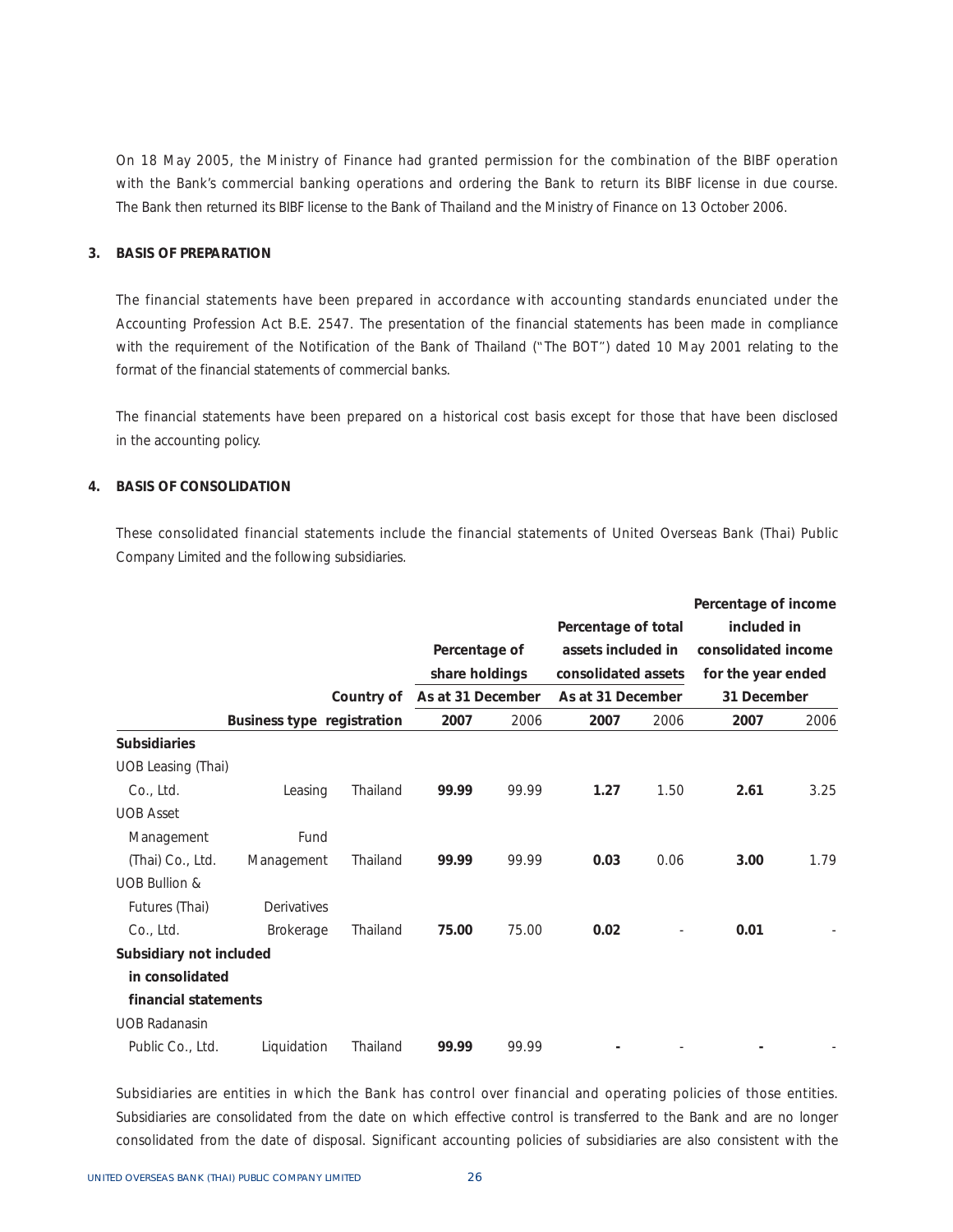policies adopted by the Bank. The effects to the consolidated financial statements of all significant transactions between the Bank and its subsidiaries are eliminated in the consolidated financial statements, including investment in subsidiaries and share capital of subsidiaries. Minority interest is disclosed separately in shareholders' equity.

The consolidated financial statements for the year ended 31 December 2007 excluded the financial statements of a subsidiary company, UOB Radanasin Public Company Limited, which was registered for dissolution with the Ministry of Commerce and was under liquidation process, and the Bangkok International Banking Facility, which was combined with the Bank's operation and returned license to the Ministry of Finance.

The accompanying financial statements include the accounts of all branches after elimination of significant inter-branch transactions and balances.

However, if the Bank receives shares as a result of debt restructuring of a borrower, which causes the Bank to hold more than 20 or 50 percent of the shares of such company, the Bank will not treat that investee company as an associated or a subsidiary company, but will treat it as general investments since the Bank intends to hold such shares only temporarily.

The consolidated financial statements do not include the financial statements of unit trusts in which the Bank holds more than 50 percent of their issued units since the Bank has no control over their financial and operating policies.

The separate financial statements, which present investments in subsidiaries and associates presented under the cost method, have been prepared solely for the benefit of the public.

#### **5. ADOPTION OF NEW ACCOUNTING STANDARDS**

#### **5.1 Adoption of new accounting standards during the year**

The Federation of Accounting Professions (FAP) has issued Notification No. 9/2550, 38/2550 and 62/2550 that mandates the use of the following new Thai Accounting Standards :-

#### **a) Accounting Standards effective for the current year**

| TAS 44 (revised 2007) | Consolidated Financial Statements and Separate Financial Statements |
|-----------------------|---------------------------------------------------------------------|
| TAS 45 (revised 2007) | Investments in Associates                                           |
| TAS 46 (revised 2007) | Interests in Joint Ventures                                         |

These accounting standards become effective for the financial statements for fiscal years beginning on or after 1 January 2007. During the current year, the Company changed its accounting policy for recording investments in subsidiaries and associate in the separate financial statements in order to comply with the revised Thai Accounting Standards No. 44 and 45 as discussed in Note 5.2.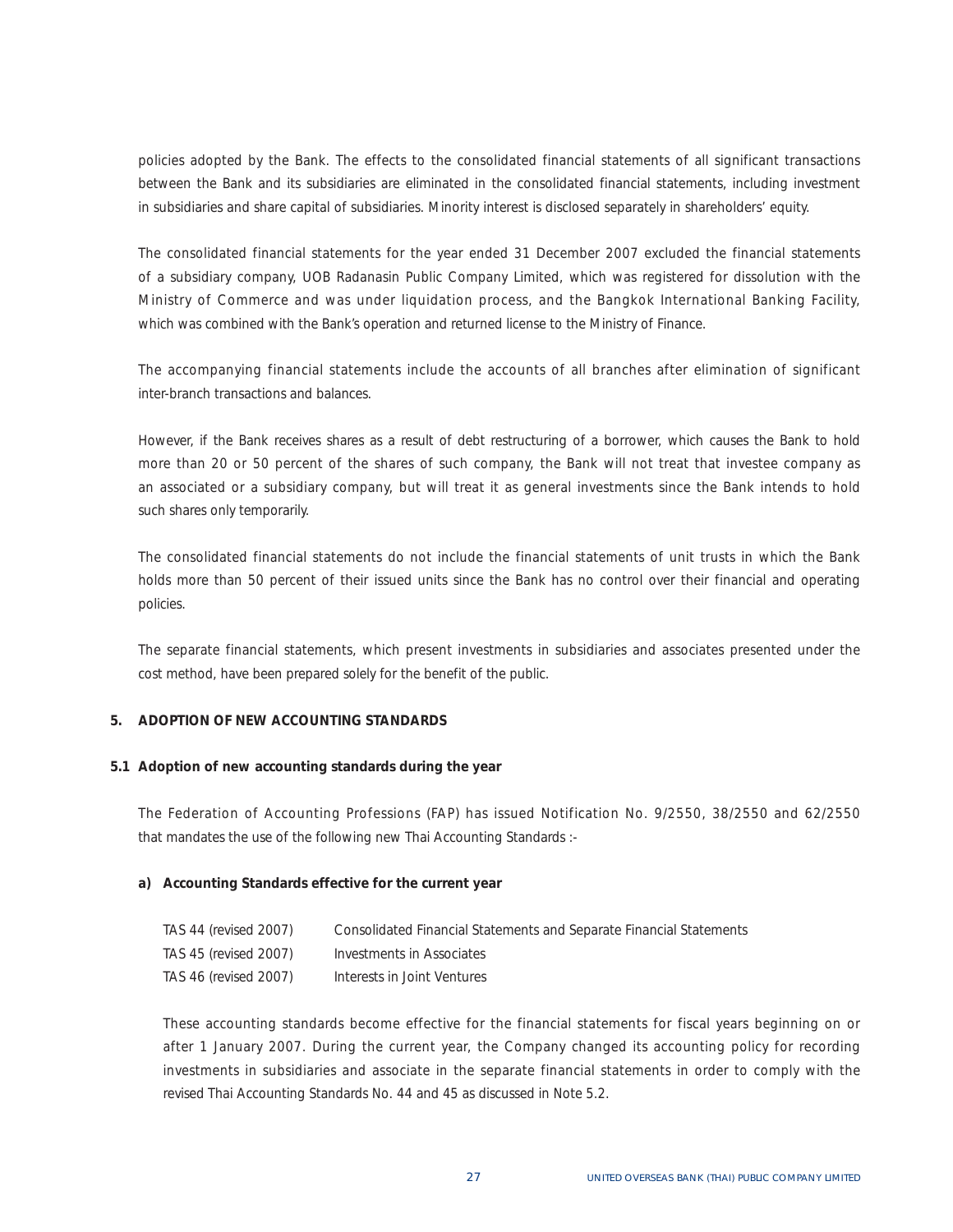#### **b) Accounting Standards which are not effective for the current year**

| TAS 25 (revised 2007) | Cash Flow Statements                                            |
|-----------------------|-----------------------------------------------------------------|
| TAS 29 (revised 2007) | Leases                                                          |
| TAS 31 (revised 2007) | Inventories                                                     |
| TAS 33 (revised 2007) | <b>Borrowing Costs</b>                                          |
| TAS 35 (revised 2007) | Presentation of Financial Statements                            |
| TAS 39 (revised 2007) | Accounting Policies, Changes in Accounting Estimates and Errors |
| TAS 41 (revised 2007) | Interim Financial Reporting                                     |
| TAS 43 (revised 2007) | <b>Business Combinations</b>                                    |
| TAS 49 (revised 2007) | <b>Construction Contracts</b>                                   |
| <b>TAS 51</b>         | Intangible Assets                                               |

These accounting standards will become effective for the financial statements for fiscal years beginning on or after 1 January 2008. The management has assessed the effect of these revised accounting standards and believes that they will not have any significant impact on the financial statements for the year in which they are initially applied.

#### **5.2 Change in accounting policy for recording investments in subsidiaries and associate in the separate financial statements**

During the current year, the Bank changed its accounting policy for recording investments in subsidiary and associated companies in the separate financial statements from the equity method to the cost method, in compliance with Accounting Standard No. 44 (Revised 2007) regarding "Consolidated Financial Statements and Separate Financial Statements", under which investments in subsidiaries, jointly controlled entities and associates are to be presented in the separate financial statements under the cost method. In addition, the accounting policies of the subsidiary and associated companies presented in consolidated financial statement has also been changed to comply with the Bank's accounting policies for like transactions and other events in similar circumstance.

In this regard, the Bank has restated the previous period's separate financial statements as though the investments in the subsidiary and associated companies had originally been recorded using the cost method. The change has the effect of decreasing net income in the separate income statements for the years ended 31 December 2007 and 2006 by Baht 93 million (Baht 0.01 per share) and Baht 119 million (Baht 0.01 per share), respectively. The cumulative effect of the change in accounting policy has been presented under the heading of "Cumulative effect of the change in accounting policy for investments in subsidiaries and an associated company" in the separate statements of changes in shareholders' equity.

In addition to the change as detailed above, the Bank has adjusted the financial statements of an associated company which applied deferred income tax accounting policy. The change was made in order to align accounting policy of that company with those of the Bank, which do not adopt deferred income tax accounting. In this regard, the Bank restated its prior year financial statements as though significant accounting policies of such associated company are consistent with the policies adopted by the Bank. The cumulative effect of the change in accounting policy of an associated company has been presented under the heading of "Cumulative effect of the change in an accounting policy of an associated company" in the consolidated statements of changes in shareholders' equity.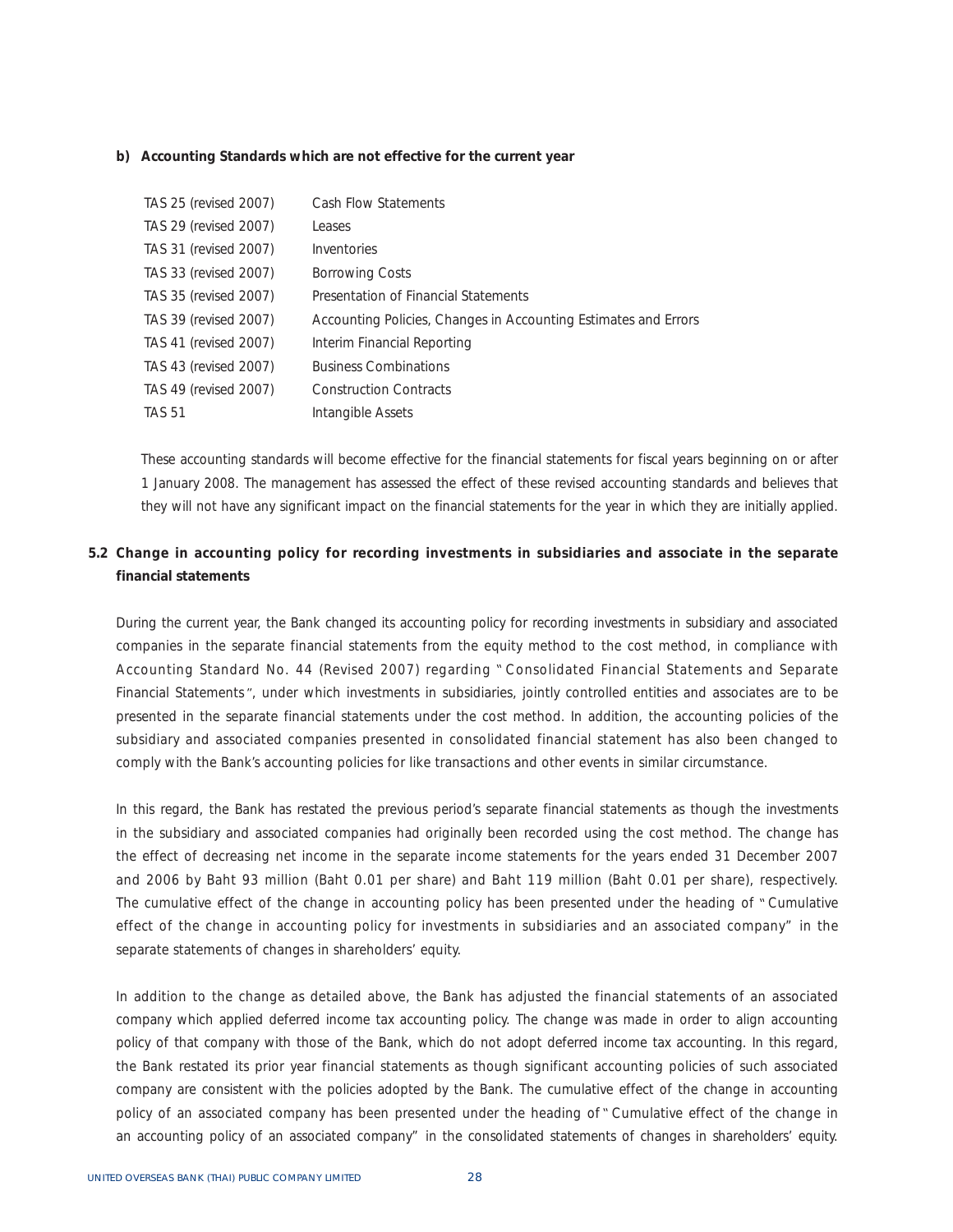#### **6. SIGNIFICANT ACCOUNTING POLICIES**

Significant accounting policies adopted by the Bank and its subsidiaries are summarised below.

#### **6.1 Revenue recognition**

#### **(a) Interest and discount on loans**

The Bank recognises interest on loans as income on an accrual basis. In accordance with the Bank of Thailand's regulation, interest in arrears for more than three months from the due date, regardless of whether the loans are covered by collateral, is not accrued as interest income but is instead recognised as income when received. In addition, interest accrued in arrears for three months is reversed against interest income.

Interest income from loans under litigation is recognised on a cash basis.

#### **(b) Revenue recognition of subsidiaries**

Revenues from hire-purchase and finance lease contracts are recognised on an accrual basis using the sum-of-the-year-digits method except for installments overdue more than three months, which are recognised on a cash basis.

Rental income from operating lease contracts and car rent are recognised based on the term of lease except for receivables overdue more than three months, which are recognised on a cash basis.

Revenues from factoring are recognised on an accrual basis except for overdue receivables more than three months, which are recognised on a cash basis.

Interest income from loans under legal/litigation process is recognised on a cash basis.

Management fees and registrar fees are calculated as a percentage of the net asset value of the funds managed by a subsidiary or fixed amount as mentioned in prospectus and recognised as income on an accrual basis.

#### **6.2 Expenses recognition**

The Bank and its subsidiaries recognise expenses on an accrual basis.

#### **6.3 Cash**

Cash is that amount included in the balance sheet under the caption of cash, and consist of cash on hand and cheques in transit.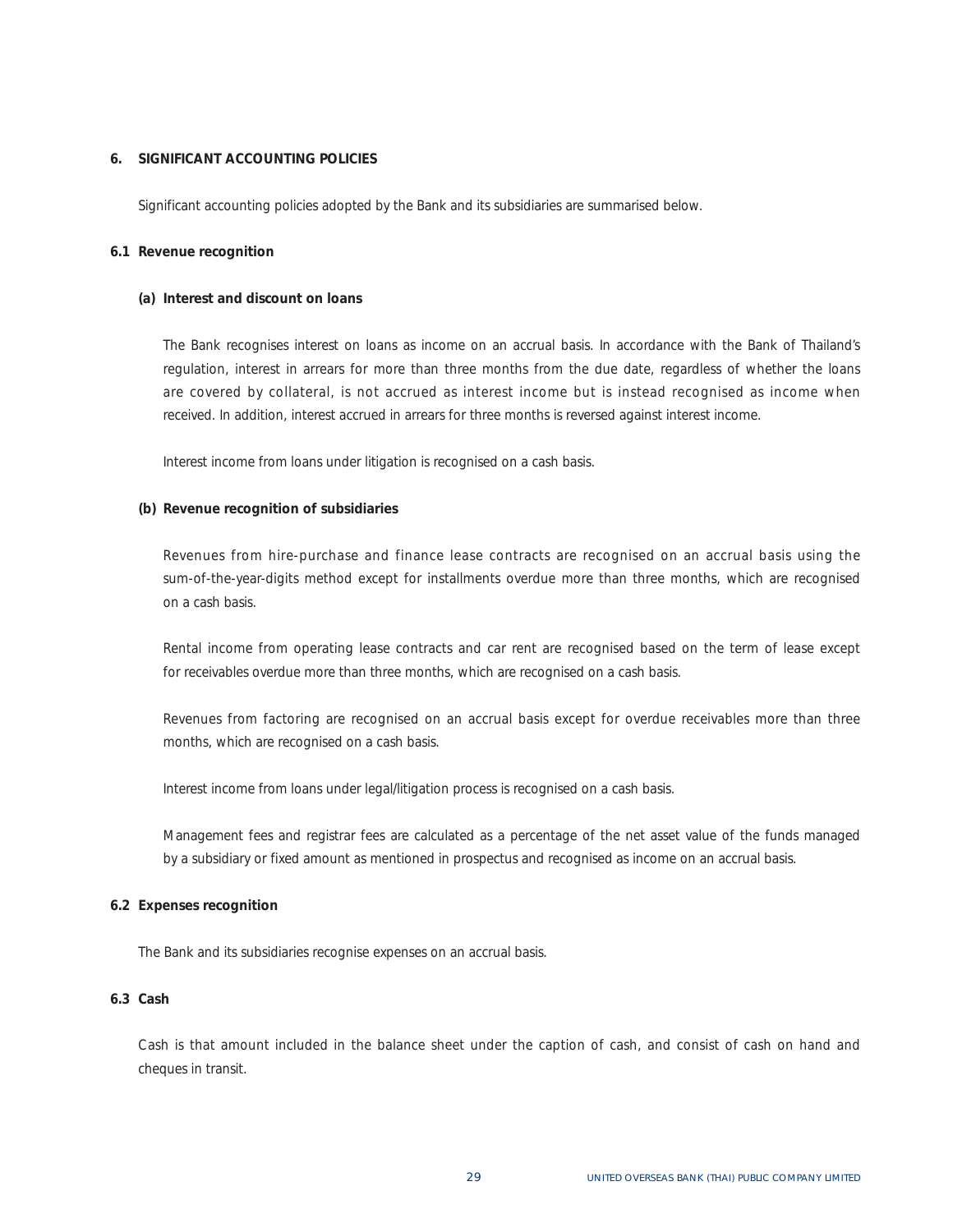#### **6.4 Investments**

The Bank and its subsidiaries classify investments in all types of debt securities and marketable equity securities as either trading securities, available-for-sale securities, or held-to-maturity securities, and classify non-marketable equity securities as general investment or investments in subsidiaries and associated companies.

Investments classified as trading securities are stated at fair value. Unrealised gains or losses arising on the revaluation of trading securities are reflected in the income statement.

Investments classified as available-for-sale securities are stated at fair value. Unrealised gains or losses arising on the revaluation of available-for-sale securities are shown as a separate component of shareholders' equity. Loss on impairment is charged to the income statement.

Investments in debt securities held-to-maturity are separated into current or long-term investments based on residual maturity and are stated at amortised cost net of allowance for impairment. Premiums and discounts arising on the acquisition of securities held-to-maturity are amortised or accreted to interest income in the income statement based on effective yield rate over the term of the securities. Any loss from impairment is charged to the income statement.

General investments, other than investments in subsidiaries and associated companies, are stated at cost net of allowance for impairment. Loss on impairment is charged to the income statement.

Purchases and sales of investments are recognised on trade date except for investments in debt securities, which are recognised on settlement date.

Realised gains or losses resulting from the disposal of securities are recognised in the income statement by using the weighted average cost calculation method.

Interest income from debt securities is recognised on an accrual basis by using effective interest rate.

Dividend income is recognised in the income statement on the date that the dividend is declared to the Bank.

Income from equity investments and other non-fixed income investments is recognised as dividend income when it accrues.

Fair values of securities are calculated on the following bases :

- (i) For Government securities and state enterprises securities, fair values are calculated by using the Bank of Thailand formula, based on the average latest bidding price posted on the Thai Bond Market Association.
- (ii) For listed equity securities, fair value is the last bid price quoted in The Stock Exchange of Thailand on the last business day of the year.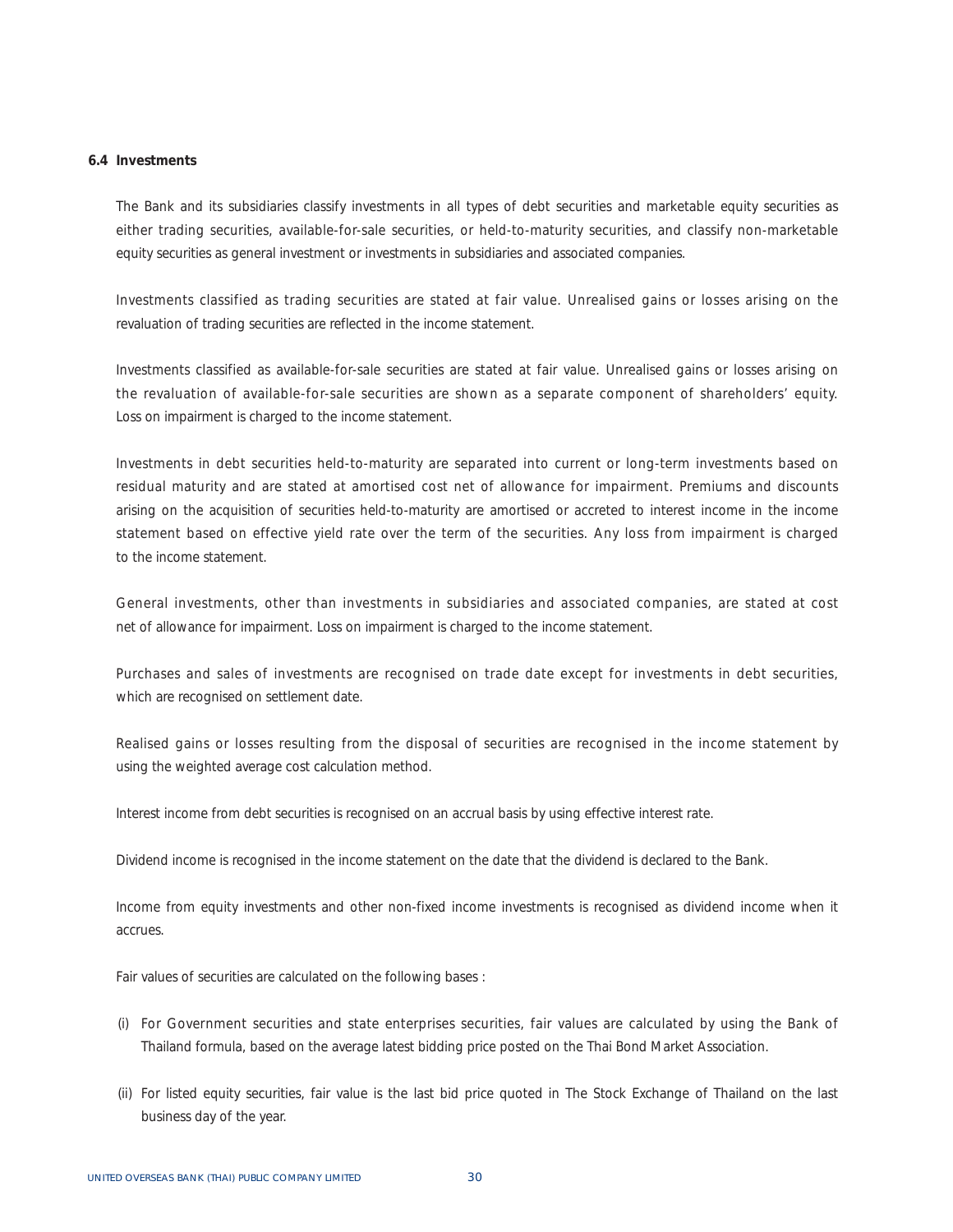- (iii) For unit trust, fair value is the Net Assets Value (NAV) as at the end of the year.
- (iv) For private enterprises debt securities, the average latest bidding price of the Thai Bond Market Association are used as fair values. In the absence of such prices, fair values are determined by applying the aforementioned Bank of Thailand's yield curve adjusted for risk in accordance with the criteria established by the Bank of Thailand.

#### **6.5 Investments in subsidiary and associated companies**

#### **Separate financial statements**

Investments in subsidiary and associated companies are stated at cost net of allowance for impairment (if any). Loss on impairment is charged to the income statement.

#### **Consolidated financial statements**

Investments in associated companies are recorded using the equity method. Under this method, investments are initially recorded at the acquisition cost and are adjusted to reflect the attributable share of the profits or losses from the operations of the associated company, in proportion to the investment. The difference between the cost of the investment and the net book value at the acquisition date is amortised over 10 years.

#### **6.6 Securities purchased (sold) under resale (repurchase) agreements**

The Bank enters into purchases (sales) of securities under agreements to resell (repurchase) securities at certain dates in the future at a fixed price. Amounts paid for securities purchased subject to a commitment to be resold at a future date are presented as securities purchased under resale agreements in the balance sheet. These receivables are shown as collateralised by the underlying security.

Securities sold under repurchase agreements presented as liabilities in the balance sheet are stated at amounts received from the sale of those securities and the underlying securities are treated as collaterals.

The difference between the sale and purchase considerations is recognised on an accrual basis over the period of the transaction and is included in interest income or expense.

#### **6.7 Loans**

Loans include overdrafts, term-loans, trade bills, hire-purchase and financial lease receivables and other loans. All items categorised under loans (except for overdrafts) are disclosed as principal amount outstanding net off unearned discounts received in advance, with accrued interest income added as a single line item for all the instruments together.

Overdrafts are stated at the drawn amounts together with any accrued interest.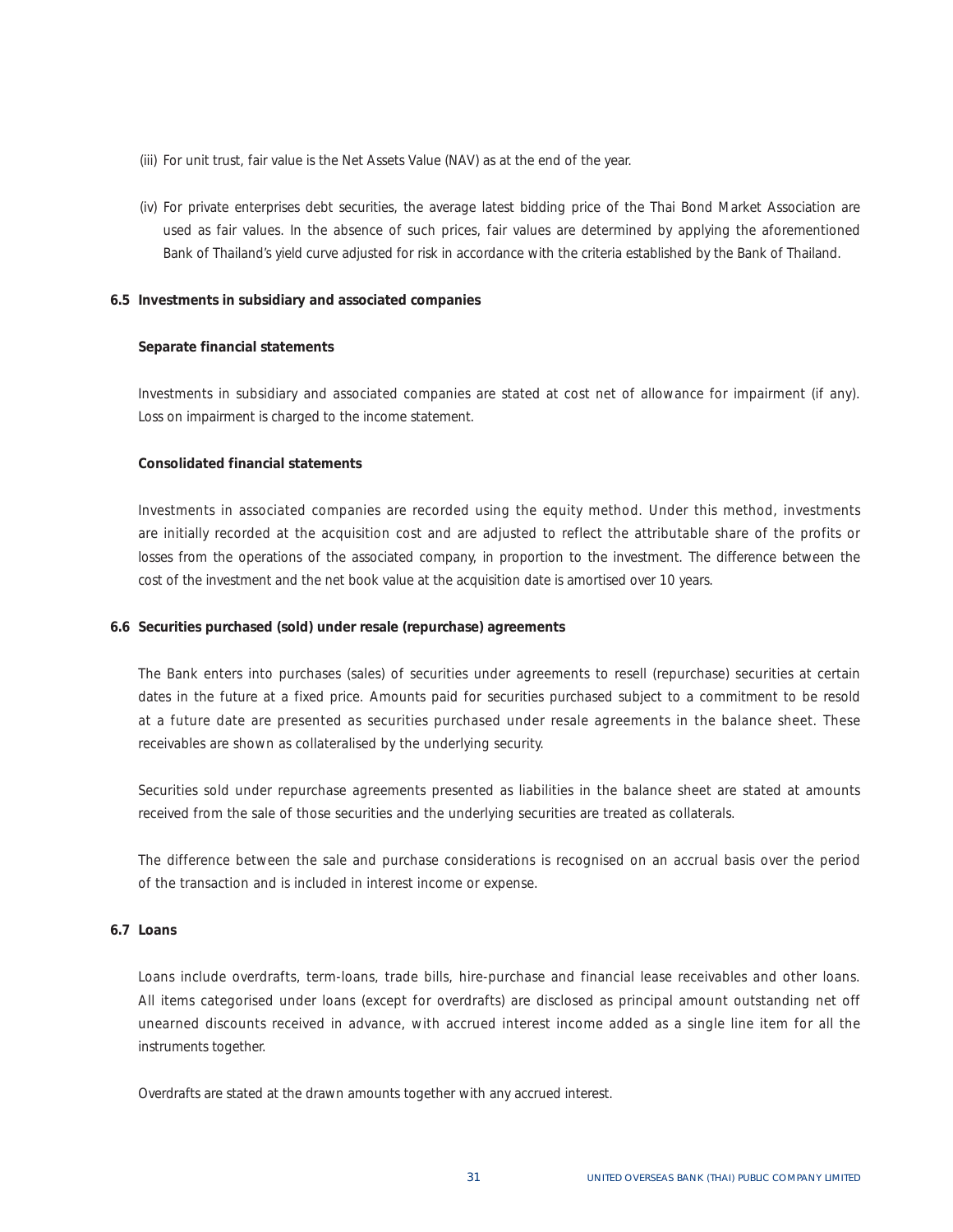Discounts received in advance in respect of bills purchased and other unearned interest income are recognised on an accrual basis over the period to maturity of the bills.

#### **6.8 Allowance for doubtful accounts**

a) The Bank and its subsidiaries' policies are to classify its loans at a customer level in recognition of the common credit risk attached to all facilities associated with a particular borrower. The Bank and its subsidiaries then conservatively determine an appropriate allowance for doubtful accounts for each customer to hedge against theirs risk of default.

#### **Year 2007**

 The Bank set provision at 1% and 2% of the loan balance (excluding accrued interest receivable) net of collateral value for normal (including restructured receivables) loans and special mention loans, respectively, as required by the BOT's guidelines.

 For non-performing loans and receivables which are classified as substandard, doubtful and doubtful of loss, the Bank records allowance for doubtful accounts at 100% of the debt balance remaining after deducting the present value of expected future cash inflows from debt collection or from collateral disposal, with the discount interest rate and the period of collateral disposal being set with reference to BOT's Notifications, in accordance with the BOT's guidelines issued on 21 December 2006. For unsecured consumer loan, the collective approach is applied based on historical loss experience of each consumer group.

#### **Year 2006**

 In December 2006, the Bank revised its policies on determining allowance for doubtful accounts and the value of collateral to be deducted against the loan balance when setting provisions for non-performing loans in accordance with the new BOT's guideline which was announced on 21 December 2006. Under the new guidelines, the commercial banks have to make provision at a rate of 100% of the debt balance remaining after deducting the present value of expected future cash flows from debt collection or from collateral disposal, with the discount interest rate and the period of collateral disposal being set with reference to BOT's Notifications, in accordance with the BOT's guidelines. The timeline for implementing these provision guidelines is presented below.

- i) From the second half-year period of 2006 provisions are to be made for receivables for which a court judgment has already been issued, for which a court order is being executed, and against which legal actions have been brought.
- ii) From the half-year period ended 30 June 2007 provisions are to be made for receivables that are classified as doubtful of loss and doubtful.
- iii) From the year ending 31 December 2007 provisions are to be made for receivables that are classified as substandard.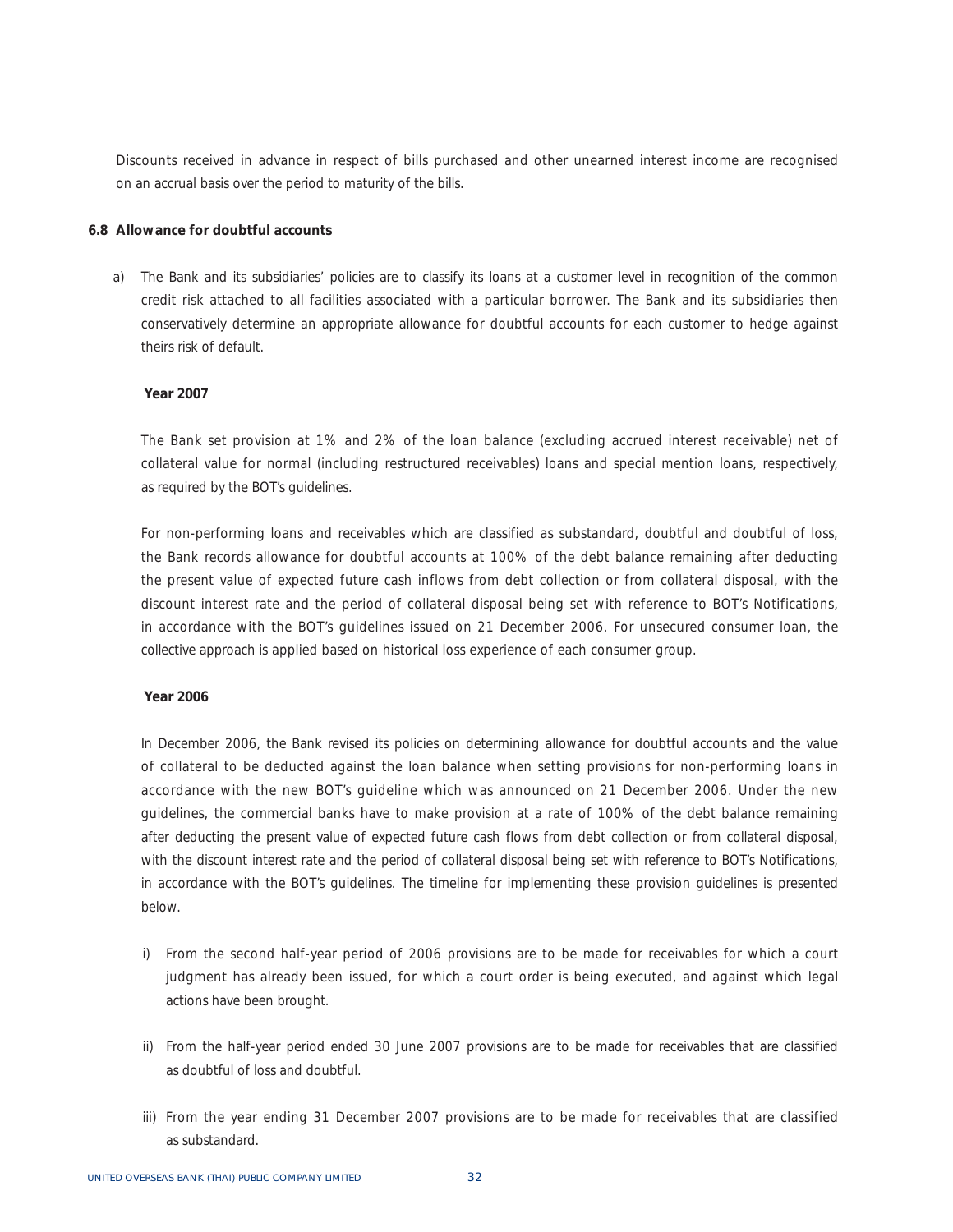The Bank sets provision at minimum rates of 1% and 2% of the loan balances (excluding accrued interest receivable) net of collateral value for normal loans (including restructured receivables), and special-mentioned loans, respectively, as required by the BOT's guidelines.

 In this regard, for the financial statements for the year ended 31 December 2006, the Bank set provision at 100% on receivables for which a court judgment has already been issued, for which a court order is being executed, and against which legal actions have been brought, in accordance with the first phase of the new guidelines of the BOT. For doubtful of loss, doubtful and substandard loans the Bank still apply provisioning rates of 100%, at least 50% and at least 20%, respectively, in accordance with the prior guidelines.

- b) Bad debts are written off during the period that the Bank considers they are uncollectible as approved by the Executive Committee and are deducted from the allowance for doubtful accounts. All bad debt recovered are recognised as income on cash basis which is presented as an off set to bad debts and doubtful accounts in income statement.
- c) The Bank writes off unsecured consumer loans that are overdue more than 180 days. Those unsecured consumer loans comprise of credit card receivables and other unsecured personal loans.

#### **6.9 Troubled debt restructuring**

The Bank restructures loans by means of transferring assets, transferring equity or modifying the terms of the loan.

Loans which have been restructured through a modification of terms are stated at the present value of estimated future receivable cash flows using discount rates equivalent to the market interest rates applicable at the time of the restructuring. The difference between the fair value of the loan as at the restructuring date and the previous book value is accounted for as revaluation allowance for debt restructuring and amortised to the income statement as interest income based on the amount received over the remaining period of the restructuring agreement.

#### **6.10 Properties foreclosed**

Properties foreclosed of the Bank and a subsidiary are stated at the lower of cost and net realisable value. Net realisable value is determined by using the latest appraisal value, considering selling expenses in accordance with the Bank of Thailand's guidelines. Properties foreclosed which have been received as a result of an asset swap are recorded at the lower of the legally claimable value of the loan or the net realisable value of the foreclosed property.

Losses on impairment are charged to the income statement. Gains or losses on the sale of properties foreclosed are recognised only when such properties are sold.

#### **6.11 Premises and equipment and depreciation**

Land is stated at cost or reappraised value. Premises is stated at cost or reappraised value less accumulated depreciation and allowance for impairment (if any). Equipment is stated at cost less accumulated depreciation.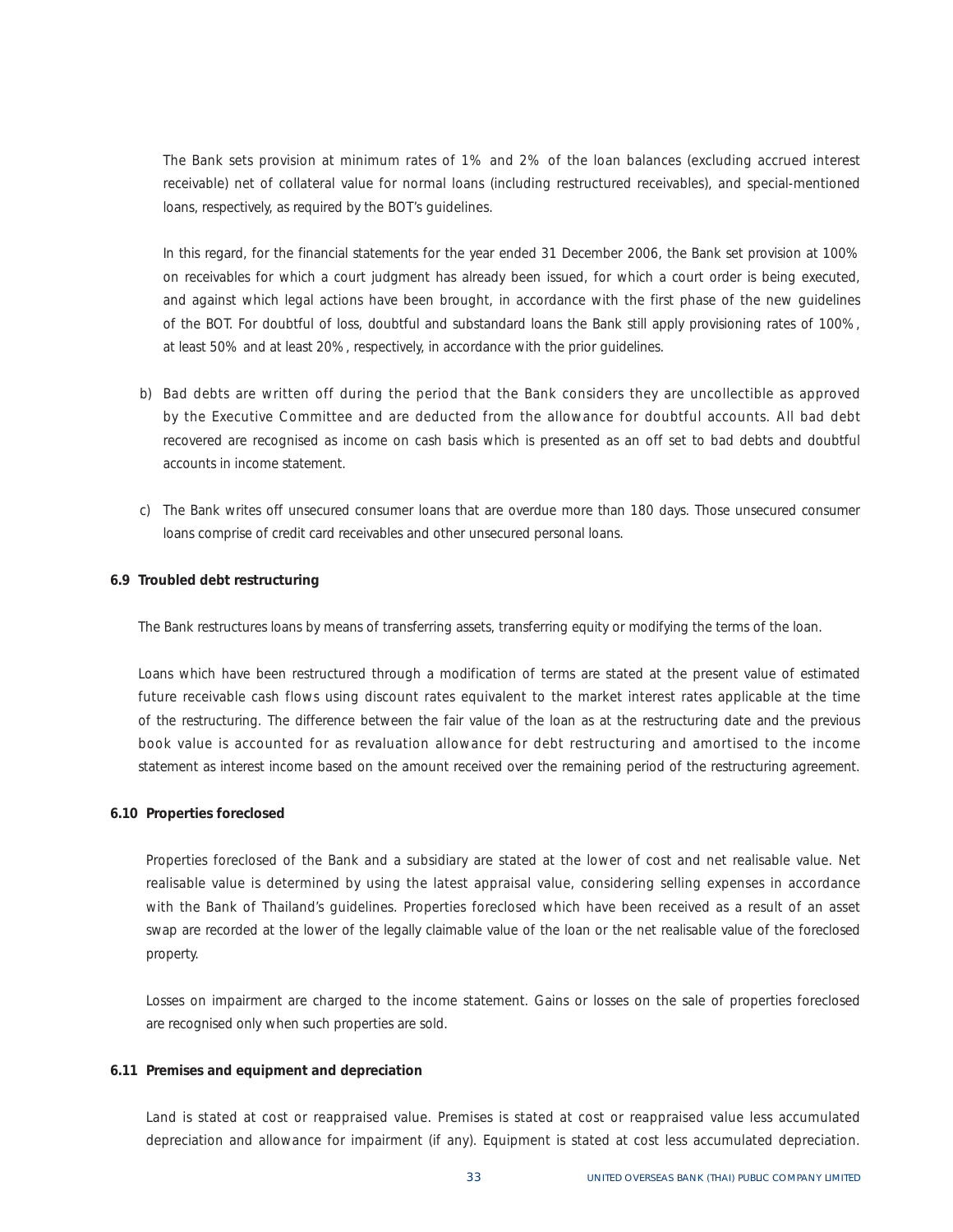Depreciation is calculated by reference to their cost or reappraised value on a straight-line basis over the following estimated useful lives :

| Premises  | 50            | years |
|-----------|---------------|-------|
| Equipment | 5 or 10 years |       |

No depreciation is determined for land and assets under installation.

Depreciation is included in determining income.

Premises and equipment are initially recorded at cost. Land and premises are however subsequently revalued by the independent appraisers to their fair value in accordance with the guidelines announced by the Bank of Thailand. The Bank's policy is to revalue these assets every 5 years in order that the book value of these assets on the balance sheet dates does not differ materially from their fair value.

Differences arising from revaluation are dealt with in the financial statements as follows : -

- When the Bank's carrying amount of asset is increased as a result of a revaluation, the increase is credited directly to equity under the heading of "Revaluation surplus on fixed assets". However, a revaluation increase will be recognised as income to the extent that it reverses a revaluation decrease of the same asset previously recognised as an expense.
- When the Bank's carrying amount of asset is decreased as a result of a revaluation, the decrease is recognised as an expense in the income statements. However, a revaluation decrease is to be charged directly against the related "Revaluation surplus on fixed assets" to the extent that the decrease does not exceed the amount held in the "Revaluation surplus on fixed assets" in respect of those same assets. Any excess amount is to be recognised as an expense in the income statement.

Amortisation of the revaluation surplus on assets is transferred directly to retained earnings (deficit).

The revaluation surplus can neither be offset against deficit nor used for dividend payment.

#### **6.12 Intangible assets and amortisation**

Intangible assets are stated at cost less accumulated amortisation. Amortisation is included as an expense in the income statement and is calculated using the straight-line basis over the estimated useful lives of the assets as follows :

| Leasehold rights      | Over the lease period |
|-----------------------|-----------------------|
| Application softwares | 5 or 10 years         |
| <b>Others</b>         | 5 years               |

Amortisation is included in determing income.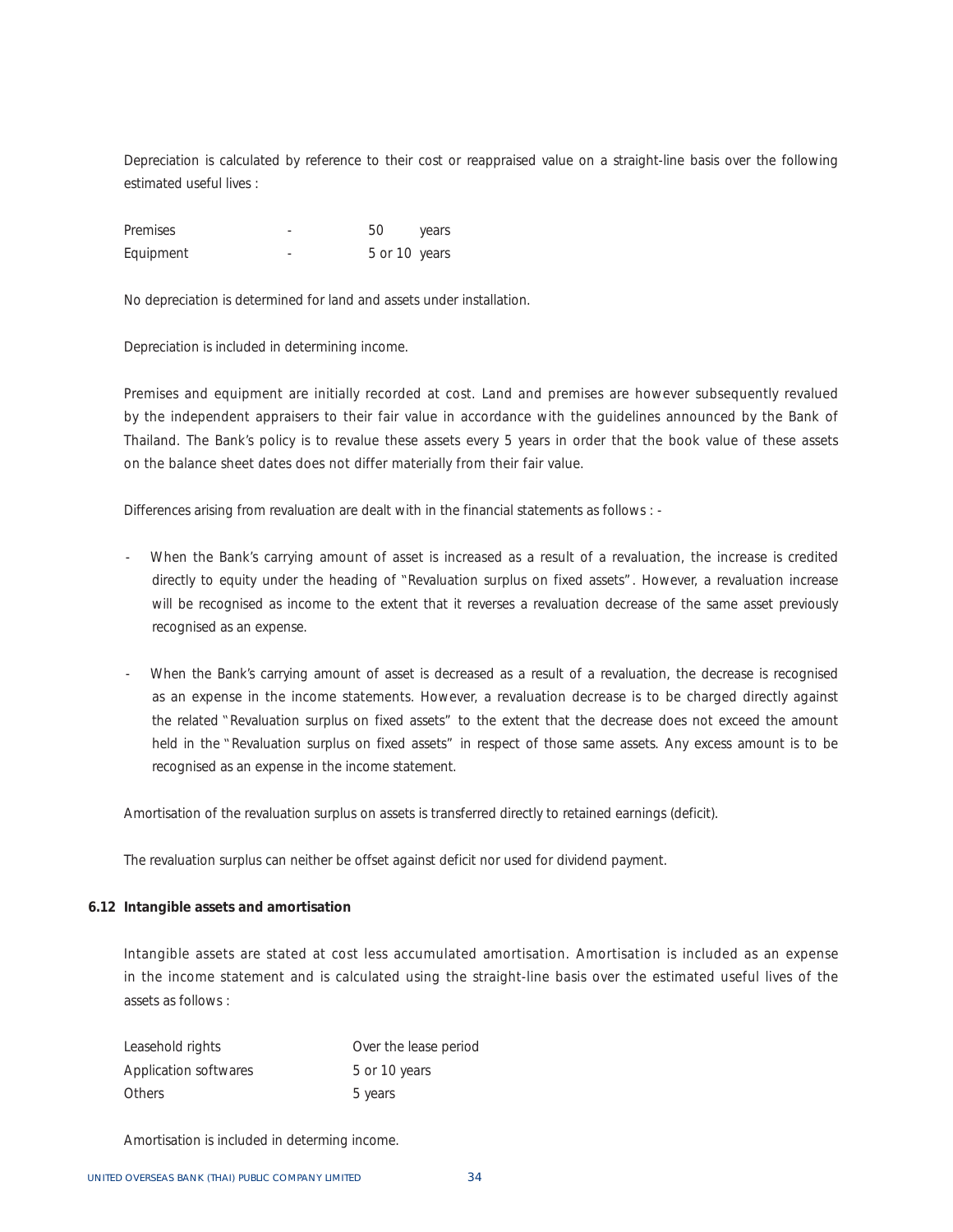#### **6.13 Provisions**

Provisions are recognised when the Bank has a present obligation as a result of a past event and it is probable that an outflow of resources embodying economic benefits will be required to settle the obligation. In the event that no independent market value can be obtained, then an estimate is assessed.

#### **6.14 Related party transactions**

Related parties comprise enterprises and individuals that control or are controlled by the Bank and its subsidiaries, whether directly or indirectly, or which are under common control with the Bank and its subsidiaries.

They also include associated companies and individuals which directly or indirectly own a voting interest in the Bank and its subsidiaries that gives them significant influence over the Bank and its subsidiaries, key management personnel, directors and officers with authority in the planning and direction of the Bank's and its subsidiaries operations.

#### **6.15 Employee benefits**

Salaries, wages, bonuses and contributions to the social security fund and provident fund are recognised as expenses when incurred.

The Bank and its employees established the provident funds under the Provident Fund Act B.E. 2530. According to the Fund's regulations, every employee, after the probation period, is entitled to apply for membership. The employees contribute to the fund at the rate of 2% or 5% of basic salary and the Bank contributes to the fund at the rate of 5% of basic salary. The employees are entitled to the benefits upon termination of employment status except when the terminated employee has violated the rules of the Bank.

The Bank's subsidiaries and their employees also established their provident funds under the Provident Fund Act B.E. 2530. The Bank's subsidiaries and their employees contribute to the fund at the same rate of between 3 to 10 percent of basic salary depending upon the number of years of services of each employee. The funds will be paid to employees upon termination in accordance with the rules of the funds.

The funds set up by the Bank and its subsidiaries are managed independently by UOB Asset Management (Thai) Co., Ltd. and therefore do not appear in the consolidated or individual balance sheets of the Bank and the relevant subsidiaries.

The Bank has a gratuities scheme for employees with at least 5-years' continuous employment period and do not contribute to the Provident Fund, the benefit being based on percent of monthly salary plus interest and pays out every 5 years. The Bank also has a severance payment scheme for employees who have employment period of not less than 15 years only for the Bank of Asia's employees who joined the Bank before 16 May 2005, the benefit being based on the latest month's salary and the years of service. Employees will receive half of this severance payment when they resign or will receive it in full when they retire. The provisions for both schemes are recorded as expenses in the income statements.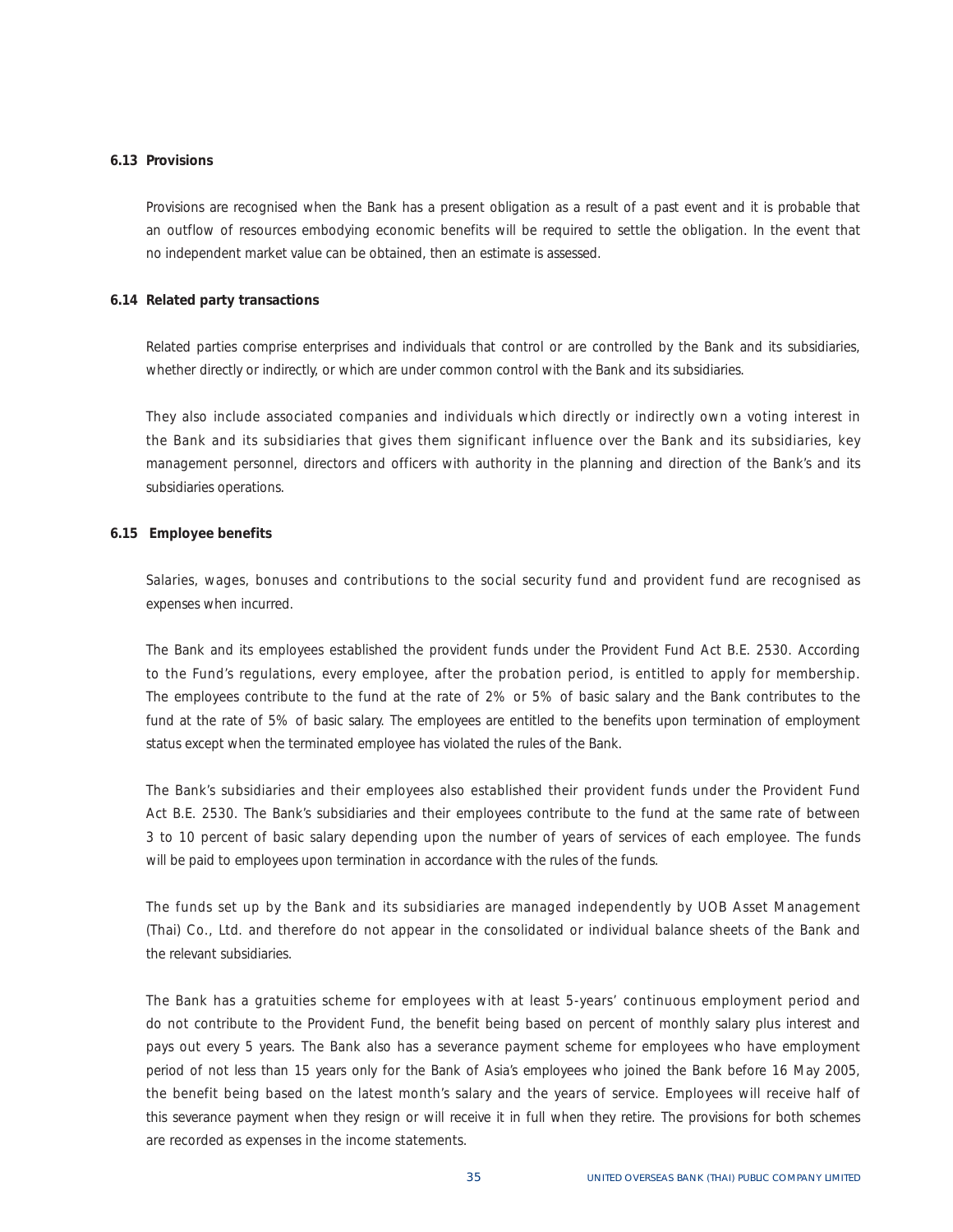#### **6.16 Contributions to the Financial Institutions Development Fund**

Contributions to the Financial Institutions Development Fund are recorded as expenses for the period on an accrual basis.

### **6.17 Income tax**

Income tax are recorded by the Bank and its subsidiaries based on the taxable profits determined in accordance with tax legislation.

#### **6.18 Translation of foreign currency**

Transactions in foreign currencies are translated into Baht at the foreign exchange rate ruling at the date of the transaction. Monetary assets and liabilities denominated in foreign currencies and off-balance sheet items, which related to forward exchange contracts and currency swap contracts, outstanding on the balance sheet date, have been translated into Baht at the exchange rate ruling on the balance sheet date announced by the Bank of Thailand.

All foreign exchange gains or losses are recognised in the income statement.

### **6.19 Financial derivatives**

Financial derivative contracts are recorded as off-balance sheet items and the changes in fair value are recorded in the income statements.

Outstanding financial derivative contracts are valued at fair value. At the balance sheet date, the unrealised gains or losses on outstanding financial derivative contracts, are included in other assets or other liabilities in the balance sheet.

### **6.20 Offsetting**

Financial assets and liabilities are offset and the net amount is reported in the balance sheet when the Bank and its subsidiaries have a legally enforceable right to set off the recognised amount and the transactions are intended to be settled on a net basis.

### **6.21 Use of accounting estimates**

Preparation of financial statements in conformity with generally accepted accounting principles requires management to make estimates and assumptions in certain circumstances, affecting amounts reported in these financial statements and related notes. Actual results could differ from these estimates.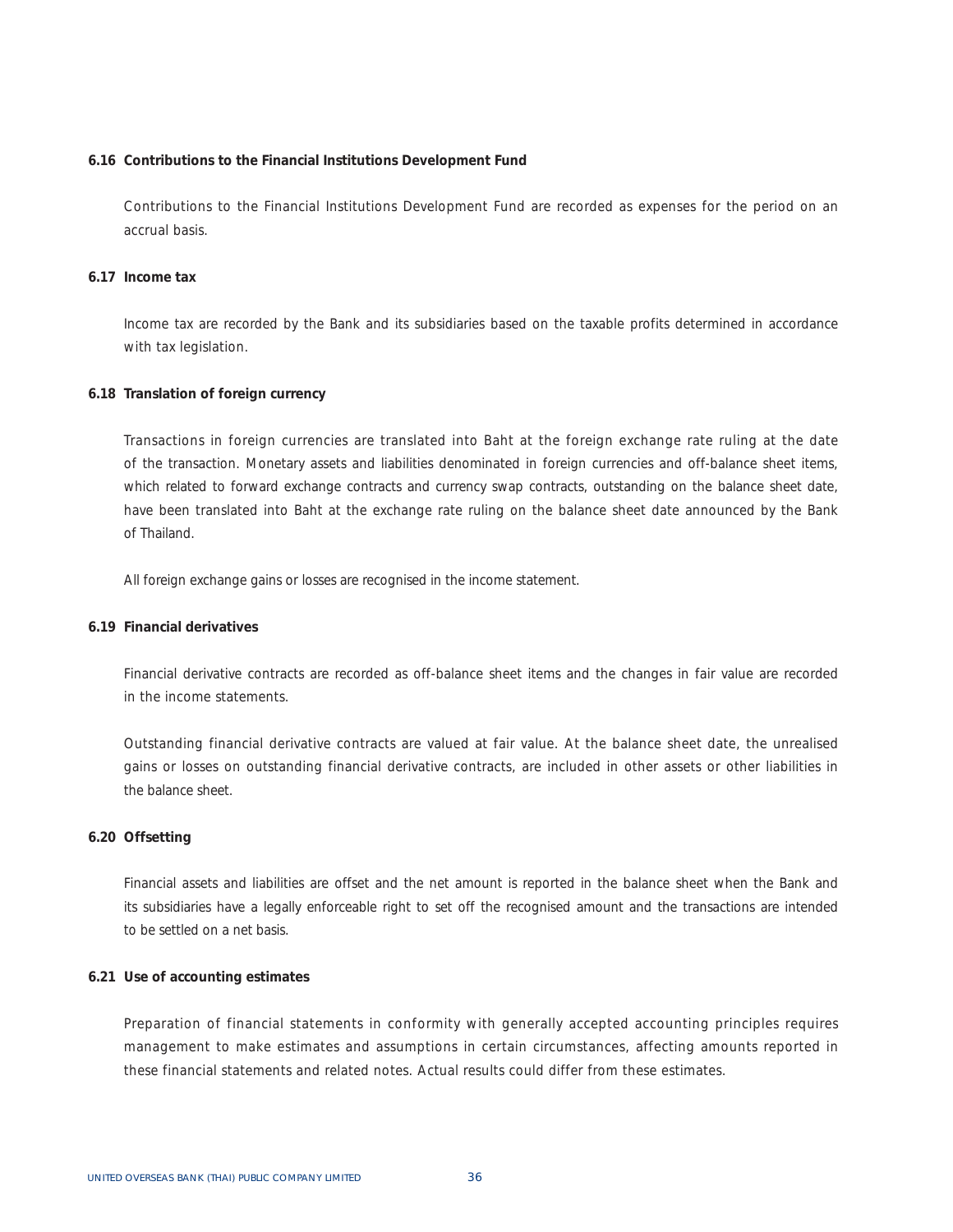### **7. CASH**

|                    |                             |                     |       | (Unit: Million Baht)        |
|--------------------|-----------------------------|---------------------|-------|-----------------------------|
|                    |                             | <b>CONSOLIDATED</b> |       | <b>SEPARATE</b>             |
|                    | <b>FINANCIAL STATEMENTS</b> |                     |       | <b>FINANCIAL STATEMENTS</b> |
|                    |                             | As at 31 December   |       | As at 31 December           |
|                    | 2007                        | 2006                | 2007  | 2006                        |
| Cash               | 2,705                       | 3.674               | 2,705 | 3,674                       |
| Cheques in transit | 249                         | 191                 | 249   | 191                         |
| Total              | 2,954                       | 3,865               | 2,954 | 3,865                       |

# **8. INTERBANK AND MONEY MARKET ITEMS (ASSETS)**

|                                   | <b>CONSOLIDATED FINANCIAL STATEMENTS</b> |                        |        |           |                        |       |  |
|-----------------------------------|------------------------------------------|------------------------|--------|-----------|------------------------|-------|--|
|                                   |                                          | As at 31 December 2007 |        |           | As at 31 December 2006 |       |  |
|                                   | On demand                                | Term                   | Total  | On demand | Term                   | Total |  |
| Domestic items                    |                                          |                        |        |           |                        |       |  |
| The Bank of Thailand and          |                                          |                        |        |           |                        |       |  |
| <b>Financial Institutions</b>     |                                          |                        |        |           |                        |       |  |
| Development Fund                  | 1,296                                    | 100                    | 1,396  | 1,474     |                        | 1,474 |  |
| Commercial banks                  | 48                                       | 903                    | 951    | 28        | 1,052                  | 1,080 |  |
| Other banks                       |                                          |                        |        | 1         |                        | 1     |  |
| Finance companies,                |                                          |                        |        |           |                        |       |  |
| securities companies and          |                                          |                        |        |           |                        |       |  |
| credit foncier companies          | 100                                      | 400                    | 500    |           | 400                    | 400   |  |
| Other financial institutions      |                                          | 789                    | 789    |           | 598                    | 598   |  |
| Total domestic items              | 1,444                                    | 2,192                  | 3,636  | 1,503     | 2,050                  | 3,553 |  |
| Add: Accrued interest receivables |                                          | 7                      | 7      |           | 5                      | 5     |  |
| Less: Allowance for doubtful      |                                          |                        |        |           |                        |       |  |
| accounts                          |                                          | (14)                   | (14)   |           | (5)                    | (5)   |  |
| Domestic items - net              | 1,444                                    | 2,185                  | 3,629  | 1,503     | 2,050                  | 3,553 |  |
| Foreign items                     |                                          |                        |        |           |                        |       |  |
| <b>US Dollar</b>                  | 1,501                                    | 14,134                 | 15,635 | 487       | 3,239                  | 3,726 |  |
| Yen                               | 115                                      |                        | 115    | 65        |                        | 65    |  |
| <b>EURO</b>                       | 191                                      |                        | 191    | 180       |                        | 180   |  |
| Pound sterling                    | 45                                       |                        | 45     | 70        |                        | 70    |  |
| Other currencies                  | 196                                      |                        | 196    | 124       |                        | 124   |  |
| Total foreign items               | 2,048                                    | 14,134                 | 16,182 | 926       | 3,239                  | 4,165 |  |
| Domestic and foreign items - net  | 3.492                                    | 16,319                 | 19,811 | 2,429     | 5.289                  | 7,718 |  |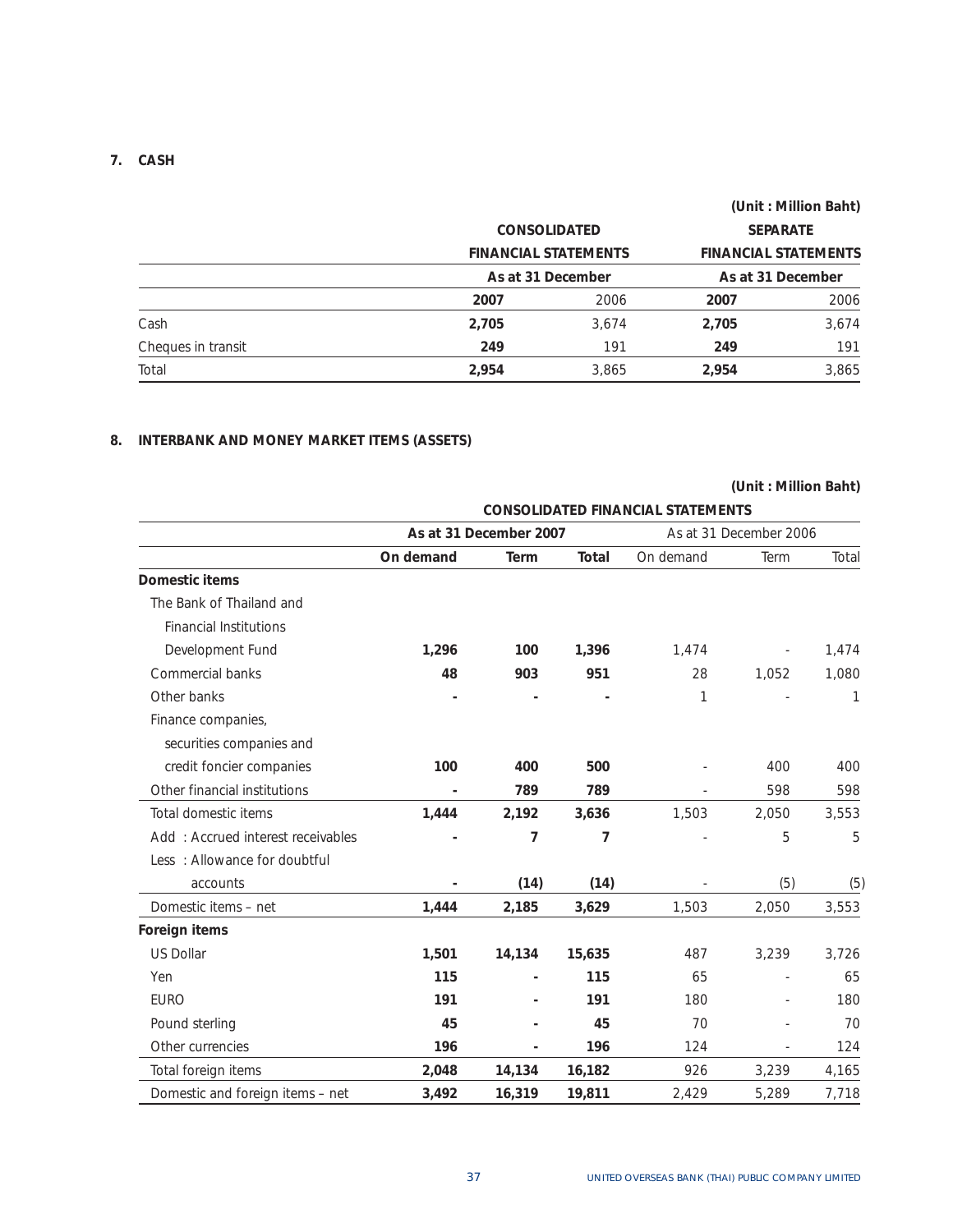|                                   |           | As at 31 December 2007 |        |              | As at 31 December 2006 |       |
|-----------------------------------|-----------|------------------------|--------|--------------|------------------------|-------|
|                                   | On demand | Term                   | Total  | On demand    | Term                   | Total |
| Domestic items                    |           |                        |        |              |                        |       |
| The Bank of Thailand and          |           |                        |        |              |                        |       |
| <b>Financial Institutions</b>     |           |                        |        |              |                        |       |
| Development Fund                  | 1,296     | 100                    | 1,396  | 1,474        |                        | 1,474 |
| Commercial banks                  | 33        | 903                    | 936    | 13           | 1,014                  | 1,027 |
| Other banks                       |           |                        |        | $\mathbf{1}$ |                        | 1     |
| Financial companies,              |           |                        |        |              |                        |       |
| securities companies and          |           |                        |        |              |                        |       |
| credit foncier companies          | 100       | 400                    | 500    |              | 400                    | 400   |
| Other financial institutions      |           | 789                    | 789    |              | 598                    | 598   |
| Total domestic items              | 1,429     | 2,192                  | 3,621  | 1,488        | 2,012                  | 3,500 |
| Add: Accrued interest receivables |           | 7                      | 7      |              | 5                      | 5     |
| Less: Allowance for doubtful      |           |                        |        |              |                        |       |
| accounts                          |           | (14)                   | (14)   |              | (5)                    | (5)   |
| Domestic items - net              | 1,429     | 2,185                  | 3,614  | 1,488        | 2,012                  | 3,500 |
| Foreign items                     |           |                        |        |              |                        |       |
| <b>US Dollar</b>                  | 1,501     | 14,134                 | 15,635 | 487          | 3,239                  | 3,726 |
| Yen                               | 115       |                        | 115    | 65           |                        | 65    |
| <b>EURO</b>                       | 191       |                        | 191    | 180          |                        | 180   |
| Pound sterling                    | 45        |                        | 45     | 70           |                        | 70    |
| Other currencies                  | 196       |                        | 196    | 124          |                        | 124   |
| Total foreign items               | 2,048     | 14,134                 | 16,182 | 926          | 3,239                  | 4,165 |
| Domestic and foreign items-net    | 3,477     | 16,319                 | 19,796 | 2,414        | 5,251                  | 7,665 |

**SEPARATE FINANCIAL STATEMENTS**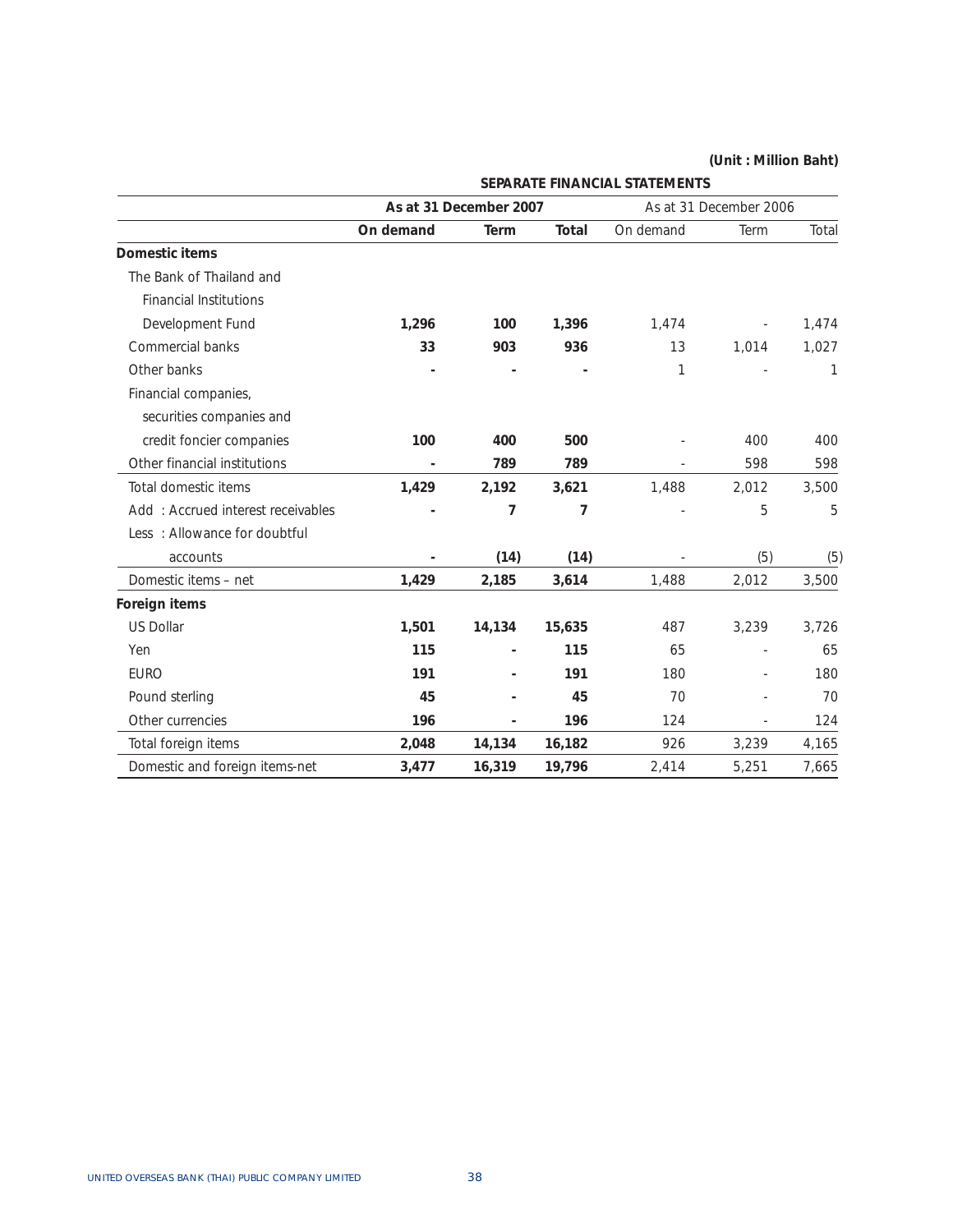# **9. SECURITIES PURCHASED UNDER RESALE AGREEMENTS**

# **(Unit : Million Baht) CONSOLIDATED AND SEPARATE FINANCIAL STATEMENTS**

|                                       | <b>FINANUME STATEMENTS</b> |       |
|---------------------------------------|----------------------------|-------|
|                                       | As at 31 December          |       |
|                                       | 2007                       | 2006  |
| Government and Bank of Thailand bonds | 1,200                      | 1.590 |
| Total                                 | 1,200                      | 1.590 |

# **10. INVESTMENTS**

# **10.1 Classified by types of investment**

|                                              |           | <b>CONSOLIDATED FINANCIAL STATEMENTS</b> |           |                        |  |  |
|----------------------------------------------|-----------|------------------------------------------|-----------|------------------------|--|--|
|                                              |           | As at 31 December 2007                   |           | As at 31 December 2006 |  |  |
|                                              | Cost/     |                                          | Cost/     |                        |  |  |
|                                              | amortised |                                          | amortised |                        |  |  |
|                                              | cost      | <b>Fair value</b>                        | cost      | Fair value             |  |  |
| <b>Current investments</b>                   |           |                                          |           |                        |  |  |
| Securities for trading                       |           |                                          |           |                        |  |  |
| Government and state enterprises securities  | 14,774    | 14,770                                   | 2,555     | 2,558                  |  |  |
| (Less) add: Allowance for revaluation        | (4)       |                                          | 3         |                        |  |  |
| Total                                        | 14,770    | 14,770                                   | 2,558     | 2,558                  |  |  |
| Available-for-sale securities                |           |                                          |           |                        |  |  |
| Government and state enterprises securities  | 2,229     | 2,255                                    | 514       | 514                    |  |  |
| Private sector debt securities               | 1         |                                          | 124       | 121                    |  |  |
| Total                                        | 2,230     | 2,256                                    | 638       | 635                    |  |  |
| Add: Allowance for revaluation               | 26        |                                          | 5         |                        |  |  |
| Less: Allowance for impairment of securities |           |                                          | (8)       |                        |  |  |
| Total                                        | 2,256     | 2,256                                    | 635       | 635                    |  |  |
| Total current investments - net              | 17,026    |                                          | 3,193     |                        |  |  |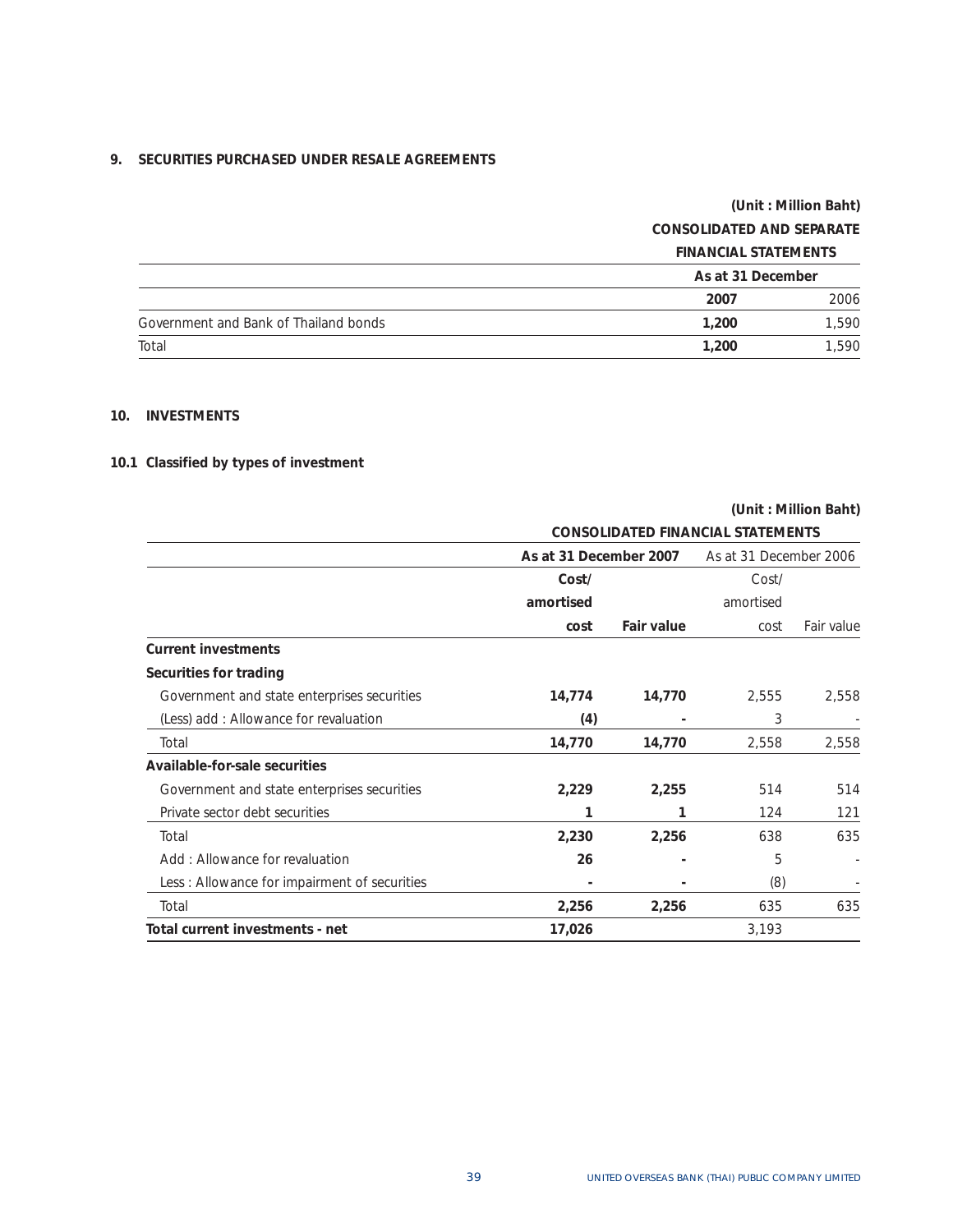|                                                    | As at 31 December 2007 |                   | As at 31 December 2006 |            |
|----------------------------------------------------|------------------------|-------------------|------------------------|------------|
|                                                    | Cost/                  |                   | Cost/                  |            |
|                                                    | amortised              |                   | amortised              |            |
|                                                    | cost                   | <b>Fair value</b> | cost                   | Fair value |
| Long - term investments                            |                        |                   |                        |            |
| Available-for-sale securities                      |                        |                   |                        |            |
| Government and state enterprises securities        | 4,722                  | 4,686             | 2,544                  | 2,558      |
| Private sector debt securities                     | 258                    | 211               | 53                     | 4          |
| Marketable domestic equity securities              | 327                    | 358               | 357                    | 398        |
| Unit trusts                                        | 1,870                  | 1,815             | 2,006                  | 1,755      |
| Total                                              | 7,177                  | 7,070             | 4,960                  | 4,715      |
| Add: Allowance for revaluation                     | 213                    |                   | 81                     |            |
| Less: Allowance for impairment of securities       | (320)                  |                   | (326)                  |            |
| Total                                              | 7,070                  | 7,070             | 4,715                  | 4,715      |
| Held-to-maturity debt instruments                  |                        |                   |                        |            |
| Thai Asset Management Corporation promissory notes | 3,725                  |                   | 4,116                  |            |
| Less : Allowance for impairment of securities      | (2, 104)               |                   | (2,014)                |            |
| Total                                              | 1,621                  |                   | 2,102                  |            |
| <b>General investment</b>                          |                        |                   |                        |            |
| Non-marketable domestic equity securities          | 98                     |                   | 172                    |            |
| Non-marketable foreign equity securities           | 15                     |                   | 15                     |            |
| Unit trusts                                        | 144                    |                   | 151                    |            |
| Total                                              | 257                    |                   | 338                    |            |
| Less: Allowance for impairment of securities       | (65)                   |                   | (140)                  |            |
| Total                                              | 192                    |                   | 198                    |            |
| Total long - term investments - net                | 8,883                  |                   | 7,015                  |            |

 **CONSOLIDATED FINANCIAL STATEMENTS**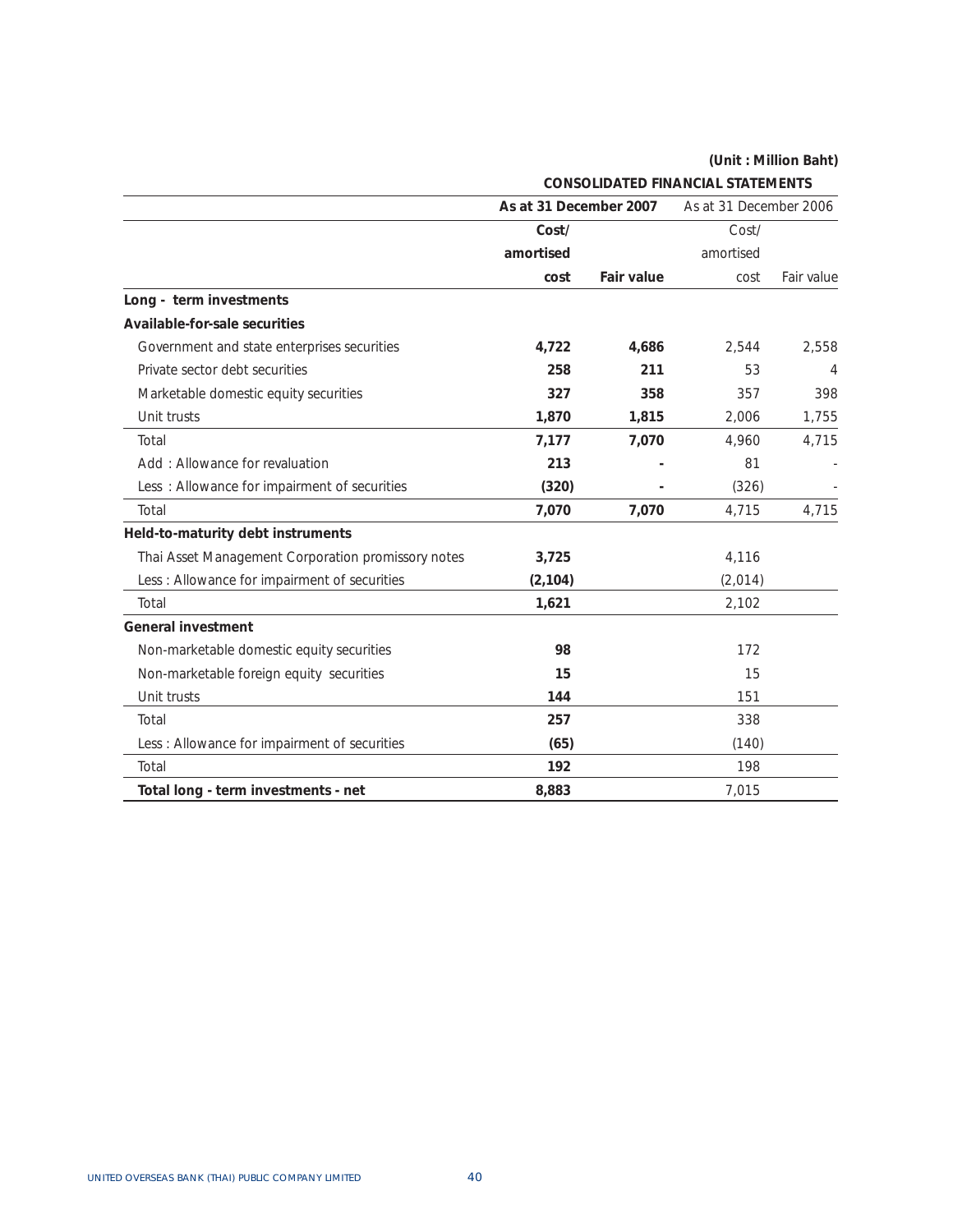**SEPARATE FINANCIAL STATEMENTS** 

|                                               | As at 31 December 2007 |                   | As at 31 December 2006 |            |
|-----------------------------------------------|------------------------|-------------------|------------------------|------------|
|                                               | Cost/                  |                   | Cost/                  |            |
|                                               | amortised              |                   | amortised              |            |
|                                               | cost                   | <b>Fair value</b> | cost                   | Fair value |
| <b>Current investments</b>                    |                        |                   |                        |            |
| Securities for trading                        |                        |                   |                        |            |
| Government and state enterprises securities   | 14,774                 | 14,770            | 2,555                  | 2,558      |
| (Less) add : Allowance for revaluation        | (4)                    |                   | 3                      |            |
| Total                                         | 14,770                 | 14,770            | 2,558                  | 2,558      |
| Available-for-sale securities                 |                        |                   |                        |            |
| Government and state enterprises securities   | 2,229                  | 2,255             | 514                    | 514        |
| Private sector debt securities                |                        |                   | 123                    | 120        |
| Total                                         | 2,229                  | 2,255             | 637                    | 634        |
| Add: Allowance for revaluation                | 26                     |                   | 5                      |            |
| Less : Allowance for impairment of securities |                        |                   | (8)                    |            |
| Total                                         | 2,255                  | 2,255             | 634                    | 634        |
| Total current investments - net               | 17,025                 |                   | 3,192                  |            |
| Long - term investments                       |                        |                   |                        |            |
| Available-for-sale securities                 |                        |                   |                        |            |
| Government and state enterprises securities   | 4,722                  | 4,686             | 2,544                  | 2,558      |
| Private sector debt securities                | 258                    | 211               | 49                     |            |
| Marketable domestic equity securities         | 327                    | 357               | 357                    | 397        |
| Unit trusts                                   | 1,861                  | 1,810             | 1,997                  | 1,751      |
| Total                                         | 7,168                  | 7,064             | 4,947                  | 4,706      |
| Add: Allowance for revaluation                | 216                    |                   | 85                     |            |
| Less : Allowance for impairment of securities | (320)                  |                   | (326)                  |            |
| Total                                         | 7,064                  | 7,064             | 4,706                  | 4,706      |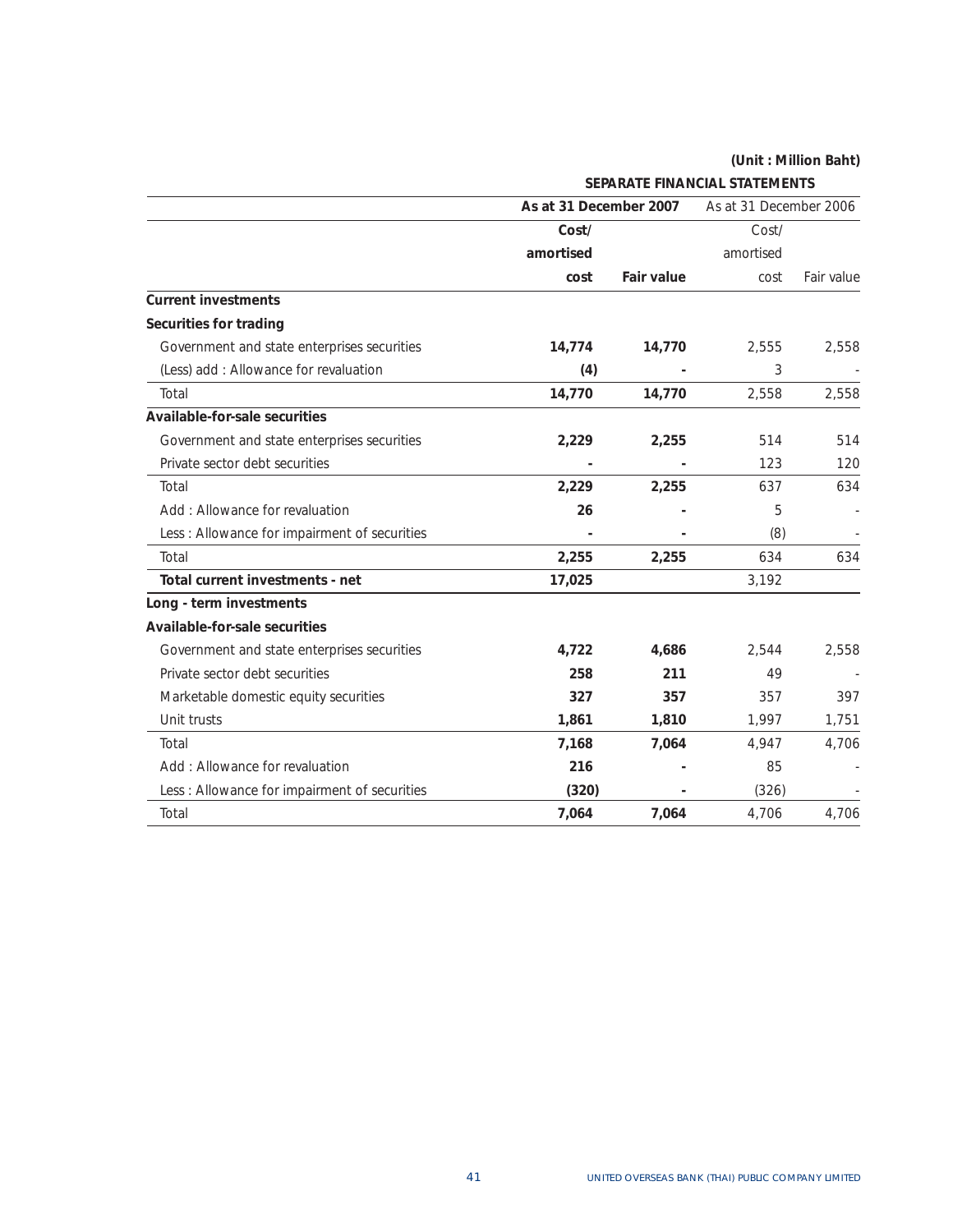**SEPARATE FINANCIAL STATEMENTS** 

|                                              | As at 31 December 2007 |            | As at 31 December 2006 |            |
|----------------------------------------------|------------------------|------------|------------------------|------------|
|                                              | Cost/                  |            | Cost/                  |            |
|                                              | amortised              |            | amortised              |            |
|                                              | cost                   | Fair value | cost                   | Fair value |
| Held-to-maturity debt instruments            |                        |            |                        |            |
| Thai Asset Management Corporation            |                        |            |                        |            |
| promissory notes                             | 3,725                  |            | 4,116                  |            |
| Less: Allowance for impairment of securities | (2, 104)               |            | (2,014)                |            |
| Total                                        | 1,621                  |            | 2,102                  |            |
| <b>General investment</b>                    |                        |            |                        |            |
| Non-marketable domestic equity securities    | 97                     |            | 157                    |            |
| Non-marketable foreign equity securities     | 15                     |            | 15                     |            |
| Unit trusts                                  | 144                    |            | 151                    |            |
| Total                                        | 256                    |            | 323                    |            |
| Less: Allowance for impairment of securities | (65)                   |            | (125)                  |            |
| Total                                        | 191                    |            | 198                    |            |
| Total long - term investments - net          | 8,876                  |            | 7,006                  |            |

The Bank's accounting policy is to record sales and purchases of investments in debt securities on settlement date. Therefore as at 31 December 2007, the Bank has commitments to purchase debt securities of Baht 7,571 million (2006 : Baht 8,659 million) and commitments to sell debt securities of Baht 4,039 million (2006 : Baht 5,870 million), which have not been recorded in the book of accounts.

The Bank has commitments in relation to an investment agreement to purchase investment units denominated in US Dollar currency. As at 31 December 2007, the Bank was committed to pay Baht 16 million, (2006 : Baht 17 million) converted using the exchange rate ruling on the balance sheet date, for this investment.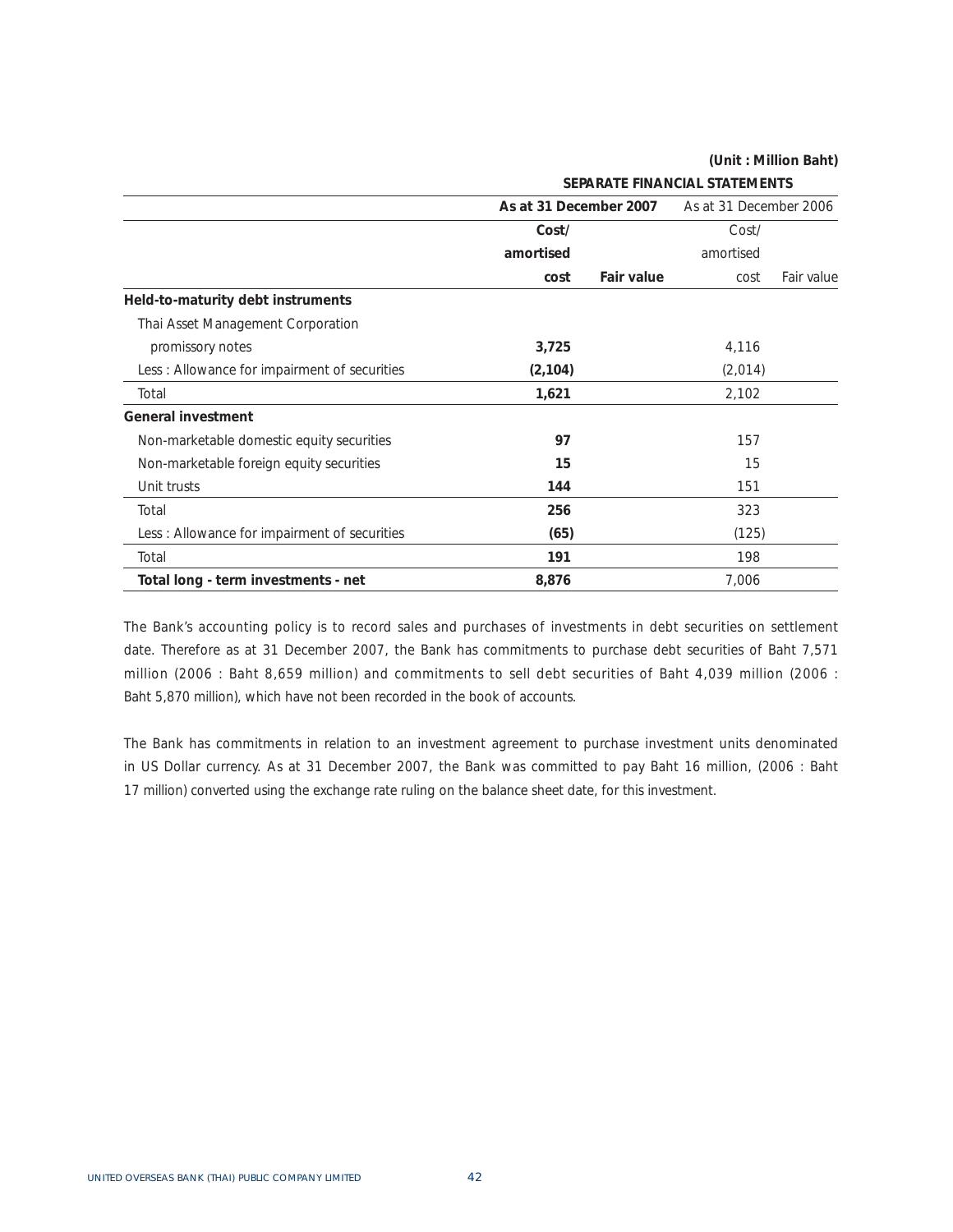# **10.2 Classified by the remaining period to maturity of the debt securities**

Investments in debt instruments, excluding trading debt instruments, classified by remaining maturities are as follows :

|                                                    |                                          |                  | (Unit: Million Baht) |          |
|----------------------------------------------------|------------------------------------------|------------------|----------------------|----------|
|                                                    | <b>CONSOLIDATED FINANCIAL STATEMENTS</b> |                  |                      |          |
|                                                    | As at 31 December 2007                   |                  |                      |          |
|                                                    |                                          | remaining within |                      |          |
|                                                    |                                          |                  | Over                 |          |
|                                                    | 1 year                                   | $1 - 5$ years    | 5 years              | Total    |
| Available-for-sale securities                      |                                          |                  |                      |          |
| Government and state enterprises securities        | 2,229                                    | 1,256            | 3,466                | 6,951    |
| Private sector debt securities                     | 49                                       | 210              |                      | 259      |
| Unit trusts                                        | 45                                       | 1,398            |                      | 1,443    |
| Total                                              | 2,323                                    | 2,864            | 3,466                | 8,653    |
| Add (less): Allowance for revaluation              | 32                                       | 171              | (37)                 | 166      |
| Less : Allowance for impairment of securities      | (48)                                     | (3)              |                      | (51)     |
| Total                                              | 2,307                                    | 3,032            | 3,429                | 8,768    |
| Held-to-maturity debt instruments                  |                                          |                  |                      |          |
| Thai Asset Management Corporation promissory notes |                                          | 3,725            |                      | 3,725    |
| Less : Allowance for impairment of securities      | $\overline{\phantom{a}}$                 | (2, 104)         |                      | (2, 104) |
| Total                                              |                                          | 1,621            |                      | 1,621    |

|                                                    | CONSOLIDATED FINANCIAL STATEMENTS          |               |                          |         |  |
|----------------------------------------------------|--------------------------------------------|---------------|--------------------------|---------|--|
|                                                    | As at 31 December 2006<br>remaining within |               |                          |         |  |
|                                                    |                                            |               |                          |         |  |
|                                                    |                                            |               | Over                     |         |  |
|                                                    | 1 year                                     | $1 - 5$ years | 5 years                  | Total   |  |
| Available-for-sale securities                      |                                            |               |                          |         |  |
| Government and state enterprises securities        | 514                                        | 2,461         | 83                       | 3,058   |  |
| Private sector debt securities                     | 173                                        | 4             |                          | 177     |  |
| Unit trusts                                        | 5                                          | 1,574         | $\overline{\phantom{a}}$ | 1,579   |  |
| Total                                              | 692                                        | 4,039         | 83                       | 4,814   |  |
| Add (less): Allowance for revaluation              | 5                                          | 53            | (5)                      | 53      |  |
| Less: Allowance for impairment of securities       | (63)                                       | (3)           |                          | (66)    |  |
| Total                                              | 634                                        | 4,089         | 78                       | 4,801   |  |
| Held-to-maturity debt instruments                  |                                            |               |                          |         |  |
| Thai Asset Management Corporation promissory notes |                                            | 4,033         | 83                       | 4,116   |  |
| Less : Allowance for impairment of securities      | $\overline{\phantom{a}}$                   | (1, 973)      | (41)                     | (2,014) |  |
| Total                                              |                                            | 2,060         | 42                       | 2,102   |  |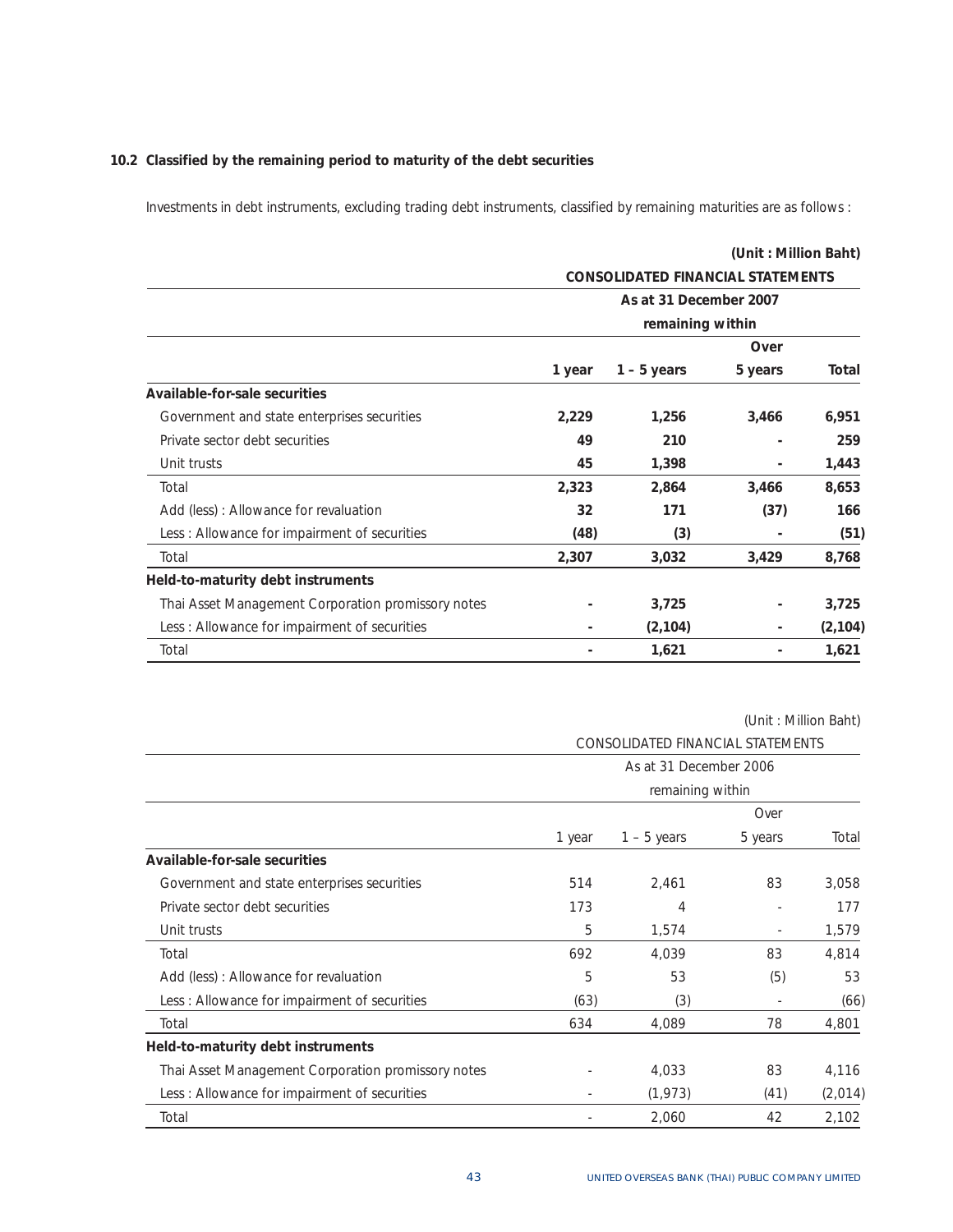|                                                    | SEPARATE FINANCIAL STATEMENTS |                  |         |          |  |
|----------------------------------------------------|-------------------------------|------------------|---------|----------|--|
|                                                    | As at 31 December 2007        |                  |         |          |  |
|                                                    |                               | remaining within |         |          |  |
|                                                    |                               |                  | Over    |          |  |
|                                                    | 1 year                        | $1 - 5$ years    | 5 years | Total    |  |
| Available-for-sale securities                      |                               |                  |         |          |  |
| Government and state enterprises securities        | 2,229                         | 1,256            | 3,466   | 6,951    |  |
| Private sector debt securities                     | 48                            | 210              |         | 258      |  |
| Unit trusts                                        | 45                            | 1,398            |         | 1,443    |  |
| Total                                              | 2,322                         | 2,864            | 3,466   | 8,652    |  |
| Add (less): Allowance for revaluation              | 32                            | 171              | (37)    | 166      |  |
| Less: Allowance for impairment of securities       | (48)                          | (3)              |         | (51)     |  |
| Total                                              | 2,306                         | 3,032            | 3,429   | 8,767    |  |
| Held-to-maturity debt instruments                  |                               |                  |         |          |  |
| Thai Asset Management Corporation promissory notes |                               | 3,725            |         | 3,725    |  |
| Less: Allowance for impairment of securities       |                               | (2, 104)         |         | (2, 104) |  |
| Total                                              |                               | 1,621            |         | 1,621    |  |

(Unit : Million Baht)

|                                                    | SEPARATE FINANCIAL STATEMENTS |                  |         |         |  |  |
|----------------------------------------------------|-------------------------------|------------------|---------|---------|--|--|
|                                                    | As at 31 December 2006        |                  |         |         |  |  |
|                                                    |                               | remaining within |         |         |  |  |
|                                                    |                               |                  | Over    |         |  |  |
|                                                    | 1 year                        | $1 - 5$ years    | 5 years | Total   |  |  |
| Available-for-sale securities                      |                               |                  |         |         |  |  |
| Government and state enterprises securities        | 514                           | 2,461            | 83      | 3,058   |  |  |
| Private sector debt securities                     | 172                           |                  |         | 172     |  |  |
| Unit trusts                                        | 5                             | 1,574            | ٠       | 1,579   |  |  |
| Total                                              | 691                           | 4,035            | 83      | 4,809   |  |  |
| Add (less): Allowance for revaluation              | 5                             | 53               | (5)     | 53      |  |  |
| Less: Allowance for impairment of securities       | (63)                          | (3)              |         | (66)    |  |  |
| Total                                              | 633                           | 4,085            | 78      | 4,796   |  |  |
| Held-to-maturity debt instruments                  |                               |                  |         |         |  |  |
| Thai Asset Management Corporation promissory notes |                               | 4,033            | 83      | 4,116   |  |  |
| Less : Allowance for impairment of securities      |                               | (1, 973)         | (41)    | (2,014) |  |  |
| Total                                              |                               | 2,060            | 42      | 2,102   |  |  |

As at 31 December 2007, investments in unit trusts as recorded in the consolidated financial statements and the separate financial statements included totals of Baht 1,343 million (2006 : Baht 1,475 million) which were purchased from mutual funds managed by a subsidiary company. This is to improve the liquidity of these funds managed by the subsidiary in accordance with guidelines approved by BOT. The subsidiary has plans to liquidate these mutual funds.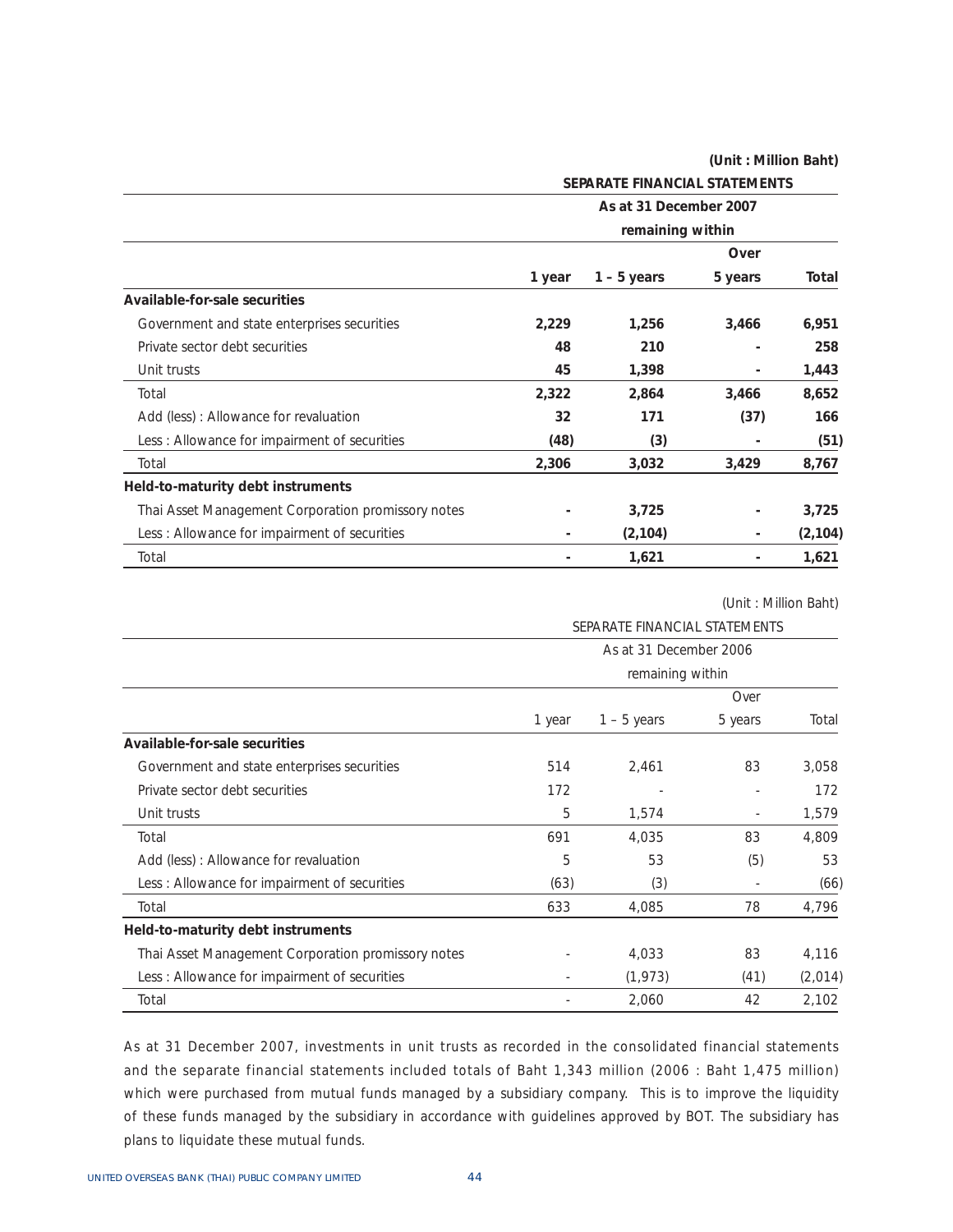### **10.3 Revaluation surplus on investments**

|                                    |                             |            |      | (Unit: Million Baht)        |
|------------------------------------|-----------------------------|------------|------|-----------------------------|
|                                    | <b>CONSOLIDATED</b>         |            |      | <b>SEPARATE</b>             |
|                                    | <b>FINANCIAL STATEMENTS</b> |            |      | <b>FINANCIAL STATEMENTS</b> |
|                                    | As at 31 December           |            |      | As at 31 December           |
|                                    | 2007                        | 2006       | 2007 | 2006                        |
|                                    |                             | (Restated) |      | (Restated)                  |
| Revaluation surplus on investments |                             |            |      |                             |
| Debt securities                    | 236                         | 154        | 236  | 154                         |
| Equity securities                  | 107                         | 91         | 93   | 90                          |
| Total                              | 343                         | 245        | 329  | 244                         |
| Revaluation deficit on investments |                             |            |      |                             |
| Debt securities                    | (70)                        | (101)      | (70) | (100)                       |
| Equity securities                  | (21)                        | (48)       | (17) | (54)                        |
| Total                              | (91)                        | (149)      | (87) | (154)                       |
| Total                              | 252                         | 96         | 242  | 90                          |

**10.4 Investments in equity securities in which the Bank and its subsidiaries holds over 10 percent of the paid-up capital, are as follows:** 

|                          |              |                            |                |               | <b>CONSOLIDATED FINANCIAL STATEMENTS</b> |                 |                   |                 |                     |          |
|--------------------------|--------------|----------------------------|----------------|---------------|------------------------------------------|-----------------|-------------------|-----------------|---------------------|----------|
| Company's                |              | Type of                    |                | Paid-up       |                                          |                 |                   |                 |                     |          |
| name                     |              | <b>Business</b> securities |                | share capital |                                          | % of investment |                   | Carrying value* | <b>Dividend</b>     |          |
|                          |              |                            |                |               |                                          |                 |                   |                 | For the years ended |          |
|                          |              |                            |                |               | As at 31 December As at 31 December      |                 | As at 31 December |                 | 31 December         |          |
|                          |              |                            | 2007           | 2006          | 2007                                     | 2006            | 2007              | 2006            | 2007                | 2006     |
|                          |              |                            | (Million       | (Million      |                                          |                 | (Million          | (Million        | (Million            | (Million |
|                          |              |                            | Baht)          | Baht)         |                                          |                 | Baht)             | Baht)           | Baht)               | Baht)    |
| <b>Related companies</b> |              |                            |                |               |                                          |                 |                   |                 |                     |          |
| 1. Wing Fat              | Leather      | Common                     |                |               |                                          |                 |                   |                 |                     |          |
| Co., Ltd.                | manufacturer | stock                      | 70             | 70            | 14.29                                    | 14.29           |                   |                 |                     |          |
| 2. Piyalai Holdings      | Real         | Common                     |                |               |                                          |                 |                   |                 |                     |          |
| Co., Ltd.                | estate       | stock                      | $\overline{a}$ | 600           | $\overline{\phantom{a}}$                 | 10.00           |                   |                 |                     |          |
| 3. JAT Leasing           | Hire-        | Common                     |                |               |                                          |                 |                   |                 |                     |          |
| Co., Ltd.                | purchase     | stock                      |                | 90            | $\blacksquare$                           | 14.96           |                   |                 |                     |          |

\* Carrying value represents the cost less the allowance for impairment (if any).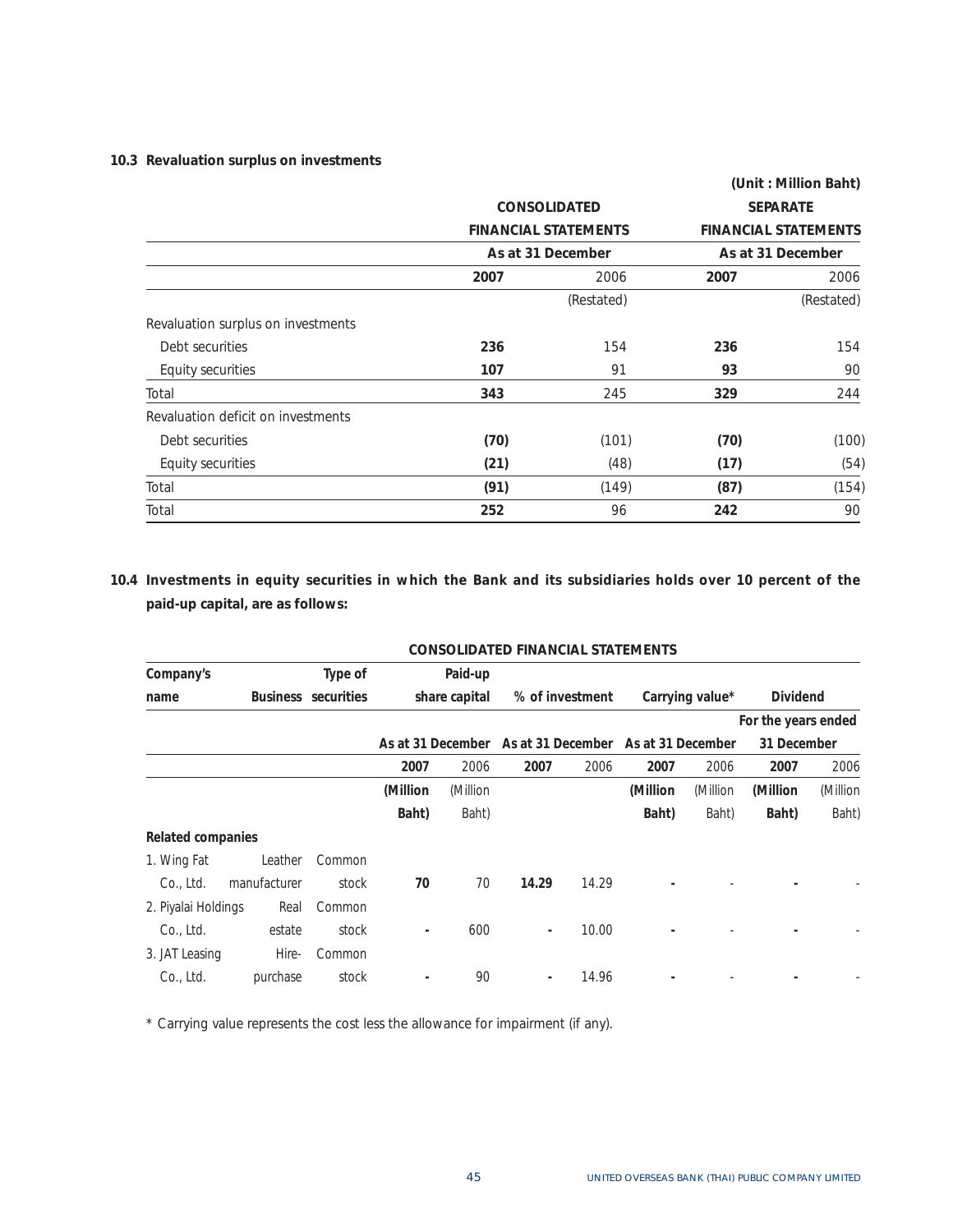| Company's                |              | Type of                    |                   | Paid-up       |                   |       |                   |                 |                     |          |
|--------------------------|--------------|----------------------------|-------------------|---------------|-------------------|-------|-------------------|-----------------|---------------------|----------|
| name                     |              | <b>Business</b> securities |                   | share capital | % of investment   |       |                   | Carrying value* | <b>Dividend</b>     |          |
|                          |              |                            |                   |               |                   |       |                   |                 | For the years ended |          |
|                          |              |                            | As at 31 December |               | As at 31 December |       | As at 31 December |                 | 31 December         |          |
|                          |              |                            | 2007              | 2006          | 2007              | 2006  | 2007              | 2006            | 2007                | 2006     |
|                          |              |                            | (Million          | (Million      |                   |       | (Million)         | (Million        | (Million            | (Million |
|                          |              |                            | Baht)             | Baht)         |                   |       | Baht)             | Baht)           | Baht)               | Baht)    |
| <b>Related companies</b> |              |                            |                   |               |                   |       |                   |                 |                     |          |
| 1. Wing Fat              | Leather      | Common                     |                   |               |                   |       |                   |                 |                     |          |
| Co., Ltd.                | manufacturer | stock                      | 70                | 70            | 14.29             | 14.29 |                   |                 |                     |          |
| 2. Piyalai Holdings      | Real         | Common                     |                   |               |                   |       |                   |                 |                     |          |
| Co., Ltd.                | estate       | stock                      | $\blacksquare$    | 600           | $\blacksquare$    | 10.00 | -                 |                 |                     |          |

### **SEPARATE FINANCIAL STATEMENTS**

\* Carrying value represents the cost less the allowance for impairment (if any).

During the year ended 31 December 2007, the Bank disposed its investment in Piyalai Holdings Co., Ltd. at the par value as part of a trouble debt restructuring of that company and the Bank and a subsidiary also disposed their investment in JAT Leasing Co., Ltd. to a related company of JAT Leasing Co., Ltd.

**10.5 Investments in unit trusts in which the Bank and its subsidiaries hold more than 10 percent of total fund, classified by type of fund, are as follows :** 

|                                 |                   |                             |                 | (Unit: Million Baht)        |
|---------------------------------|-------------------|-----------------------------|-----------------|-----------------------------|
|                                 |                   | <b>CONSOLIDATED</b>         | <b>SEPARATE</b> |                             |
|                                 |                   | <b>FINANCIAL STATEMENTS</b> |                 | <b>FINANCIAL STATEMENTS</b> |
|                                 | As at 31 December |                             |                 | As at 31 December           |
|                                 | 2007              | 2006                        | 2007            | 2006                        |
| Investment in equity fund       | 200               | 150                         | 195             | 146                         |
| Investment in fixed income fund | 692               | 784                         | 692             | 784                         |
| Investment in flexible fund     | 923               | 821                         | 923             | 821                         |
| Total                           | 1,815             | 1,755                       | 1,810           | 1,751                       |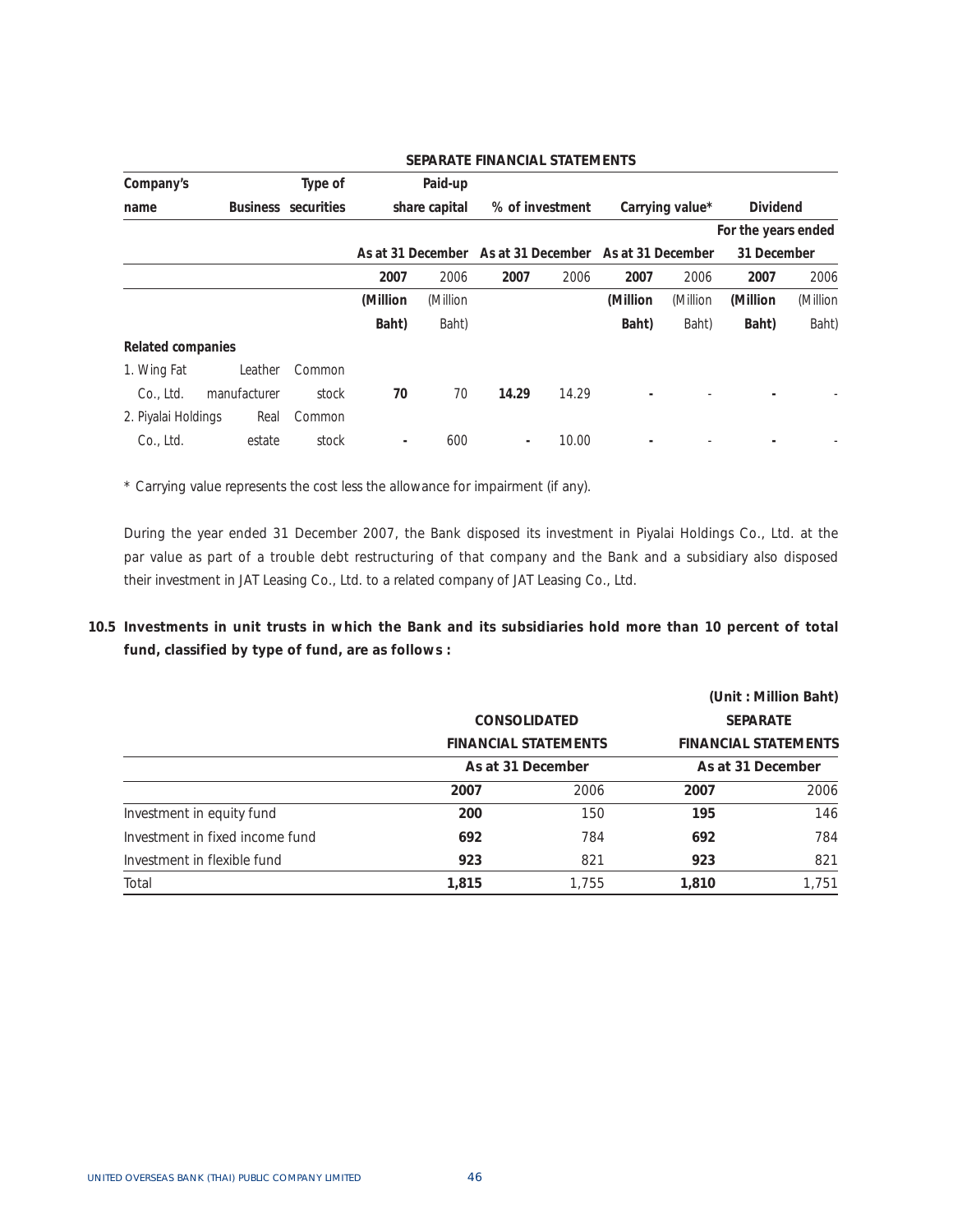|                                  |                    |                       |         |                       |           |                   | Investment value |           |                   |                   |                          |
|----------------------------------|--------------------|-----------------------|---------|-----------------------|-----------|-------------------|------------------|-----------|-------------------|-------------------|--------------------------|
|                                  |                    |                       |         |                       |           | SEPARATE          |                  |           | CONSOLIDATED      |                   |                          |
|                                  |                    |                       |         |                       |           | FINANCIAL         |                  |           | FINANCIAL         |                   |                          |
|                                  | Nature of          |                       |         |                       |           | STATEMENT         |                  | STATEMENT |                   |                   |                          |
| Company's name                   | business           | Paid-up share capital |         | Percentage of holding |           |                   | (Cost method)    |           | (Equity method)   | Dividend received |                          |
|                                  |                    | As at 31 December     |         | As at 31 December     |           | As at 31 December |                  |           | As at 31 December | For the year end  |                          |
|                                  |                    | 2007                  | 2006    | 2007                  | 2006      | 2007              | 2006             | 2007      | 2006              | 2007              | 2006                     |
|                                  |                    | Million               | Million | ಸಿ                    | $\approx$ | Million           | Million          | Million   | Million           | Million           | Million                  |
|                                  |                    | Baht                  | Baht    |                       |           | Baht              | Baht             | Baht      | Baht              | Baht              | Baht                     |
|                                  |                    |                       |         |                       |           |                   | (Restated)       |           | (Restated)        |                   |                          |
| Subsidiaries                     |                    |                       |         |                       |           |                   |                  |           |                   |                   |                          |
| UOB Leasing (Thai) Co., Ltd.     | Leasing            | 320                   | 320     | 99.99                 | 99.99     | 320               | 320              |           |                   |                   |                          |
| <b>UOB Asset Management</b>      | Fund               |                       |         |                       |           |                   |                  |           |                   |                   |                          |
| (Thai) Co., Ltd.                 | management         | <b>001</b>            | 100     | 99.99                 | 99.99     | 136               | 136              |           |                   |                   | ï                        |
| UOB Radanasin Plc.               | Liquidation        | 5,417                 | 5,417   | 99.99                 | 99.99     | 111               | 111              | $111*$    |                   |                   |                          |
| <b>UOB Bullion &amp; Futures</b> | Derivatives        |                       |         |                       |           |                   |                  |           |                   |                   |                          |
| (Thai) Co., Ltd.                 | brokerage          | 125                   | 100     | 75.00                 | 75.00     | 54                | 75               |           |                   |                   | ï                        |
| Associated company               |                    |                       |         |                       |           |                   |                  |           |                   |                   |                          |
| AXA Insurance Public Co., Ltd.   | Non-life insurance | 353                   | 353     | 22.06                 | 22.06     | 121               | 121              | 50        | 105               | r                 | $\overline{\phantom{0}}$ |
| Investments in subsidiaries and  |                    |                       |         |                       |           |                   |                  |           |                   |                   |                          |
| associated companies - net       |                    |                       |         |                       |           | 782               | 763              | 198       | 105               | ٣                 | $\overline{\phantom{0}}$ |
|                                  |                    |                       |         |                       |           |                   |                  |           |                   |                   |                          |

10.6 Investments in subsidiaries and associated companies **10.6 Investments in subsidiaries and associated companies** 

liquidation. This investment is stated at cost.

liquidation. This investment is stated at cost.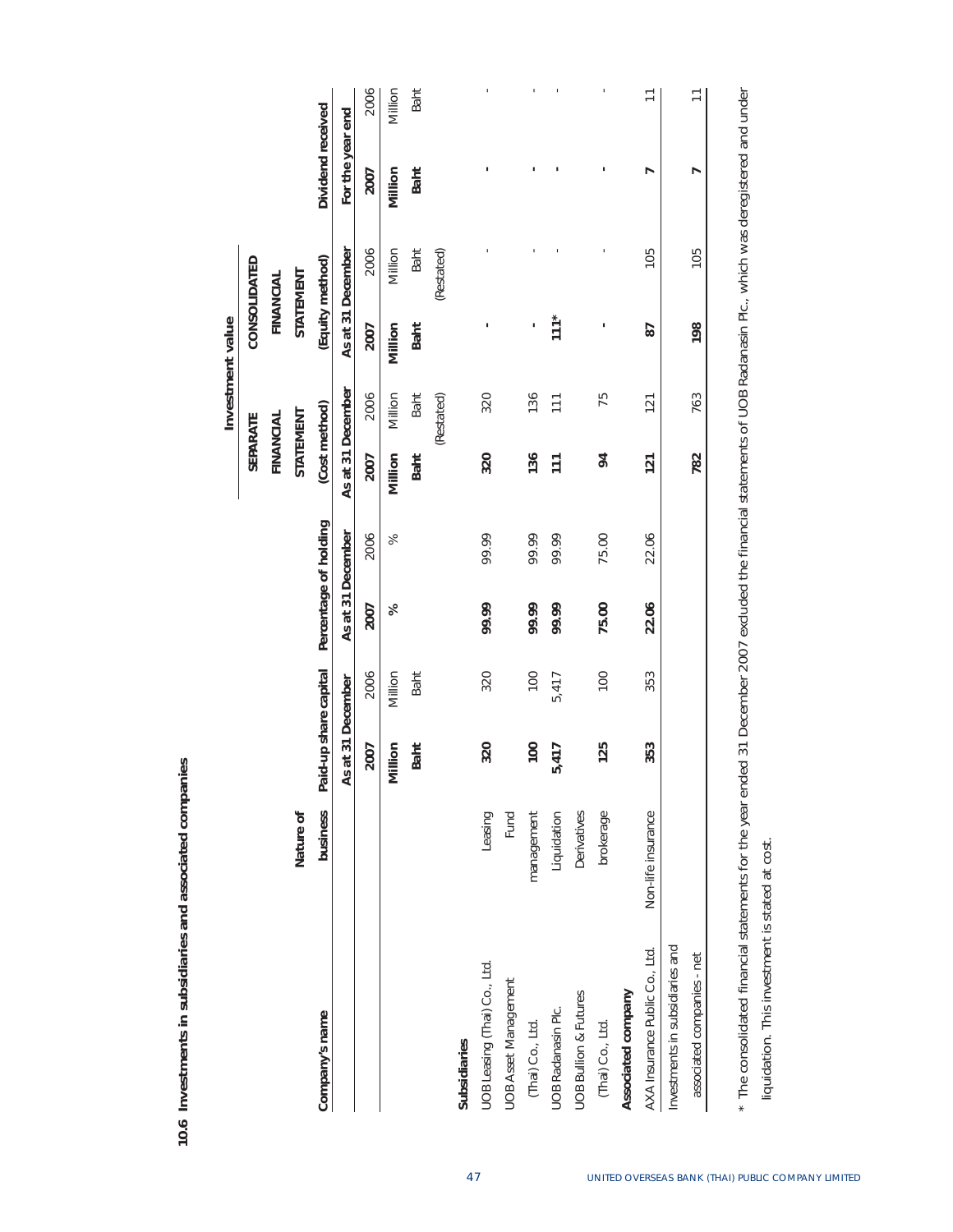Summarised financial information of an associated company, AXA Insurance Public Co., Ltd.

|       | (Unit: Million Baht) |
|-------|----------------------|
|       |                      |
| 2007  | 2006                 |
| 353   | 353                  |
| 126   | 130                  |
| 1,822 | 1,610                |
| 1,249 | 1,020                |
| 1,361 | 1,102                |
| (6)   | 34                   |
|       | 11                   |
|       | As at 31 December    |

A reconciliation of shareholders' equity in the consolidated financial statements and the separate financial statements are as follows : -

|                                                                             | As at 31 December |        |
|-----------------------------------------------------------------------------|-------------------|--------|
|                                                                             | 2007              | 2006   |
| Shareholders' equity in the separate financial statements                   | 23,884            | 23.885 |
| Reconciliation items                                                        |                   |        |
| Accumulated share of profit from investments under equity method            | 528               | 432    |
| Accumulated dividend received from subsidiary and associated companies      | (69)              | (62)   |
| Minority interest                                                           | 27                | 24     |
| Accumulated amortisation of goodwill                                        | (2)               | (2)    |
| Share premium (discount) of subsidiaries/associated company in consolidated |                   |        |
| financial statements                                                        | 10                |        |
| Total reconciliation items                                                  | 494               | 395    |
| Shareholders' equity in consolidated financial statements                   | 24,378            | 24.280 |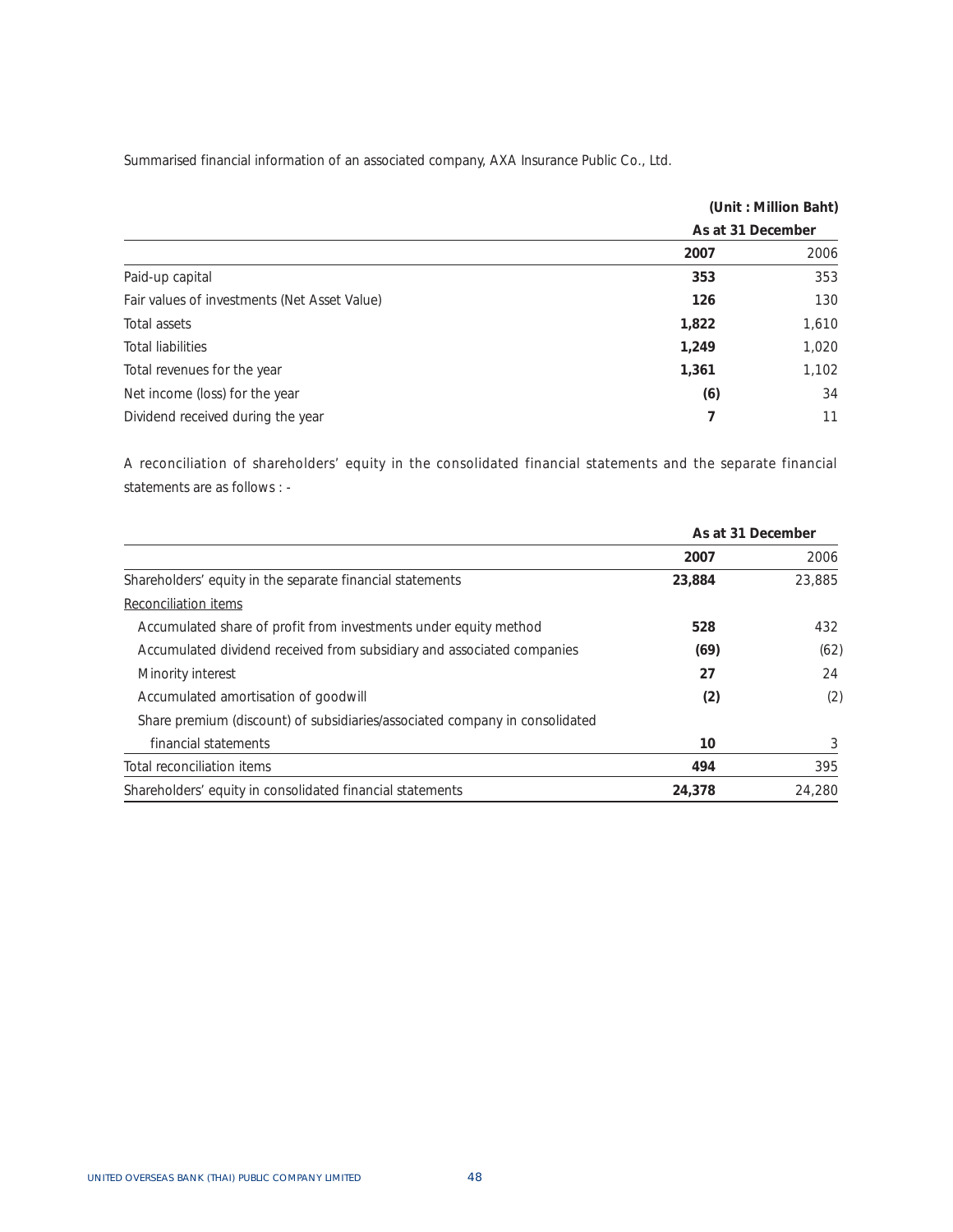### **11. LOANS AND ACCRUED INTEREST RECEIVABLE**

# **11.1 Classified by loan type**

|                                       |          |                             |          | (Unit: Million Baht)        |
|---------------------------------------|----------|-----------------------------|----------|-----------------------------|
|                                       |          | <b>CONSOLIDATED</b>         |          | <b>SEPARATE</b>             |
|                                       |          | <b>FINANCIAL STATEMENTS</b> |          | <b>FINANCIAL STATEMENTS</b> |
|                                       |          | As at 31 December           |          | As at 31 December           |
|                                       | 2007     | 2006                        | 2007     | 2006                        |
| Overdrafts                            | 15,172   | 16,349                      | 15,172   | 16,349                      |
| Loans                                 | 86,940   | 93,039                      | 86,853   | 92,950                      |
| Trade bills                           | 43,274   | 44,764                      | 45,170   | 46,671                      |
| Hire-purchase receivables             | 254      | 166                         |          |                             |
| Financial lease receivables           | 2,084    | 2,109                       |          |                             |
| Others                                | 617      | 1,116                       | 263      | 709                         |
| Total                                 | 148,341  | 157,543                     | 147,458  | 156,679                     |
| Add: Accrued interest receivables     | 462      | 1,040                       | 470      | 1,047                       |
| Less: Allowance for doubtful accounts | (5, 375) | (11, 842)                   | (5, 185) | (11, 705)                   |
| Less: Revaluation allowance for       |          |                             |          |                             |
| debt restructuring                    | (1)      | (30)                        | (1)      | (30)                        |
| Total                                 | 143,427  | 146,711                     | 142,742  | 145,991                     |

# **11.2 Classified by the remaining periods of contracts**

|                                              |         |                             |         | (Unit: Million Baht)        |
|----------------------------------------------|---------|-----------------------------|---------|-----------------------------|
|                                              |         | <b>CONSOLIDATED</b>         |         | <b>SEPARATE</b>             |
|                                              |         | <b>FINANCIAL STATEMENTS</b> |         | <b>FINANCIAL STATEMENTS</b> |
|                                              |         | As at 31 December           |         | As at 31 December           |
|                                              | 2007    | 2006                        | 2007    | 2006                        |
| Not over 1 year*                             | 83,837  | 91.821                      | 82,897  | 90,647                      |
| Over 1 year                                  | 64,504  | 65,722                      | 64,561  | 66,032                      |
| Total                                        | 148,341 | 157,543                     | 147,458 | 156,679                     |
| Add: Accrued interest receivables            | 462     | 1,040                       | 470     | 1,047                       |
| Total loans and accrued interest receivables | 148.803 | 158,583                     | 147.928 | 157.726                     |

\* Including contracts without maturity date and expired contracts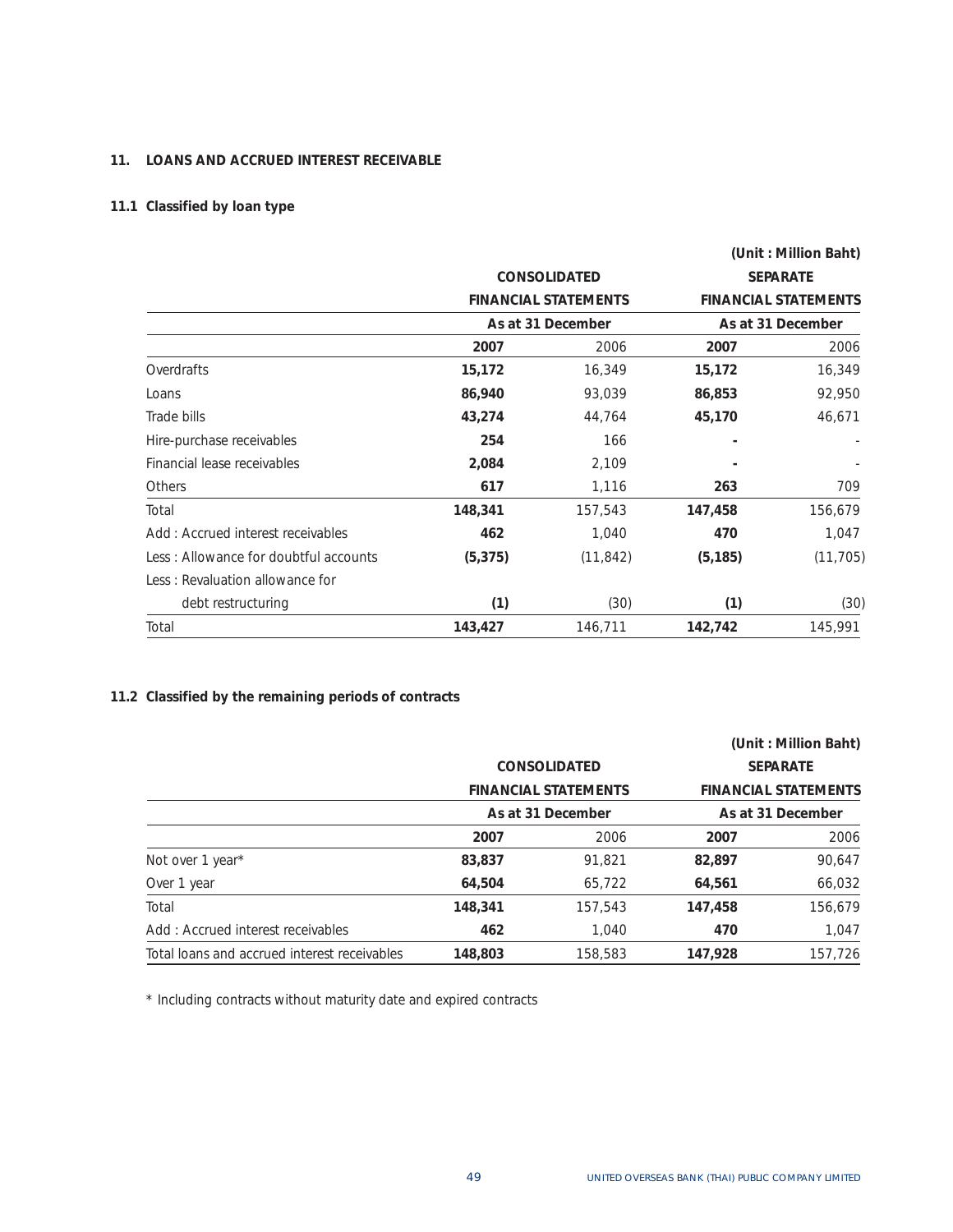### **11.3 Classified by currencies and residential status of debtors**

# **(Unit : Million Baht) CONSOLIDATED FINANCIAL STATEMENTS As at 31 December 2007** As at 31 December 2006 **Domestic Overseas Total** Domestic Overseas Total Baht **144,237 - 144,237** 153,764 - 153,764 US Dollar **3,896 - 3,896** 3,581 - 3,581 Other currencies **208 - 208** 198 - 198 Total **148,341 - 148,341** 157,543 - 157,543 Add : Accrued interest receivables **462 - 462** 1,040 - 1,040 Total loans and accrued interest receivables **148,803 - 148,803** 158,583 - 158,583

### **(Unit : Million Baht)**

#### **SEPARATE FINANCIAL STATEMENTS**

|                                   |          | As at 31 December 2007   |         |          | As at 31 December 2006 |         |
|-----------------------------------|----------|--------------------------|---------|----------|------------------------|---------|
|                                   | Domestic | Overseas                 | Total   | Domestic | Overseas               | Total   |
| <b>Baht</b>                       | 143,354  | $\overline{\phantom{a}}$ | 143,354 | 152,900  | $\sim$                 | 152,900 |
| US Dollar                         | 3,896    | $\overline{\phantom{a}}$ | 3,896   | 3.581    | ۰                      | 3,581   |
| Other currencies                  | 208      |                          | 208     | 198      | ٠                      | 198     |
| Total                             | 147,458  |                          | 147,458 | 156,679  | $\overline{a}$         | 156.679 |
| Add: Accrued interest receivables | 470      |                          | 470     | 1.047    | ٠                      | 1,047   |
| Total loans and accrued           |          |                          |         |          |                        |         |
| interest receivables              | 147,928  |                          | 147,928 | 157,726  |                        | 157.726 |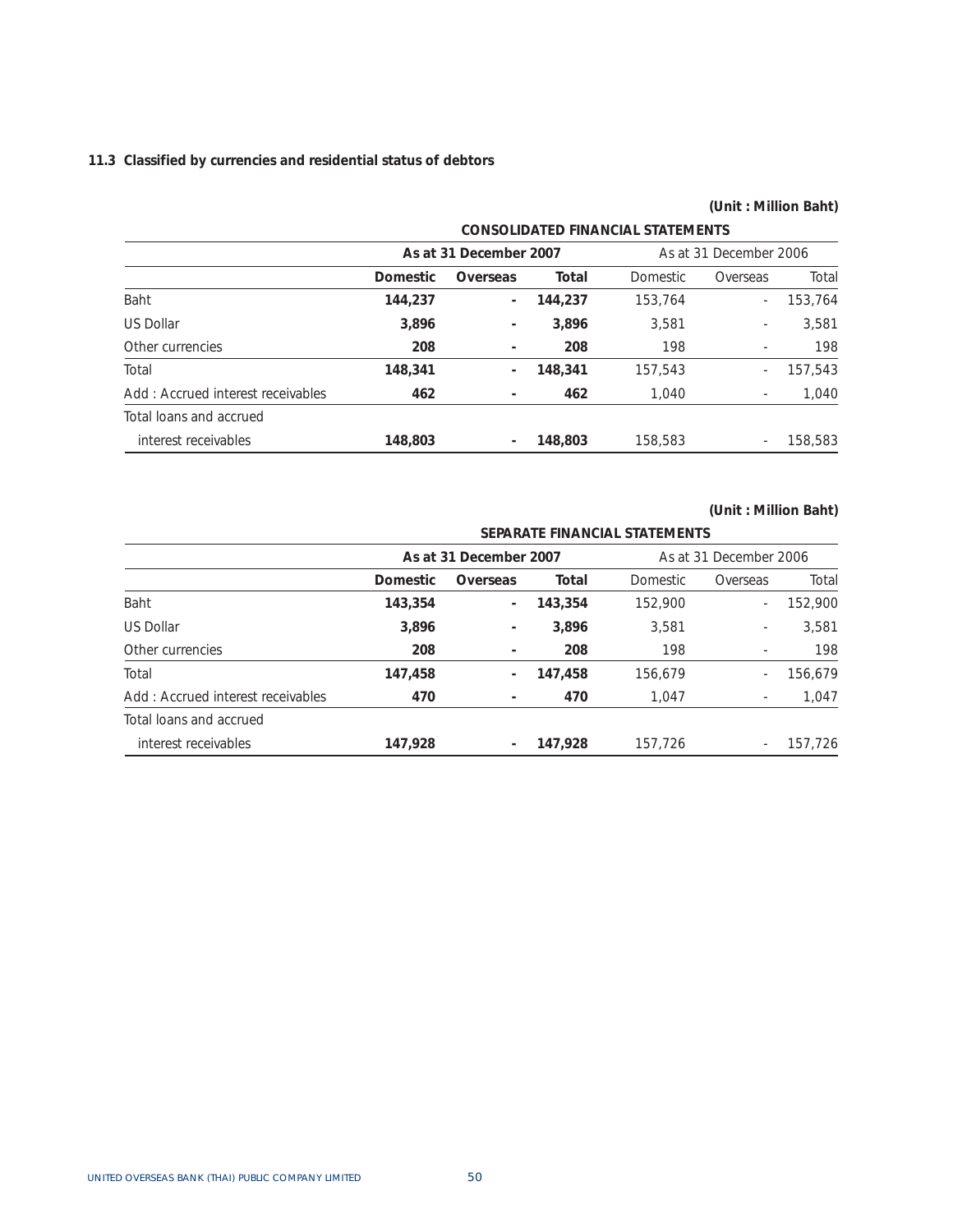# **11.4 Classified by types of business and classified loans**

|                                   |         |                |                               |                          | (Unit : Million Baht) |         |
|-----------------------------------|---------|----------------|-------------------------------|--------------------------|-----------------------|---------|
|                                   |         |                | SEPARATE FINANCIAL STATEMENTS |                          |                       |         |
|                                   |         |                | As at 31 December 2007        |                          |                       |         |
|                                   |         | <b>Special</b> | Sub-                          |                          | Doubtful              |         |
|                                   | Normal  | mention        | standard                      | Doubtful                 | of loss               | Total   |
| Agriculture and mining            | 804     | 11             | 22                            | 10                       | 466                   | 1,313   |
| Manufacturing and commerce        | 50,020  | 252            | 522                           | 295                      | 3,680                 | 54,769  |
| Real estate and construction      | 9,235   | 48             | 120                           | 34                       | 312                   | 9,749   |
| Public utilities and services     | 14,656  | 69             | 60                            | 24                       | 239                   | 15,048  |
| Housing loans                     | 44,572  | 549            | 394                           | 387                      | 665                   | 46,567  |
| Others                            | 18,969  | 475            | 207                           | 199                      | 162                   | 20,012  |
| Total                             | 138,256 | 1,404          | 1,325                         | 949                      | 5,524                 | 147,458 |
| Add: Accrued interest receivables | 452     | 13             |                               | $\overline{\phantom{a}}$ | 5                     | 470     |
| Total loans and accrued interest  |         |                |                               |                          |                       |         |
| receivables                       | 138,708 | 1,417          | 1,325                         | 949                      | 5,529                 | 147,928 |

(Unit : Million Baht)

|                                   |         |         | SEPARATE FINANCIAL STATEMENTS |          |          |         |
|-----------------------------------|---------|---------|-------------------------------|----------|----------|---------|
|                                   |         |         | As at 31 December 2006        |          |          |         |
|                                   |         | Special | Sub-                          |          | Doubtful |         |
|                                   | Normal  | mention | standard                      | Doubtful | of loss  | Total   |
| Agriculture and mining            | 1.288   | 19      | 10                            | 53       | 751      | 2,121   |
| Manufacturing and commerce        | 50,277  | 379     | 960                           | 221      | 9,642    | 61,479  |
| Real estate and construction      | 7.171   | 43      | 92                            | 83       | 2,639    | 10.028  |
| Public utilities and services     | 13,471  | 521     | 323                           | 365      | 1,047    | 15,727  |
| Housing loans                     | 44,365  | 585     | 223                           | 235      | 639      | 46,047  |
| <b>Others</b>                     | 19,922  | 360     | 344                           | 72       | 579      | 21,277  |
| Total                             | 136,494 | 1.907   | 1,952                         | 1,029    | 15,297   | 156.679 |
| Add: Accrued interest receivables | 460     | 9       | 8                             | 3        | 567      | 1,047   |
| Total loans and accrued interest  |         |         |                               |          |          |         |
| receivables                       | 136,954 | 1,916   | 1,960                         | 1,032    | 15,864   | 157,726 |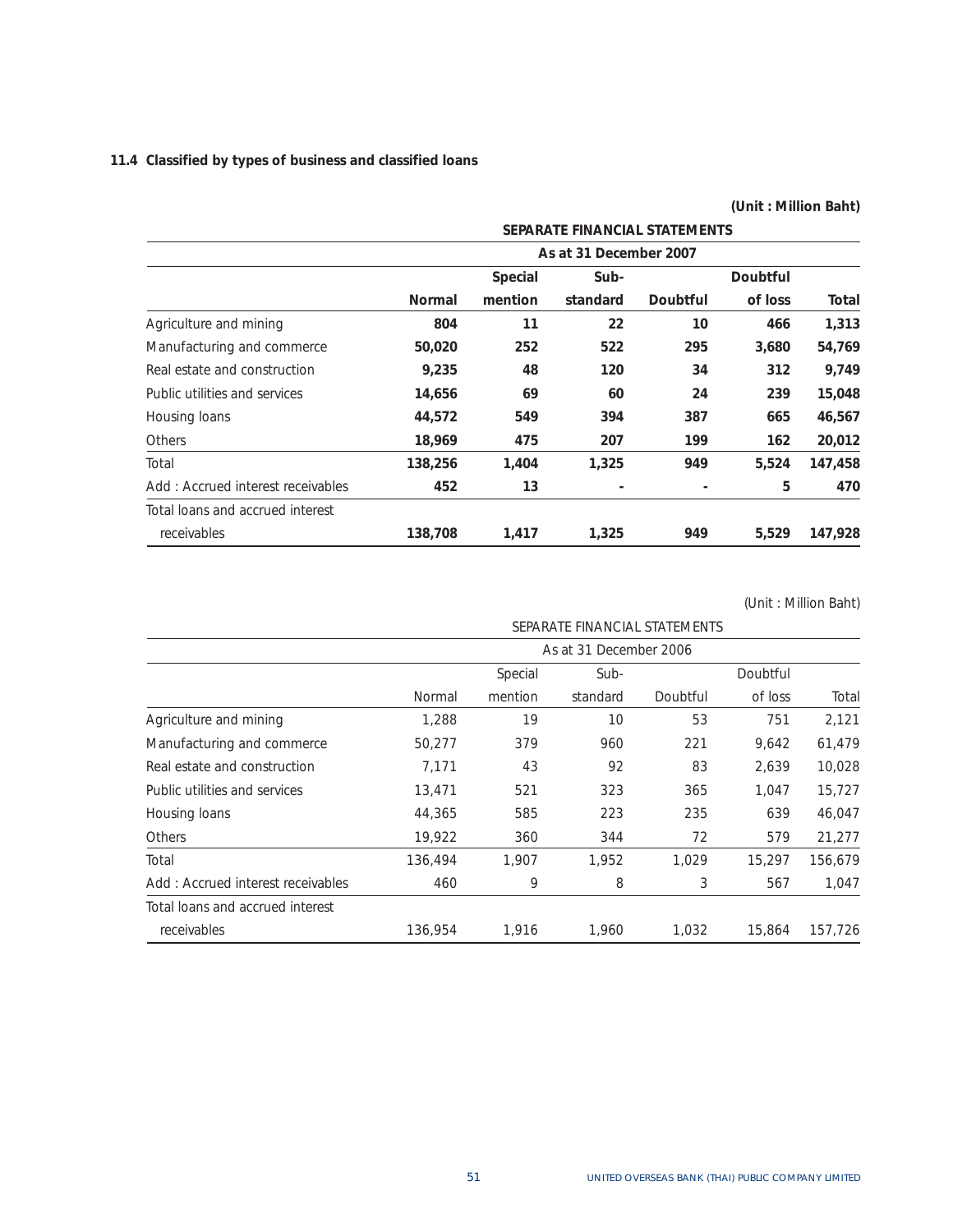As at 31 December 2007 and 2006, the status of the loans of a subsidiary classified by past due performance are as follows :

|                         | (Unit: Million Baht)<br>As at 31 December |       |  |
|-------------------------|-------------------------------------------|-------|--|
|                         |                                           |       |  |
|                         | 2007                                      | 2006  |  |
| Current                 | 2,234                                     | 2,363 |  |
| 1 - 3 months past due   | 330                                       | 232   |  |
| 4 - 6 months past due   | 81                                        | 17    |  |
| 7 - 12 months past due  | 2                                         | 25    |  |
| Over 12 months past due | 132                                       | 133   |  |
| Total                   | 2,779                                     | 2,770 |  |

**11.5 Classified by loan classification in accordance with the Notification of the Bank of Thailand** 

**(Unit : Million Baht)** 

|                                      | SEPARATE FINANCIAL STATEMENTS |                          |         |                |           |           |  |  |
|--------------------------------------|-------------------------------|--------------------------|---------|----------------|-----------|-----------|--|--|
|                                      |                               | As at 31 December 2007   |         |                |           |           |  |  |
|                                      |                               | Outstanding              |         |                |           |           |  |  |
|                                      | Loans and                     |                          |         | balance (after | average   |           |  |  |
|                                      | accrued                       |                          |         | deduction of   | rate of   |           |  |  |
|                                      | interest                      | Other                    |         | collateral     | provision | Provision |  |  |
|                                      | receivables                   | claims                   | Total   | value) $**$    | $(\%)$    | amount    |  |  |
| Pass*                                | 138,708                       | 5                        | 138,713 | 46,835         | 1.0       | 468       |  |  |
| Special mention*                     | 1,417                         | 1                        | 1,418   | 442            | 2.0       | 9         |  |  |
| Substandard                          | 1,325                         | $\overline{\phantom{a}}$ | 1,325   | 442            | 100.0     | 442       |  |  |
| Doubtful                             | 949                           | $\overline{a}$           | 949     | 415            | 100.0     | 415       |  |  |
| Doubtful of loss                     | 5,529                         | 2                        | 5,531   | 3,551          | 100.0     | 3,551     |  |  |
| Provision in addition to the minimum |                               |                          |         |                |           |           |  |  |
| requirement of the BOT               | -                             | $\overline{\phantom{a}}$ |         |                |           | 300       |  |  |
| Total                                | 147,928                       | 8                        | 147,936 | 51,685         |           | 5,185     |  |  |

Notes :

\* Debt balance/book value of normal and special mention loans used in the calculation of provision excludes accrued interest receivable

\*\* Outstanding balance after deduction of collateral value represented loans balance less (1) present value of discounted future cash flow to be received from customer or (2) present value of discounted cash flow of collateral value or (3) recoverable loan balance based on collective approach.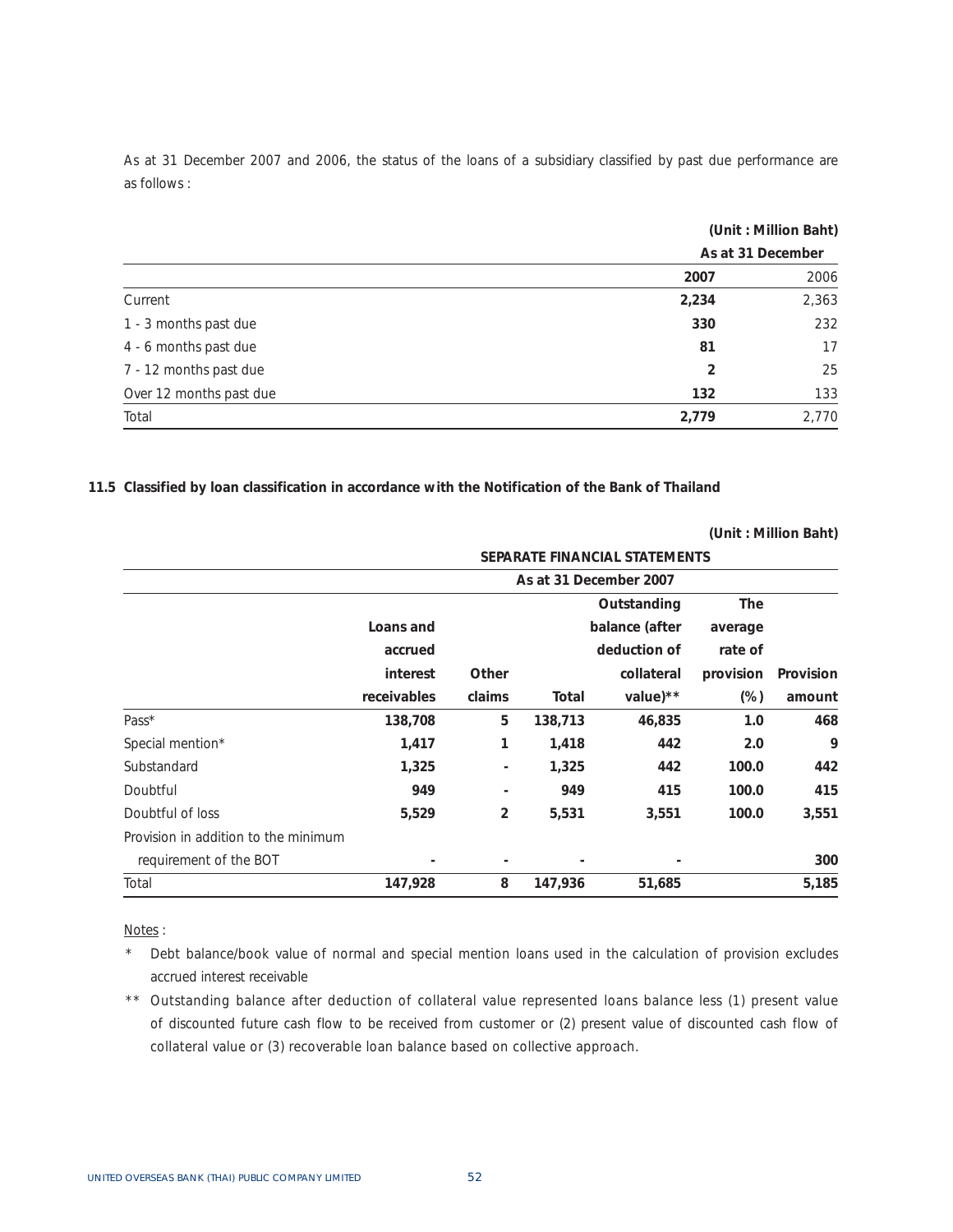As at 31 December 2007, the bank has already set up provision for non-performing loans in accordance with the new guidelines of the BOT dated 21 December 2006.

|  | (Unit: Million Baht) |  |
|--|----------------------|--|
|--|----------------------|--|

|                                      | SEPARATE FINANCIAL STATEMENTS |        |                        |              |           |  |  |
|--------------------------------------|-------------------------------|--------|------------------------|--------------|-----------|--|--|
|                                      |                               |        | As at 31 December 2006 |              |           |  |  |
|                                      |                               |        |                        | Outstanding  |           |  |  |
|                                      | Loans and<br>balance (after   |        |                        |              |           |  |  |
|                                      | accrued                       |        |                        | deduction of |           |  |  |
|                                      | interest                      | Other  |                        | collateral   | Provision |  |  |
|                                      | receivables                   | claims | Total                  | value)       | amount    |  |  |
| Pass *                               | 136,954                       | 8      | 136,962                | 50,302       | 503       |  |  |
| Special mention *                    | 1,916                         | 1      | 1,917                  | 1,515        | 30        |  |  |
| Substandard                          | 1,960                         |        | 1,960                  | 1,166        | 233       |  |  |
| Doubtful                             | 1,032                         |        | 1,033                  | 521          | 261       |  |  |
| Doubtful of loss                     | 15,864                        | 18     | 15,882                 | 10,225       | 10,225    |  |  |
| Provision in addition to the minimum |                               |        |                        |              |           |  |  |
| requirement of the BOT               |                               |        |                        |              | 453       |  |  |
| Total                                | 157,726                       | 28     | 157,754                | 63,729       | 11,705    |  |  |

Notes :

\* Debt balance/book value of normal and special mention loans used in the calculation of provision excludes accrued interest receivable

As at 31 December 2006, the Bank set provision at 100% for receivables for which a court judgment has already been issued, for which a court order is being executed, and against which legal actions have been brought, in accordance with the first phase of the new guidelines of the BOT, which are based on the balance of debt remaining after deducting the present value of expected future cash flows from debt collection or from collateral disposal. For doubtful of loss, doubtful, and substandard loans the Bank still apply provisioning rates at 100%, at least 50% and at least 20%, respectively, in accordance with the prior guidelines.

As at 31 December 2007, loan provisions include provision for other claims, amounting to Baht 2 million (2006: Baht 19 million).

As at 31 December 2007, a subsidiary company has recorded allowance for doubtful accounts amounting to Baht 190 million (2006: Baht 137 million).

As at 31 December 2007, the amounts of deferred interest attributable to bills purchased at a discount, hire-purchase contracts and financial lease receivables, which have been set off against amounts recorded as receivables in the consolidated balance sheets of the Bank and a subsidiary, are Baht 239 million (2006: Baht 218 million) and Baht 13 million (2006: Baht 17 million) in the separate financial statements.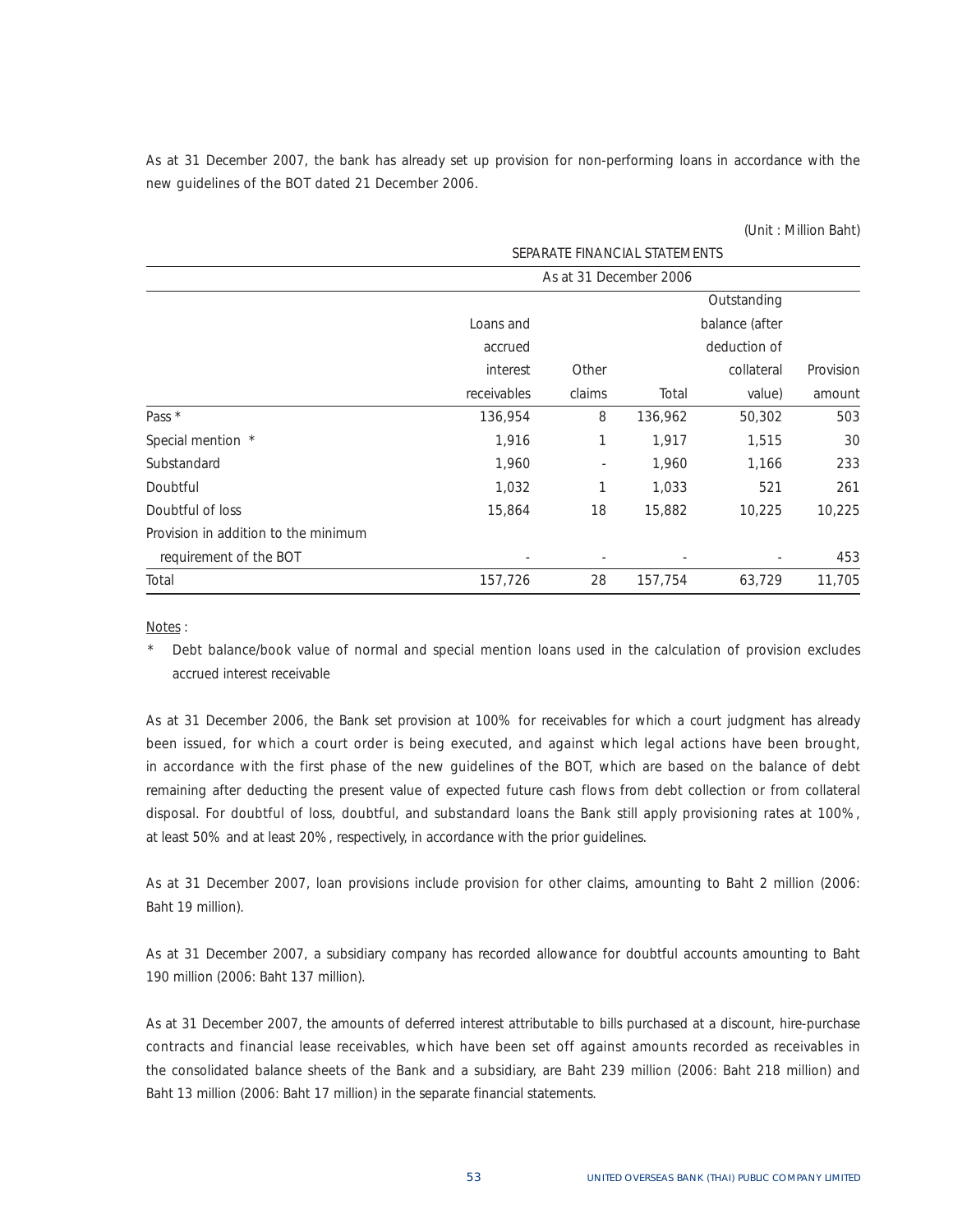#### **11.6 Non-performing loans**

The Bank had non-performing loans, according to the BOT's criteria as follows :

|                                       | (Unit: Million Baht)<br><b>SEPARATE</b> |                             |
|---------------------------------------|-----------------------------------------|-----------------------------|
|                                       |                                         |                             |
|                                       |                                         | <b>FINANCIAL STATEMENTS</b> |
|                                       |                                         | As at 31 December           |
|                                       | 2007                                    | 2006                        |
| Non-performing loans (principal only) | 7,797                                   | 18,277                      |
| Percentage of total loans*            | 5.21                                    | 11.55                       |

\* Including interbank and money market loans.

Non-performing loans as at 31 December 2007 and 2006, according to the BOT's criteria, as mentioned above were presented in accordance with the Notification of the BOT dated 16 January 2003, defining the non-performing loans to be the debts classified as substandard, doubtful and doubtful of loss and excluded outstanding loans for which debt restructuring agreements have been made and conditions to upgrade to 'pass' class or 'special mention' class in accordance with the BOT's criteria have already been fulfilled.

As at 31 December 2007, a subsidiary had the non-accrued loans, which has ceased recognising revenues in accordance with its accounting policy as detailed in note 6.1 amounting to Baht 209 million (2006: Baht 159 million) which represented 7.52% (2006: 4.97%) of its total loans.

#### **11.7 Troubled debt restructuring**

During the years ended 31 December 2007 and 2006, the Bank entered into troubled debt restructuring agreements with debtors. The number of debtors and their debt balances (including recorded accrued interest receivables) before restructuring can be summarised below.

|                                    | (Unit: Million Baht)                                                             |       |  |
|------------------------------------|----------------------------------------------------------------------------------|-------|--|
|                                    | <b>SEPARATE</b><br><b>FINANCIAL STATEMENTS</b><br>For the year ended 31 December |       |  |
|                                    |                                                                                  |       |  |
|                                    |                                                                                  |       |  |
|                                    | 2007                                                                             | 2006  |  |
| Debt balances before restructuring | 3,292                                                                            | 3,795 |  |
| Total number of customers          | 4,478                                                                            | 1.055 |  |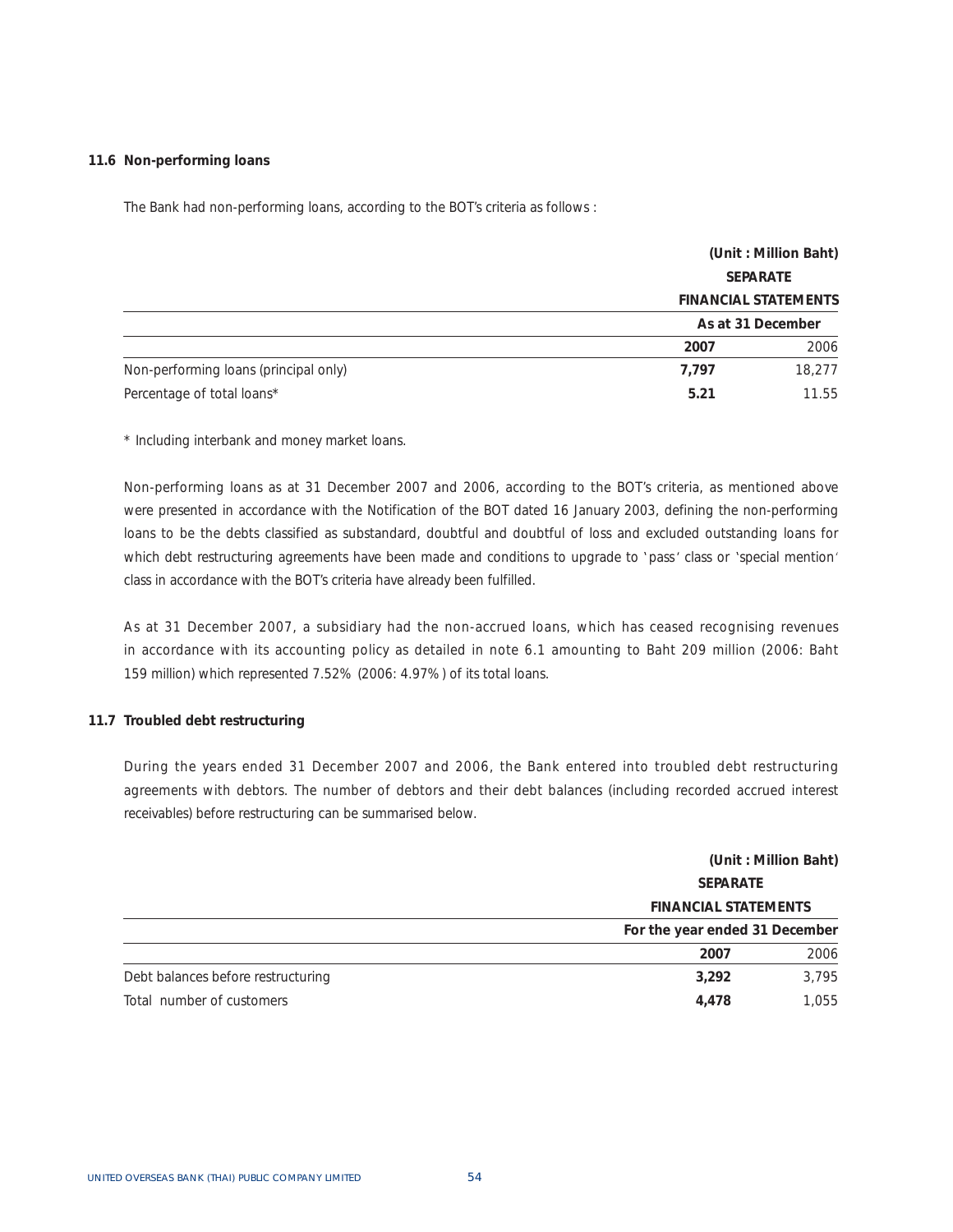Detail of the restructured debtors for the year ended 31 December 2007 and 2006 referred to above can be classified by method of troubled debt restructuring as follows :-

|  |  | (Unit: Million Baht) |  |
|--|--|----------------------|--|
|--|--|----------------------|--|

|                                              | SEPARATE FINANCIAL STATEMENTS |                                     |          |                   |             |  |
|----------------------------------------------|-------------------------------|-------------------------------------|----------|-------------------|-------------|--|
|                                              |                               | For the year ended 31 December 2007 |          |                   |             |  |
|                                              | Number of                     | Debt                                | Type of  | <b>Fair value</b> | Debt        |  |
| Type of restructuring                        | customers                     | balances                            | assets/  | of assets/        | balances as |  |
|                                              | subject to                    | before                              | equity   | equity            | at the end  |  |
|                                              | restructuring                 | restructuring                       | acquired | acquired          | of period   |  |
| Asset swap for settlement                    | 231                           | 1,455                               | Cash     | 1,455             |             |  |
| Modification of terms                        | 1,582                         | 621                                 |          |                   | 621         |  |
| Transfer of assets and modification of terms | 2,665                         | 1,216                               | Cash     | 193               | 1,023       |  |
| Total                                        | 4,478                         | 3.292                               |          | 1.648             | 1,644       |  |

(Unit : Million Baht)

|                                              | SEPARATE FINANCIAL STATEMENTS |                                     |          |            |             |  |
|----------------------------------------------|-------------------------------|-------------------------------------|----------|------------|-------------|--|
|                                              |                               | For the year ended 31 December 2006 |          |            |             |  |
|                                              | Number of                     | Debt                                | Type of  | Fair value | Debt        |  |
| Type of restructuring                        | customers                     | balances                            | assets/  | of assets/ | balances as |  |
|                                              | subject to                    | before                              | equity   | equity     | at the end  |  |
|                                              | restructuring                 | restructuring                       | acquired | acquired   | of period   |  |
| Asset swap for settlement                    | 69                            | 2,538                               | Cash     | 2,538      |             |  |
| Modification of terms                        | 330                           | 316                                 |          |            | 316         |  |
| Transfer of assets and modification of terms | 656                           | 941                                 | Cash     | 193        | 747         |  |
| Total                                        | 1,055                         | 3.795                               |          | 2,731      | 1,063       |  |

The Bank recorded losses on restructuring in relation to certain particular customers as utilisation of allowance for doubtful accounts rather than charging to in the income statements for the periods since the Bank had already fully provided allowance for those loans.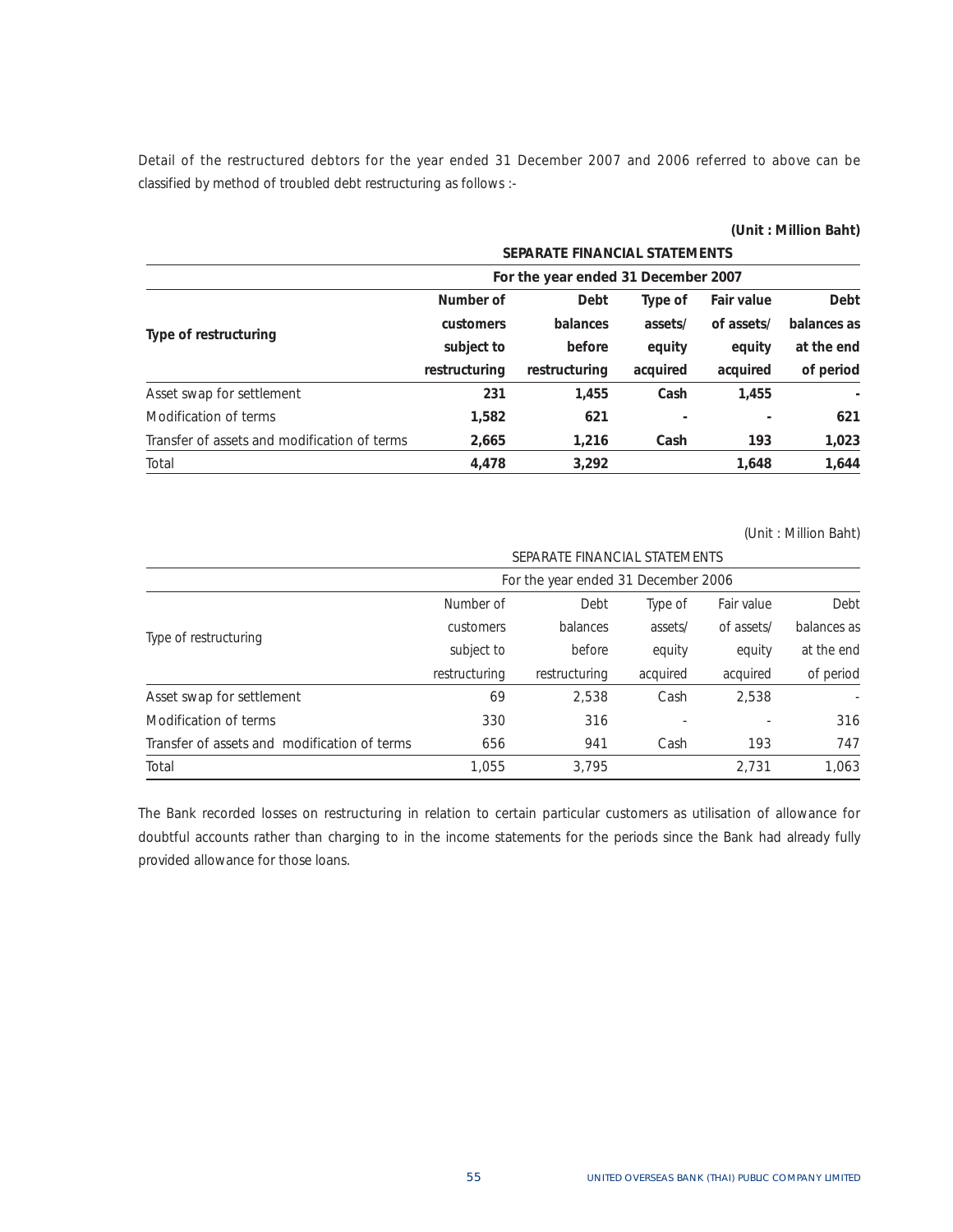The debts restructured by means of modification of the term of repayment and combination of methods referred to above during the year ended 31 December 2007 and 2006 can be classified by the term of repayment under the restructuring agreement as follows :

|                                    | SEPARATE FINANCIAL STATEMENTS       |               |                              |  |  |
|------------------------------------|-------------------------------------|---------------|------------------------------|--|--|
|                                    | For the year ended 31 December 2007 |               |                              |  |  |
|                                    |                                     |               | Debt balances (Million Baht) |  |  |
|                                    |                                     | <b>Before</b> | After                        |  |  |
|                                    | Number of debtors                   | restructuring | restructuring                |  |  |
| Term of repayment according to the |                                     |               |                              |  |  |
| restructuring agreements :         |                                     |               |                              |  |  |
| Not more than 5 years              | 3,756                               | 890           | 714                          |  |  |
| $5 - 10$ years                     | 109                                 | 151           | 146                          |  |  |
| $10 - 15$ years                    | 159                                 | 293           | 286                          |  |  |
| More than 15 years                 | 223                                 | 503           | 498                          |  |  |
| Total                              | 4,247                               | 1,837         | 1,644                        |  |  |

### SEPARATE FINANCIAL STATEMENTS

|                                    | For the year ended 31 December 2006 |                              |               |  |  |
|------------------------------------|-------------------------------------|------------------------------|---------------|--|--|
|                                    |                                     | Debt balances (Million Baht) |               |  |  |
|                                    |                                     | Before                       | After         |  |  |
|                                    | Number of debtors                   | restructuring                | restructuring |  |  |
| Term of repayment according to the |                                     |                              |               |  |  |
| restructuring agreements :         |                                     |                              |               |  |  |
| Not more than 5 years              | 660                                 | 672                          | 503           |  |  |
| $5 - 10$ years                     | 108                                 | 229                          | 214           |  |  |
| $10 - 15$ years                    | 97                                  | 135                          | 128           |  |  |
| More than 15 years                 | 121                                 | 221                          | 218           |  |  |
| Total                              | 986                                 | 1.257                        | 1,063         |  |  |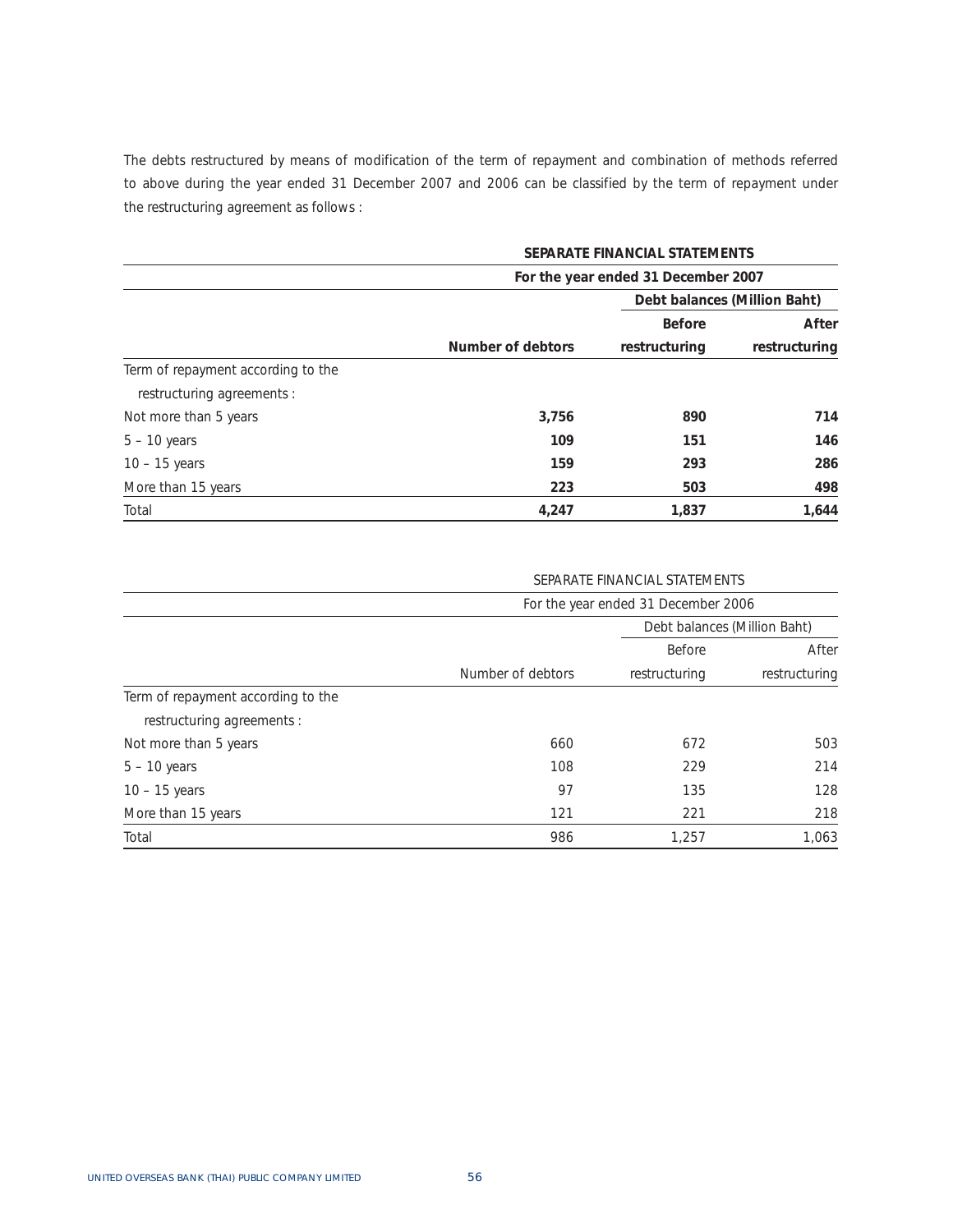As at 31 December 2007 and 2006, the troubled debtors for which the Bank completed the restructuring can be summarised as follows :

|                                                        | (Unit: Million Baht)          |                             |  |
|--------------------------------------------------------|-------------------------------|-----------------------------|--|
|                                                        | SEPARATE FINANCIAL STATEMENTS |                             |  |
|                                                        | Number of                     | Debt balances               |  |
|                                                        |                               | debtors after restructuring |  |
| Balance of restructured debtors as at 31 December 2007 | 7.259                         | 3.220                       |  |
| Balance of restructured debtors as at 31 December 2006 | 5.696                         | 4.559                       |  |

As at 31 December 2007, the Bank has committed additional funds to restructured debtors amounting to Baht 164 million (2006 : Baht 94 million).

#### **11.8 Transfer of Assets to the Thai Asset Management Corporation (TAMC)**

On 12 October 2001, the Bank entered into an agreement with the Thai Asset Management Corporation (TAMC) to transfer non-performing loans in accordance with the Emergency Decree on the Thai Asset Management Corporation B.E. 2544. Under the agreement, the Bank will receive a ten-year non-transferable promissory note avaled by the Financial Institutions Development Fund, which beared interest at a rate based on the quarterly average deposit rate of the 5 major Thai commercial banks payable annually on the last working day of the year. The face value of the promissory note will be determined based on the lower of (a) the collateral value or (b) the net book value of the loans including three months accrued interest receivable as determined by the TAMC.

In accordance with the Emergency Decree on the Thai Asset Management Corporation B.E. 2544, the TAMC and the Bank will jointly be responsible for any profits or losses arising from managing the impaired assets in accordance with the conditions specified in the agreement at the end of the fifth year and at the end of the tenth year commencing 1 July 2001. The calculation of such profits or losses shall take into consideration the cost of transfer and all operating expenses of the TAMC, including interest on the promissory note. In the event that the TAMC incurs losses on the impaired assets transferred to it by the Bank, the Bank will be responsible for the first portion of losses, not exceeding 20% of the transfer price. The second portion of losses, not exceeding 20% of the transfer price, will be equally shared between the TAMC and the Bank. The remaining losses will be absorbed by the TAMC. In the event that the TAMC makes profits on the impaired assets transferred to it by the Bank, the first portion of profits, not exceeding 20% of the transfer price, will be equally shared between the TAMC and the Bank. Should there be any profits remaining, the Bank is entitled to the remaining profits up to an amount not exceeding the sum of the book value of the assets transferred less the transfer price and the Bank's share of the first portion of the profits.

On 20 May 2004, the TAMC issued a letter to the Bank informing that it was reviewing whether to reduce the value of machinery and inventory which had been pledged as collateral relating to a major debtor. The receivable relating to this debtor was one of the assets transferred to the TAMC in October 2001. The letter argues that, as the pledged machinery and inventory was never moved to the location of the pledgee, the pledge agreement had been made with no intention of actual obligation and, as such, was invalid.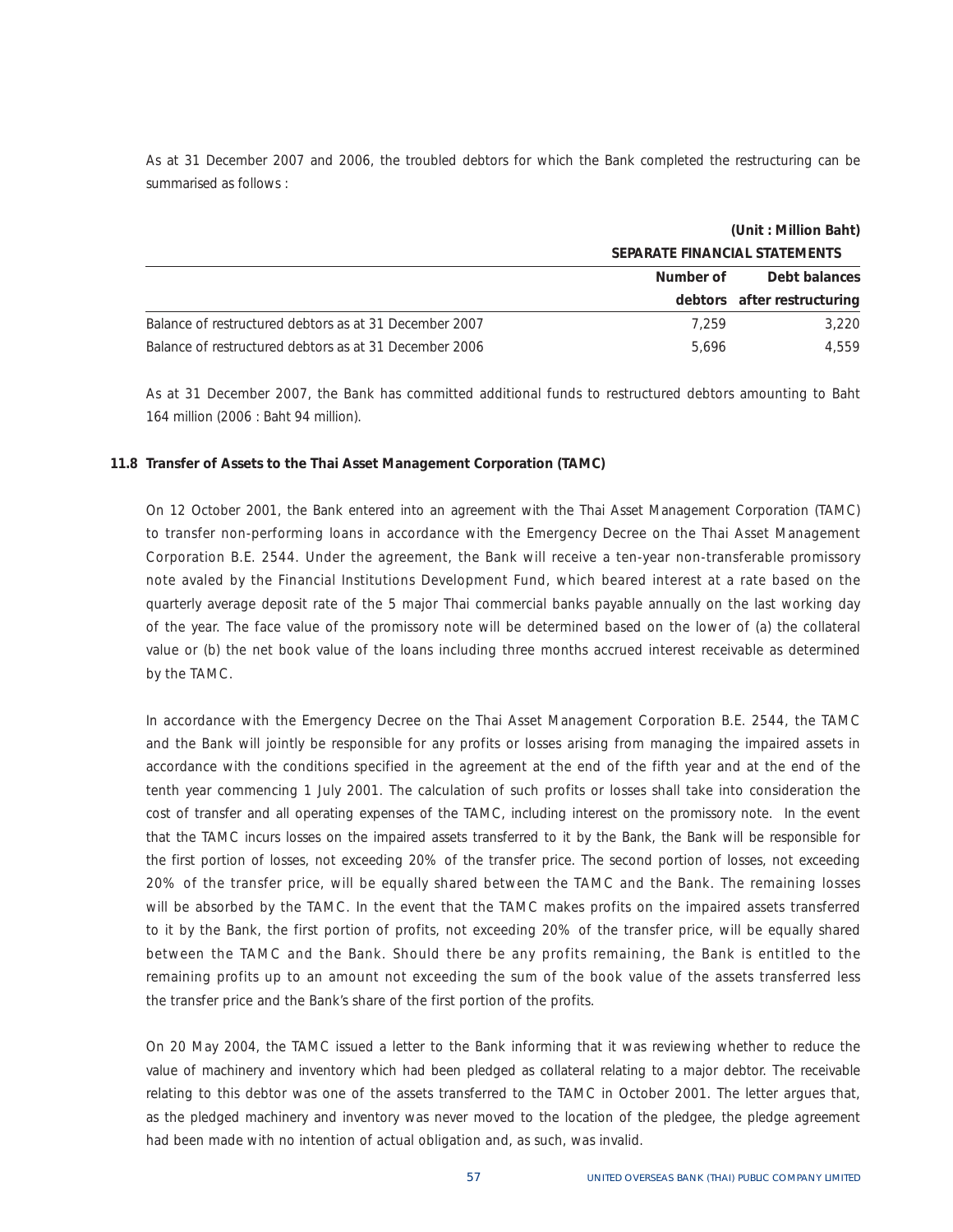Based on legal advice received from independent legal counsel, the Bank's management assessed as remote, the possibility that the Bank will have to accept a reduction in the value of the promissory note from the TAMC because of the TAMC's contention that the above pledge of assets was invalid. As such, the Bank expected no loss, as a result of that mentioned matter.

On 30 June 2006, the Bank received a letter from TAMC informing that TAMC will not give value to such machinery, given that those assets were not valid collateral and asks the Bank to make adjustment to the original list of assets transferred by reducing the value of the pledged collateral and hence the transfer value of such debtor totaling Baht 1,660 million. However, the Bank's Management does not agree with TAMC's position. The Bank has written to the TAMC on 31 July 2006 to confirm that the original transfer value is correct.

In addition, the Bank also received TAMC's letter dated 10 July 2006 and 7 December 2006 requesting the Bank to review the value of collateral of the transferred non-performing loans which are leasehold rights and whether the Bank's right over the leasehold rights are valid. If the Bank's legal right over the leasehold rights are invalid, the Bank is requested to adjust the collateral value and its transferred price amounting to Baht 5.4 million. The Bank's Management has confirmed the Bank's right over such collateral at the transfer date and therefore maintained the transfer price as previously reported as correct.

On 28 November 2006, the Bank received a TAMC loss sharing report for the end of the first 5 - year period, which the Bank was required to inform TAMC if any disputes arose from such report. The Bank has responded to the TAMC on the loss sharing report to TAMC on 15 January 2007, which included the confirmation of original transfer value as mentioned in the two preceding paragraphs.

On 15 October 2007, the bank filed a law suit against TAMC regarding to the above matter. As at 31 December 2007, the law suit case is still under the court's process.

The gross book value (before deduction of allowance for doubtful accounts) of non-performing loans transferred to TAMC was Baht 10,582 million, with the total transfer price based on the lower of collateral value or net book value of loans and accrued interest receivable totaling of Baht 6,399 million, of which included the value of collaterals as detailed above. Against this, the Bank has provided a provision for contingent loss from the gain/loss sharing from managing the impaired assets totaling of Baht 2,104 million.

As at 31 December 2007 and 2006, the outstanding of TAMC's promissory note (before the price adjustment as informed according to TAMC's letter as mentioned above) was Baht 3,725 million and Baht 4,116 million, respectively. During the year ended 31 December 2007, the Bank received a payment from TAMC for a principal and interest amounting to Baht 391 million and Baht 13 million, respectively (2006 : principal of Baht 388 million and interest of Baht 47 million, respectively).

#### **11.9 Sale of Non-performing Loans**

In April 2007, the Bank sold an NPL portfolio, with outstanding principal balance of Baht 10,657 million, to a local asset management company. The full impact of this NPL sale including contingent liabilities estimated to be incurred has been fully taken into the income statement for the year ended 31 December 2007.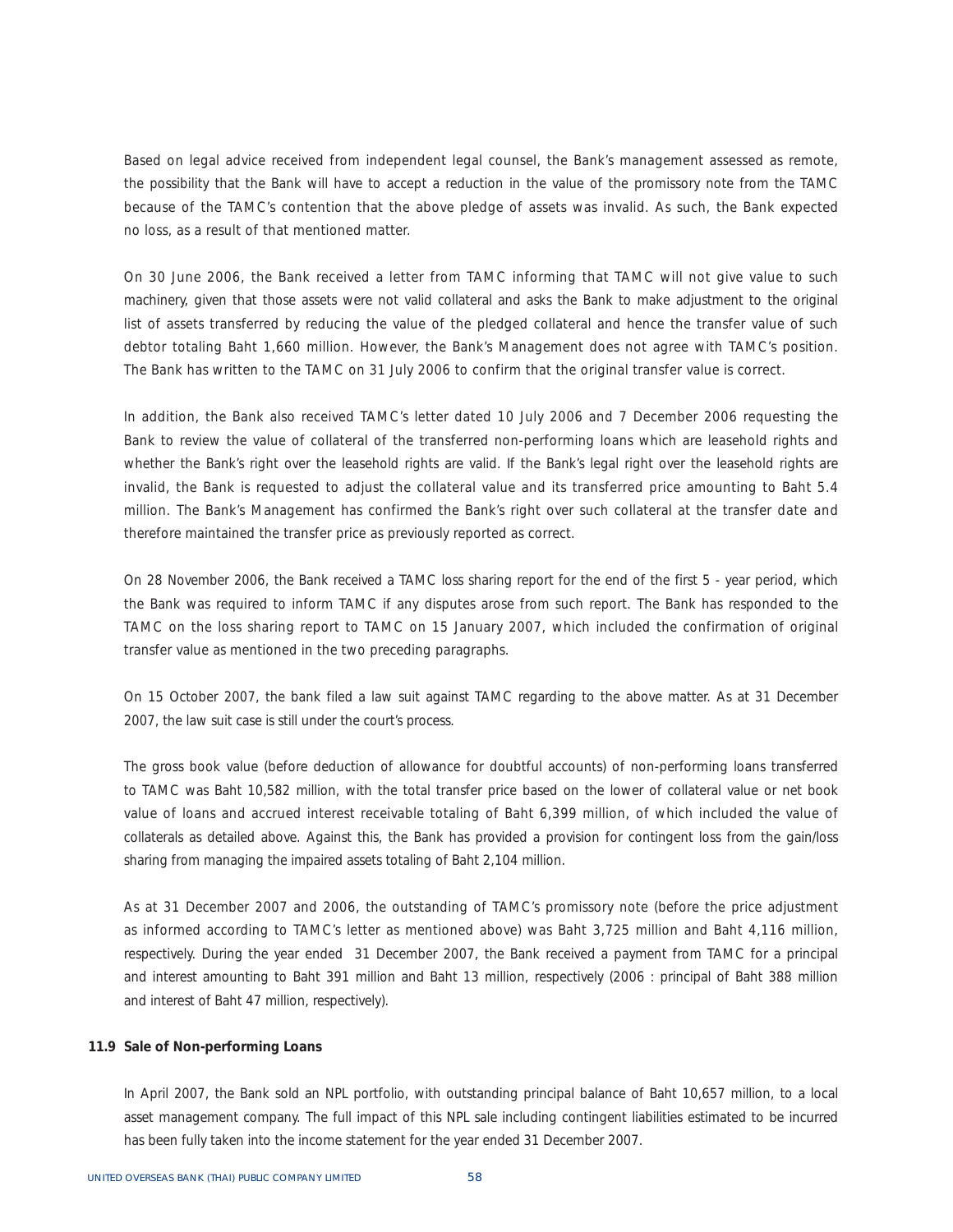# **12. ALLOWANCE FOR DOUBTFUL ACCOUNTS**

|                              |                          |                          |                               |                          |                                     | JUIN DAILIUI DAIN |                |  |
|------------------------------|--------------------------|--------------------------|-------------------------------|--------------------------|-------------------------------------|-------------------|----------------|--|
|                              |                          |                          | SEPARATE FINANCIAL STATEMENTS |                          |                                     |                   |                |  |
|                              |                          |                          |                               |                          | For the year ended 31 December 2007 |                   |                |  |
|                              |                          | Special                  |                               |                          | Doubtful                            | Additional        |                |  |
|                              | Pass                     | mention                  | Substandard                   | Doubtful                 | of loss                             | provision         | Total          |  |
| Beginning balance            | 503                      | 30                       | 233                           | 261                      | 10,225                              | 453               | 11,705         |  |
| Doubtful accounts (reversal) | (26)                     | (21)                     | 209                           | 154                      | 2,545                               | (153)             | 2,708          |  |
| Reversal due to debt         |                          |                          |                               |                          |                                     |                   |                |  |
| restructuring                |                          |                          |                               |                          | (479)                               |                   | (479)          |  |
| Reversal due to sale of NPL  |                          |                          |                               | $\overline{\phantom{0}}$ | (7,601)                             | $\overline{a}$    | (7,601)        |  |
| Loans to interbank and       |                          |                          |                               |                          |                                     |                   |                |  |
| money market                 | (9)                      |                          |                               |                          |                                     |                   | (9)            |  |
| Bad debts written off        | $\overline{\phantom{a}}$ | ٠                        | $\overline{a}$                |                          | (1,079)                             |                   | (1,079)        |  |
| Transfer from allowance      |                          |                          |                               |                          |                                     |                   |                |  |
| for debt restructuring       |                          | $\overline{\phantom{a}}$ |                               |                          | 2                                   |                   | $\overline{2}$ |  |
| <b>Others</b>                |                          | $\blacksquare$           |                               |                          | (62)                                |                   | (62)           |  |
| Ending balance               | 468                      | 9                        | 442                           | 415                      | 3,551                               | 300               | 5,185          |  |

(Unit : Million Baht)

| SEPARATE FINANCIAL STATEMENTS |      |         |             |          |                                     |            |        |
|-------------------------------|------|---------|-------------|----------|-------------------------------------|------------|--------|
|                               |      |         |             |          | For the year ended 31 December 2006 |            |        |
|                               |      | Special |             |          | Doubtful                            | Additional |        |
|                               | Pass | mention | Substandard | Doubtful | of loss                             | provision  | Total  |
| Beginning balance             | 479  | 56      | 194         | 160      | 7,389                               | 2,281      | 10,559 |
| Doubtful accounts (reversal)  | 25   | (26)    | 39          | 101      | 4,145                               | (1,828)    | 2,456  |
| Reversal due to debt          |      |         |             |          |                                     |            |        |
| restructuring                 |      |         |             |          | (490)                               |            | (490)  |
| Reversal due to sale of NPL   |      |         |             |          |                                     |            |        |
| Loans to interbank and        |      |         |             |          |                                     |            |        |
| money market                  | (1)  |         |             | ٠        |                                     |            | (1)    |
| Bad debts written off         |      |         |             |          | (938)                               |            | (938)  |
| Transfer from allowance       |      |         |             |          |                                     |            |        |
| for debt restructuring        |      |         |             |          | 196                                 |            | 196    |
| <b>Others</b>                 |      | ٠       | ٠           | ٠        | (77)                                |            | (77)   |
| Ending balance                | 503  | 30      | 233         | 261      | 10,225                              | 453        | 11,705 |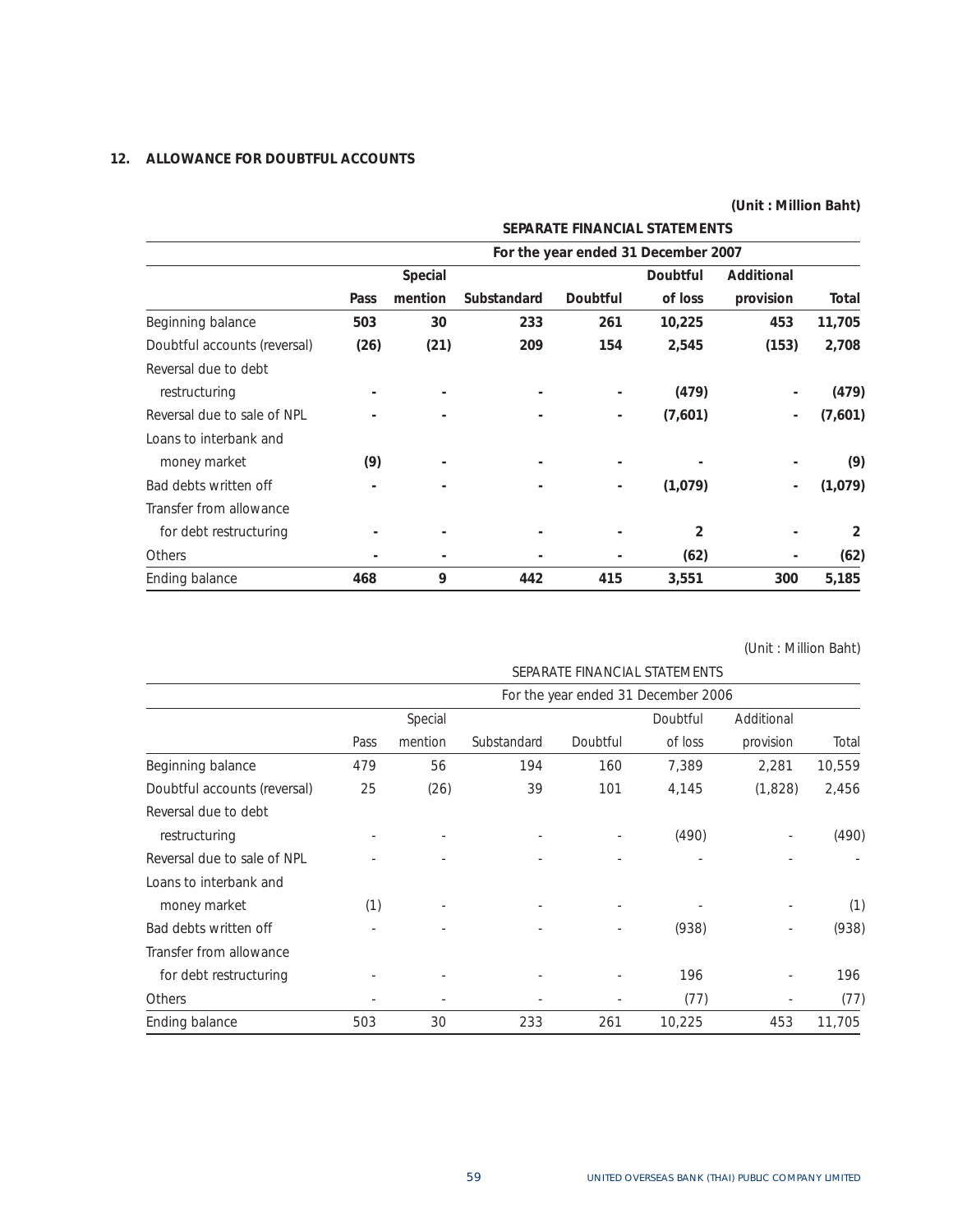As at 31 December 2007 and 2006, the allowance for doubtful accounts of a subsidiary is as follows :

|                      |      | (Unit: Million Baht)           |  |  |
|----------------------|------|--------------------------------|--|--|
|                      |      | For the year ended 31 December |  |  |
|                      | 2007 | 2006                           |  |  |
| Beginning balance    | 137  | 134                            |  |  |
| Doubtful accounts    | 62   | 3                              |  |  |
| Bad debt written off | (9)  |                                |  |  |
| Ending balance       | 190  | 137                            |  |  |

### **13. REVALUATION ALLOWANCE FOR DEBT RESTRUCTURING**

|                                             |                                                                 | (Unit: Million Baht) |  |
|---------------------------------------------|-----------------------------------------------------------------|----------------------|--|
|                                             | <b>CONSOLIDATED AND SEPARATE</b><br><b>FINANCIAL STATEMENTS</b> |                      |  |
|                                             |                                                                 |                      |  |
|                                             | For the year ended 31 December                                  |                      |  |
|                                             | 2007                                                            | 2006                 |  |
| Beginning balance                           | 30                                                              | 229                  |  |
| Reversal due to sale of NPL                 | (26)                                                            |                      |  |
| Transfer to allowance for doubtful accounts | (2)                                                             | (196)                |  |
| Amortisation                                | (1)                                                             | (3)                  |  |
| Ending balance                              |                                                                 | 30                   |  |

### **14. PROPERTIES FORECLOSED**

Properties foreclosed represent properties from debtors as a result of debt restructuring or properties obtained as a result of a successful bid for the mortgaged assets of debtors at auction.

Under the debt restructuring agreements, in cases where the debtors restructure their debts by means of a debt/asset swap, the Bank grants buyback options or first refusal rights to certain debtors for a certain period, at prices as agreed in the debt restructuring agreements. The buy back prices are normally agreed to be the transfer prices of the properties on the restructuring dates or plus interest.

Under BOT rules, the commercial banks are also required to treat owned closed branch's premises as "Properties foreclosed".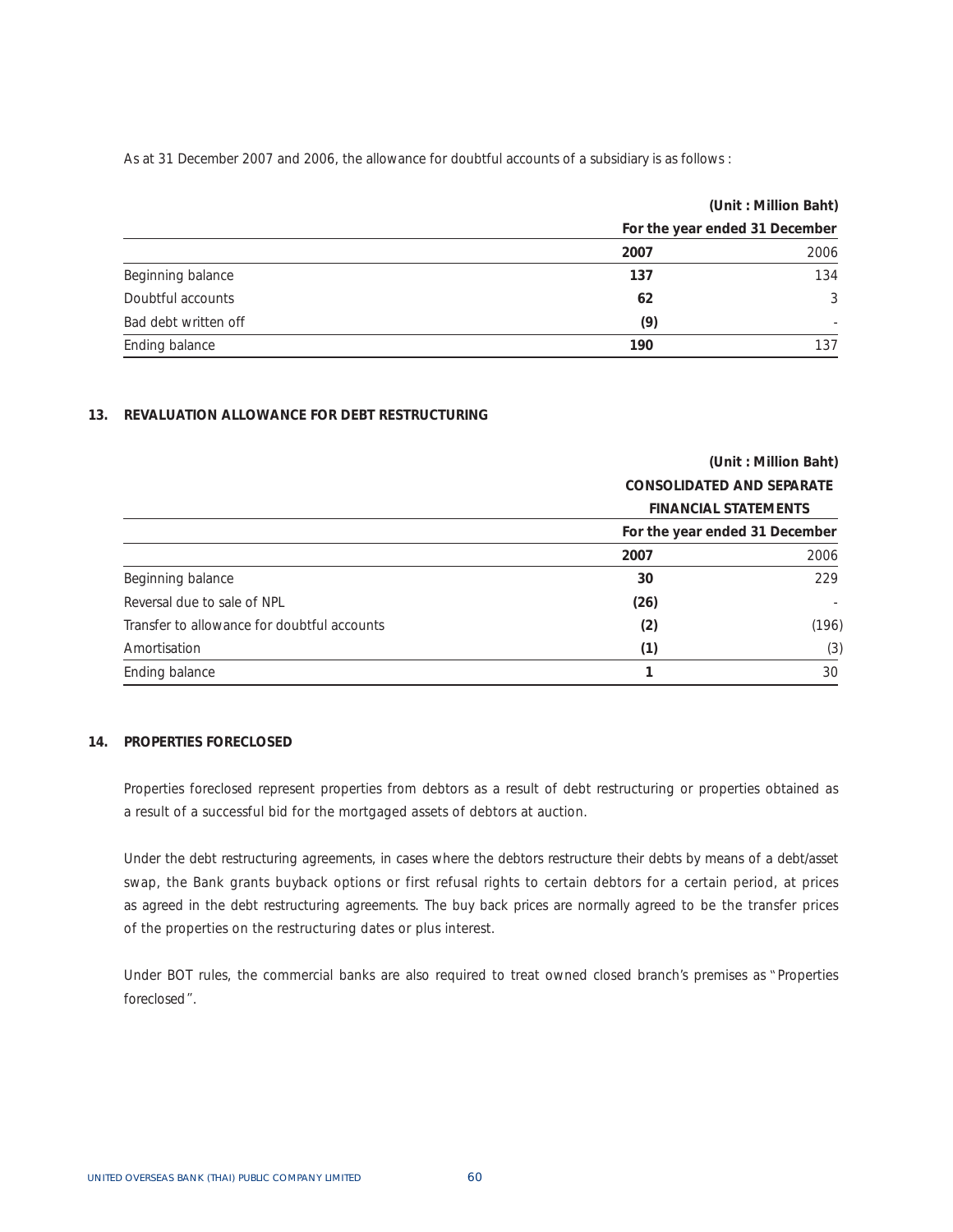As at 31 December 2007 and 2006, the details of properties foreclosed are as follows :

|                                | (Unit: Million Baht) |                                          |                 |          |                  |  |  |
|--------------------------------|----------------------|------------------------------------------|-----------------|----------|------------------|--|--|
|                                |                      | <b>CONSOLIDATED FINANCIAL STATEMENTS</b> |                 |          |                  |  |  |
|                                |                      | For the year ended 31 December 2007      |                 |          |                  |  |  |
|                                |                      |                                          |                 |          | Obligations      |  |  |
|                                |                      |                                          |                 |          | with regard      |  |  |
| Type of properties foreclosed  |                      |                                          |                 |          | to buy back      |  |  |
|                                | Beginning            |                                          |                 | Ending   | options or first |  |  |
|                                | balance              | Addition                                 | <b>Disposal</b> | balance  | refusal rights   |  |  |
| Immovable                      | 12,887               | 365                                      | (1, 336)        | 11,916   | 783              |  |  |
| Movable                        |                      | 22                                       | (23)            |          |                  |  |  |
| Total                          | 12,888               | 387                                      | (1, 359)        | 11,916   | 783              |  |  |
| Others                         | 97                   | 73                                       | (72)            | 98       |                  |  |  |
| Total properties foreclosed    | 12,985               | 460                                      | (1, 431)        | 12,014   | 783              |  |  |
| Less: Allowance for impairment | (888)                | (300)                                    | 1               | (1, 187) | (29)             |  |  |
| Properties foreclosed - net    | 12,097               | 160                                      | (1, 430)        | 10,827   | 754              |  |  |

|                                 | CONSOLIDATED FINANCIAL STATEMENTS   |          |          |         |                  |  |  |
|---------------------------------|-------------------------------------|----------|----------|---------|------------------|--|--|
|                                 | For the year ended 31 December 2006 |          |          |         |                  |  |  |
|                                 |                                     |          |          |         | Obligations      |  |  |
|                                 |                                     |          |          |         | with regard      |  |  |
| Type of properties foreclosed   |                                     |          |          |         | to buy back      |  |  |
|                                 | Beginning                           |          |          | Ending  | options or first |  |  |
|                                 | balance                             | Addition | Disposal | balance | refusal rights   |  |  |
| Immovable                       | 13,586                              | 466      | (1, 165) | 12,887  | 803              |  |  |
| Movable                         | 2                                   | 16       | (17)     |         |                  |  |  |
| Total                           | 13,588                              | 482      | (1, 182) | 12,888  | 803              |  |  |
| Others                          | 103                                 |          | (7)      | 97      |                  |  |  |
| Total properties foreclosed     | 13,691                              | 483      | (1, 189) | 12,985  | 803              |  |  |
| Less : Allowance for impairment | (679)                               | (210)    |          | (888)   | (47)             |  |  |
| Properties foreclosed - net     | 13,012                              | 273      | (1, 188) | 12.097  | 756              |  |  |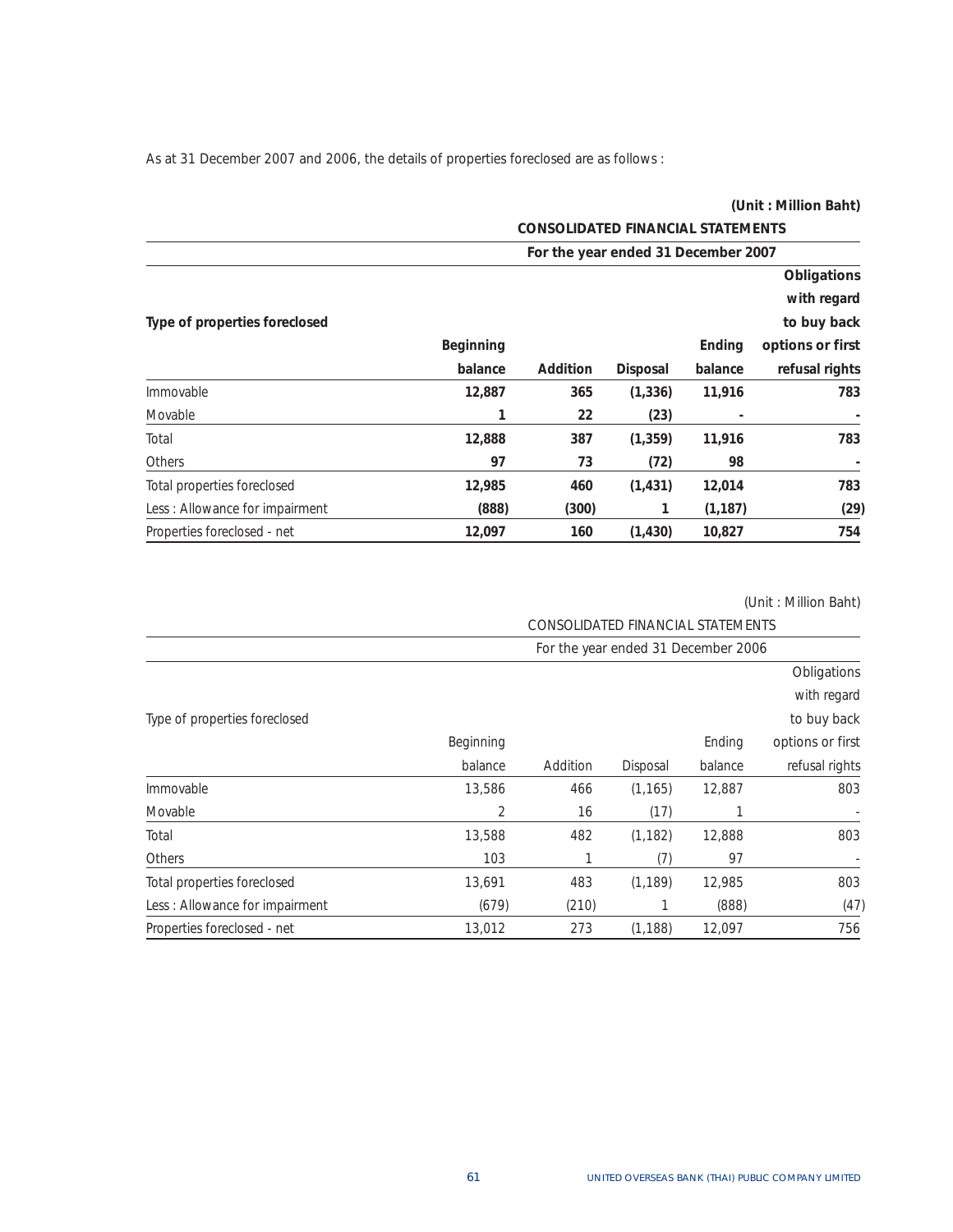|                                |                                     |                 | SEPARATE FINANCIAL STATEMENTS |          |                  |  |
|--------------------------------|-------------------------------------|-----------------|-------------------------------|----------|------------------|--|
|                                | For the year ended 31 December 2007 |                 |                               |          |                  |  |
|                                |                                     |                 |                               |          | Obligations      |  |
|                                |                                     |                 |                               |          | with regard      |  |
|                                |                                     |                 |                               |          | to buy back      |  |
|                                | Beginning                           |                 |                               | Ending   | options or first |  |
| Type of properties foreclosed  | balance                             | <b>Addition</b> | <b>Disposal</b>               | balance  | refusal rights   |  |
| Immovable                      | 12,887                              | 365             | (1, 336)                      | 11,916   | 783              |  |
| Movable                        | $\blacksquare$                      | ٠               |                               |          |                  |  |
| Total                          | 12,887                              | 365             | (1, 336)                      | 11,916   | 783              |  |
| <b>Others</b>                  | 97                                  | 73              | (72)                          | 98       |                  |  |
| Total properties foreclosed    | 12,984                              | 438             | (1, 408)                      | 12,014   | 783              |  |
| Less: Allowance for impairment | (887)                               | (300)           | $\blacksquare$                | (1, 187) | (29)             |  |
| Properties foreclosed - net    | 12,097                              | 138             | (1, 408)                      | 10,827   | 754              |  |

|                                | SEPARATE FINANCIAL STATEMENTS       |             |          |         |                  |  |  |
|--------------------------------|-------------------------------------|-------------|----------|---------|------------------|--|--|
|                                | For the year ended 31 December 2006 |             |          |         |                  |  |  |
|                                |                                     | Obligations |          |         |                  |  |  |
|                                |                                     |             |          |         | with regard      |  |  |
|                                |                                     |             |          |         | to buy back      |  |  |
|                                | Beginning                           |             |          | Ending  | options or first |  |  |
| Type of properties foreclosed  | balance                             | Addition    | Disposal | balance | refusal rights   |  |  |
| Immovable                      | 13,586                              | 466         | (1, 165) | 12,887  | 803              |  |  |
| Movable                        | ٠                                   | 5           | (5)      | $\sim$  |                  |  |  |
| Total                          | 13,586                              | 471         | (1, 170) | 12,887  | 803              |  |  |
| Others                         | 103                                 | 1           | (7)      | 97      |                  |  |  |
| Total properties foreclosed    | 13,689                              | 472         | (1, 177) | 12.984  | 803              |  |  |
| Less: Allowance for impairment | (677)                               | (210)       |          | (887)   | (47)             |  |  |
| Properties foreclosed - net    | 13,012                              | 262         | (1, 177) | 12,097  | 756              |  |  |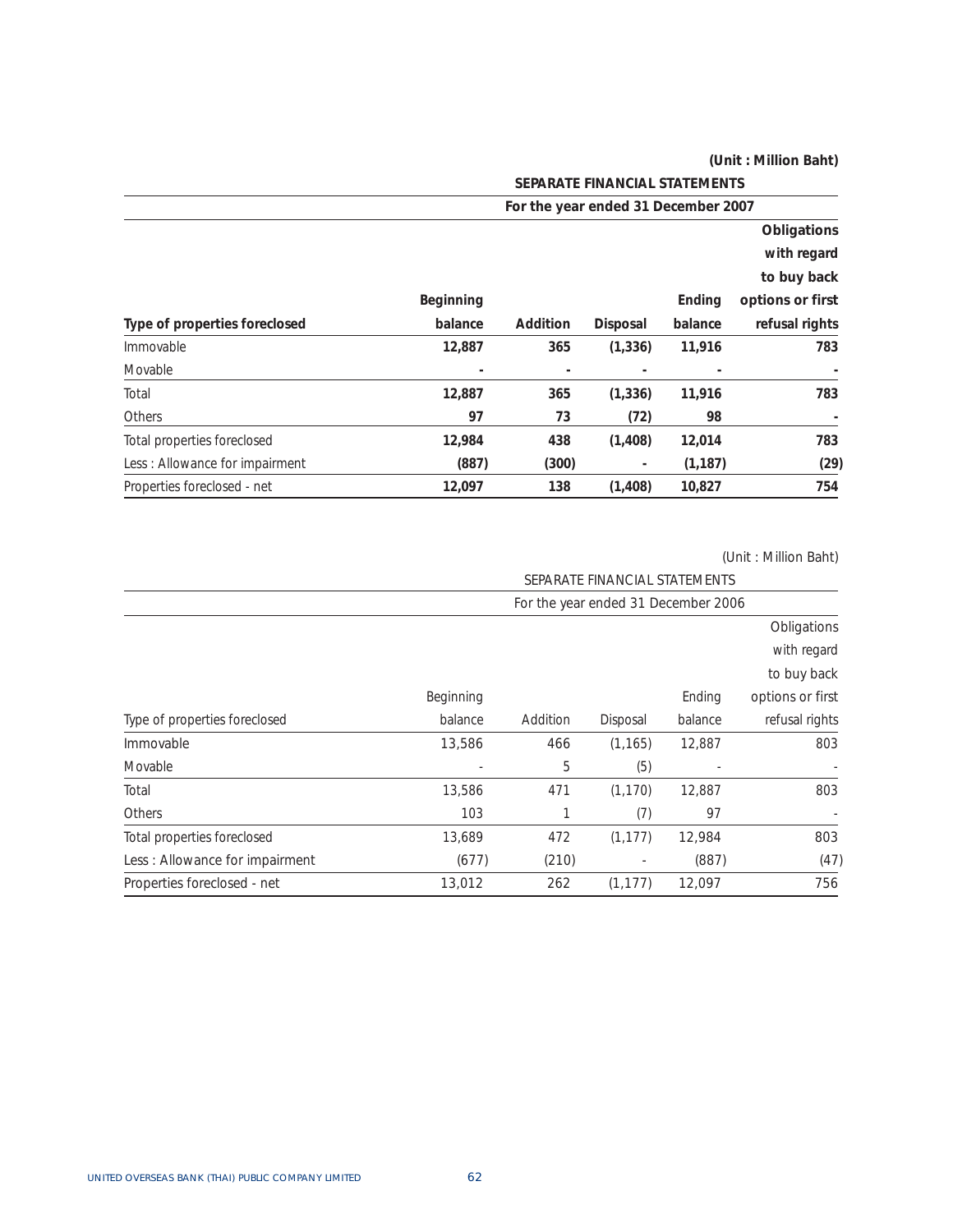# **15. PREMISES AND EQUIPMENT**

|                                   | <b>CONSOLIDATED FINANCIAL STATEMENTS</b> |                 |           |                          |          |  |  |  |
|-----------------------------------|------------------------------------------|-----------------|-----------|--------------------------|----------|--|--|--|
|                                   |                                          |                 |           | <b>Assets under</b>      |          |  |  |  |
|                                   | Land                                     | <b>Premises</b> | Equipment | installation             | Total    |  |  |  |
| Cost                              |                                          |                 |           |                          |          |  |  |  |
| 31 December 2006                  | 1,382                                    | 1,427           | 3,736     | 51                       | 6,596    |  |  |  |
| Acquisition                       |                                          |                 | 183       | 309                      | 492      |  |  |  |
| Transfer in (out)                 |                                          |                 | 339       | (339)                    |          |  |  |  |
| Disposal and written-off          | $\overline{\phantom{a}}$                 |                 | (292)     | $\overline{\phantom{a}}$ | (292)    |  |  |  |
| 31 December 2007                  | 1,382                                    | 1,427           | 3,966     | 21                       | 6,796    |  |  |  |
| Increase from revaluation         |                                          |                 |           |                          |          |  |  |  |
| 31 December 2006                  | 891                                      | 188             |           |                          | 1,079    |  |  |  |
| Increased                         |                                          | 28              |           |                          | 28       |  |  |  |
| 31 December 2007                  | 891                                      | 216             |           |                          | 1,107    |  |  |  |
| <b>Accumulated depreciation</b>   |                                          |                 |           |                          |          |  |  |  |
| 31 December 2006                  |                                          | (769)           | (2, 430)  |                          | (3, 199) |  |  |  |
| Depreciation charged for the year |                                          | (38)            | (392)     |                          | (430)    |  |  |  |
| Disposal and written-off          |                                          |                 | 255       |                          | 255      |  |  |  |
| 31 December 2007                  |                                          | (807)           | (2, 567)  |                          | (3, 374) |  |  |  |
| Impairment loss                   |                                          |                 |           |                          |          |  |  |  |
| 31 December 2006                  | (355)                                    | (124)           | (2)       |                          | (481)    |  |  |  |
| Increased                         | $\overline{\phantom{a}}$                 | (16)            | $\sim$    | ä,                       | (16)     |  |  |  |
| 31 December 2007                  | (355)                                    | (140)           | (2)       |                          | (497)    |  |  |  |
| Net book value                    |                                          |                 |           |                          |          |  |  |  |
| 31 December 2006                  | 1,918                                    | 722             | 1,304     | 51                       | 3,995    |  |  |  |
| 31 December 2007                  | 1,918                                    | 696             | 1,397     | 21                       | 4,032    |  |  |  |
| Depreciation charge included in   |                                          |                 |           |                          |          |  |  |  |
| the income statements for         |                                          |                 |           |                          |          |  |  |  |
| the year ended 31 December :-     |                                          |                 |           |                          |          |  |  |  |
| 2006                              |                                          |                 |           |                          | 453      |  |  |  |
| 2007                              |                                          |                 |           |                          | 430      |  |  |  |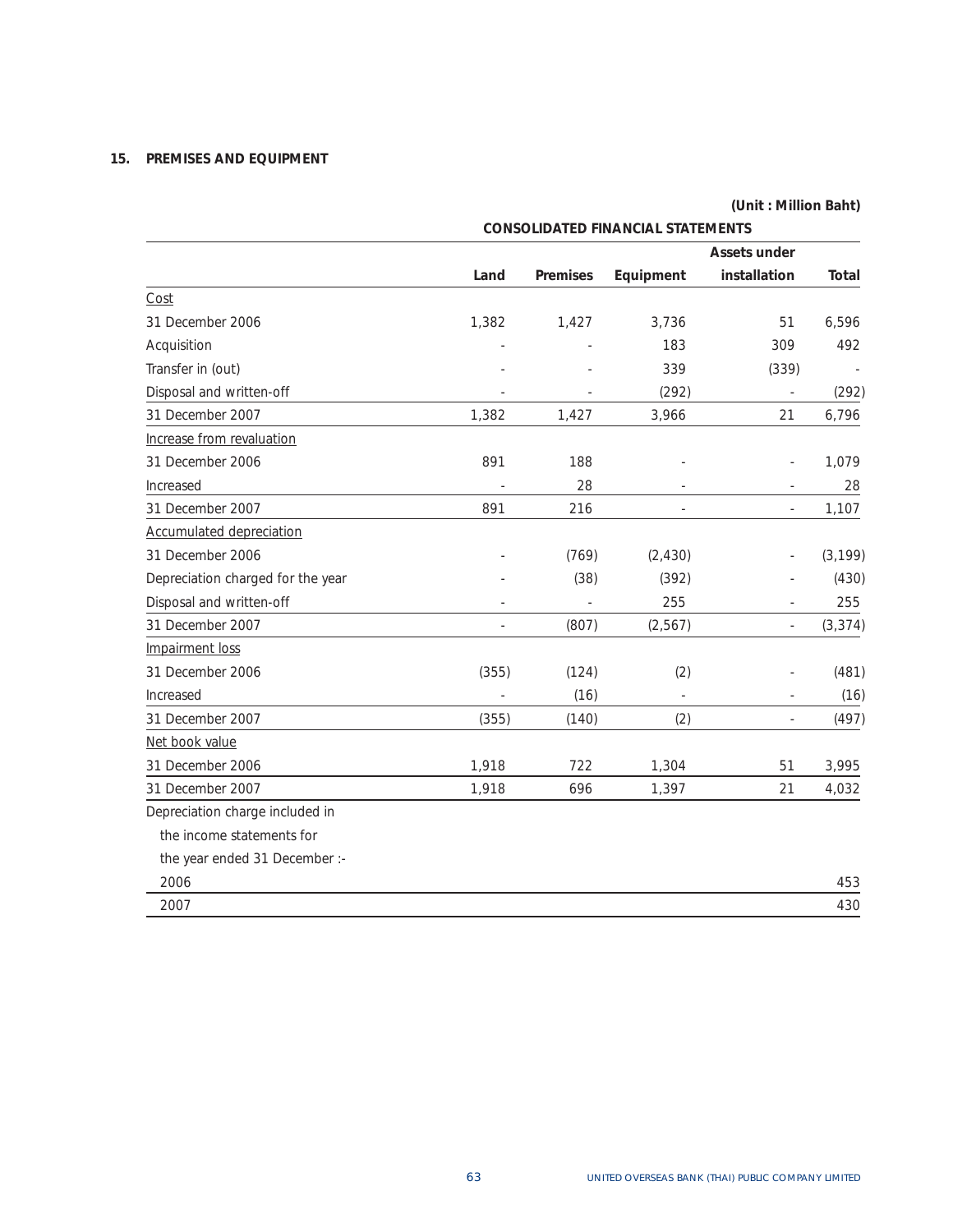|                                   | SEPARATE FINANCIAL STATEMENTS |                 |           |                     |              |  |  |
|-----------------------------------|-------------------------------|-----------------|-----------|---------------------|--------------|--|--|
|                                   |                               |                 |           | <b>Assets under</b> |              |  |  |
|                                   | Land                          | <b>Premises</b> | Equipment | installation        | <b>Total</b> |  |  |
| Cost                              |                               |                 |           |                     |              |  |  |
| 31 December 2006                  | 1,382                         | 1,427           | 3,120     | 51                  | 5,980        |  |  |
| Acquisition                       |                               |                 | 175       | 309                 | 484          |  |  |
| Transfer in (out)                 |                               |                 | 339       | (339)               |              |  |  |
| Disposal and written-off          |                               |                 | (109)     |                     | (109)        |  |  |
| 31 December 2007                  | 1,382                         | 1,427           | 3,525     | 21                  | 6,355        |  |  |
| Increase from revaluation         |                               |                 |           |                     |              |  |  |
| 31 December 2006                  | 891                           | 188             |           |                     | 1,079        |  |  |
| Increased                         |                               | 28              |           |                     | 28           |  |  |
| 31 December 2007                  | 891                           | 216             |           | ÷,                  | 1,107        |  |  |
| <b>Accumulated depreciation</b>   |                               |                 |           |                     |              |  |  |
| 31 December 2006                  |                               | (769)           | (1,961)   |                     | (2,730)      |  |  |
| Depreciation charged for the year |                               | (38)            | (327)     |                     | (365)        |  |  |
| Disposal and written-off          |                               |                 | 96        |                     | 96           |  |  |
| 31 December 2007                  |                               | (807)           | (2, 192)  |                     | (2,999)      |  |  |
| Impairment loss                   |                               |                 |           |                     |              |  |  |
| 31 December 2006                  | (355)                         | (124)           |           |                     | (479)        |  |  |
| Increased                         |                               | (16)            |           |                     | (16)         |  |  |
| 31 December 2007                  | (355)                         | (140)           |           |                     | (495)        |  |  |
| Net book value                    |                               |                 |           |                     |              |  |  |
| 31 December 2006                  | 1,918                         | 722             | 1,159     | 51                  | 3,850        |  |  |
| 31 December 2007                  | 1,918                         | 696             | 1,333     | 21                  | 3,968        |  |  |
| Depreciation charge included in   |                               |                 |           |                     |              |  |  |
| the income statements for         |                               |                 |           |                     |              |  |  |
| the year ended 31 December :-     |                               |                 |           |                     |              |  |  |
| 2006                              |                               |                 |           |                     | 327          |  |  |
| 2007                              |                               |                 |           |                     | 365          |  |  |

During the year, the Bank's land and buildings were appraised by independent appraisers. The reappraisal approaches are as follow :-

Land Fair market approach Premises Depreciated replacement cost

Difference arising from revaluation is recorded in the Bank's financial statement in accordance with the accounting policy as detailed in note 6.11 to financial statements.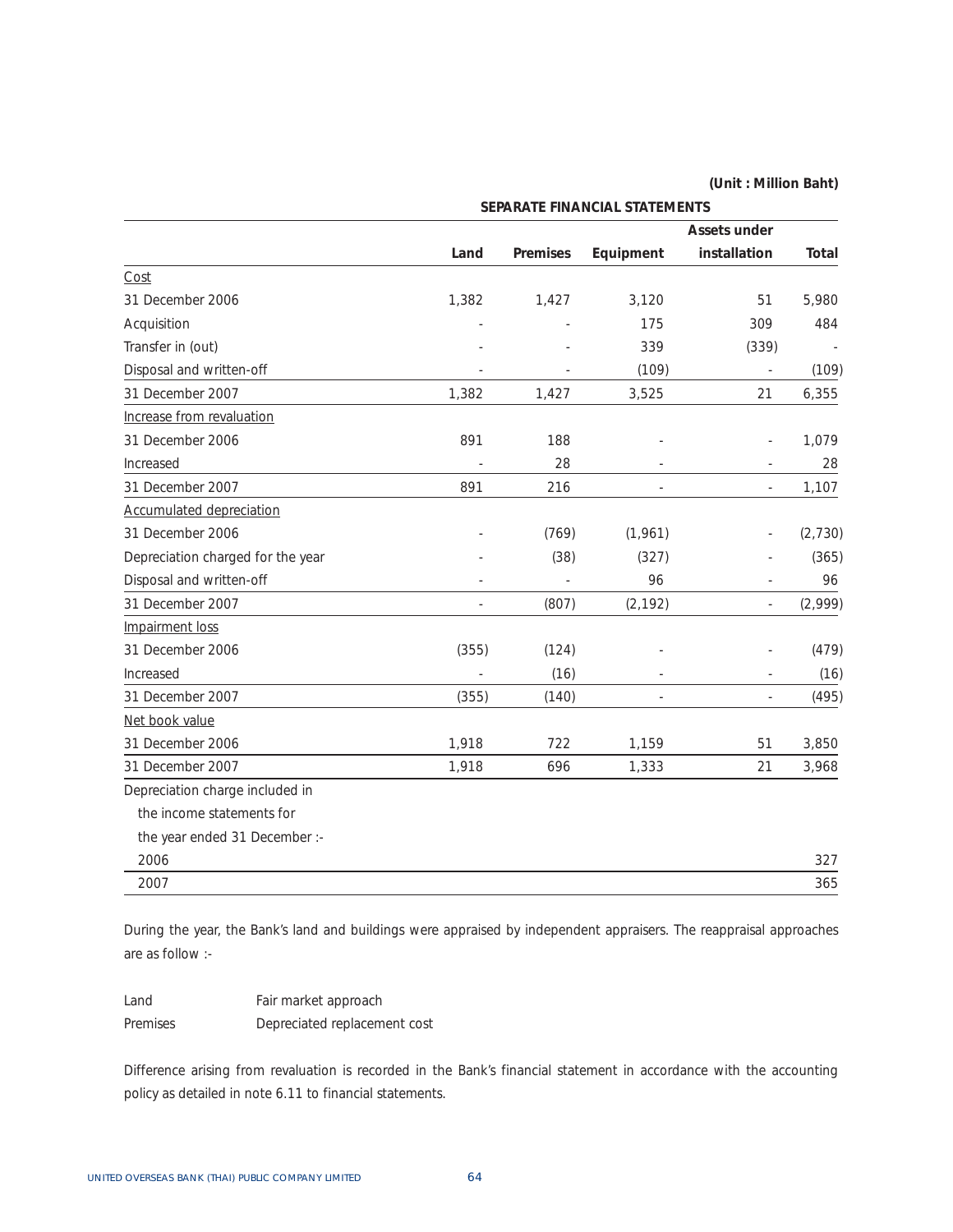As at 31 December 2007, certain premises and equipment items of the Bank and its subsidiaries have been fully depreciated but are still in use. The original cost, before deducting accumulated depreciation, of those assets amounted to Baht 1,290 million (2006 : Baht 1,114 million). (The Bank only : Baht 1,262 million, 2006 : Baht 1,061 million)

### **16. INTANGIBLE ASSETS**

As at 31 December 2007 and 2006, the intangible assets are as follows :-

|                                             |           |             |                                          | (Unit: Million Baht)     |       |
|---------------------------------------------|-----------|-------------|------------------------------------------|--------------------------|-------|
|                                             |           |             | <b>CONSOLIDATED FINANCIAL STATEMENTS</b> |                          |       |
|                                             | Leasehold | Application | <b>Assets under</b>                      |                          |       |
|                                             | rights    | software    | installation                             | <b>Others</b>            | Total |
| Cost                                        |           |             |                                          |                          |       |
| 31 December 2006                            | 388       | 1,044       | 24                                       | 5                        | 1,461 |
| Acquisition                                 |           | 42          | 221                                      | ÷,                       | 263   |
| Transfer in (out)                           |           | 162         | (162)                                    | ÷                        |       |
| Disposal and written-off                    |           | (10)        |                                          | $\overline{\phantom{a}}$ | (10)  |
| 31 December 2007                            | 388       | 1,238       | 83                                       | 5                        | 1,714 |
| <b>Accumulated amortisation</b>             |           |             |                                          |                          |       |
| 31 December 2006                            | (195)     | (479)       |                                          | $\overline{a}$           | (674) |
| Amortisation for the year                   | (17)      | (76)        |                                          | (2)                      | (95)  |
| Disposal and written -off                   |           | 2           |                                          | ä,                       | 2     |
| 31 December 2007                            | (212)     | (553)       |                                          | (2)                      | (767) |
| Net book value                              |           |             |                                          |                          |       |
| 31 December 2006                            | 193       | 565         | 24                                       | 5                        | 787   |
| 31 December 2007                            | 176       | 685         | 83                                       | 3                        | 947   |
| Remaining useful lives (years)              | $1 - 23$  | $1 - 10$    |                                          | 1                        |       |
| Amortisation for the year ended 31 December |           |             |                                          |                          |       |
| 2006                                        |           |             |                                          |                          | 82    |
| 2007                                        |           |             |                                          |                          | 95    |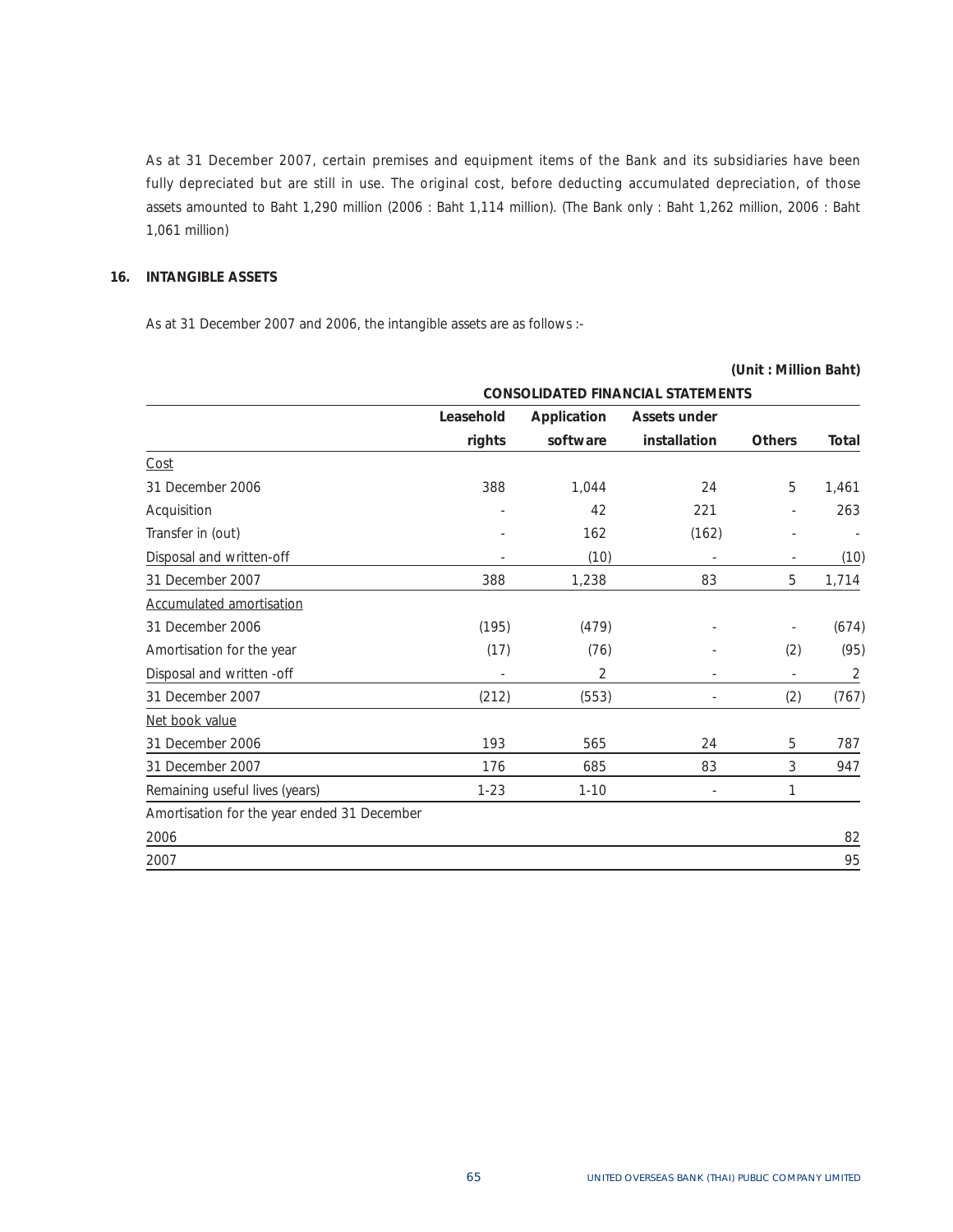|                                             |           | SEPARATE FINANCIAL STATEMENTS |                          |                          |       |  |  |  |  |
|---------------------------------------------|-----------|-------------------------------|--------------------------|--------------------------|-------|--|--|--|--|
|                                             | Leasehold | Application                   | Assets under             |                          |       |  |  |  |  |
|                                             | rights    | software                      | installation             | <b>Others</b>            | Total |  |  |  |  |
| Cost                                        |           |                               |                          |                          |       |  |  |  |  |
| 31 December 2006                            | 388       | 1,021                         | 24                       | 2                        | 1,435 |  |  |  |  |
| Acquisition                                 |           | 39                            | 221                      | ä,                       | 260   |  |  |  |  |
| Transfer in (out)                           |           | 162                           | (162)                    | ÷                        |       |  |  |  |  |
| Disposal and written-off                    |           | (10)                          |                          | ×,                       | (10)  |  |  |  |  |
| 31 December 2007                            | 388       | 1,212                         | 83                       | 2                        | 1,685 |  |  |  |  |
| Accumulated amortisation                    |           |                               |                          |                          |       |  |  |  |  |
| 31 December 2006                            | (195)     | (458)                         |                          |                          | (653) |  |  |  |  |
| Amortisation for the year                   | (17)      | (76)                          |                          |                          | (93)  |  |  |  |  |
| Disposal and written-off                    |           | 2                             |                          | ä,                       | 2     |  |  |  |  |
| 31 December 2007                            | (212)     | (532)                         |                          | ×,                       | (744) |  |  |  |  |
| Net book value                              |           |                               |                          |                          |       |  |  |  |  |
| 31 December 2006                            | 193       | 563                           | 24                       | 2                        | 782   |  |  |  |  |
| 31 December 2007                            | 176       | 680                           | 83                       | $\overline{2}$           | 941   |  |  |  |  |
| Remaining useful lives (years)              | $1 - 23$  | $1 - 10$                      | $\overline{\phantom{a}}$ | $\overline{\phantom{a}}$ |       |  |  |  |  |
| Amortisation for the year ended 31 December |           |                               |                          |                          |       |  |  |  |  |
| 2006                                        |           |                               |                          |                          | 81    |  |  |  |  |
| 2007                                        |           |                               |                          |                          | 93    |  |  |  |  |

As at 31 December 2007, certain intangible assets of the Bank and its subsidiaries have been fully amortised but are still in use. The original cost, before deducting accumulated amortisation, of those assets amounted to Baht 182 million (2006 : Baht 156 million). (The Bank only : Baht 155 million, 2006 : Baht 154 million)

# **17. OTHER ASSETS**

|                               |                     |                             |                   | (Unit: Million Baht)        |  |
|-------------------------------|---------------------|-----------------------------|-------------------|-----------------------------|--|
|                               | <b>CONSOLIDATED</b> |                             | <b>SEPARATE</b>   |                             |  |
|                               |                     | <b>FINANCIAL STATEMENTS</b> |                   | <b>FINANCIAL STATEMENTS</b> |  |
|                               |                     | As at 31 December           | As at 31 December |                             |  |
|                               | 2007                | 2006                        | 2007              | 2006                        |  |
| Accrued income                | 658                 | 432                         | 624               | 418                         |  |
| Suspense debtors              | 164                 | 282                         | 164               | 282                         |  |
| Prepaid and deferred expenses | 210                 | 143                         | 189               | 129                         |  |
| Deposits                      | 101                 | 91                          | 89                | 89                          |  |
| Other debtors                 | 6                   | 12                          |                   | 3                           |  |
| Others                        | 88                  | 49                          | 56                | 21                          |  |
| Total                         | 1,227               | 1,009                       | 1,122             | 942                         |  |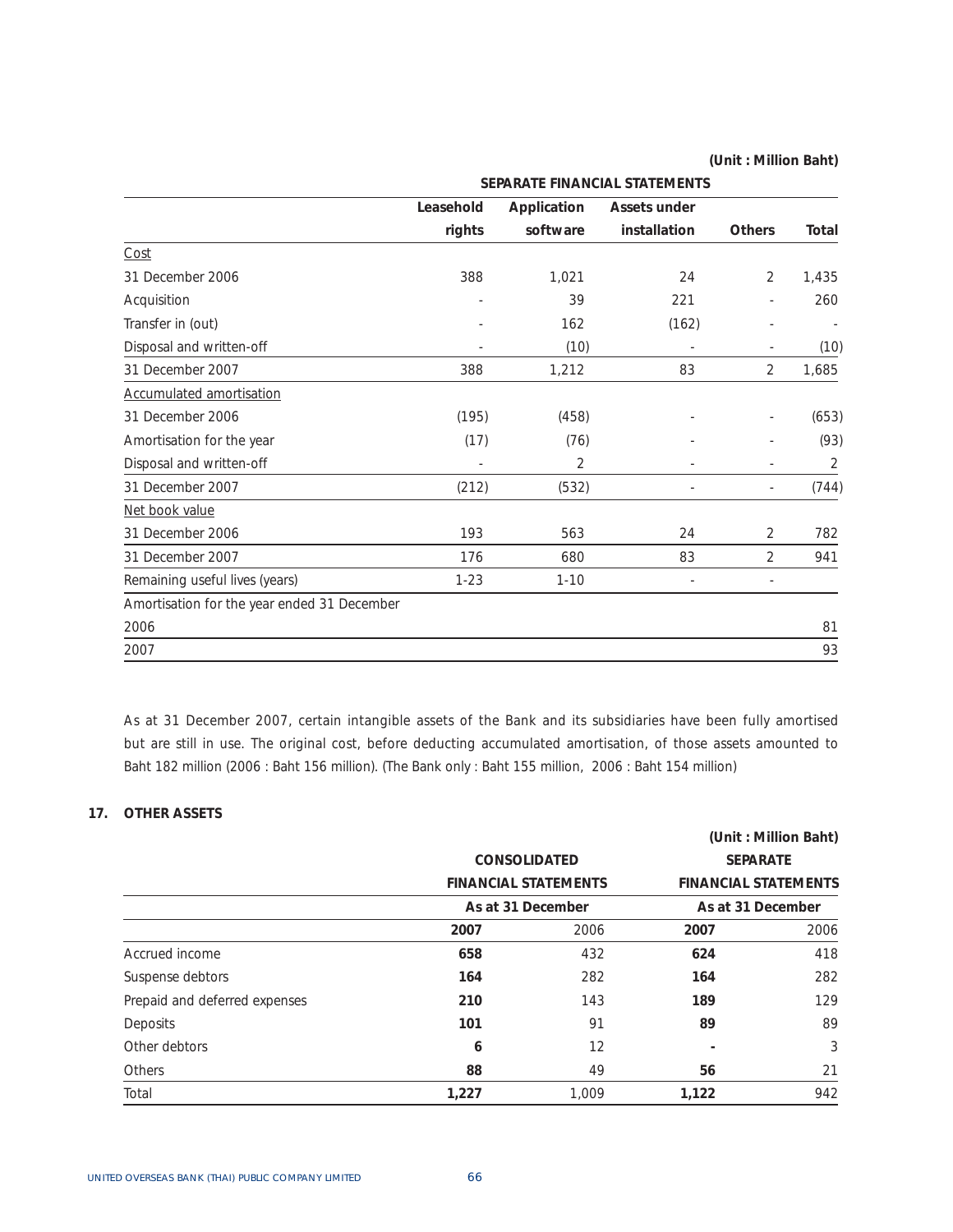### **18. CLASSIFIED ASSETS**

# **(Unit : Million Baht)**

|                        |                          |                        | SEPARATE FINANCIAL STATEMENTS |                          |         |  |  |  |
|------------------------|--------------------------|------------------------|-------------------------------|--------------------------|---------|--|--|--|
|                        |                          | As at 31 December 2007 |                               |                          |         |  |  |  |
|                        |                          |                        | Properties                    |                          |         |  |  |  |
|                        | <b>Investments</b>       | Loans <sup>(1)</sup>   | foreclosed                    | Othera ssets $(2)$       | Total   |  |  |  |
| <b>Classifications</b> |                          |                        |                               |                          |         |  |  |  |
| Pass                   | $\overline{\phantom{a}}$ | 140,549                | $\overline{\phantom{0}}$      | 5                        | 140,554 |  |  |  |
| Special mention        | $\overline{\phantom{a}}$ | 1.404                  | $\overline{\phantom{0}}$      | $\overline{\phantom{a}}$ | 1,405   |  |  |  |
| Substandard            | $\overline{\phantom{a}}$ | 1,325                  | $\blacksquare$                | $\overline{\phantom{a}}$ | 1,324   |  |  |  |
| Doubtful               | $\overline{\phantom{a}}$ | 949                    | $\overline{\phantom{a}}$      | 1                        | 950     |  |  |  |
| Doubtful of loss       | 2,624                    | 5,524                  | 789                           | 87                       | 9,024   |  |  |  |
| Total                  | 2,624                    | 149,751                | 789                           | 93                       | 153,257 |  |  |  |

(1) Including interbank and money market loans.

(2) Including accrued interest receivable for non-performing loans.

(Unit : Million Baht)

|                        |                          | SEPARATE FINANCIAL STATEMENTS |            |                          |         |  |  |
|------------------------|--------------------------|-------------------------------|------------|--------------------------|---------|--|--|
|                        | As at 31 December 2006   |                               |            |                          |         |  |  |
|                        |                          |                               | Properties |                          |         |  |  |
|                        | Investments              | Loans $(1)$                   | foreclosed | Other assets $(2)$       | Total   |  |  |
| <b>Classifications</b> |                          |                               |            |                          |         |  |  |
| Pass                   | $\overline{\phantom{a}}$ | 137,998                       | ٠          | 9                        | 138,007 |  |  |
| Special mention        | ٠                        | 1,908                         | ٠          | $\overline{\phantom{a}}$ | 1,908   |  |  |
| Substandard            | ٠                        | 1,951                         | ٠          | 8                        | 1.959   |  |  |
| Doubtful               | $\overline{\phantom{a}}$ | 1.029                         | ٠          | 4                        | 1,033   |  |  |
| Doubtful of loss       | 2,606                    | 15,297                        | 528        | 664                      | 19,095  |  |  |
| Total                  | 2,606                    | 158,183                       | 528        | 685                      | 162,002 |  |  |

(1) Including interbank and money market loans.

(2) Including accrued interest receivable for non-performing loans.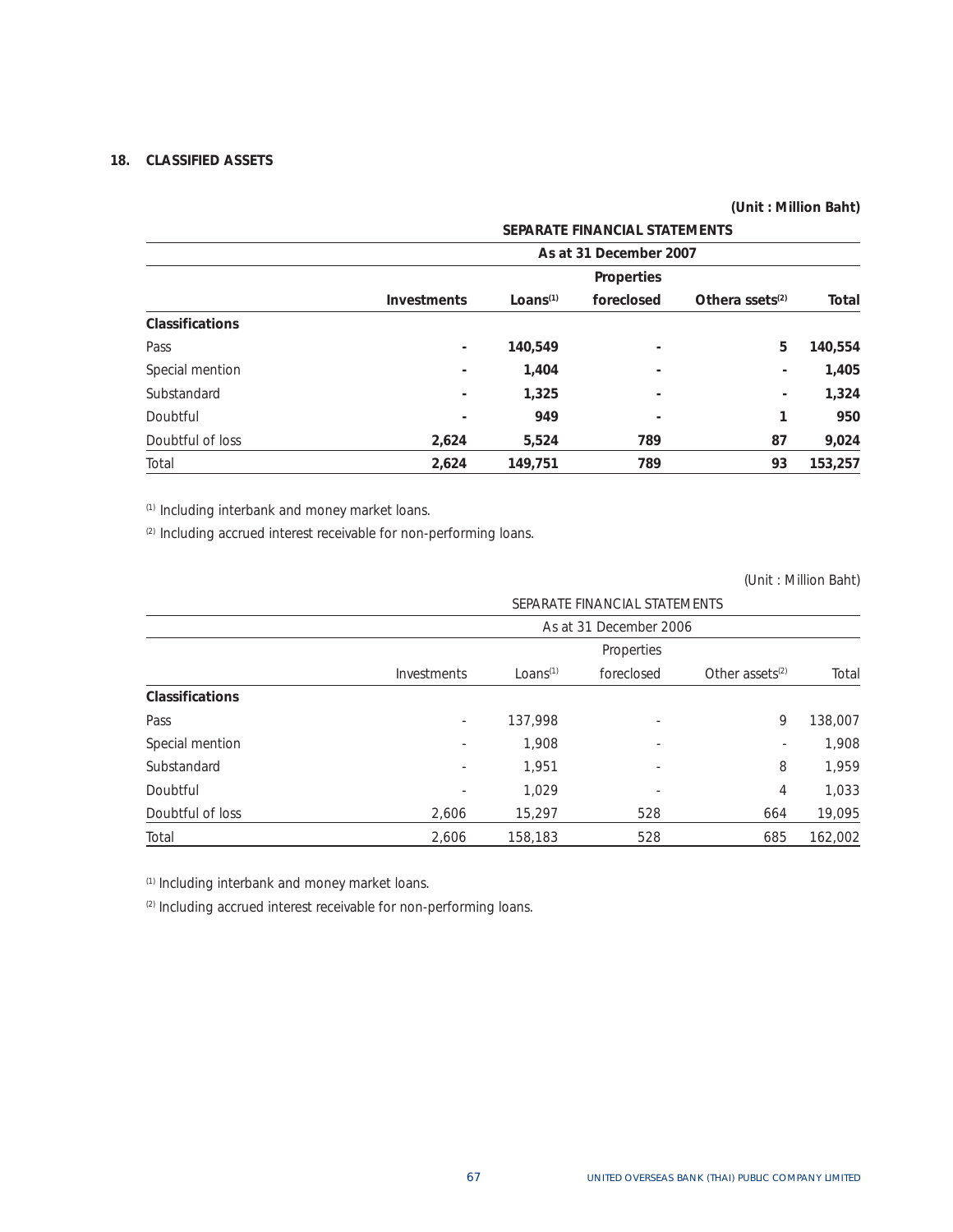### **19. DEPOSITS**

# **19.1 Classified by types of deposits**

|                      |         |                             |         | (Unit: Million Baht)        |  |  |
|----------------------|---------|-----------------------------|---------|-----------------------------|--|--|
|                      |         | <b>CONSOLIDATED</b>         |         | <b>SEPARATE</b>             |  |  |
|                      |         | <b>FINANCIAL STATEMENTS</b> |         | <b>FINANCIAL STATEMENTS</b> |  |  |
|                      |         | As at 31 December           |         | As at 31 December           |  |  |
|                      | 2007    | 2006                        | 2007    | 2006                        |  |  |
| Current accounts     | 4,784   | 4,725                       | 4,792   | 4,734                       |  |  |
| Savings accounts     | 54,914  | 56.939                      | 54,924  | 57,062                      |  |  |
| Fixed deposits       |         |                             |         |                             |  |  |
| - Less than 6 months | 50,185  | 69,320                      | 50,272  | 69,356                      |  |  |
| - 6 months - 1 year  | 42,496  | 12,852                      | 42,496  | 12,852                      |  |  |
| - Over 1 year        | 5,890   | 5,636                       | 5,890   | 5,636                       |  |  |
| Total                | 158,269 | 149,472                     | 158,374 | 149,640                     |  |  |

# **19.2 Classified by the remaining period of contracts**

|                 |         |                             |         | (Unit: Million Baht)        |
|-----------------|---------|-----------------------------|---------|-----------------------------|
|                 |         | <b>CONSOLIDATED</b>         |         | <b>SEPARATE</b>             |
|                 |         | <b>FINANCIAL STATEMENTS</b> |         | <b>FINANCIAL STATEMENTS</b> |
|                 |         | As at 31 December           |         | As at 31 December           |
|                 | 2007    | 2006                        | 2007    | 2006                        |
| Not over 1 year | 154,274 | 146,965                     | 154,379 | 147,133                     |
| Over 1 year     | 3.995   | 2.507<br>3.995              |         | 2,507                       |
| Total           | 158,269 | 149.472                     | 158,374 | 149.640                     |

# **19.3 Classified by currencies and residential status of depositors**

|               | <b>CONSOLIDATED FINANCIAL STATEMENTS</b> |                        |         |          |                        |         |  |
|---------------|------------------------------------------|------------------------|---------|----------|------------------------|---------|--|
|               |                                          | As at 31 December 2007 |         |          | As at 31 December 2006 |         |  |
|               | <b>Domestic</b>                          | Overseas               | Total   | Domestic | Overseas               | Total   |  |
| Baht          | 154,601                                  | 2.520                  | 157.121 | 145,726  | 2.435                  | 148.161 |  |
| US Dollar     | 648                                      | 143                    | 791     | 808      | 164                    | 972     |  |
| <b>Others</b> | 137                                      | 220                    | 357     | 129      | 210                    | 339     |  |
| Total         | 155,386                                  | 2,883                  | 158,269 | 146,663  | 2.809                  | 149.472 |  |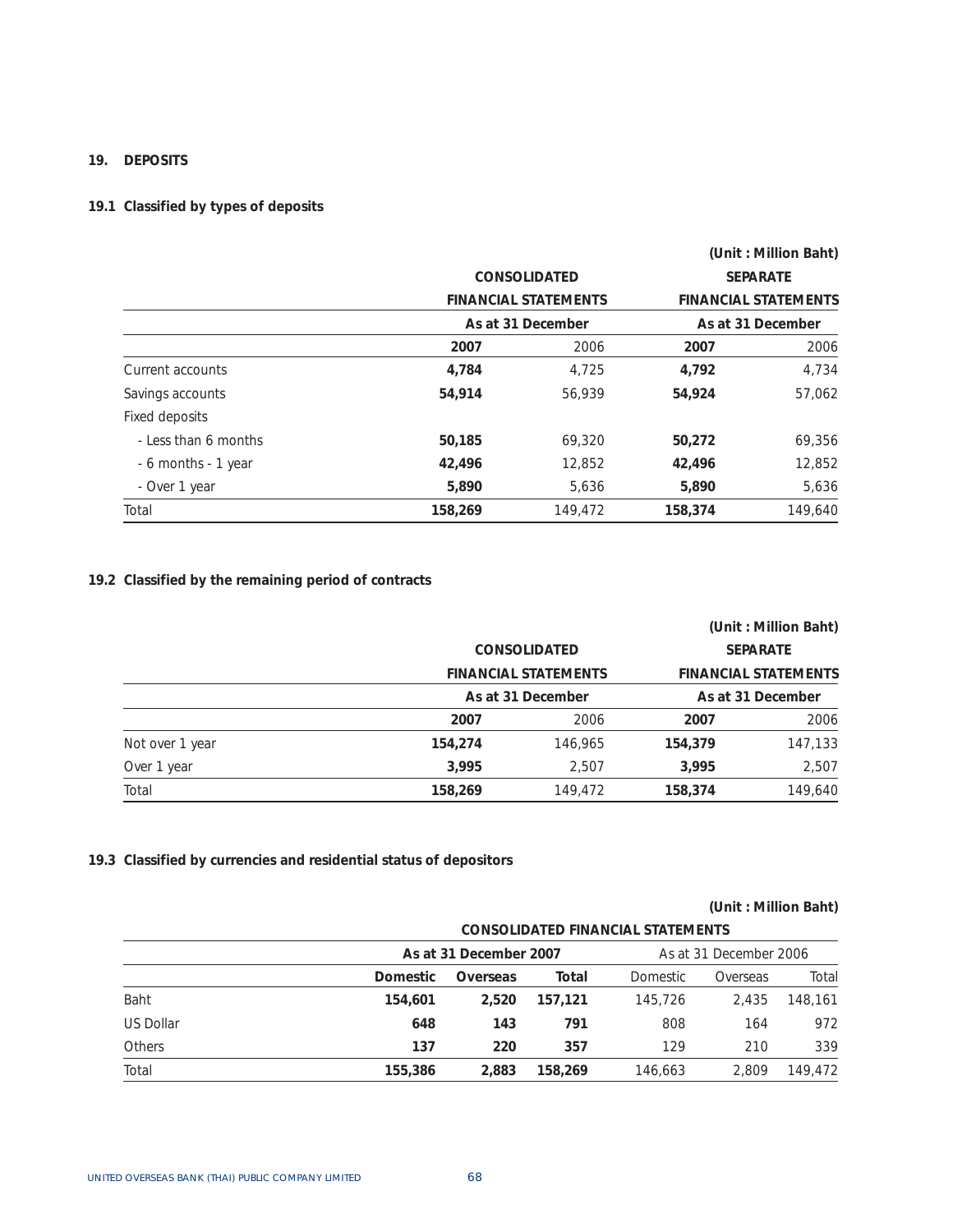|                  | SEPARATE FINANCIAL STATEMENTS |                        |         |          |                        |         |
|------------------|-------------------------------|------------------------|---------|----------|------------------------|---------|
|                  |                               | As at 31 December 2007 |         |          | As at 31 December 2006 |         |
|                  | <b>Domestic</b>               | Overseas               | Total   | Domestic | Overseas               | Total   |
| Baht             | 154,706                       | 2.520                  | 157.226 | 145,894  | 2.435                  | 148.329 |
| <b>US Dollar</b> | 648                           | 143                    | 791     | 808      | 164                    | 972     |
| <b>Others</b>    | 137                           | 220                    | 357     | 129      | 210                    | 339     |
| Total            | 155,491                       | 2,883                  | 158,374 | 146,831  | 2.809                  | 149,640 |

# **20. INTERBANK AND MONEY MARKET ITEMS (LIABILITIES)**

|                                  |           |                        |       |                                          | (Unit: Million Baht)     |       |
|----------------------------------|-----------|------------------------|-------|------------------------------------------|--------------------------|-------|
|                                  |           |                        |       | <b>CONSOLIDATED FINANCIAL STATEMENTS</b> |                          |       |
|                                  |           | As at 31 December 2007 |       |                                          | As at 31 December 2006   |       |
|                                  | On demand | <b>Term</b>            | Total | On demand                                | Term                     | Total |
| Domestic items                   |           |                        |       |                                          |                          |       |
| The Bank of Thailand and         |           |                        |       |                                          |                          |       |
| <b>Financial Institutions</b>    |           |                        |       |                                          |                          |       |
| Development Fund                 |           | 1,278                  | 1,278 |                                          | 1,128                    | 1,128 |
| Commercial banks                 | 552       |                        | 552   | 753                                      | 10                       | 763   |
| Other banks                      | 1         | 4,000                  | 4,001 | 10                                       |                          | 10    |
| Finance companies,               |           |                        |       |                                          |                          |       |
| securities companies and         |           |                        |       |                                          |                          |       |
| credit foncier companies         | 705       | 16                     | 721   | 1,719                                    | 252                      | 1,971 |
| Other financial institutions     | 1,199     | 1,369                  | 2,568 | 1,349                                    | 604                      | 1,953 |
| Total domestic items             | 2,457     | 6,663                  | 9,120 | 3,831                                    | 1,994                    | 5,825 |
| Foreign items                    |           |                        |       |                                          |                          |       |
| <b>US Dollar</b>                 | 34        |                        | 34    | 35                                       |                          | 35    |
| Other currencies                 | 476       |                        | 476   | 694                                      | $\overline{\phantom{0}}$ | 694   |
| Total foreign items              | 510       |                        | 510   | 729                                      |                          | 729   |
| Total domestic and foreign items | 2,967     | 6,663                  | 9,630 | 4,560                                    | 1,994                    | 6,554 |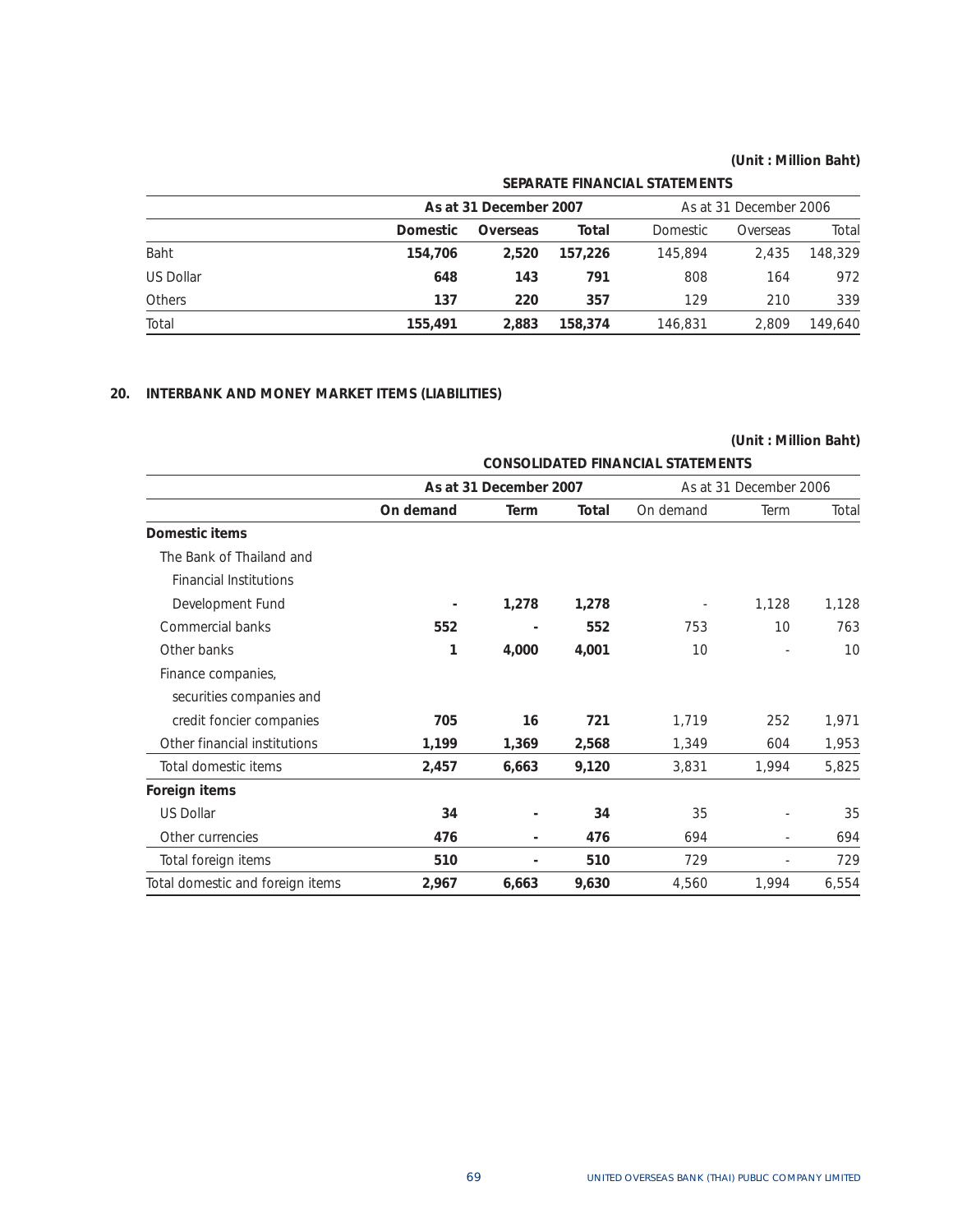|                                  | As at 31 December 2007   |                          |       |                          | As at 31 December 2006   |       |
|----------------------------------|--------------------------|--------------------------|-------|--------------------------|--------------------------|-------|
|                                  | On demand                | <b>Term</b>              | Total | On demand                | Term                     | Total |
| Domestic items                   |                          |                          |       |                          |                          |       |
| The Bank of Thailand and         |                          |                          |       |                          |                          |       |
| <b>Financial Institutions</b>    |                          |                          |       |                          |                          |       |
| Development Fund                 | $\overline{\phantom{0}}$ | 1,278                    | 1,278 | $\overline{\phantom{a}}$ | 1,128                    | 1,128 |
| Commercial banks                 | 552                      |                          | 552   | 642                      | 80                       | 722   |
| Other banks                      | 1                        | 4,000                    | 4,001 | 10                       |                          | 10    |
| Finance companies,               |                          |                          |       |                          |                          |       |
| securities companies and         |                          |                          |       |                          |                          |       |
| credit foncier companies         | 705                      | 16                       | 721   | 1,719                    | 252                      | 1,971 |
| Other financial institutions     | 1,298                    | 1,539                    | 2,837 | 1,349                    | 604                      | 1,953 |
| Total domestic items             | 2,556                    | 6,833                    | 9,389 | 3,720                    | 2,064                    | 5,784 |
| Foreign items                    |                          |                          |       |                          |                          |       |
| <b>US Dollar</b>                 | 34                       | $\overline{\phantom{a}}$ | 34    | 35                       |                          | 35    |
| Other currencies                 | 476                      | $\overline{\phantom{a}}$ | 476   | 694                      | $\overline{\phantom{0}}$ | 694   |
| Total foreign items              | 510                      | $\blacksquare$           | 510   | 729                      | L.                       | 729   |
| Total domestic and foreign items | 3,066                    | 6,833                    | 9,899 | 4,449                    | 2,064                    | 6,513 |

**SEPARATE FINANCIAL STATEMENTS** 

# **21. BORROWINGS**

As at 31 December 2007 and 2006, borrowings comprising only domestic borrowings in Baht currency are classified by type of securities, maturity and interest rate as follows :-

|                               | (Unit: Million Baht)<br><b>CONSOLIDATED FINANCIAL STATEMENTS</b> |                 |        |  |  |
|-------------------------------|------------------------------------------------------------------|-----------------|--------|--|--|
|                               |                                                                  |                 |        |  |  |
|                               | As at 31 December 2007                                           |                 |        |  |  |
|                               |                                                                  | Interest rate   |        |  |  |
| <b>Types</b>                  | Maturity                                                         | per annum       | Amount |  |  |
| Short – term borrowings       |                                                                  |                 |        |  |  |
| Bills of exchange             | 1 January 2008 - 26 December 2008                                | $2.00 - 3.25\%$ | 11,904 |  |  |
| Total short – term borrowings |                                                                  |                 | 11,904 |  |  |
| Long - term borrowings        |                                                                  |                 |        |  |  |
| Term loan agreement           | 31 March 2009 - 4 September 2014                                 |                 | 40     |  |  |
| Total long - term borrowings  |                                                                  |                 | 40     |  |  |
| Total borrowings              |                                                                  |                 | 11,944 |  |  |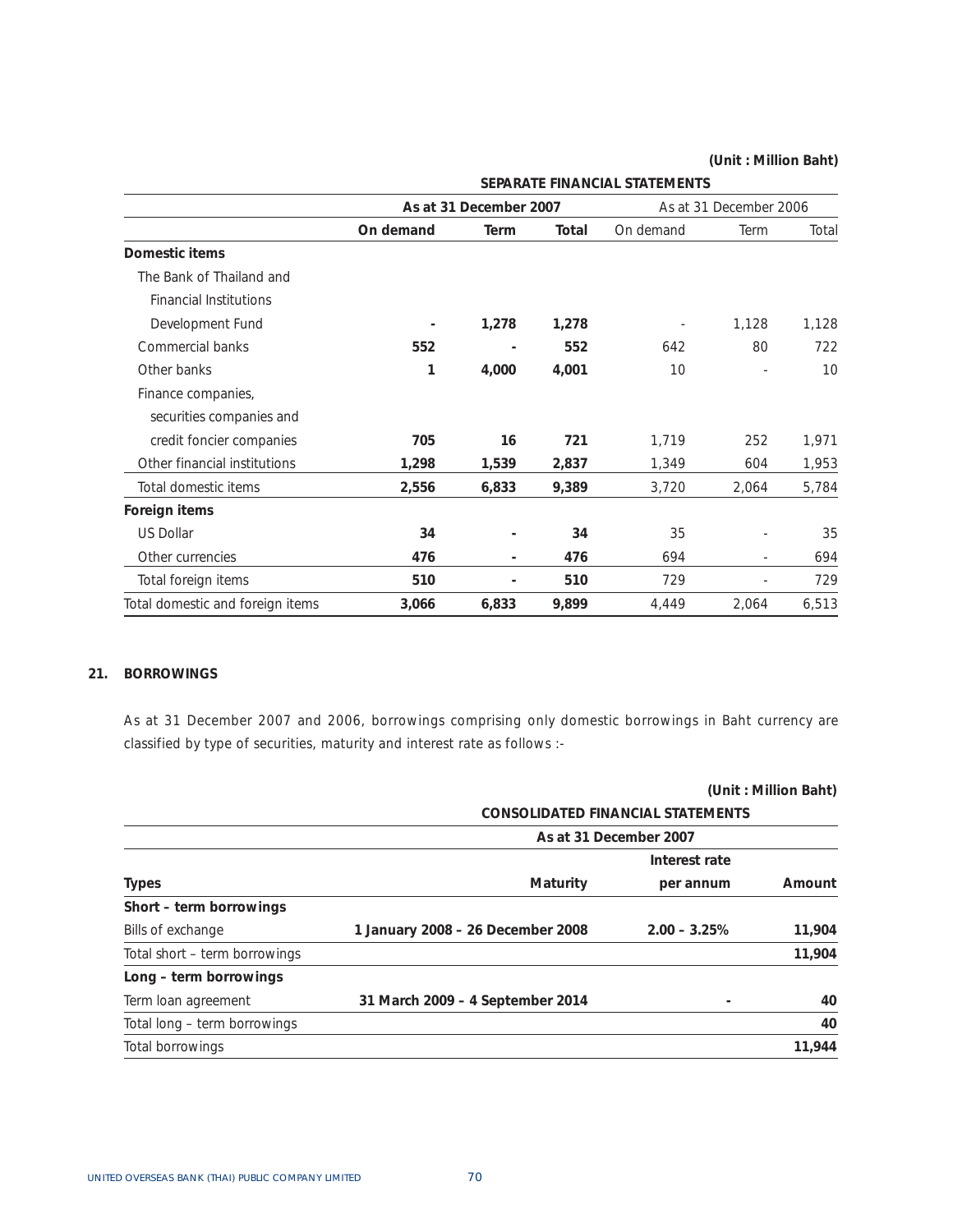|                              | As at 31 December 2006          |                 |        |  |  |
|------------------------------|---------------------------------|-----------------|--------|--|--|
|                              |                                 |                 |        |  |  |
| <b>Types</b>                 | Maturity                        | per annum       | Amount |  |  |
| Short - term borrowings      |                                 |                 |        |  |  |
| Bills of exchange            | 4 January 2007 - 26 June 2007   | $4.00 - 5.00 %$ | 1,995  |  |  |
| Term loan agreement          | 10 October 2007                 | ٠               | 2      |  |  |
| Total short-term borrowings  |                                 |                 | 1,997  |  |  |
| Long - term borrowings       |                                 |                 |        |  |  |
| Term loan agreement          | 31 March 2009 - 20 January 2013 |                 | 15     |  |  |
| Total long - term borrowings |                                 |                 | 15     |  |  |
| Total borrowings             |                                 |                 | 2.012  |  |  |

CONSOLIDATED FINANCIAL STATEMENTS

# **(Unit : Million Baht)**

|                               | SEPARATE FINANCIAL STATEMENTS     |                 |        |  |  |
|-------------------------------|-----------------------------------|-----------------|--------|--|--|
|                               | As at 31 December 2007            |                 |        |  |  |
|                               |                                   | Interest rate   |        |  |  |
| <b>Types</b>                  | Maturity                          | per annum       | Amount |  |  |
| Short - term borrowings       |                                   |                 |        |  |  |
| Bills of exchange             | 1 January 2008 - 26 December 2008 | $2.00 - 3.25\%$ | 11,904 |  |  |
| Total short – term borrowings |                                   |                 | 11,904 |  |  |
| Long – term borrowings        |                                   |                 |        |  |  |
| Term loan agreement           | 31 March 2009 - 4 September 2014  |                 | 40     |  |  |
| Total long - term borrowings  |                                   |                 | 40     |  |  |
| Total borrowings              |                                   |                 | 11,944 |  |  |

|                               | SEPARATE FINANCIAL STATEMENTS   |                 |       |  |  |
|-------------------------------|---------------------------------|-----------------|-------|--|--|
|                               | As at 31 December 2006          |                 |       |  |  |
|                               |                                 | Interest rate   |       |  |  |
| <b>Types</b>                  | Maturity<br>per annum           |                 |       |  |  |
| Short - term borrowings       |                                 |                 |       |  |  |
| Bills of exchange             | 4 January 2007 - 26 June 2007   | $4.00 - 5.00 %$ | 2,045 |  |  |
| Term loan agreement           | 10 October 2007                 |                 | 2     |  |  |
| Total short – term borrowings |                                 |                 | 2,047 |  |  |
| Long - term borrowings        |                                 |                 |       |  |  |
| Term loan agreement           | 31 March 2009 - 20 January 2013 |                 | 15    |  |  |
| Total long - term borrowings  |                                 |                 | 15    |  |  |
| Total borrowings              |                                 |                 | 2,062 |  |  |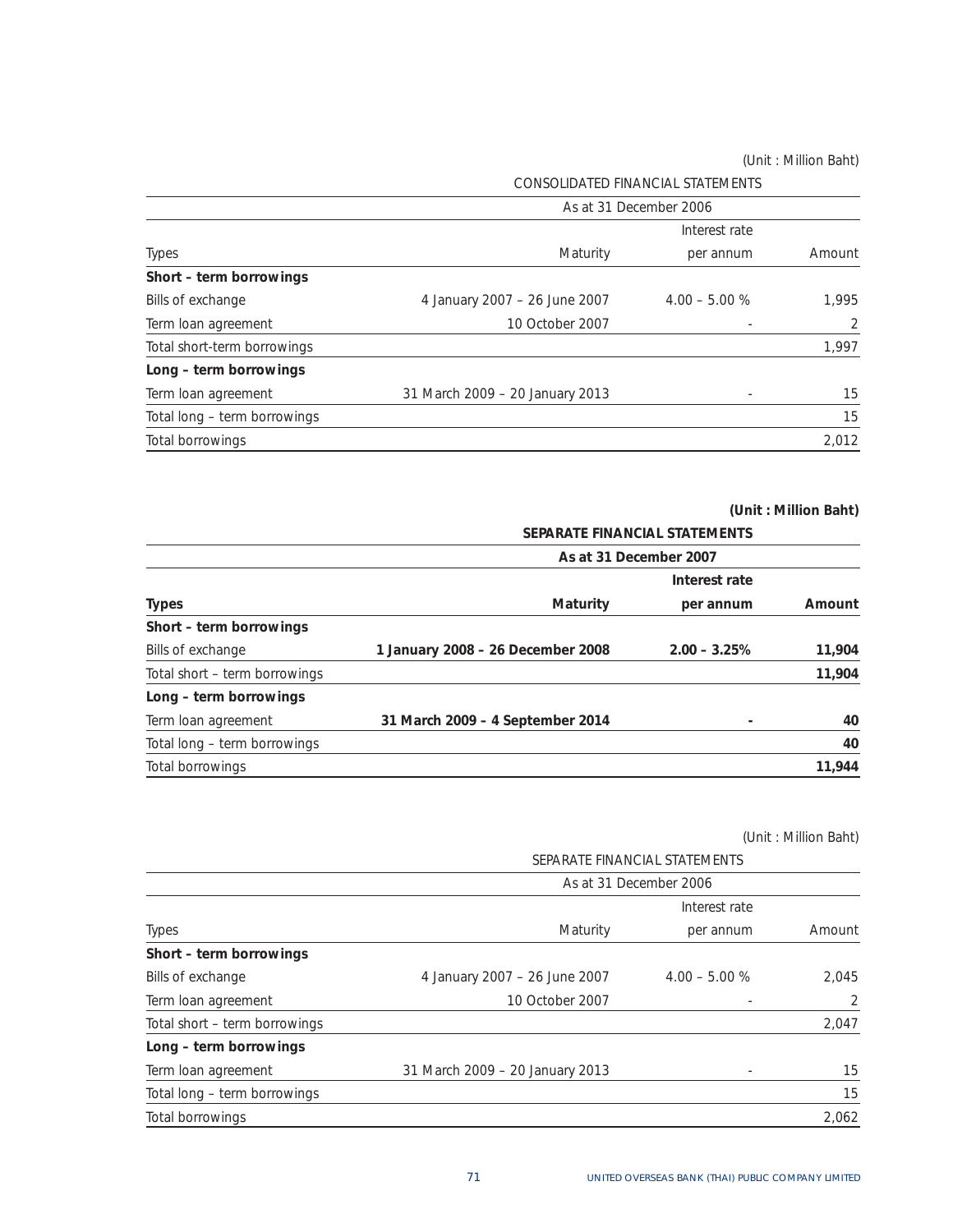## **22. OTHER LIABILITIES**

|                                        |       |                             |       | (Unit: Million Baht)        |
|----------------------------------------|-------|-----------------------------|-------|-----------------------------|
|                                        |       | <b>CONSOLIDATED</b>         |       | <b>SEPARATE</b>             |
|                                        |       | <b>FINANCIAL STATEMENTS</b> |       | <b>FINANCIAL STATEMENTS</b> |
|                                        |       | As at 31 December           |       | As at 31 December           |
|                                        | 2007  | 2006                        | 2007  | 2006                        |
| Accounts payable - others              | 156   | 706                         | 137   | 689                         |
| Suspense creditors                     | 437   | 551                         | 433   | 547                         |
| Provision of contingencies liabilities | 240   | 198                         | 240   | 198                         |
| Deposits - others                      | 318   | 103                         | 314   | 98                          |
| Bills collection - branches            | 43    | 179                         | 43    | 179                         |
| Rental income received in advance      | 15    | 16                          |       |                             |
| Others                                 | 134   | 225                         | 72    | 198                         |
| Total                                  | 1,343 | 1,978                       | 1,239 | 1,909                       |

## **23. SHARE CAPITAL**

At the Extraordinary General Meeting No. 1/2007 held on 30 November 2007, the Bank's shareholders have approved the following actions for the Bank's share capital restructuring.

- (1) Approve the decrease of the registered and paid-up share capital of the Bank from Baht 82,171 million to Baht 22,597 million by way of reducing the number of the Bank's shares by 72.50% of all the Bank's shares sold or by 5,957,370,070 shares, at the par value of THB 10 per share, pro-rata to the number of shares held by each shareholder. The shares remaining as a result of the decrease of shares will be 2,259,692,096 shares, at the par value of THB 10 per share.
- (2) Approve the increase of the registered share capital of the Bank from Baht 22,597 million to Baht 24,857 million by way of issuing 225,969,209 new ordinary shares at a par value of THB 10 per share.
- (3) Approve the allocation of 225,969,209 new ordinary shares at a par value of THB 10 per share and offer them to the existing shareholders by pro-rata to the number of shares held by each shareholder at the ratio of 1 new share to every 10 existing shares, at the price of THB 10 per share.
- (4) Approve the handing of ordinary shares remaining as a result of non-subscription by any shareholders as per the subscription right of such shareholders.

 As to the new shares that were not subscribed after the allotment, the shareholders approve any 2 out of the 6 authorized directors, or the persons designated by those authorized directors, to have the power to wholly or partially allot the remainder and offer them to United Overseas Bank Limited Singapore at the price of THB 10 per share.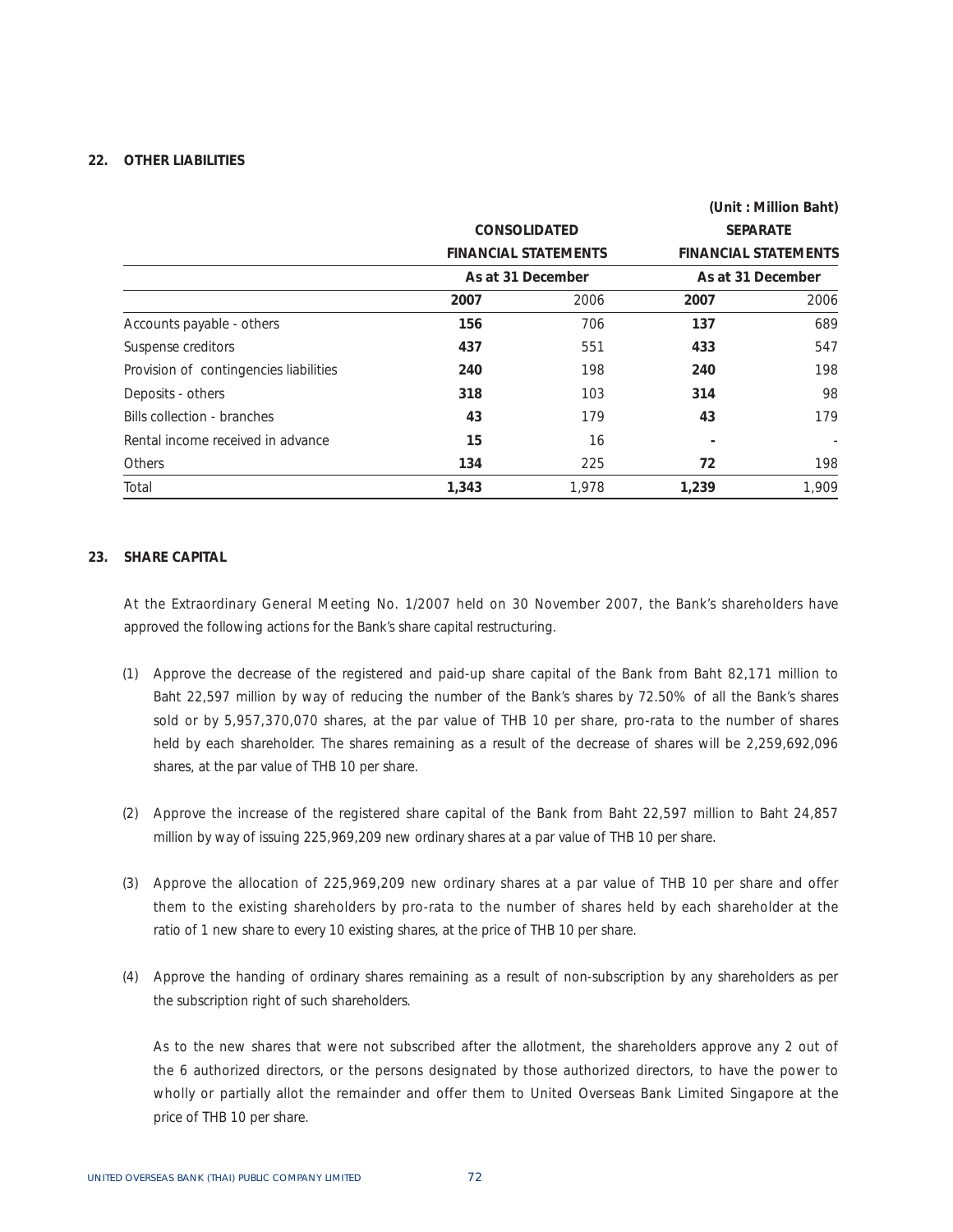#### (5) Approve the transfer of reserve funds to eliminate the retained losses.

The shareholders approve the transfer the reserve funds to eliminate the retained losses as follows :-

|                      | (Unit: Million Baht) |
|----------------------|----------------------|
| 1. Other reserve     | 72.                  |
| 2. Statutory reserve | 367                  |
| 3. Premium reserve   | 4.449                |
|                      | 4,888                |

The Bank has already registered to decrease its registered and paid-up capital and also registered to increase its registered share capital with the Ministry of Commerce in accordance with the above approvals on 15 February 2008 and 18 February 2008, respectively.

The process of restructure capital as mentioned above expected to be completed within first half of year 2008.

### **24. STATUTORY RESERVE**

Under the Public Company Limited Act B.E. 2535, the Bank is required to set aside to a statutory reserve at least 5 percent of its net income, after deducting any balance of deficit brought forward, until such reserve reaches 10 percent of the Bank's registered share capital.

In addition, under the Civil and Commercial Code, the subsidiaries are required to set aside a statutory reserve at least 5 percent of their net income each time dividend is declared until the reserve reaches 10 percent of registered share capital. The statutory reserve cannot be used for dividend payment.

# **25. OTHER RESERVE**

The Bank allocates part of its net income to become other reserves which are classified or considered to be general reserve with no specific purpose.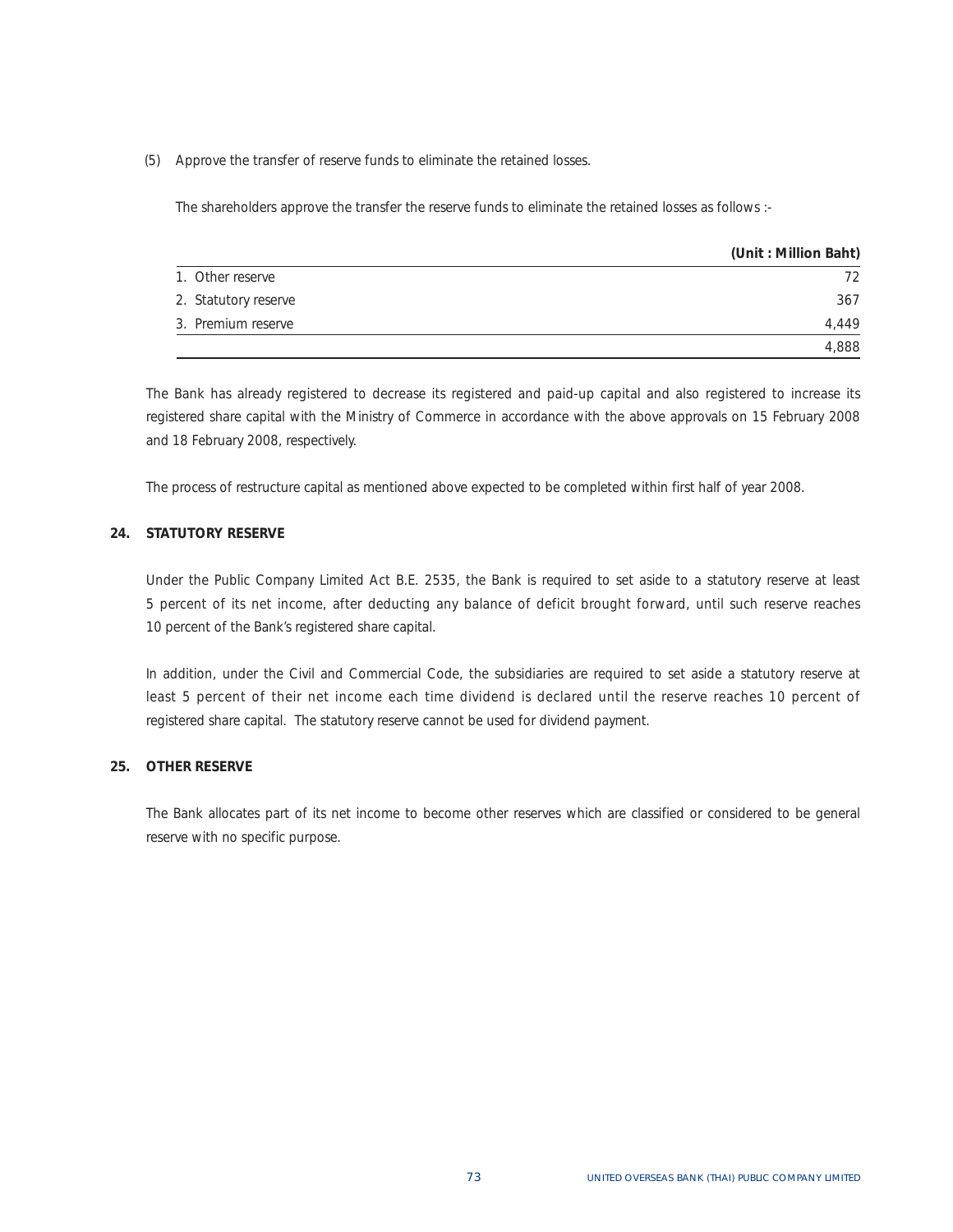# **26. CAPITAL FUND**

|                                                      |                 | (Unit: Million Baht)        |
|------------------------------------------------------|-----------------|-----------------------------|
|                                                      | <b>SEPARATE</b> |                             |
|                                                      |                 | <b>FINANCIAL STATEMENTS</b> |
|                                                      |                 | As at 31 December           |
|                                                      | 2007            | 2006                        |
| Tier 1 capital                                       |                 |                             |
| Paid-up share capital and discount on share capital  | 56,509          | 56,509                      |
| Statutory reserve                                    | 368             | 368                         |
| Other reserve                                        | 72              | 72                          |
| Deficit                                              | (25,051)        | (25, 261)                   |
| Less: Net loss                                       | (906)           | (318)                       |
| Less: Merger adjustment                              | (9, 159)        | (9, 159)                    |
|                                                      | 21,833          | 22,211                      |
| Tier 2 capital                                       |                 |                             |
| Unrealised increment on land appraisal (70%)         | 624             | 468                         |
| Unrealised increment on buildings appraisal (50%)    | 85              | 22                          |
| Provision for pass loans and receivables             | 782             | 961                         |
| Revaluation gain on investment in available-for-sale |                 |                             |
| equity securities (45%)                              | 34              | 17                          |
|                                                      | 1,525           | 1,468                       |
| <b>Total capital fund</b>                            | 23,358          | 23,679                      |

As at 31 December 2007 and 2006, the Bank's capital ratio which is calculated based on the BOT's regulation is as follows :

|                          | As at 31 December 2007 |                |               | As at 31 December 2006 |
|--------------------------|------------------------|----------------|---------------|------------------------|
|                          |                        | <b>Minimum</b> |               | <b>Minimum</b>         |
|                          | Capital ratio          | requirement    | Capital ratio | requirement            |
|                          | of the Bank            | by BOT         | of the Bank   | by BOT                 |
| Tier 1 capital ratio (%) | 16.53                  | 4.25           | 16.36         | 4.25                   |
| Total capital ratio (%)  | 17.68                  | 8.50           | 17.44         | 8.50                   |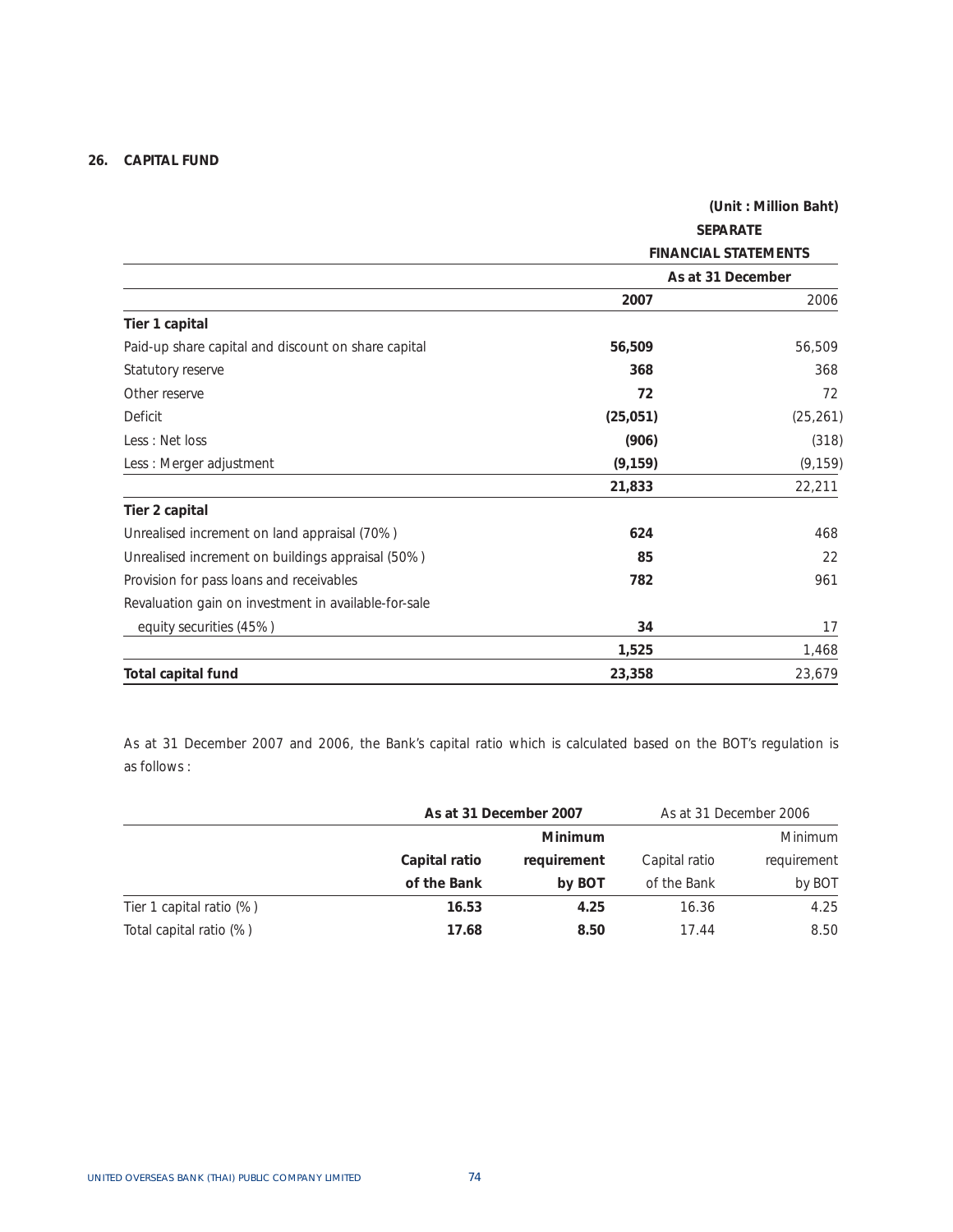# **27. GAINS (LOSSES) ON INVESTMENTS**

|                                    |                                |       |                                | (Unit: Million Baht) |
|------------------------------------|--------------------------------|-------|--------------------------------|----------------------|
|                                    | <b>CONSOLIDATED</b>            |       | <b>SEPARATE</b>                |                      |
|                                    | <b>FINANCIAL STATEMENTS</b>    |       | <b>FINANCIAL STATEMENTS</b>    |                      |
|                                    | For the year ended 31 December |       | For the year ended 31 December |                      |
|                                    | 2007                           | 2006  | 2007                           | 2006                 |
| Gain on disposal of investments    | 144                            | 86    | 157                            | 86                   |
| Loss on impairment of investment   | (1)                            | (275) | (16)                           | (275)                |
| Loss on revaluation of investments | (8)                            | (3)   | (8)                            | (3)                  |
| Gains (losses) on investments      | 135                            | (192) | 133                            | (192)                |

# **28. LOSSES (GAINS) ON PROPERTIES FORECLOSED**

|                                         |                                |       |                                | (Unit: Million Baht) |
|-----------------------------------------|--------------------------------|-------|--------------------------------|----------------------|
|                                         | <b>CONSOLIDATED</b>            |       | <b>SEPARATE</b>                |                      |
|                                         | <b>FINANCIAL STATEMENTS</b>    |       | <b>FINANCIAL STATEMENTS</b>    |                      |
|                                         | For the year ended 31 December |       | For the year ended 31 December |                      |
|                                         | 2007                           | 2006  | 2007                           | 2006                 |
| Gain on disposal of properties          |                                |       |                                |                      |
| foreclosed                              | (48)                           | (302) | (47)                           | (300)                |
| Loss on impairment of properties        |                                |       |                                |                      |
| foreclosed                              | 300                            | 210   | 300                            | 210                  |
| Losses (gains) on properties foreclosed | 252                            | (92)  | 253                            | (90)                 |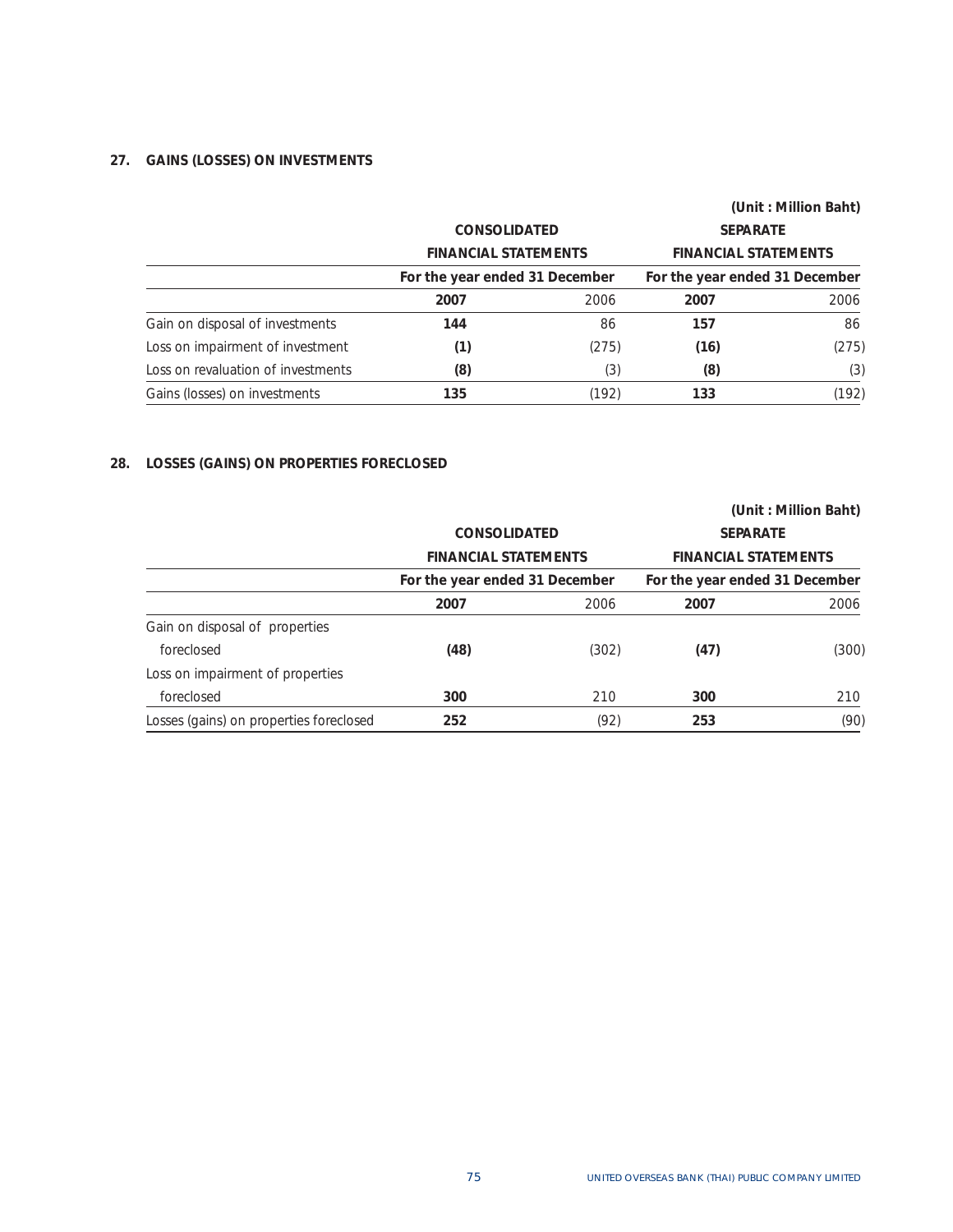# **29. COMMITMENTS AND CONTINGENCIES LIABILITIES**

# **29.1 Commitments**

|                              | CONSOLIDATED AND SEPARATE FINANCIAL STATEMENTS |            |         |                          |                        |         |
|------------------------------|------------------------------------------------|------------|---------|--------------------------|------------------------|---------|
|                              | As at 31 December 2007                         |            |         |                          | As at 31 December 2006 |         |
|                              | Baht                                           | Foreign    |         | Baht                     | Foreign                |         |
|                              | currency                                       | currencies | Total   | currency                 | currencies             | Total   |
| Aval to bills                | 470                                            |            | 470     | 488                      |                        | 488     |
| Guarantees of loans          | 65                                             | 427        | 492     | 80                       | 484                    | 564     |
| Other guarantees             | 12,233                                         | 525        | 12,758  | 12,515                   | 376                    | 12,891  |
| Letters of credit            | 183                                            | 3,549      | 3,732   | 47                       | 2,087                  | 2,134   |
| Foreign exchange contracts   |                                                |            |         |                          |                        |         |
| Bought                       | $\overline{\phantom{a}}$                       | 42,636     | 42,636  | ÷                        | 23,979                 | 23,979  |
| Sold                         | $\overline{a}$                                 | 59,156     | 59,156  | $\overline{\phantom{a}}$ | 26,630                 | 26,630  |
| Interest rate swap contracts | 47,797                                         | 68         | 47,865  | 34,621                   | 1,587                  | 36,208  |
| Cross currency interest rate |                                                |            |         |                          |                        |         |
| swap contracts               |                                                |            |         |                          |                        |         |
| Bought                       |                                                | 3,140      | 3,140   | ÷,                       | 2,035                  | 2,035   |
| Sold                         |                                                | 3,917      | 3,917   |                          | 1,942                  | 1,942   |
| Foreign exchange options     |                                                |            |         |                          |                        |         |
| Bought                       |                                                | 132        | 132     |                          | 72                     | 72      |
| Sold                         |                                                | 132        | 132     |                          | 72                     | 72      |
| Equity - linked options      |                                                |            |         |                          |                        |         |
| Bought                       | 1,662                                          |            | 1,662   | 1,009                    |                        | 1,009   |
| Sold                         | 1,608                                          |            | 1,608   | 1,009                    |                        | 1,009   |
| Undrawn overdraft amount     | 19,774                                         |            | 19,774  | 19,361                   |                        | 19,361  |
| Liability under unmatured    |                                                |            |         |                          |                        |         |
| import bills                 | 39                                             | 1,330      | 1,369   | 34                       | 1,125                  | 1,159   |
| Total                        | 83,831                                         | 115,012    | 198,843 | 69,164                   | 60,389                 | 129,553 |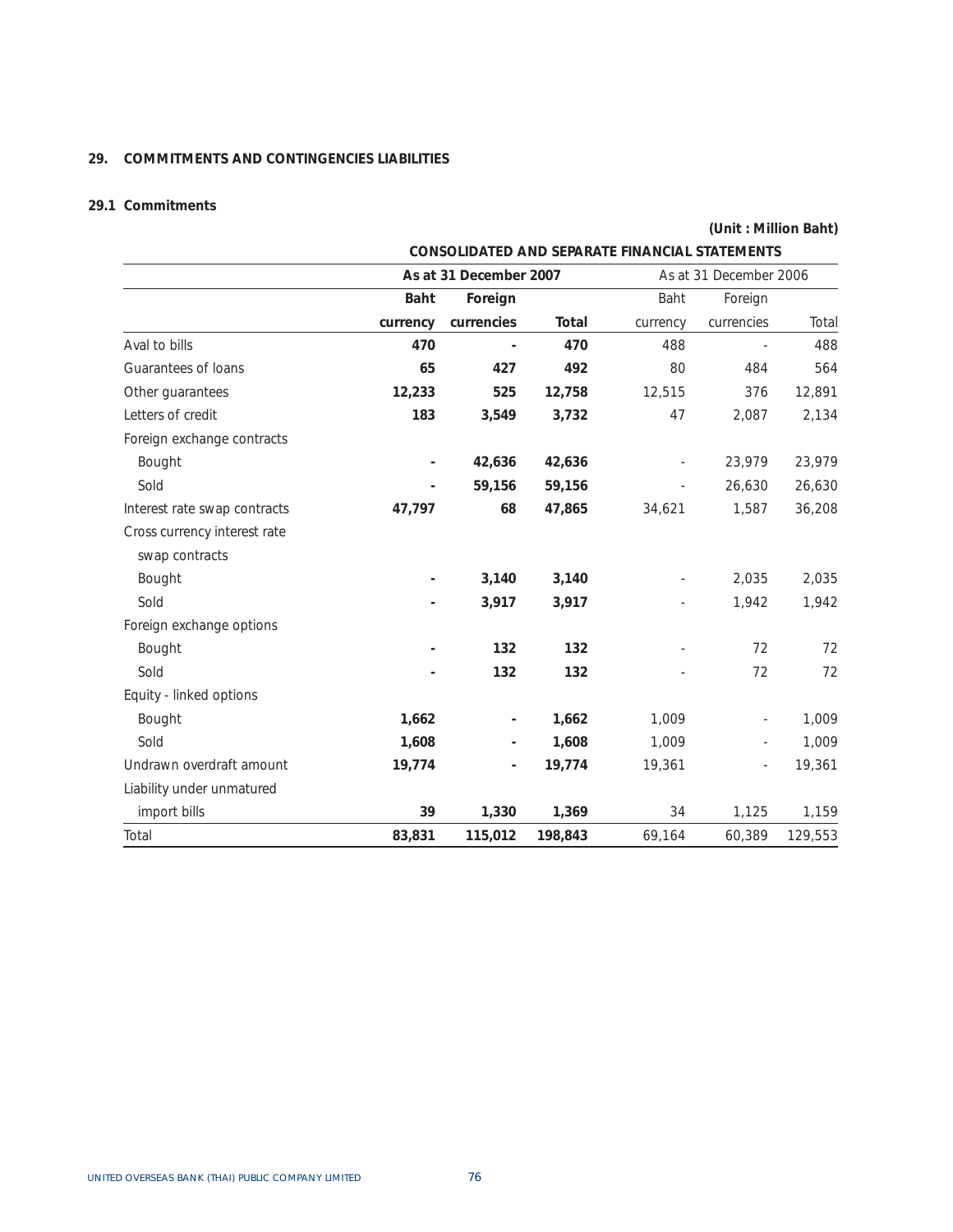## **29.2 Commitments under long-term lease agreements**

As at 31 December 2007 and 2006, the Bank and its subsidiaries had land/building lease agreements for branch offices and vehicles lease agreements, for which the lease terms range from 3 - 30 years and are renewable. The Bank and its subsidiaries also have committed to pay future rental payments which can be summarised as follows :

|                                      |                   |                             |                             | (Unit: Million Baht) |
|--------------------------------------|-------------------|-----------------------------|-----------------------------|----------------------|
|                                      |                   | <b>CONSOLIDATED</b>         | <b>SEPARATE</b>             |                      |
|                                      |                   | <b>FINANCIAL STATEMENTS</b> | <b>FINANCIAL STATEMENTS</b> |                      |
|                                      | As at 31 December |                             | As at 31 December           |                      |
|                                      | 2007              | 2006                        | 2007                        | 2006                 |
| Land and building rental commitments | 210               | 242                         | 200                         | 221                  |
| Car rental commitments               | 76                | 68                          | 100                         | 110                  |
| Total                                | 286               | 310                         | 300                         | 331                  |

### **29.3 Other commitments**

The Bank has the contractual commitments in respect of the purchase and servicing of information technology systems as well as other services. The outstanding balances of these major contractual commitments as at 31 December 2007 was approximately Baht 159 million (2006: Baht 395 million).

As at 31 December 2007, the Bank also has commitments in relation to various " to-sell and to-purchase" agreements for its foreclosed properties, the net book value of which was Baht 1,848 million (2006: Baht 1,599 million). The estimated gains under those agreements is Baht 454 million (2006: Baht 131 million), and the Bank recognises the sales transactions and the gains arising therefrom on the transfer dates.

In addition, the Bank has commitments in respect of the loss sharing under the Non-performing Loan Transfer Agreement made with TAMC, as discussed in Note 11.8 and commitments in respect of an asset sales and purchase agreement for the sale of the non-performing loans, as discussed in note 11.9.

## **30. ASSETS PLEDGED AS COLLATERAL**

|                                                                      | (Unit: Million Baht)                                            |       |
|----------------------------------------------------------------------|-----------------------------------------------------------------|-------|
|                                                                      | <b>CONSOLIDATED AND SEPARATE</b><br><b>FINANCIAL STATEMENTS</b> |       |
|                                                                      |                                                                 |       |
|                                                                      | Net book value as at 31 December                                |       |
|                                                                      | 2007                                                            | 2006  |
| Government bonds                                                     |                                                                 |       |
| Pledged as collateral for securities sold under repurchase agreement | 3,750                                                           | 927   |
| Pledged as collateral for Government departments                     | 1.976                                                           | 1.940 |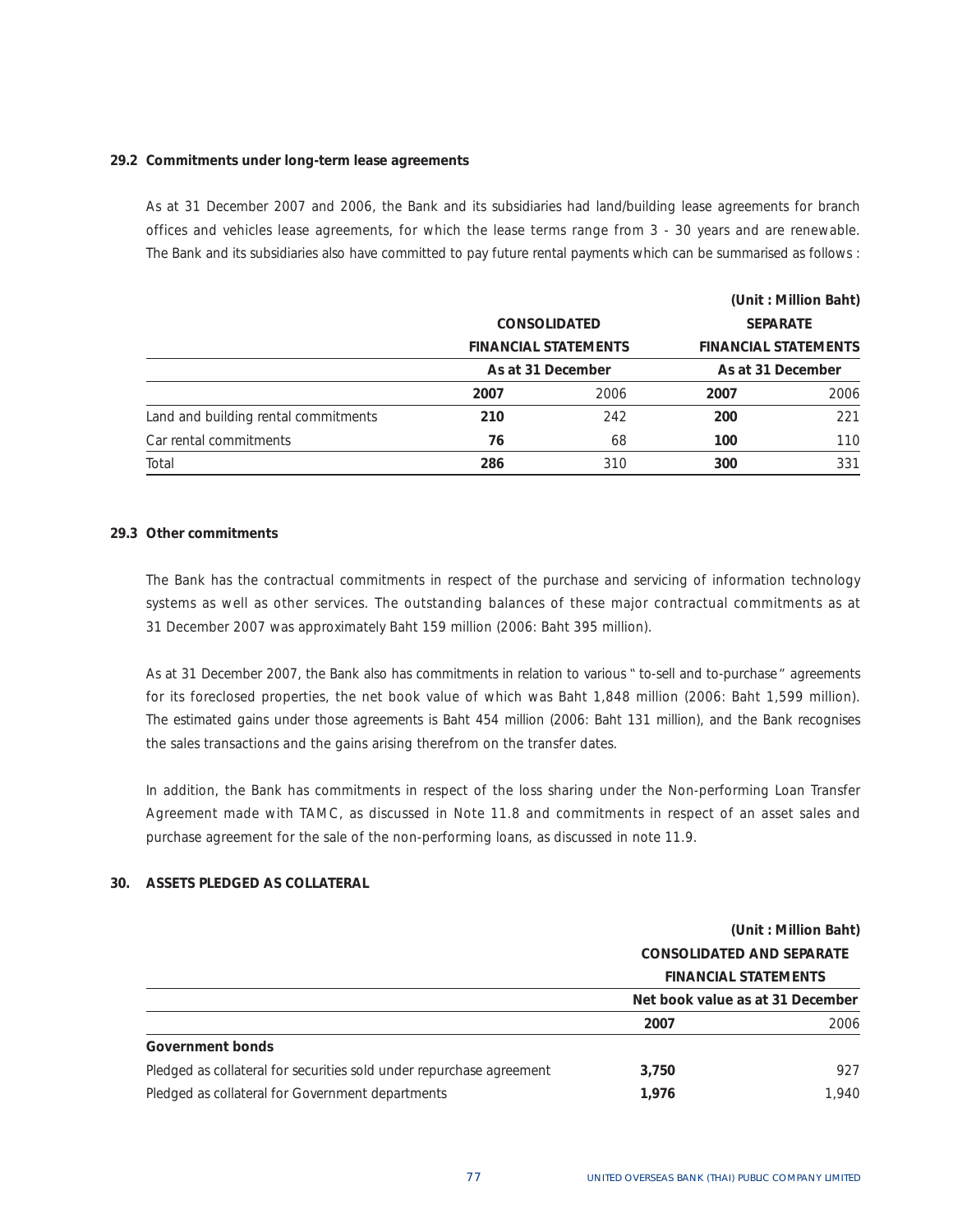## **31. LITIGATION**

In the course of operating its banking business the Bank has had various labor suits and civil suits brought against it, including cases of tort. Under these lawsuits, claims against the Bank as at 31 December 2007 totaled Baht 1,592 million (2006: Baht 1,633 million). The Bank's management believes that the liability (if any) resulting from the lawsuits will not have a material impact to the Bank's financial position or results of operations.

## **32. RELATED PARTY TRANSACTIONS**

During the year, the Bank had significant business transactions with its subsidiaries, associated, related companies (related by ways of shareholding and/or common shareholders and/or common directors) and related persons (directors or executives from level of Senior Vice President upwards). These transactions, have been concluded on commercial terms and based agreed upon in the ordinary course of business between the Bank and those companies. Interest rates on loans to employees are calculated based on the Bank's employee welfare policy.

As at 31 December 2007, the Bank also has staff welfare loans to executives from level of Senior Vice President upwards of Baht 20 million (2006: Baht 18 million) and also has normal loans to its executive officers from Senior Vice President level upwards and their close family members with the outstanding balance as at 31 December 2007 of Baht 27 million (2006 : Baht 21 million) and the average balance for the year then ended of Baht 25 million (2006 : Baht 23 million).

In addition as at 31 December 2007, the Bank also has deposits of those staff and their close family members of Baht 101 million (2006: Baht 75 million).

Significant transactions, outstanding balances, income and expenses incurred with related parties, apart from those disclosed in the other notes, are summarised below.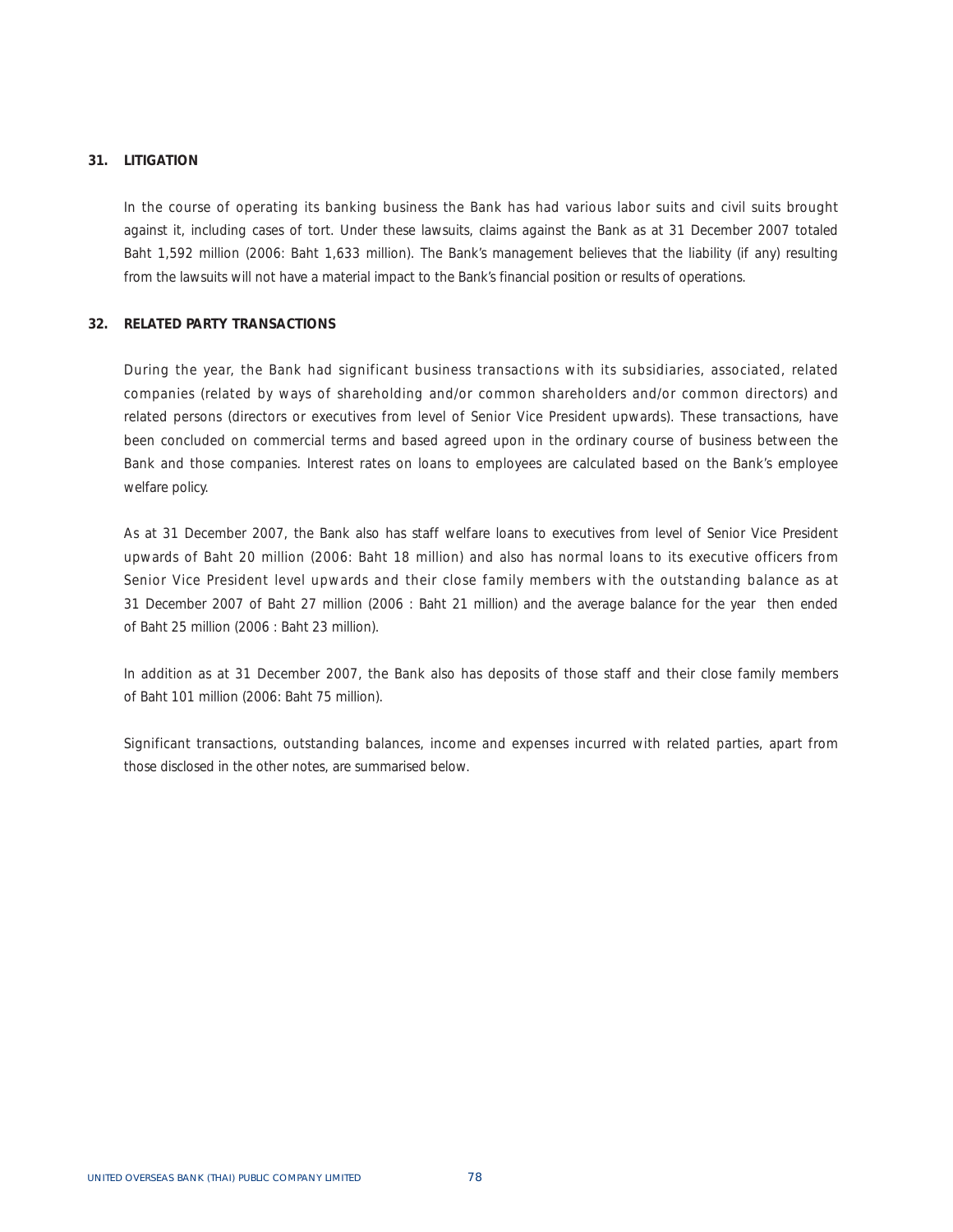|                        |                          |                          |             |       | For the year ended 31 December |                          |                          |       |
|------------------------|--------------------------|--------------------------|-------------|-------|--------------------------------|--------------------------|--------------------------|-------|
|                        |                          | 2007                     |             |       |                                | 2006                     |                          |       |
|                        |                          |                          | Group       |       |                                |                          | Group                    |       |
|                        |                          |                          | of major    |       |                                |                          | of major                 |       |
|                        | Associated               | Related                  | shareholder |       | Associated                     | Related                  | shareholder              |       |
|                        | company                  | companies                | (UOB)       | Total | company                        | companies                | (UOB)                    | Total |
| Interest income        | $\overline{\phantom{0}}$ | 1                        | 393         | 394   | ٠                              | 92                       | 136                      | 228   |
| Gain on exchange       |                          |                          | 125         | 125   |                                | 1                        | 65                       | 66    |
| Commission and         |                          |                          |             |       |                                |                          |                          |       |
| service income         | 21                       | 1                        |             | 22    | 18                             | 1                        | $\overline{\phantom{a}}$ | 19    |
| Interest expenses      | $\overline{\phantom{0}}$ | 15                       | 4           | 19    | ٠                              | 8                        | 3                        | 11    |
| Other expenses         |                          | $\overline{\phantom{a}}$ | 39          | 39    | ٠                              | ٠                        | 26                       | 26    |
| Insurance expenses     |                          |                          | 26          | 26    |                                | $\overline{\phantom{a}}$ | 18                       | 18    |
| Commission and service |                          |                          |             |       |                                |                          |                          |       |
| expenses               |                          |                          | 181         | 181   |                                |                          | 100                      | 100   |

# **CONSOLIDATED FINANCIAL STATEMENTS**

|                        |                     |                          |                          | SEPARATE FINANCIAL STATEMENTS  |     |                           |                          |           |             |       |
|------------------------|---------------------|--------------------------|--------------------------|--------------------------------|-----|---------------------------|--------------------------|-----------|-------------|-------|
|                        |                     |                          |                          | For the year ended 31 December |     |                           |                          |           |             |       |
|                        |                     |                          | 2007                     |                                |     |                           |                          | 2006      |             |       |
|                        |                     |                          |                          | Group                          |     |                           |                          |           | Group       |       |
|                        |                     |                          |                          | of major                       |     |                           |                          |           | of major    |       |
|                        |                     | Associated               |                          | Related shareholder            |     |                           | Associated               | Related   | shareholder |       |
|                        | <b>Subsidiaries</b> |                          | company companies        | (UOB)                          |     | <b>Total</b> Subsidiaries | company                  | companies | (UOB)       | Total |
| Interest income        | 108                 | $\overline{a}$           | 1                        | 393                            | 502 | 105                       |                          | 92        | 136         | 333   |
| Gain on exchange       |                     |                          |                          | 125                            | 125 |                           |                          | 1         | 65          | 66    |
| Commission and         |                     |                          |                          |                                |     |                           |                          |           |             |       |
| service income         | 140                 | 21                       | 1                        | $\blacksquare$                 | 162 | 78                        | 18                       | 1         |             | 97    |
| Interest expenses      | 11                  | $\overline{\phantom{a}}$ | 15                       | 4                              | 30  | 5                         | $\overline{\phantom{a}}$ | 8         | 3           | 16    |
| Other expenses         | -                   | $\overline{\phantom{a}}$ | $\overline{\phantom{0}}$ | 39                             | 39  | ۰                         | ٠                        |           | 26          | 26    |
| Insurance expenses     |                     |                          |                          | 26                             | 26  |                           |                          |           | 18          | 18    |
| Commission and         |                     |                          |                          |                                |     |                           |                          |           |             |       |
| service expenses       |                     |                          |                          | 181                            | 181 |                           |                          |           | 100         | 100   |
| Premises and equipment |                     |                          |                          |                                |     |                           |                          |           |             |       |
| expenses               | 22                  |                          |                          |                                | 22  | 25                        |                          |           |             | 25    |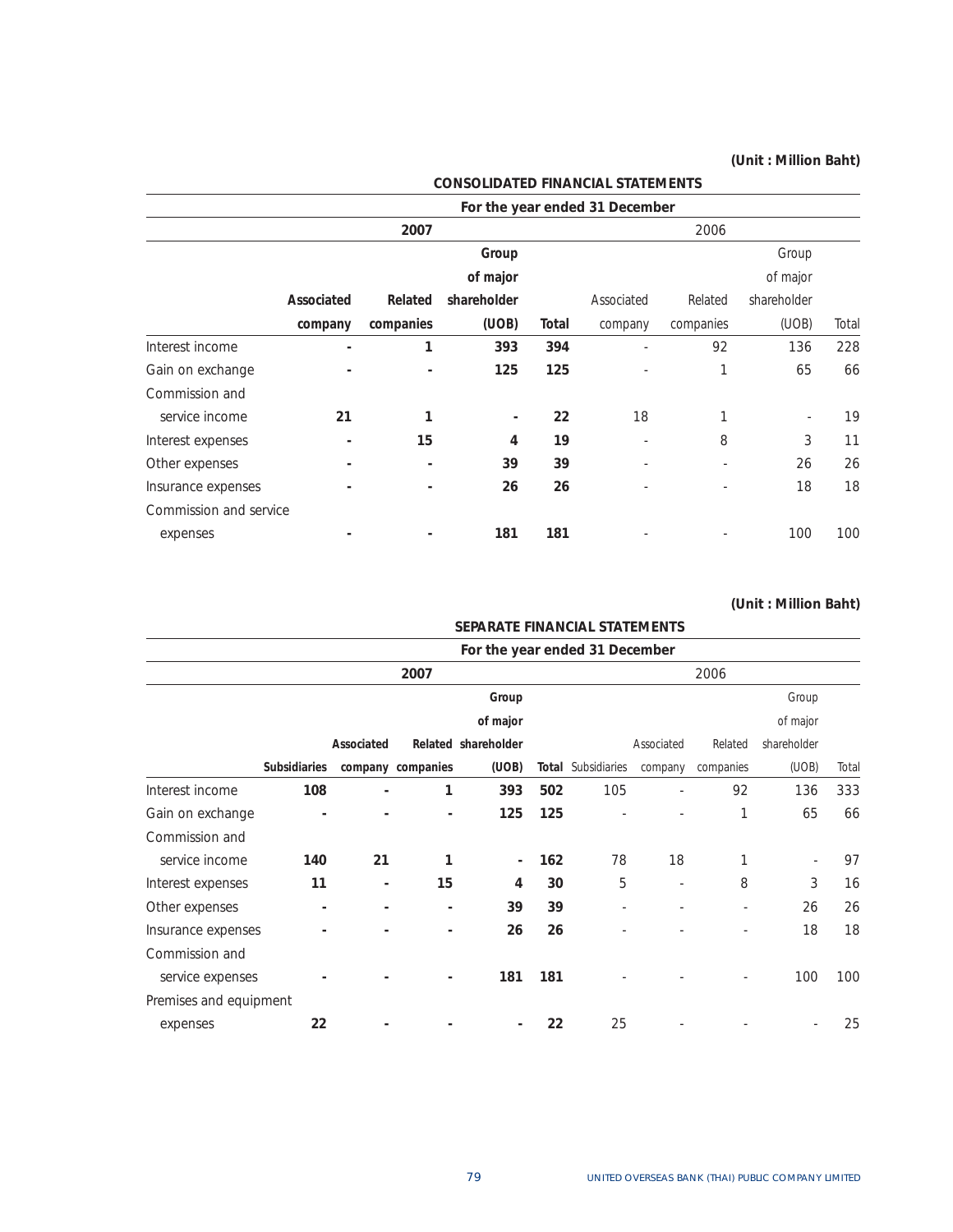| 2007 Pricing<br>policy of loans<br>N/A<br>reference rate<br>reference rate<br>MLR reference rate<br>N/A<br>$\mathbb N$<br>N/A<br>$\mathbb{\overline{E}}$<br>gl<br>NIA<br>NA<br>Money market<br>Money Market<br>흦<br>4.88 - 8.00% p.a.<br>7.05 - 7.50% p.a.<br>$\overline{4}$<br>Other<br>liabilities<br>loss on<br>derivatives<br>Unrealised<br>157<br>and money<br>market items<br>(liabilities)<br>5<br>39<br>613<br>Deposits<br>106<br>140<br>105<br>23<br>$\approx$<br>$\sim$<br>36<br>₹<br>sheet<br>/off-balance<br>3,025<br>36<br>Commitment<br>Other<br>assets<br>5<br>gain on<br>derivatives<br>23<br>Unrealised<br>and money<br>market items<br>(assets)<br>3,322<br>Outstanding<br>loans<br>574<br>186<br>$\widetilde{\mathbb{C}}$<br>367<br>loans<br>Average<br>outstanding<br>$\circ$<br>186<br>$\frac{6}{5}$<br>574<br>367<br>liabilities<br>Other<br>50<br>$\overset{\circ}{=}$<br>derivatives<br>loss on<br>$\frac{6}{1}$<br>Unrealised<br>and money<br>market items<br>210<br>352<br>160<br>(liabilities)<br>$\sim$<br><b>Deposits</b><br>105<br>$\sim$<br>59<br>F<br>120<br>144<br>۰<br>$\overline{11}$ | As at 31 December 2007                   |                  |                                                             |          |                                      |                 |                                     |           | CONSOLIDATED FINANCIAL STATEMENTS |  |           |  | As at 31 December 2006 |           |  | (Unit: Million Baht)   |
|--------------------------------------------------------------------------------------------------------------------------------------------------------------------------------------------------------------------------------------------------------------------------------------------------------------------------------------------------------------------------------------------------------------------------------------------------------------------------------------------------------------------------------------------------------------------------------------------------------------------------------------------------------------------------------------------------------------------------------------------------------------------------------------------------------------------------------------------------------------------------------------------------------------------------------------------------------------------------------------------------------------------------------------------------------------------------------------------------------------------------|------------------------------------------|------------------|-------------------------------------------------------------|----------|--------------------------------------|-----------------|-------------------------------------|-----------|-----------------------------------|--|-----------|--|------------------------|-----------|--|------------------------|
| 810<br><b>PZI</b><br>Ξ<br>3<br>$\sim$<br>23<br>8,146<br>20<br>$\overline{4}$<br>$\overline{P}$<br>22<br>92<br>Haw Par Tiger Balm (Thailand) Limited<br>Underwaterworld Pattaya Co., Ltd.<br>"Ocean Assurance Co., Ltd")<br>Co., Ltd (Formerly known as<br>The Muangthai Life Assurance<br>United Overseas Bank Limited<br>United Overseas Bank Group<br>" TNT Logistics (Thailand)<br>Siam City Securities Co., Ltd.<br>Thai Samut Asset Co., Ltd.<br>Piyalai Holdings Co., Ltd.*<br>Management Co., Ltd.<br>Ceva Logistics (Thailand)<br>PPHR (Thailand) Limited.<br>(Formerly known as<br>First Andaman Co., Ltd.<br>Professional Laboratory<br>AT Leasing Co., Ltd.*<br>Major shareholders<br>United B MEC (Thai)<br>Wing Fat Co., Ltd.<br>of Companies<br>Co., Ltd.")<br>Co., Ltd.<br>Co., Ltd.<br>Loxley Plc.                                                                                                                                                                                                                                                                                                       | outstanding                              | loans<br>Average | and money<br>Outstanding market items<br>Interbank<br>loans | (assets) | gain on<br>Unrealised<br>derivatives | Other<br>assets | sheet<br>/off-balance<br>Commitment | Interbank |                                   |  | Interbank |  |                        | Interbank |  |                        |
|                                                                                                                                                                                                                                                                                                                                                                                                                                                                                                                                                                                                                                                                                                                                                                                                                                                                                                                                                                                                                                                                                                                          | Subsidiary company<br>UOB Radanasin Plc. |                  |                                                             |          |                                      |                 |                                     |           |                                   |  |           |  |                        |           |  | $\frac{1}{2}$          |
|                                                                                                                                                                                                                                                                                                                                                                                                                                                                                                                                                                                                                                                                                                                                                                                                                                                                                                                                                                                                                                                                                                                          | Associated company<br>AXA Insurance Plc. |                  |                                                             |          |                                      |                 |                                     |           |                                   |  |           |  |                        |           |  | $\mathbb{N}\mathbb{A}$ |
|                                                                                                                                                                                                                                                                                                                                                                                                                                                                                                                                                                                                                                                                                                                                                                                                                                                                                                                                                                                                                                                                                                                          | Related companies                        |                  |                                                             |          |                                      |                 |                                     |           |                                   |  |           |  |                        |           |  |                        |
|                                                                                                                                                                                                                                                                                                                                                                                                                                                                                                                                                                                                                                                                                                                                                                                                                                                                                                                                                                                                                                                                                                                          |                                          |                  |                                                             |          |                                      |                 |                                     |           |                                   |  |           |  |                        |           |  |                        |
|                                                                                                                                                                                                                                                                                                                                                                                                                                                                                                                                                                                                                                                                                                                                                                                                                                                                                                                                                                                                                                                                                                                          |                                          |                  |                                                             |          |                                      |                 |                                     |           |                                   |  |           |  |                        |           |  |                        |
|                                                                                                                                                                                                                                                                                                                                                                                                                                                                                                                                                                                                                                                                                                                                                                                                                                                                                                                                                                                                                                                                                                                          |                                          |                  |                                                             |          |                                      |                 |                                     |           |                                   |  |           |  |                        |           |  |                        |
|                                                                                                                                                                                                                                                                                                                                                                                                                                                                                                                                                                                                                                                                                                                                                                                                                                                                                                                                                                                                                                                                                                                          |                                          |                  |                                                             |          |                                      |                 |                                     |           |                                   |  |           |  |                        |           |  |                        |
|                                                                                                                                                                                                                                                                                                                                                                                                                                                                                                                                                                                                                                                                                                                                                                                                                                                                                                                                                                                                                                                                                                                          |                                          |                  |                                                             |          |                                      |                 |                                     |           |                                   |  |           |  |                        |           |  |                        |
|                                                                                                                                                                                                                                                                                                                                                                                                                                                                                                                                                                                                                                                                                                                                                                                                                                                                                                                                                                                                                                                                                                                          |                                          |                  |                                                             |          |                                      |                 |                                     |           |                                   |  |           |  |                        |           |  |                        |
|                                                                                                                                                                                                                                                                                                                                                                                                                                                                                                                                                                                                                                                                                                                                                                                                                                                                                                                                                                                                                                                                                                                          |                                          |                  |                                                             |          |                                      |                 |                                     |           |                                   |  |           |  |                        |           |  |                        |
|                                                                                                                                                                                                                                                                                                                                                                                                                                                                                                                                                                                                                                                                                                                                                                                                                                                                                                                                                                                                                                                                                                                          |                                          |                  |                                                             |          |                                      |                 |                                     |           |                                   |  |           |  |                        |           |  |                        |
|                                                                                                                                                                                                                                                                                                                                                                                                                                                                                                                                                                                                                                                                                                                                                                                                                                                                                                                                                                                                                                                                                                                          |                                          |                  |                                                             |          |                                      |                 |                                     |           |                                   |  |           |  |                        |           |  |                        |
|                                                                                                                                                                                                                                                                                                                                                                                                                                                                                                                                                                                                                                                                                                                                                                                                                                                                                                                                                                                                                                                                                                                          |                                          |                  |                                                             |          |                                      |                 |                                     |           |                                   |  |           |  |                        |           |  |                        |
|                                                                                                                                                                                                                                                                                                                                                                                                                                                                                                                                                                                                                                                                                                                                                                                                                                                                                                                                                                                                                                                                                                                          |                                          |                  |                                                             |          |                                      |                 |                                     |           |                                   |  |           |  |                        |           |  | $\frac{4}{2}$          |
|                                                                                                                                                                                                                                                                                                                                                                                                                                                                                                                                                                                                                                                                                                                                                                                                                                                                                                                                                                                                                                                                                                                          |                                          |                  |                                                             |          |                                      |                 |                                     |           |                                   |  |           |  |                        |           |  |                        |
|                                                                                                                                                                                                                                                                                                                                                                                                                                                                                                                                                                                                                                                                                                                                                                                                                                                                                                                                                                                                                                                                                                                          |                                          |                  |                                                             |          |                                      |                 |                                     |           |                                   |  |           |  |                        |           |  |                        |
|                                                                                                                                                                                                                                                                                                                                                                                                                                                                                                                                                                                                                                                                                                                                                                                                                                                                                                                                                                                                                                                                                                                          |                                          |                  |                                                             |          |                                      |                 |                                     |           |                                   |  |           |  |                        |           |  |                        |
|                                                                                                                                                                                                                                                                                                                                                                                                                                                                                                                                                                                                                                                                                                                                                                                                                                                                                                                                                                                                                                                                                                                          |                                          |                  |                                                             |          |                                      |                 |                                     |           |                                   |  |           |  |                        |           |  | $\lessapprox$          |
|                                                                                                                                                                                                                                                                                                                                                                                                                                                                                                                                                                                                                                                                                                                                                                                                                                                                                                                                                                                                                                                                                                                          |                                          |                  |                                                             |          |                                      |                 |                                     |           |                                   |  |           |  |                        |           |  |                        |
|                                                                                                                                                                                                                                                                                                                                                                                                                                                                                                                                                                                                                                                                                                                                                                                                                                                                                                                                                                                                                                                                                                                          |                                          |                  |                                                             |          |                                      |                 |                                     |           |                                   |  |           |  |                        |           |  |                        |
|                                                                                                                                                                                                                                                                                                                                                                                                                                                                                                                                                                                                                                                                                                                                                                                                                                                                                                                                                                                                                                                                                                                          |                                          |                  |                                                             |          |                                      |                 |                                     |           |                                   |  |           |  |                        |           |  |                        |
|                                                                                                                                                                                                                                                                                                                                                                                                                                                                                                                                                                                                                                                                                                                                                                                                                                                                                                                                                                                                                                                                                                                          |                                          |                  |                                                             |          |                                      |                 |                                     |           |                                   |  |           |  |                        |           |  |                        |

\* During the year ended 31 December 2007, the Bank disposed its investment in Piyalai Hollogs Co., Ltd. at the par value as part of a trouble debt restructuring of that company and the Bank and a subsidiary also disposed t \* During the year ended 31 December 2007, the Bank disposed its like and keat of the part of the part value as part of a frouturing of that company and the Bank and a subsidiary also designed their in JAT Leasing Co., Ltd. to a related company of such company.

The outstanding balances of significant related party transactions as at 31 December 2007 and 2006, are as follows:

The outstanding balances of significant related party transactions as at 31 December 2007 and 2006, are as follows: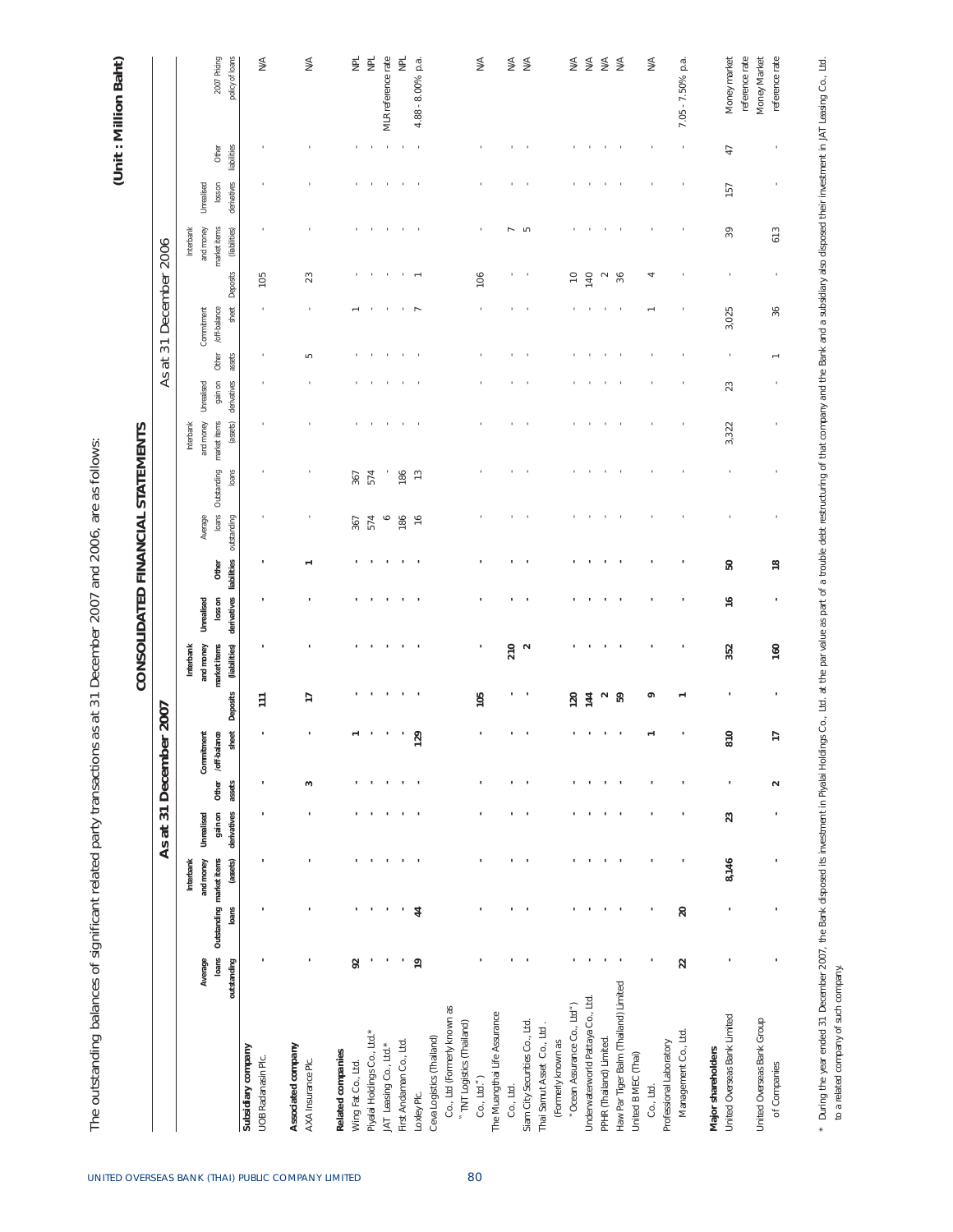|                                                                                                                                                                                                                                                                         |                  |                                   |                                    | As at                               | 31 Decemb       |                                     | er 2007         |                                                         | SEPARATE FINANCIAL STATEMENTS |       |                                                |                            |                                                    |                                      |                    | As at 31 December 2006              |                                |                                                         |                                      |                      |                                          |
|-------------------------------------------------------------------------------------------------------------------------------------------------------------------------------------------------------------------------------------------------------------------------|------------------|-----------------------------------|------------------------------------|-------------------------------------|-----------------|-------------------------------------|-----------------|---------------------------------------------------------|-------------------------------|-------|------------------------------------------------|----------------------------|----------------------------------------------------|--------------------------------------|--------------------|-------------------------------------|--------------------------------|---------------------------------------------------------|--------------------------------------|----------------------|------------------------------------------|
| outstanding                                                                                                                                                                                                                                                             | loans<br>Average | Outstanding market items<br>loans | and money<br>(assets)<br>Interbank | gainon<br>Unrealised<br>derivatives | Other<br>assets | sheet<br>/off-balance<br>Commitment | <b>Deposits</b> | market items<br>and money<br>(liabilities)<br>Interbank | loss on<br>Unrealised         | Other | derivatives liabilities outstanding<br>Average | loans Outstanding<br>loans | and money<br>market items<br>(assets)<br>Interbank | gain on<br>derivatives<br>Unrealised | Other<br>assets    | sheet<br>/off-balance<br>Commitment | Deposits                       | market items<br>and money<br>(liabilities)<br>Interbank | loss on<br>derivatives<br>Unrealised | Other<br>liabilities | 2007 Pricing<br>policy of loans          |
| UOB Leasing (Thai) Co., Ltd.<br>Subsidiary companies                                                                                                                                                                                                                    | 1,991            | 1,896                             |                                    |                                     | ò               | 22                                  | 台               |                                                         |                               |       | 2,218                                          | 1,906                      |                                                    |                                      | 44                 | 46                                  | g                              |                                                         |                                      |                      | 3.63 - 6.25% p.a.                        |
| UOB Asset Management<br>(Thai) Co., Ltd.                                                                                                                                                                                                                                |                  |                                   |                                    |                                     | ⊵               |                                     |                 | 269                                                     |                               |       |                                                |                            |                                                    |                                      | $\scriptstyle\sim$ |                                     |                                | 134                                                     |                                      |                      | $\stackrel{\triangle}{\leq}$             |
| UOB Bullion & Futures (Thai) Co., Ltd.<br>UOB Radanasin Plc.                                                                                                                                                                                                            |                  |                                   |                                    |                                     |                 |                                     | 8<br>Ξ          |                                                         |                               |       |                                                |                            |                                                    |                                      |                    |                                     | $43$<br>105                    |                                                         |                                      | $\rm{50}$            | $\mathbb{N}^{\mathbb{A}}$<br>$\lesssim$  |
| Associated company<br>AXA Insurance Plc.                                                                                                                                                                                                                                |                  |                                   |                                    |                                     |                 |                                     | H               |                                                         |                               |       |                                                |                            |                                                    |                                      |                    |                                     | 23                             |                                                         |                                      |                      | $\stackrel{\triangle}{\geq}$             |
| Related companies<br>Wing Fat Co., Ltd.                                                                                                                                                                                                                                 | 55               |                                   |                                    |                                     |                 |                                     |                 |                                                         |                               |       | 367                                            | 367                        |                                                    |                                      |                    |                                     |                                |                                                         |                                      |                      | $\overrightarrow{\Xi}$                   |
| Piyalai Holdings Co., Ltd. *                                                                                                                                                                                                                                            |                  |                                   |                                    |                                     |                 |                                     |                 |                                                         |                               |       | 574                                            | 574                        |                                                    |                                      |                    |                                     |                                |                                                         |                                      |                      | $\overrightarrow{\Xi}$                   |
| JAT Leasing Co., Ltd. *                                                                                                                                                                                                                                                 |                  |                                   |                                    |                                     |                 |                                     |                 |                                                         |                               |       | $\circ$                                        |                            |                                                    |                                      |                    |                                     |                                |                                                         |                                      |                      | MLR reference rate                       |
| First Andaman Co., Ltd.                                                                                                                                                                                                                                                 |                  |                                   |                                    |                                     |                 |                                     |                 |                                                         |                               |       | 186                                            | 186                        |                                                    |                                      |                    |                                     |                                |                                                         |                                      |                      | g                                        |
| Ceva Logistics (Thailand) Co., Ltd.<br>Loxley Plc.                                                                                                                                                                                                                      | ድ                | $\ddot{a}$                        |                                    |                                     |                 | 129                                 |                 |                                                         |                               |       | $\approx$                                      | $\widetilde{\phantom{a}}$  |                                                    |                                      |                    |                                     |                                |                                                         |                                      |                      | 4.88 - 8.00% p.a.                        |
| "TNT Logistics (Thailand)<br>(Formerly known as                                                                                                                                                                                                                         |                  |                                   |                                    |                                     |                 |                                     |                 |                                                         |                               |       |                                                |                            |                                                    |                                      |                    |                                     |                                |                                                         |                                      |                      |                                          |
| Co., Ltd.")                                                                                                                                                                                                                                                             |                  |                                   |                                    |                                     |                 |                                     | 105             |                                                         |                               |       |                                                |                            |                                                    |                                      |                    |                                     | 106                            |                                                         |                                      |                      | $\stackrel{\triangle}{\geq}$             |
| The Muangthai Life Assurance<br>$Co.,$ Ltd.                                                                                                                                                                                                                             |                  |                                   |                                    |                                     |                 |                                     |                 | 210                                                     |                               |       |                                                |                            |                                                    |                                      |                    |                                     |                                |                                                         |                                      |                      | $\stackrel{\triangle}{\geq}$             |
| Siam City Securities Co., Ltd.                                                                                                                                                                                                                                          |                  |                                   |                                    |                                     |                 |                                     |                 | $\sim$                                                  |                               |       |                                                |                            |                                                    |                                      |                    |                                     |                                | S                                                       |                                      |                      | $\mathbb N$                              |
| Thai Samut Asset Co., Ltd.                                                                                                                                                                                                                                              |                  |                                   |                                    |                                     |                 |                                     |                 |                                                         |                               |       |                                                |                            |                                                    |                                      |                    |                                     |                                |                                                         |                                      |                      |                                          |
| (Formerly known as                                                                                                                                                                                                                                                      |                  |                                   |                                    |                                     |                 |                                     |                 |                                                         |                               |       |                                                |                            |                                                    |                                      |                    |                                     |                                |                                                         |                                      |                      |                                          |
| "Ocean Assurance Co., Ltd")                                                                                                                                                                                                                                             |                  |                                   |                                    |                                     |                 |                                     | 120             |                                                         |                               |       |                                                |                            |                                                    |                                      |                    |                                     | $\cong$                        |                                                         |                                      |                      | $\stackrel{\triangle}{\leq}$             |
| Underwaterworld Pattaya Co., Ltd.                                                                                                                                                                                                                                       |                  |                                   |                                    |                                     |                 |                                     | 144             |                                                         |                               |       |                                                |                            |                                                    |                                      |                    |                                     | 140                            |                                                         |                                      |                      | $\mathbb N$                              |
| PPHR (Thailand) Limited.                                                                                                                                                                                                                                                |                  |                                   |                                    |                                     |                 |                                     | S9<br>$\sim$    |                                                         |                               |       |                                                |                            |                                                    |                                      |                    |                                     | $\sim$                         |                                                         |                                      |                      | $\mathbb N$<br>$\mathbb{N}^{\mathbb{A}}$ |
| Haw Par Tiger Balm (Thailand) Limited<br>United B MEC (Thai) Co., Ltd.                                                                                                                                                                                                  |                  |                                   |                                    |                                     |                 |                                     | $\circ$         |                                                         |                               |       |                                                |                            |                                                    |                                      |                    |                                     | 36<br>$\overline{\phantom{a}}$ |                                                         |                                      |                      | $\mathbb N$                              |
| Professional Laboratory                                                                                                                                                                                                                                                 |                  |                                   |                                    |                                     |                 |                                     |                 |                                                         |                               |       |                                                |                            |                                                    |                                      |                    |                                     |                                |                                                         |                                      |                      |                                          |
| Management Co., Ltd.                                                                                                                                                                                                                                                    | 22               | 20                                |                                    |                                     |                 |                                     |                 |                                                         |                               |       |                                                |                            |                                                    |                                      |                    |                                     |                                |                                                         |                                      |                      | 7.05 - 7.50% p.a.                        |
| United Overseas Bank Limited<br>Major shareholders                                                                                                                                                                                                                      |                  |                                   | 8,146                              | 23                                  |                 | 810                                 |                 | 352                                                     | $\frac{6}{1}$                 | 50    |                                                |                            | 3,322                                              | 23                                   |                    | 3,025                               |                                | 39                                                      | 157                                  | 47                   | Money Market                             |
| United Overseas Bank Group                                                                                                                                                                                                                                              |                  |                                   |                                    |                                     |                 |                                     |                 |                                                         |                               |       |                                                |                            |                                                    |                                      |                    |                                     |                                |                                                         |                                      |                      | reference rate<br>Money Market           |
| of Companies                                                                                                                                                                                                                                                            |                  |                                   |                                    |                                     | $\sim$          | $\overline{1}$                      |                 | 160                                                     |                               |       |                                                |                            |                                                    |                                      |                    | 36                                  |                                | 613                                                     |                                      |                      | reference rate                           |
| * During the year ended 31 December 2007, the Bank disposed its investment in Pyalal Holdings Co., Ltd. at the par value as part of a trouble debt restructuring of that company and the Bank and a subsidiary also disposed t<br>to a related company of such company. |                  |                                   |                                    |                                     |                 |                                     |                 |                                                         |                               |       |                                                |                            |                                                    |                                      |                    |                                     |                                |                                                         |                                      |                      |                                          |

(Unit: Million Baht)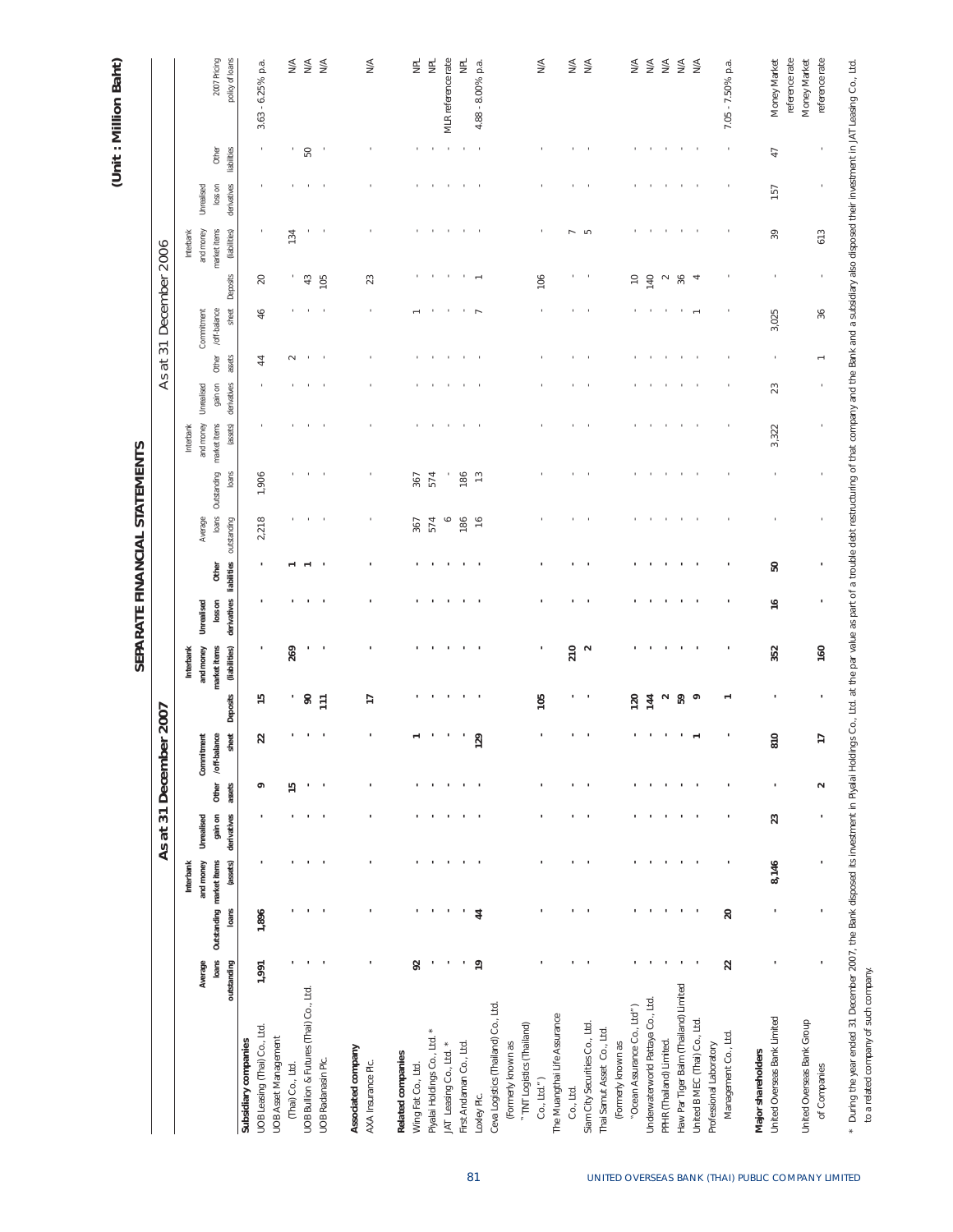In addition, during the year ended 31 December 2007, the Bank purchased application software from United Overseas Bank Limited of Baht 106 million.

## **33. BENEFITS OF DIRECTORS AND MANAGEMENT**

As at 31 December 2007 and 2006, the Bank and its subsidiaries had not paid other benefits except for normal staff benefits to their directors and management.

## **34. CORPORATE INCOME TAX**

After adjusting profits for accounting purposes for non-tax deductible expenses and tax-exempt revenues in the tax computation, there is no income tax payable by the Bank for the year ended 31 December 2007 and 2006 since the tax loss brought forward from previous year exceeds the net profit for the year.

Corporate income tax of the subsidiaries on the net profit for the years have been calculated after adding back certain expenses which are disallowed for tax computation purpose.

## **35. BASIC EARNINGS (LOSS) PER SHARE**

Earning (loss) per share as presented in the income statements is basic earning (loss) per share, which is calculated by dividing net income (loss) for the years by the weighted average number of ordinary shares in issue during the years.

The Bank had the basic earnings (loss) per share as follows :

|                                  |               | <b>CONSOLIDATED</b>            |               | <b>SEPARATE</b>                |
|----------------------------------|---------------|--------------------------------|---------------|--------------------------------|
|                                  |               | <b>FINANCIAL STATEMENTS</b>    |               | <b>FINANCIAL STATEMENTS</b>    |
|                                  |               | For the year ended 31 December |               | For the year ended 31 December |
|                                  | 2007          | 2006                           | 2007          | 2006                           |
|                                  |               | (Restated)                     |               | (Restated)                     |
| Net income (loss) (Million Baht) | (89)          | 598                            | (181)         | 482                            |
| Weighted average number of       |               |                                |               |                                |
| ordinary shares (shares)         | 8,217,062,166 | 8.217.062.166                  | 8,217,062,166 | 8.217.062.166                  |
| Basic earnings (loss) per share  |               |                                |               |                                |
| (Baht)                           | (0.01)        | 0.07                           | (0.02)        | 0.06                           |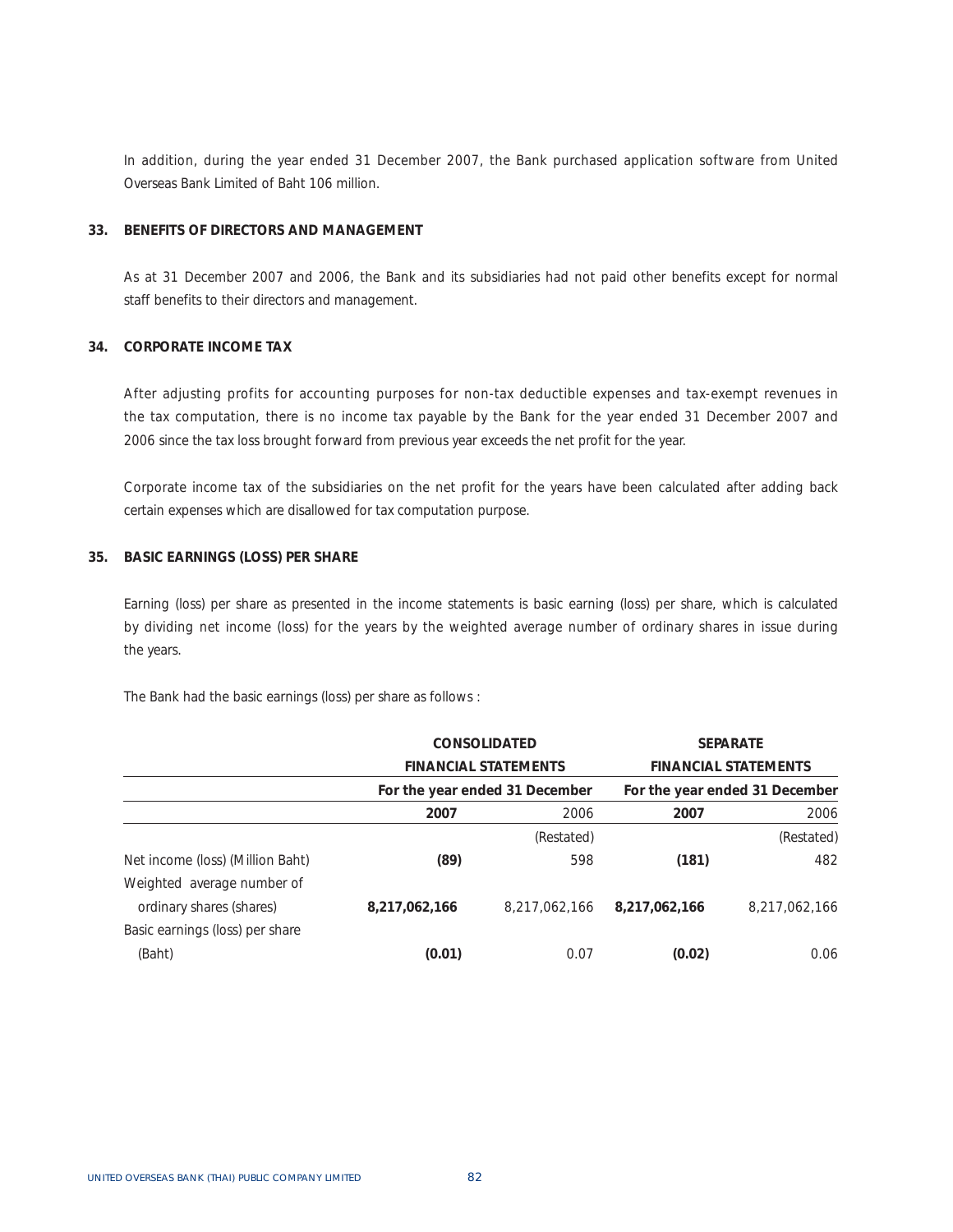## **36. FINANCIAL POSITIONS AND RESULTS OF OPERATIONS CLASSIFIED BY TYPE OF BUSINESSES**

Financial position as at 31 December 2007 and 2006, classified by type of business are as follows :

|                            |             |         |                          |                                          |             | (Unit: Million Baht)           |
|----------------------------|-------------|---------|--------------------------|------------------------------------------|-------------|--------------------------------|
|                            |             |         |                          | <b>CONSOLIDATED FINANCIAL STATEMENTS</b> |             |                                |
|                            |             |         |                          | As at 31 December 2007                   |             |                                |
|                            |             |         |                          |                                          |             | <b>Eliminated Consolidated</b> |
|                            | <b>Bank</b> | Leasing | <b>Others</b>            | Total                                    | transaction | total                          |
| Total assets               | 211,640     | 2,714   | 463                      | 214,817                                  | (2,879)     | 211,938                        |
| Interbank and money market |             |         |                          |                                          |             |                                |
| items - net (assets)       | 19,796      | 28      | 363                      | 20,187                                   | (376)       | 19,811                         |
| Investments - net          | 26,682      | 7       | 1                        | 26,690                                   | (583)       | 26,107                         |
| Loans and accrued interest |             |         |                          |                                          |             |                                |
| receivable - net           | 142,742     | 2,590   | $\overline{\phantom{a}}$ | 145,332                                  | (1,905)     | 143,427                        |
| Deposits                   | 158,374     |         | $\overline{\phantom{a}}$ | 158,374                                  | (105)       | 158,269                        |
| Interbank and money market |             |         |                          |                                          |             |                                |
| items (liabilities)        | 9,899       | 1,896   | $\overline{\phantom{a}}$ | 11,795                                   | (2, 165)    | 9,630                          |
| <b>Borrowings</b>          | 11,944      |         | $\overline{\phantom{a}}$ | 11,944                                   |             | 11,944                         |
| Total contingencies -      |             |         |                          |                                          |             |                                |
| off - balance sheet        | 198,843     |         |                          | 198,843                                  |             | 198,843                        |

|                            |             |         |                          | CONSOLIDATED FINANCIAL STATEMENTS |             |              |
|----------------------------|-------------|---------|--------------------------|-----------------------------------|-------------|--------------|
|                            |             |         |                          | As at 31 December 2006 (Restated) |             |              |
|                            |             |         |                          |                                   | Eliminated  | Consolidated |
|                            | <b>Bank</b> | Leasing | Others                   | Total                             | transaction | total        |
| Total assets               | 188,914     | 2,855   | 448                      | 192,217                           | (2,960)     | 189,257      |
| Interbank and money market |             |         |                          |                                   |             |              |
| items - net (assets)       | 7,665       | 34      | 371                      | 8,070                             | (352)       | 7,718        |
| Investments - net          | 10,961      | 9       |                          | 10,971                            | (658)       | 10,313       |
| Loans and accrued interest |             |         |                          |                                   |             |              |
| receivable - net           | 145,991     | 2,634   | $\sim$                   | 148,625                           | (1, 914)    | 146,711      |
| Deposits                   | 149,640     |         | $\sim$                   | 149,640                           | (168)       | 149,472      |
| Interbank and money market |             |         |                          |                                   |             |              |
| items (liabilities)        | 6,513       | 2,081   | $\overline{\phantom{a}}$ | 8,594                             | (2,040)     | 6,554        |
| Borrowings                 | 2,062       |         | $\overline{\phantom{a}}$ | 2,062                             | (50)        | 2,012        |
| Total contingencies -      |             |         |                          |                                   |             |              |
| off - balance sheet        | 129,553     |         | ٠                        | 129,553                           |             | 129,553      |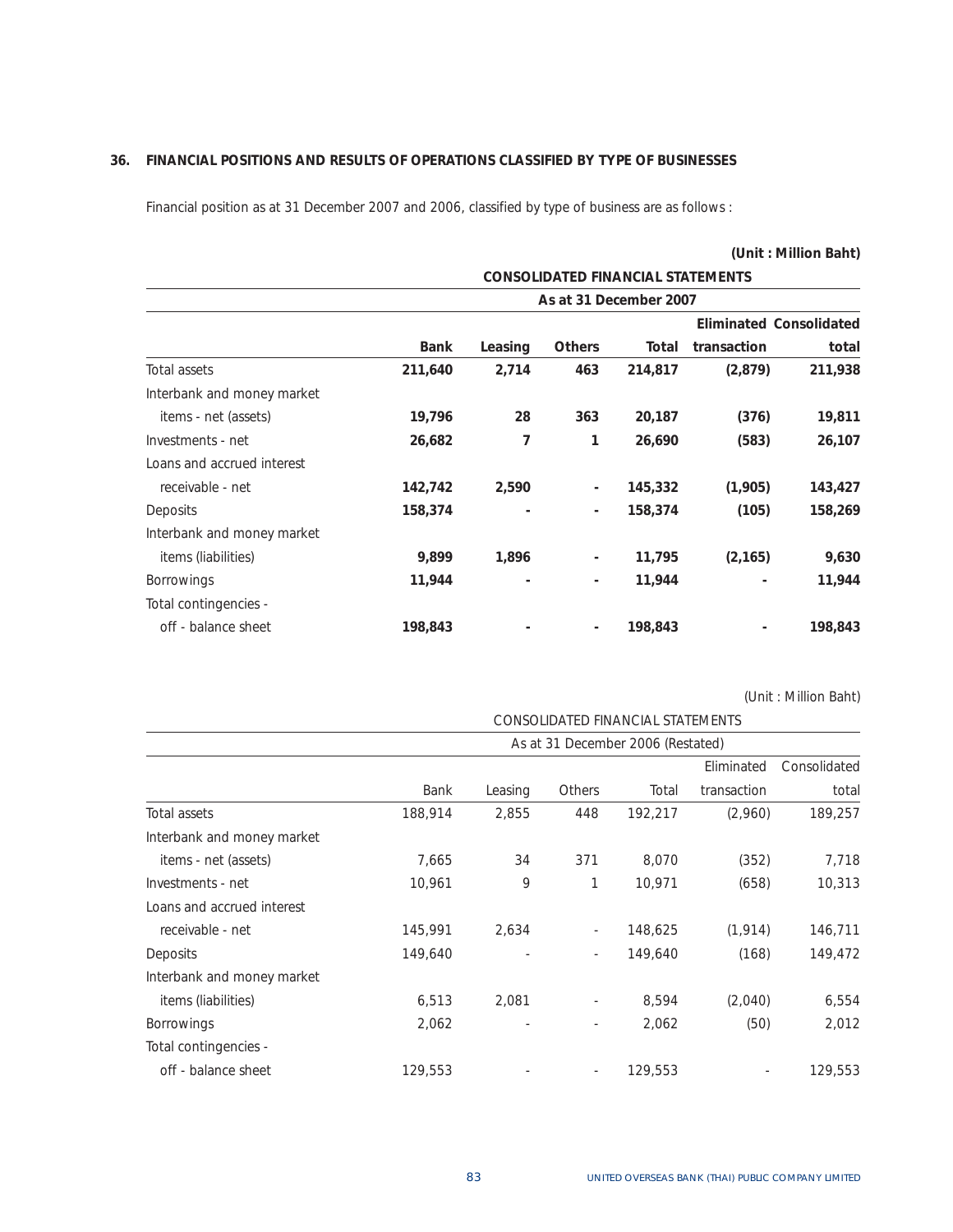Financial position of the Bank as at 31 December 2007 and 2006, classified by geographic type are as follows :

|                            |                 |                          |         | SEPARATE FINANCIAL STATEMENTS |                                   |         |
|----------------------------|-----------------|--------------------------|---------|-------------------------------|-----------------------------------|---------|
|                            |                 | As at 31 December 2007   |         |                               | As at 31 December 2006 (Restated) |         |
|                            | <b>Domestic</b> | Overseas                 | Total   | <b>Domestic</b>               | Overseas                          | Total   |
| Total assets               | 211,637         | 3                        | 211,640 | 188,911                       | 3                                 | 188,914 |
| Interbank and money market |                 |                          |         |                               |                                   |         |
| items - net (assets)       | 19,796          | $\overline{\phantom{a}}$ | 19,796  | 7,665                         |                                   | 7,665   |
| Investments - net          | 26,682          | $\overline{\phantom{a}}$ | 26,682  | 10,961                        | $\sim$                            | 10,961  |
| Loans and accrued interest |                 |                          |         |                               |                                   |         |
| receivable - net           | 142,742         |                          | 142,742 | 145,991                       |                                   | 145,991 |
| Deposits                   | 158,374         |                          | 158,374 | 149,640                       |                                   | 149,640 |
| Interbank and money market |                 |                          |         |                               |                                   |         |
| items (liabilities)        | 9,899           |                          | 9,899   | 6,513                         |                                   | 6,513   |
| <b>Borrowings</b>          | 11,944          | ٠                        | 11,944  | 2,062                         | ٠.                                | 2,062   |
| Total contingencies -      |                 |                          |         |                               |                                   |         |
| off - balance sheet        | 198,843         |                          | 198,843 | 129,553                       |                                   | 129,553 |

**(Unit : Million Baht)** 

Results of the Bank's operations for the years ended 31 December 2007 and 2006 classified by type of business are as follows :

|                                  |             |         |                          | <b>CONSOLIDATED FINANCIAL STATEMENTS</b> |             |                                |
|----------------------------------|-------------|---------|--------------------------|------------------------------------------|-------------|--------------------------------|
|                                  |             |         |                          | For the year ended 31 December 2007      |             |                                |
|                                  |             |         |                          |                                          |             | <b>Eliminated Consolidated</b> |
|                                  | <b>Bank</b> | Leasing | <b>Others</b>            | Total                                    | transaction | total                          |
| Interest and dividend income     | 11,630      | 225     | 11                       | 11.866                                   | (125)       | 11,741                         |
| Interest expenses                | (5,079)     | (114)   | $\overline{\phantom{a}}$ | (5, 193)                                 | 119         | (5,074)                        |
| Net interest and dividend income | 6,551       | 111     | 11                       | 6,673                                    | (6)         | 6,667                          |
| Non-interest income              | 2,038       | 169     | 426                      | 2,633                                    | (177)       | 2,456                          |
| Non-interest expenses            | (8, 770)    | (189)   | (380)                    | (9, 339)                                 | 162         | (9, 177)                       |
| Income (loss) before income tax  | (181)       | 91      | 57                       | (33)                                     | (21)        | (54)                           |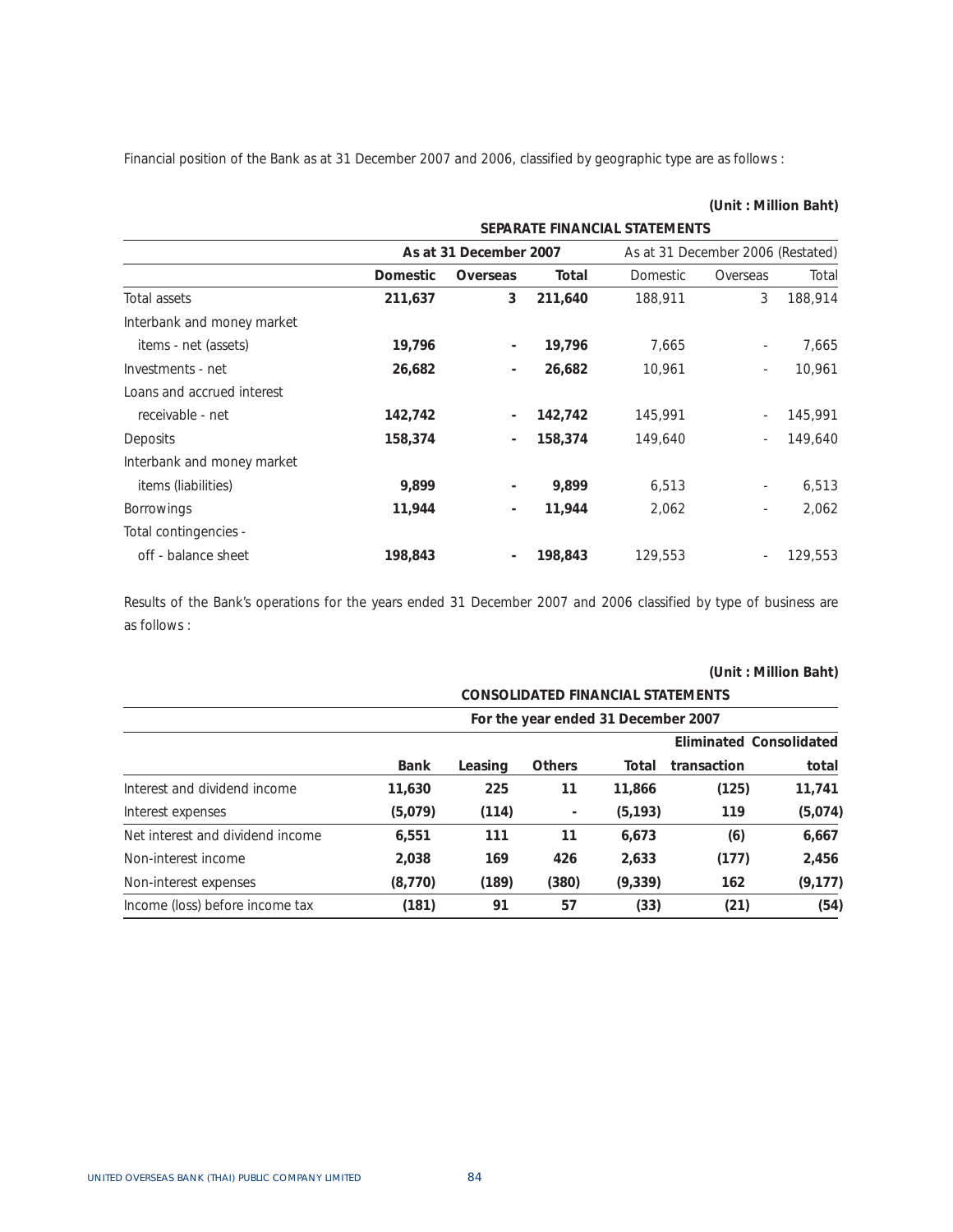|                                  |          |         |               | <u>CONJOLIDATED TINANOME JIATEMIENTJ</u> |                                                |              |
|----------------------------------|----------|---------|---------------|------------------------------------------|------------------------------------------------|--------------|
|                                  |          |         |               |                                          | For the year ended 31 December 2006 (Restated) |              |
|                                  |          |         |               |                                          | Eliminated                                     | Consolidated |
|                                  | Bank     | Leasing | <b>Others</b> | Total                                    | transaction                                    | total        |
| Interest and dividend income     | 10.263   | 212     | 8             | 10.483                                   | (122)                                          | 10,361       |
| Interest expenses                | (4,042)  | (107)   |               | (4, 149)                                 | 111                                            | (4,038)      |
| Net interest and dividend income | 6,221    | 105     | 8             | 6.334                                    | (11)                                           | 6,323        |
| Non-interest income              | 2.014    | 230     | 226           | 2.470                                    | (95)                                           | 2,375        |
| Non-interest expenses            | (7, 753) | (235)   | (203)         | (8, 191)                                 | 104                                            | (8,087)      |
| Income before income tax         | 482      | 100     | 31            | 613                                      | (2)                                            | 611          |

CONSOLIDATED FINANCIAL STATEMENTS

Results of the Bank's operations for the years ended 31 December 2007 and 2006 classified by type of geographic are as follows :

#### **(Unit : Million Baht)**

|                                  |                 |                          |          | SEPARATE FINANCIAL STATEMENTS |                             |          |
|----------------------------------|-----------------|--------------------------|----------|-------------------------------|-----------------------------|----------|
|                                  |                 | For the year ended       |          |                               | For the year ended          |          |
|                                  |                 | 31 December 2007         |          |                               | 31 December 2006 (Restated) |          |
|                                  | <b>Domestic</b> | Overseas                 | Total    | Domestic                      | Overseas                    | Total    |
| Interest and dividend income     | 11,630          | $\overline{\phantom{a}}$ | 11,630   | 10,263                        | ۰.                          | 10,263   |
| Interest expenses                | (5,079)         | $\overline{\phantom{a}}$ | (5,079)  | (4, 042)                      | $\overline{\phantom{a}}$    | (4, 042) |
| Net interest and dividend income | 6,551           | $\overline{\phantom{a}}$ | 6,551    | 6.221                         | ۰                           | 6,221    |
| Non-interest income              | 2,038           | $\overline{\phantom{a}}$ | 2,038    | 2,014                         | ۰                           | 2,014    |
| Non-interest expenses            | (8, 767)        | (3)                      | (8, 770) | (7, 750)                      | (3)                         | (7, 753) |
| Income (loss) before income tax  | (178)           | (3)                      | (181)    | 485                           | (3)                         | 482      |

### **37. DISCLOSURE OF FINANCIAL INSTRUMENTS**

The Bank enters into financial instruments with off-balance sheet risk in the normal course of business, in order to meet the financing needs of its customers and to reduce its own exposure to fluctuations in foreign exchange rates and interest rates. These financial instruments with off-balance sheet risk include commitments to extend credit, standby letters of credit, financial guarantees, forward foreign exchange contracts, among others. Such instruments involve, to varying degrees, elements of credit risk, interest rate risk and foreign exchange risk in excess of the amount already recognised in the financial statements. The contracts or notional amounts of those instruments reflect the extent of the Bank's involvement in particular classes of financial instruments.

The Bank enters into derivative contracts as part of its risk management strategy primarily to manage market risks arising from the Bank's underlying assets and liabilities and to reduce customer risks. In entering into off-balance sheet financial instruments, the Bank is governed by policies and parameters proposed by the Assets and Liabilities Committee and endorsed by the Corporate Risk Management Committee and Board of Directors.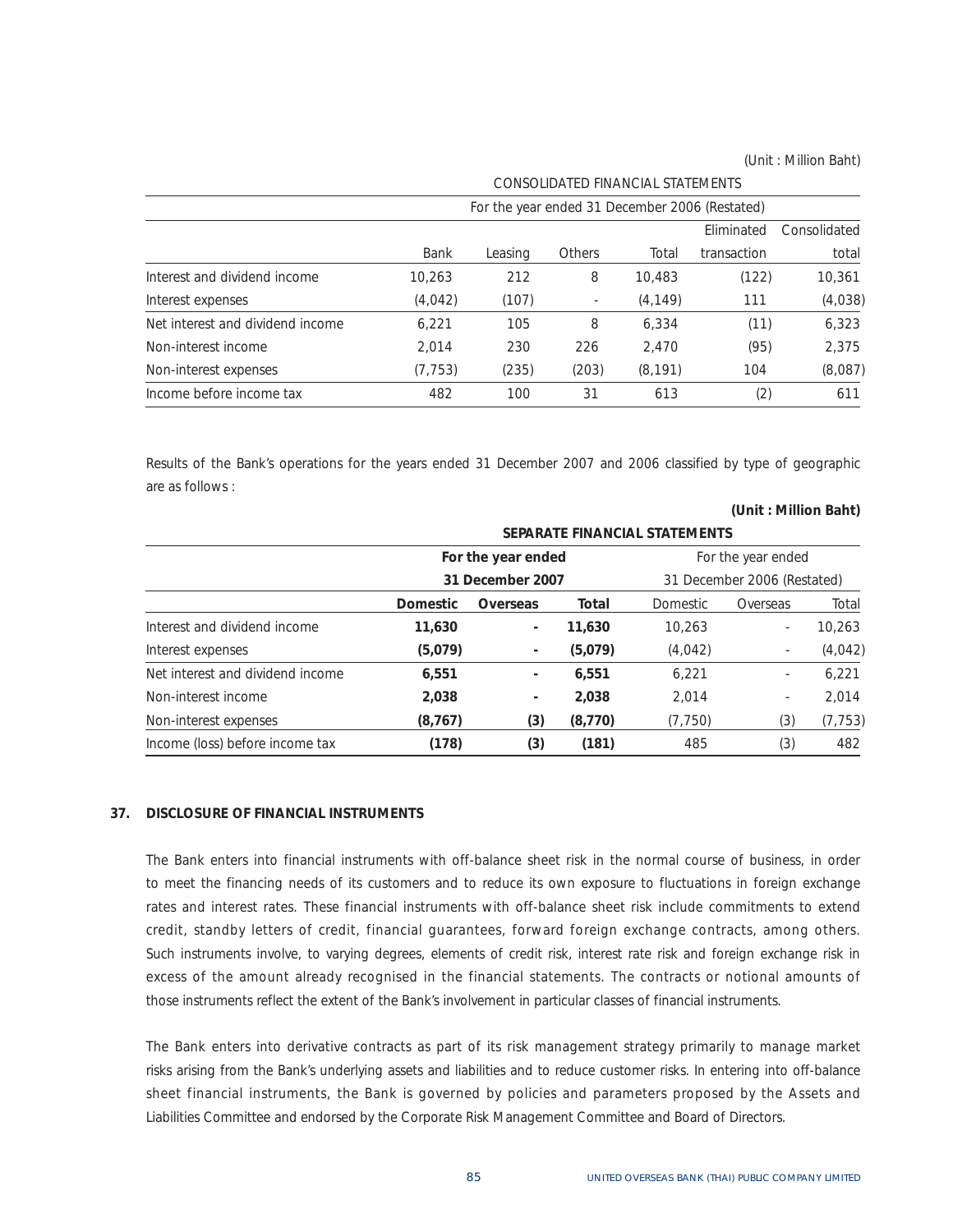### **37.1 Accounting Policies**

Details of significant accounting policies and methods adopted, including criteria for recognition, the basis of measurement and the basis on which revenues and expenses are recognised in respect of each class of financial assets and financial liabilities, are disclosed in Note 6.

## **37.2 Credit Risk**

Credit risk refers to the risk that a counterparty will default on its contractual obligations resulting in a financial loss to the Bank and its subsidiaries. The Bank and its subsidiaries have adopted the policy of only dealing with creditworthy counterparts and obtaining sufficient collateral or other security, where appropriate, as a means of mitigating the risk of financial losses as a result of defaults.

In the case of recognised financial assets, the carrying amount of the assets recorded in the balance sheet, net of allowance for doubtful accounts, represents the Bank's and its subsidiaries' maximum exposure to credit risk.

Furthermore, the Bank's exposure to credit risk in the event of non-performance by the counterparties to commitments to extend credit, standby letters of credit, and financial guarantees is represented by the contractual notional amount of those instruments. The Bank uses the same credit policies in making commitments and accepting conditional obligations as it does for on-balance sheet instruments. For derivatives, the contract or notional amounts do not represent the real exposure to credit loss. The Bank controls the credit risk of its derivatives through the credit approval process, credit limits, and monitoring procedures set by its Executive Committee. Credit risks also arise from the possibility that the counterparty to the off-balance sheet financial instruments will not adhere to the terms of the contract with the Bank when settlement becomes due.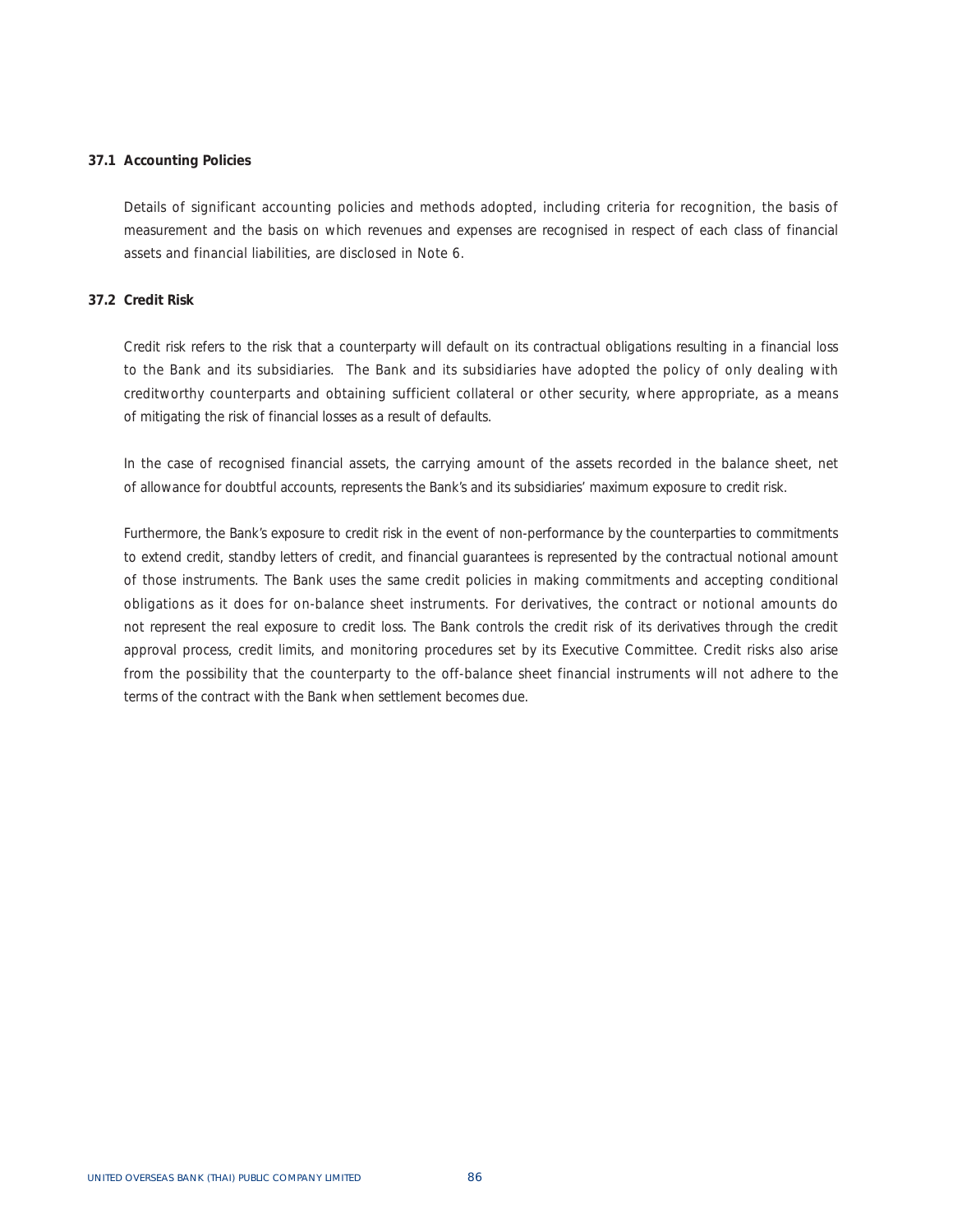The following table shows the credit equivalent of unmatured off-balance sheet financial instruments in accordance with the BOT's ruling.

|                                             |                          | <b>CONSOLIDATED AND SEPARATE</b> |
|---------------------------------------------|--------------------------|----------------------------------|
|                                             |                          | <b>FINANCIAL STATEMENTS</b>      |
|                                             |                          | As at 31 December                |
|                                             | 2007                     | 2006                             |
| Foreign exchange contracts                  | 1,130                    | 739                              |
| Interest rate swap contracts                | 190                      | 282                              |
| Cross currency interest rate swap contracts | 464                      | 66                               |
| Options                                     | 133                      | $\overline{4}$                   |
| Avals to bills                              | 470                      | 488                              |
| Guarantees of loans                         | 492                      | 564                              |
| Performance guarantees                      | 5,951                    | 6,084                            |
| Bid guarantees                              | 395                      | 184                              |
| Liability under unmatured import bills      | 274                      | 232                              |
| Import letters of credit                    | 746                      | 427                              |
| Others                                      | $\overline{\phantom{a}}$ | 54                               |
| Total                                       | 10,245                   | 9,124                            |

## **37.3 Interest Rate Risk**

Interest rate risk arises when there is the potential for a change in interest rates to have an adverse effect on the net interest income of the Bank and its subsidiaries in the current reporting year, and in the future. Interest rate risk arises from the structure and characteristics of the Bank and its subsidiaries' assets, liabilities, shareholders' equity and interest rate linked derivative contracts, and from maturity mismatch in the repricing dates of their assets and liabilities.

The table below shows the Bank and its subsidiaries' exposure to interest rate risk, the remaining period to the earlier of contractual repricing dates or maturity dates, and the average contractual interest rate, where applicable, for classes of financial assets and financial liabilities subject to interest rate risk.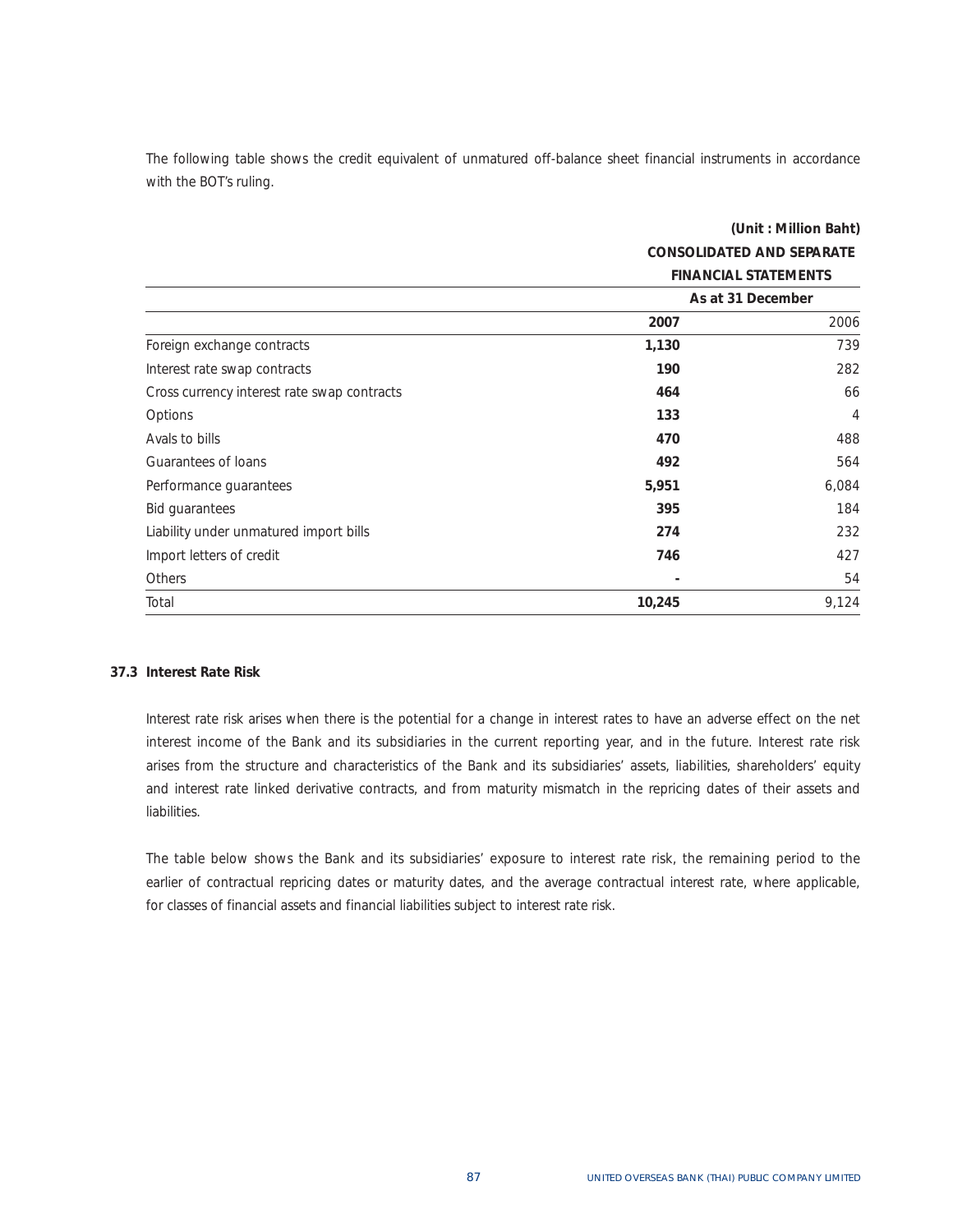|                                              |                 |             |                   |                                   |              |                 | (Unit: Million Baht) |
|----------------------------------------------|-----------------|-------------|-------------------|-----------------------------------|--------------|-----------------|----------------------|
|                                              |                 |             |                   | CONSOLIDATED FINANCIAL STATEMENTS |              |                 |                      |
|                                              |                 |             |                   | As at 31 December 2007            |              |                 |                      |
|                                              |                 |             |                   |                                   |              |                 | Average rate         |
|                                              | Floating rate/  |             |                   | More than                         | Non-interest |                 | of return per        |
|                                              | Within 3 months | 3-12 months | 1-5 years         | 5 years                           | bearing      | Total           | annum (%)            |
| Financial assets                             |                 |             |                   |                                   |              |                 |                      |
| Cash                                         | ı               |             |                   |                                   | 2,954        | 2,954           |                      |
| Interbank and money market items - net       | 15,537          |             | 895               |                                   | 3,379        | 19,811          | 3.65                 |
| Securities purchased under resale agreements | 1,200           |             |                   |                                   |              | 1,200           | 3.49                 |
| Investments - net                            | 796             | 16,745      | 3,622             | 3,996                             | 948          | 26,107          | 3.20                 |
| Loans                                        | 125,989         | 11,648      | 2,689             | 3                                 | 8,012        | 148,341         | 6.51                 |
| <b>Financial liabilities</b>                 |                 |             |                   |                                   |              |                 |                      |
| Deposits                                     | 123,312         | 26,178      | 3,995             |                                   | 4,784        | 158,269         | 2.20                 |
| Interbank and money market items             | 8,070           | 410         | 205               |                                   | 945          | 9,630           | 5.41                 |
| Liabilities payable on demand                |                 |             |                   |                                   | 2,547        | 2,547           |                      |
| Short-term borrowings                        | 11,509          | 395         | I,                |                                   |              | 11,904          | 3.06                 |
| Long-term borrowings                         |                 |             | $\mathbf{\Omega}$ | 38                                |              | $\overline{40}$ |                      |
| Off-balance sheet financial instruments      |                 |             |                   |                                   |              |                 |                      |
| Interest rate swap contracts                 |                 |             |                   |                                   |              |                 |                      |
| - floating rate payer                        | 14,230          | 9,371       |                   | ٠                                 |              | 23,601          | 4.13                 |
| - fixed rate payer                           | 1,900           | 4,900       | 16,504            | 960                               |              | 24,264          | 4.43                 |
| - floating rate payee                        | 12,775          | 11,489      |                   |                                   |              | 24,264          | 4.07                 |
| - fixed rate payee                           | 900             | 6,000       | 15,741            | 960                               |              | 23,601          | 4.68                 |
| Cross currency interest rate swap contracts  |                 |             |                   |                                   |              |                 |                      |
| - floating rate payer                        | 169             | 3,748       |                   |                                   |              | 3,917           | 5.95                 |
| - fixed rate payer                           |                 |             | 977               | 2,369                             |              | 3,346           | 6.24                 |
| - floating rate payee                        |                 | 3,073       |                   |                                   |              | 3,073           | 6.18                 |
| - fixed rate payee                           |                 |             | 1,979             | 2,369                             |              | 4,348           | 5.89                 |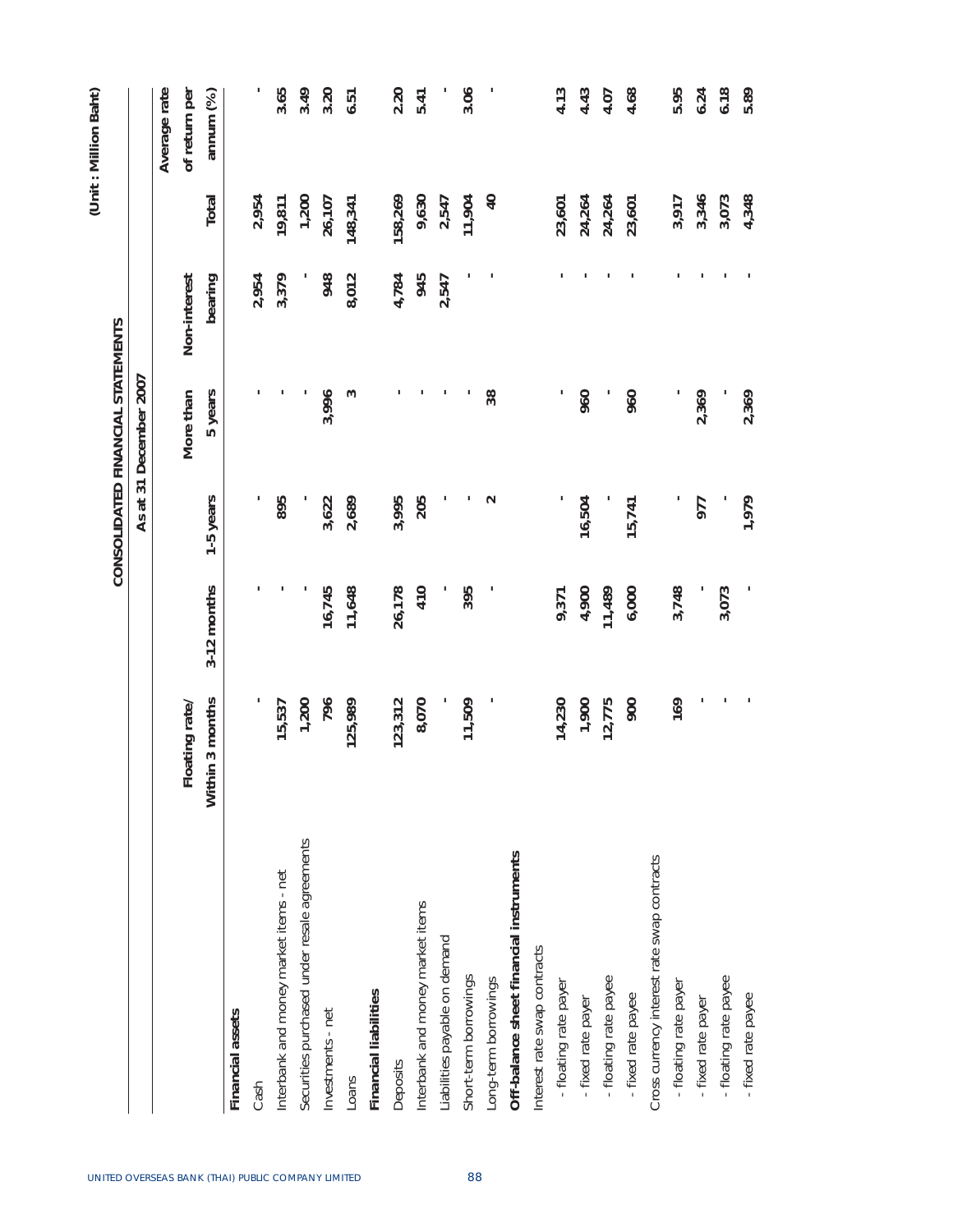|                                              |                 |             |           | CONSOLIDATED FINANCIAL STATEMENTS              |              |               | (Unit: Million Baht) |
|----------------------------------------------|-----------------|-------------|-----------|------------------------------------------------|--------------|---------------|----------------------|
|                                              |                 |             |           | As at 31 December 2006 (Restated)              |              |               |                      |
|                                              |                 |             |           |                                                |              |               | Average rate         |
|                                              | Floating rate/  |             |           | More than                                      | Non-interest |               | of return per        |
|                                              | Within 3 months | 3-12 months | 1-5 years | 5 years                                        | bearing      | Total         | annum (%)            |
| Financial assets                             |                 |             |           |                                                |              |               |                      |
| Cash                                         |                 |             | ٠         |                                                | 3,865        | 3,865         |                      |
| Interbank and money market items - net       | 5,075           | 131         | 98        |                                                | 2,414        | 7,718         | 3.59                 |
| Securities purchased under resale agreements | 1,590           |             |           |                                                |              | 1,590         | 4.95                 |
| Investments - net                            | 1,848           | 3,015       | 4,271     | 328                                            | 851          | 10,313        | 2.15                 |
| Loans                                        | 118,220         | 19,461      | 1,756     |                                                | 18,105       | 157,543       | 7.78                 |
| <b>Financial liabilities</b>                 |                 |             |           |                                                |              |               |                      |
| Deposits                                     | 106,064         | 36,176      | 2,507     |                                                | 4,725        | 149,472       | 2.98                 |
| Interbank and money market items             | 5,421           | $\infty$    |           |                                                | 1,053        | 6,554         | 1.84                 |
| Liabilities payable on demand                |                 |             |           |                                                | 1,817        | 1,817         |                      |
| Short-term borrowings                        | 1,380           | 617         |           |                                                |              | 1,997         | 4.76                 |
| Long-term borrowings                         |                 |             | 4         | $\overline{\overline{\phantom{0}}\phantom{0}}$ |              | $\frac{5}{1}$ |                      |
| Off-balance sheet financial instruments      |                 |             |           |                                                |              |               |                      |
| Interest rate swap contracts                 |                 |             |           |                                                |              |               |                      |
| - floating rate payer                        | 7,211           | 7,682       |           |                                                |              | 14,893        | 5.63                 |
| - fixed rate payer                           | 712             | 9,350       | 10,283    | 960                                            |              | 21,305        | 4.77                 |
| - floating rate payee                        | 12,822          | 8,493       |           |                                                |              | 21,315        | 5.38                 |
| - fixed rate payee                           | 3,512           | 3,710       | 6,711     | 960                                            |              | 14,893        | 4.90                 |
| Cross currency interest rate swap contracts  |                 |             |           |                                                |              |               |                      |
| - floating rate payer                        | 541             | 721         |           |                                                |              | 1,262         | 5.44                 |
| - fixed rate payer                           | 602             |             | 79        |                                                |              | 681           | 8.07                 |
| - floating rate payee                        |                 |             |           |                                                |              |               |                      |
| - fixed rate payee                           | 949             |             | 1,086     |                                                |              | 2,035         | 5.37                 |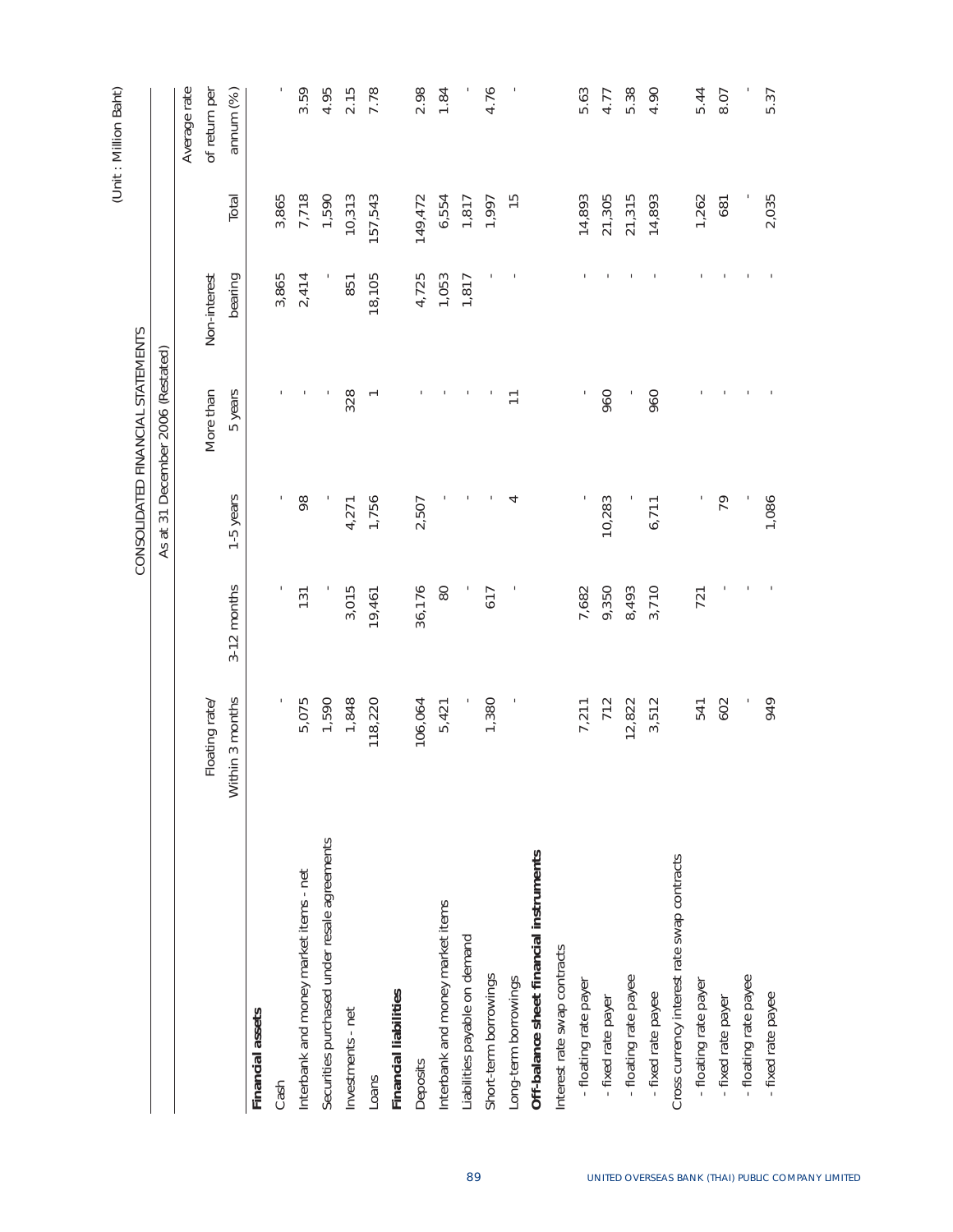|                                              |                 |             |           |                               |              |                 | (Unit: Million Baht) |
|----------------------------------------------|-----------------|-------------|-----------|-------------------------------|--------------|-----------------|----------------------|
|                                              |                 |             |           | SEPARATE FINANCIAL STATEMENTS |              |                 |                      |
|                                              |                 |             |           | As at 31 December 2007        |              |                 |                      |
|                                              |                 |             |           |                               |              |                 | Average rate         |
|                                              | Floating rate/  |             |           | More than                     | Non-interest |                 | of return per        |
|                                              | Within 3 months | 3-12 months | 1-5 years | 5 years                       | bearing      | Total           | annum (%)            |
| Financial assets                             |                 |             |           |                               |              |                 |                      |
| Cash                                         | ı               |             | ٠         |                               | 2,954        | 2,954           |                      |
| Interbank and money market items - net       | 15,524          |             | 895       |                               | 3,377        | 19,796          | 3.61                 |
| Securities purchased under resale agreements | 1,200           |             |           |                               |              | 1,200           | 3.49                 |
| Investments - net                            | 795             | 16,745      | 3,622     | 3,996                         | 1,524        | 26,682          | 3.20                 |
| Loans                                        | 125,616         | 11,289      | 2,746     | ς                             | 7,804        | 147,458         | 6.41                 |
| <b>Financial liabilities</b>                 |                 |             |           |                               |              |                 |                      |
| Deposits                                     | 123,332         | 26,255      | 3,995     |                               | 4,792        | 158,374         | 2.20                 |
| Interbank and money market items             | 8,319           | 430         | 205       |                               | 945          | 9,899           | 5.26                 |
| Liabilities payable on demand                |                 |             |           |                               | 2,547        | 2,547           |                      |
| Short-term borrowings                        | 11,509          | 395         |           |                               |              | 11,904          | 3.06                 |
| Long-term borrowings                         | ı               | ı           | $\sim$    | 38                            |              | $\overline{40}$ |                      |
| Off-balance sheet financial instruments      |                 |             |           |                               |              |                 |                      |
| Interest rate swap contracts                 |                 |             |           |                               |              |                 |                      |
| - floating rate payer                        | 14,230          | 9,371       |           |                               |              | 23,601          | 4.13                 |
| - fixed rate payer                           | 1,900           | 4,900       | 16,504    | 960                           |              | 24,264          | 4.43                 |
| - floating rate payee                        | 12,775          | 11,489      |           |                               |              | 24,264          | 4.07                 |
| - fixed rate payee                           | 900             | 6,000       | 15,741    | 960                           |              | 23,601          | 4.68                 |
| Cross currency interest rate swap contracts  |                 |             |           |                               |              |                 |                      |
| - floating rate payer                        | 169             | 3,748       |           |                               |              | 3,917           | 5.95                 |
| - fixed rate payer                           |                 |             | 977       | 2,369                         |              | 3,346           | 6.24                 |
| - floating rate payee                        |                 | 3,073       |           |                               |              | 3,073           | 6.18                 |
| - fixed rate payee                           |                 |             | 1,979     | 2,369                         |              | 4,348           | 5.89                 |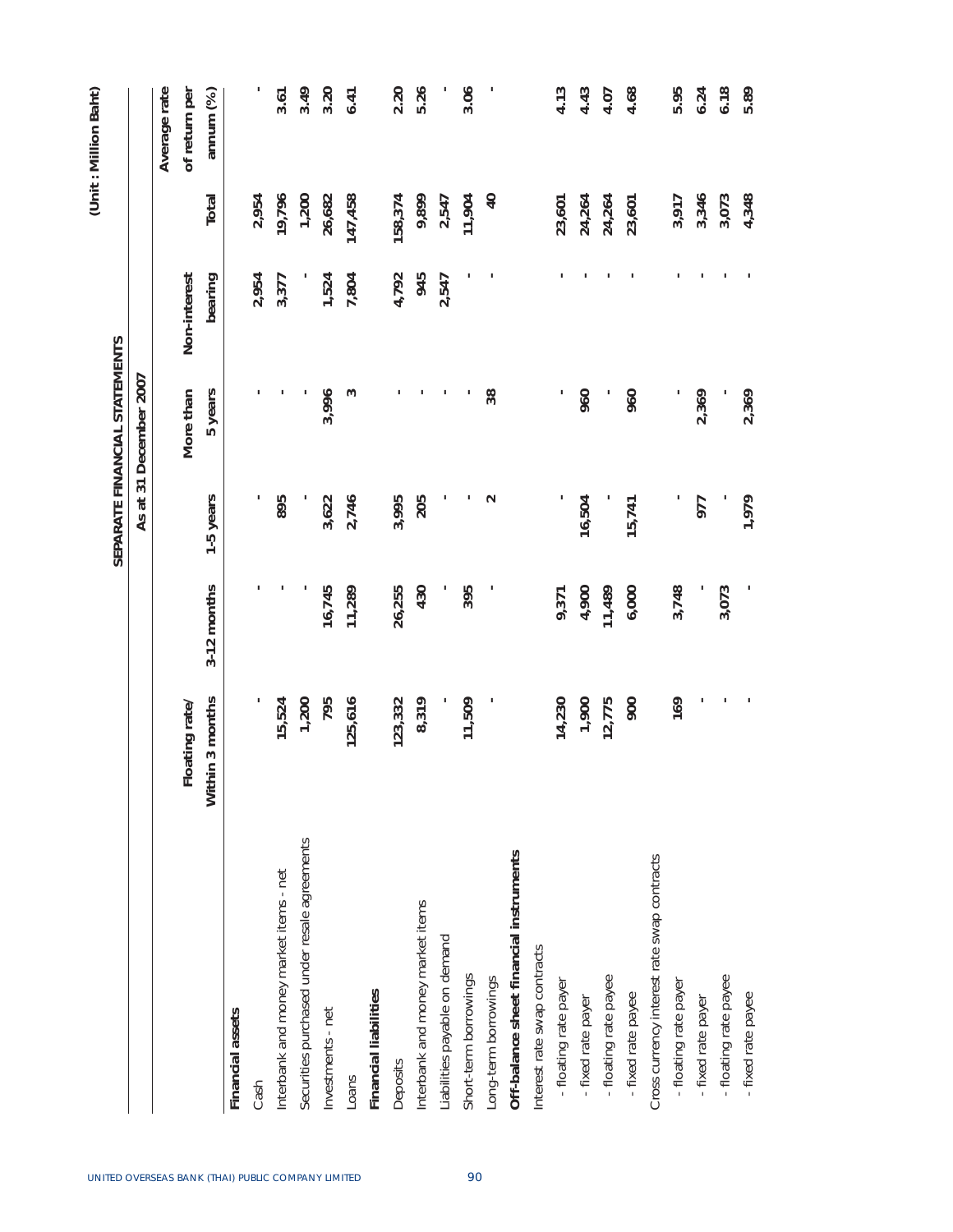|                                             |                 |             |           |                                                |              |               | (Unit: Million Baht) |
|---------------------------------------------|-----------------|-------------|-----------|------------------------------------------------|--------------|---------------|----------------------|
|                                             |                 |             |           | SEPARATE FINANCIAL STATEMENTS                  |              |               |                      |
|                                             |                 |             |           | As at 31 December 2006 (Restated)              |              |               |                      |
|                                             |                 |             |           |                                                |              |               | Average rate         |
|                                             | Floating rate/  |             |           | More than                                      | Non-interest |               | of return per        |
|                                             | Within 3 months | 3-12 months | 1-5 years | 5 years                                        | bearing      | Total         | annum (%)            |
| Financial assets                            |                 |             |           |                                                |              |               |                      |
| Cash                                        |                 |             | 1         |                                                | 3,865        | 3,865         |                      |
| Interbank and money market items - net      | 4,953           | 201         | 98        |                                                | 2,413        | 7,665         | 3.54                 |
| Securities purchased under resale agreement | 1,590           |             |           |                                                |              | 1,590         | 4.95                 |
| Investments - net                           | 1,847           | 3,015       | 4,267     | 328                                            | 1,504        | 10,961        | 2.15                 |
| Loans                                       | 117,973         | 18,713      | 2,066     |                                                | 17,927       | 156,679       | 7.67                 |
| <b>Financial liabilities</b>                |                 |             |           |                                                |              |               |                      |
| Deposits                                    | 106,223         | 36,176      | 2,507     |                                                | 4,734        | 149,640       | 2.98                 |
| Interbank and money market items            | 5,380           | $\infty$    |           |                                                | 1,053        | 6,513         | 1.83                 |
| Liabilities payable on demand               |                 |             |           |                                                | 1,817        | 1,817         |                      |
| Short-term borrowings                       | 1,430           | 617         |           |                                                |              | 2,047         | 4.64                 |
| Long-term borrowings                        |                 |             | 4         | $\overline{\overline{\phantom{0}}\phantom{0}}$ |              | $\frac{5}{1}$ |                      |
| Off-balance sheet financial instruments     |                 |             |           |                                                |              |               |                      |
| Interest rate swap contracts                |                 |             |           |                                                |              |               |                      |
| - floating rate payer                       | 7,211           | 7,682       |           |                                                |              | 14,893        | 5.63                 |
| - fixed rate payer                          | 712             | 9,350       | 10,283    | 960                                            |              | 21,305        | 4.77                 |
| - floating rate payee                       | 12,822          | 8,493       |           |                                                |              | 21,315        | 5.38                 |
| - fixed rate payee                          | 3,512           | 3,710       | 6,711     | 960                                            |              | 14,893        | 4.90                 |
| Cross currency interest rate swap contracts |                 |             |           |                                                |              |               |                      |
| - floating rate payer                       | 541             | 721         |           |                                                |              | 1,262         | 5.44                 |
| - fixed rate payer                          | 602             |             | 79        |                                                |              | 681           | 8.07                 |
| - floating rate payee                       |                 |             |           |                                                |              |               |                      |
| - fixed rate payee                          | 949             |             | 1,086     |                                                |              | 2,035         | 5.37                 |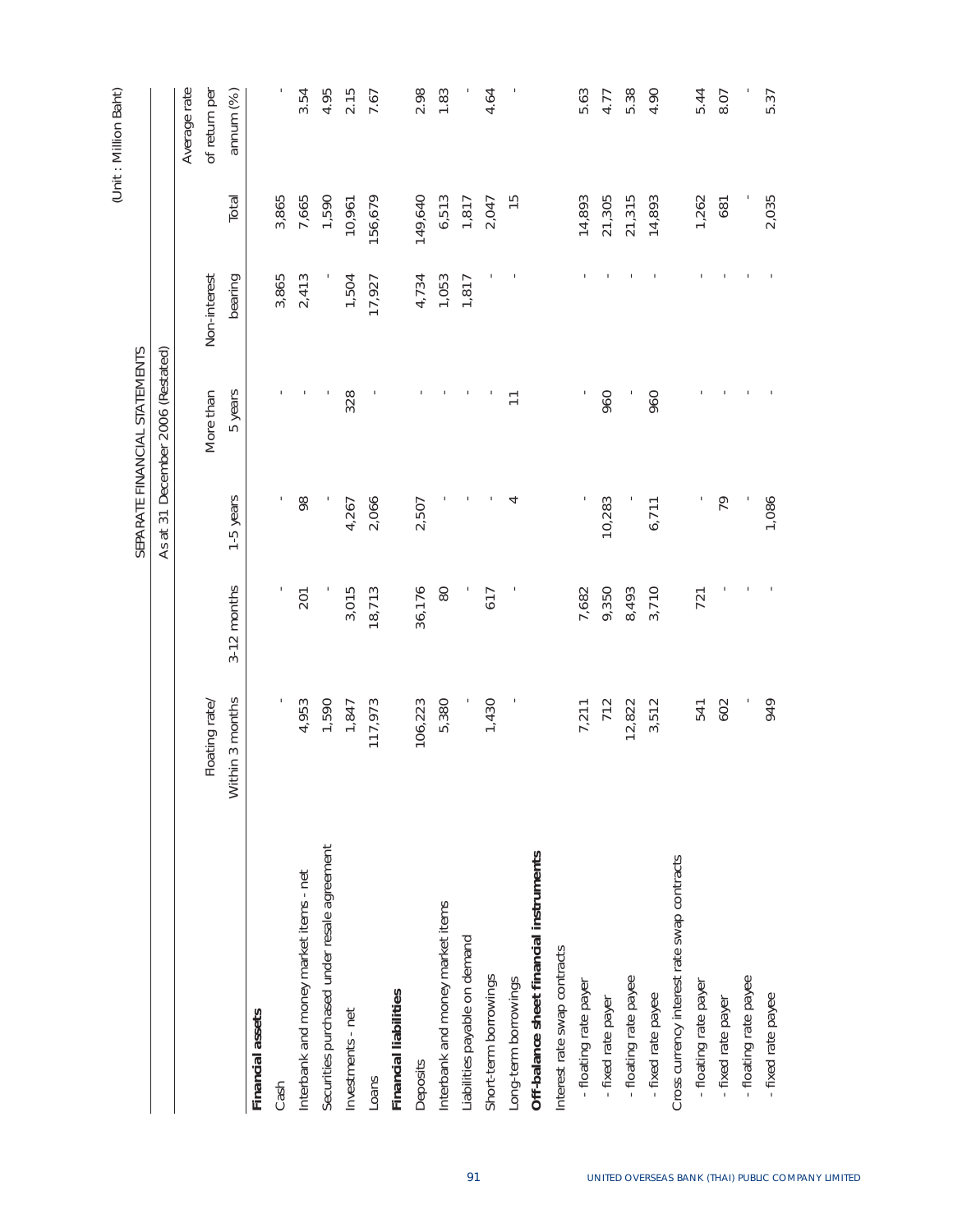## **37.4 Liquidity Risk**

Liquidity risk is the risk that the Bank and its subsidiaries may not be able to meet their obligations as they fall due as a result of inability to release their assets or to cover funding requirements at an appropriate price, resulting in losses to the Bank and its subsidiaries. The Bank's Assets and Liabilities Committee sets policies and supervises the management of liquidity risk.

The maturity analysis of financial assets, financial liabilities and off-balance sheet items computed from the remaining maturity to repayment date is as follows :

|                                         |                          |                          |                          |                        |                                          | (Unit: Million Baht)         |         |
|-----------------------------------------|--------------------------|--------------------------|--------------------------|------------------------|------------------------------------------|------------------------------|---------|
|                                         |                          |                          |                          |                        | <b>CONSOLIDATED FINANCIAL STATEMENTS</b> |                              |         |
|                                         |                          |                          |                          | As at 31 December 2007 |                                          |                              |         |
|                                         |                          | Within                   | $3 - 12$                 |                        |                                          | More than No specific        |         |
|                                         | Call                     | 3 months                 | months                   | 1-5 years              | 5 years                                  | maturity                     | Total   |
| <b>Financial assets</b>                 |                          |                          |                          |                        |                                          |                              |         |
| Cash                                    | 2,954                    |                          |                          |                        |                                          |                              | 2,954   |
| Interbank and money                     |                          |                          |                          |                        |                                          |                              |         |
| market items - net                      | 3,492                    | 15,424                   |                          | 895                    |                                          |                              | 19,811  |
| Securities purchased under              |                          |                          |                          |                        |                                          |                              |         |
| resale agreements                       |                          | 1,200                    |                          |                        |                                          |                              | 1,200   |
| Investments - net                       |                          | 796                      | 15,124                   | 5,243                  | 3,996                                    | 948                          | 26,107  |
| Loans *                                 | 23,707                   | 34,192                   | 18,977                   | 25,988                 | 38,516                                   | 6,961                        | 148,341 |
| <b>Financial liabilities</b>            |                          |                          |                          |                        |                                          |                              |         |
| Deposits                                | 59,698                   | 68,398                   | 26,178                   | 3,995                  |                                          |                              | 158,269 |
| Interbank and money                     |                          |                          |                          |                        |                                          |                              |         |
| market items                            | 2,967                    | 6,048                    | 410                      | 205                    |                                          | $\qquad \qquad \blacksquare$ | 9,630   |
| Liabilities payable on demand           | 2,547                    |                          |                          |                        |                                          |                              | 2,547   |
| Short-term borrowings                   |                          | 11,509                   | 395                      |                        |                                          |                              | 11,904  |
| Long-term borrowings                    |                          |                          |                          | $\overline{2}$         | 38                                       |                              | 40      |
| Off-balance sheet financial instruments |                          |                          |                          |                        |                                          |                              |         |
| Avals to bills                          |                          | 402                      | 68                       |                        |                                          | -                            | 470     |
| Guarantee of loans                      | 23                       | 11                       | 184                      | 87                     | 187                                      |                              | 492     |
| Other guarantees                        | 6,466                    | 1,798                    | 4,050                    | 435                    | 9                                        | $\overline{\phantom{0}}$     | 12,758  |
| Letters of credit                       | 159                      | 3,409                    | 164                      |                        |                                          |                              | 3,732   |
| Foreign exchange contracts              | $\overline{a}$           | 42,787                   | 54,798                   | 4,207                  |                                          | $\overline{a}$               | 101,792 |
| Interest rate swap contracts            | $\overline{\phantom{a}}$ | 2,800                    | 10,900                   | 32,245                 | 1,920                                    |                              | 47,865  |
| Cross currency interest rate            |                          |                          |                          |                        |                                          |                              |         |
| swap contracts                          |                          | $\overline{\phantom{a}}$ | $\overline{\phantom{a}}$ | 2,600                  | 4,457                                    | $\overline{\phantom{0}}$     | 7,057   |
| Foreign exchange options                |                          | 81                       | 183                      |                        |                                          |                              | 264     |
| Equity linked options                   |                          | 43                       | 211                      | 3,016                  |                                          |                              | 3,270   |
| Undrawn overdraft amount                | 19,774                   |                          |                          |                        |                                          |                              | 19,774  |
| Liabilities under unmatured             |                          |                          |                          |                        |                                          |                              |         |
| import bills                            |                          | 964                      | 405                      |                        |                                          |                              | 1,369   |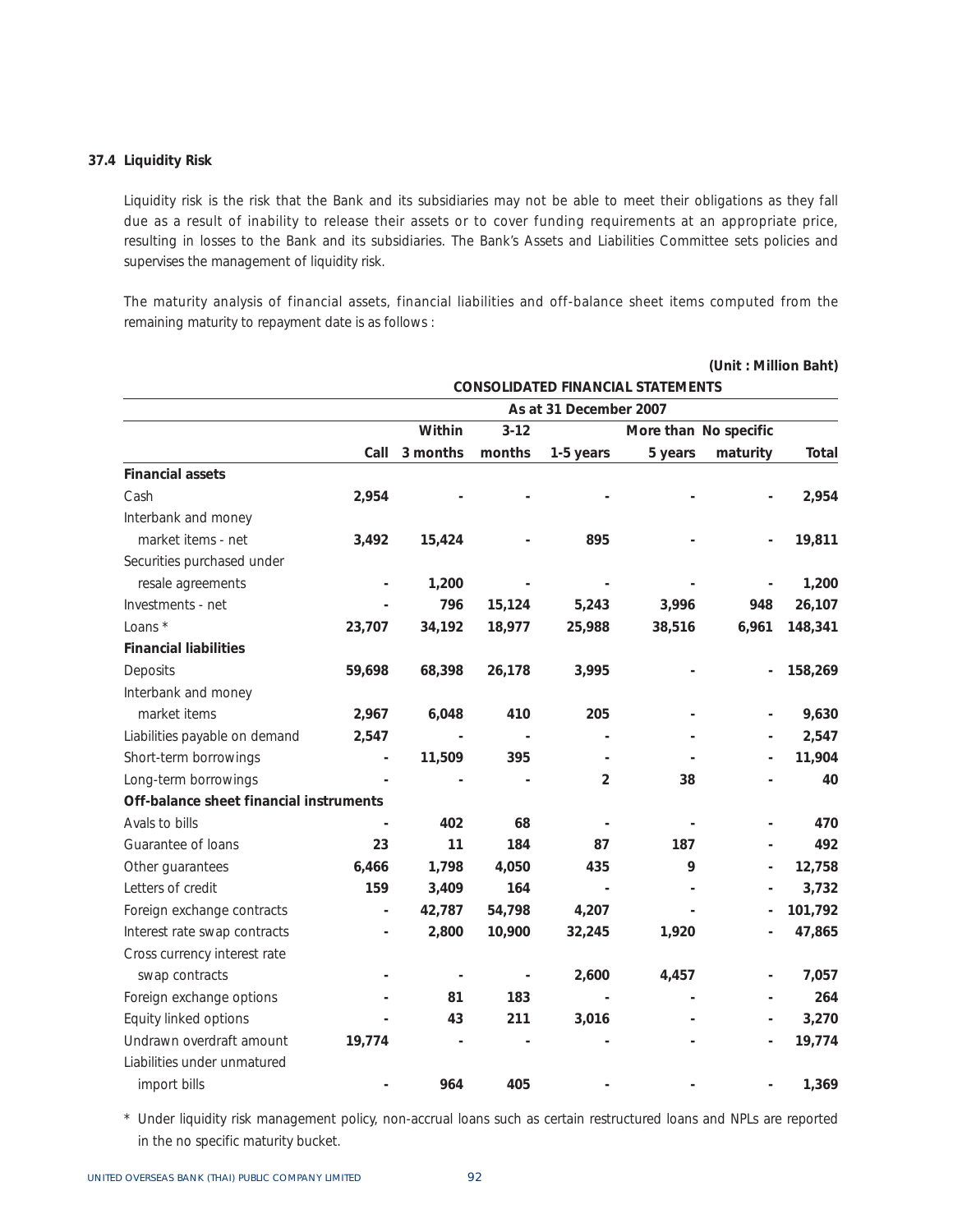|                                         |                          |          |          | As at 31 December 2006 (Restated) |           |             |         |
|-----------------------------------------|--------------------------|----------|----------|-----------------------------------|-----------|-------------|---------|
|                                         |                          | Within   | $3 - 12$ |                                   | More than | No specific |         |
|                                         | Call                     | 3 months | months   | 1-5 years                         | 5 years   | maturity    | Total   |
| <b>Financial assets</b>                 |                          |          |          |                                   |           |             |         |
| Cash                                    | 3,865                    |          |          |                                   |           |             | 3,865   |
| Interbank and money                     |                          |          |          |                                   |           |             |         |
| market items - net                      | 2,429                    | 5,060    | 131      | 98                                |           |             | 7,718   |
| Securities purchased under              |                          |          |          |                                   |           |             |         |
| resale agreements                       |                          | 1,590    |          |                                   |           |             | 1,590   |
| Investments - net                       |                          | 1,848    | 912      | 6,331                             | 371       | 851         | 10,313  |
| Loans *                                 | 20,208                   | 38,412   | 15,096   | 24,755                            | 40,967    | 18,105      | 157,543 |
| <b>Financial liabilities</b>            |                          |          |          |                                   |           |             |         |
| Deposits                                | 61,664                   | 49,125   | 36,176   | 2,507                             |           |             | 149,472 |
| Interbank and money                     |                          |          |          |                                   |           |             |         |
| market items                            | 4,560                    | 1,594    | 100      | 300                               |           |             | 6,554   |
| Liabilities payable on demand           | 1,817                    |          |          |                                   |           |             | 1,817   |
| Short-term borrowings                   | $\overline{\phantom{a}}$ | 1,380    | 617      |                                   |           |             | 1,997   |
| Long-term borrowings                    |                          |          |          | 4                                 | 11        |             | 15      |
| Off-balance sheet financial instruments |                          |          |          |                                   |           |             |         |
| Avals to bills                          |                          | 478      | 10       |                                   |           |             | 488     |
| Guarantee of loans                      | 96                       | 17       | 180      | 271                               |           | L,          | 564     |
| Other guarantees                        | 6,584                    | 1,811    | 3,996    | 415                               | 85        | ÷,          | 12,891  |
| Letters of credit                       | 133                      | 1,692    | 309      |                                   |           | ÷,          | 2,134   |
| Foreign exchange contracts              | ÷,                       | 36,777   | 12,449   | 1,383                             |           | ÷,          | 50,609  |
| Interest rate swap contracts            | ÷,                       | 4,233    | 13,061   | 16,994                            | 1,920     | ÷,          | 36,208  |
| Cross currency interest rate            |                          |          |          |                                   |           |             |         |
| swap contracts                          |                          | 1,911    |          | 2,066                             |           |             | 3,977   |
| Foreign exchange options                |                          | 144      |          |                                   |           |             | 144     |
| Equity - linked options                 |                          |          | 229      | 1,789                             |           |             | 2,018   |
| Undrawn overdraft amount                | 19,361                   |          |          |                                   |           |             | 19,361  |
| Liabilities under unmatured             |                          |          |          |                                   |           |             |         |
| import bills                            |                          | 803      | 356      |                                   |           |             | 1,159   |

CONSOLIDATED FINANCIAL STATEMENTS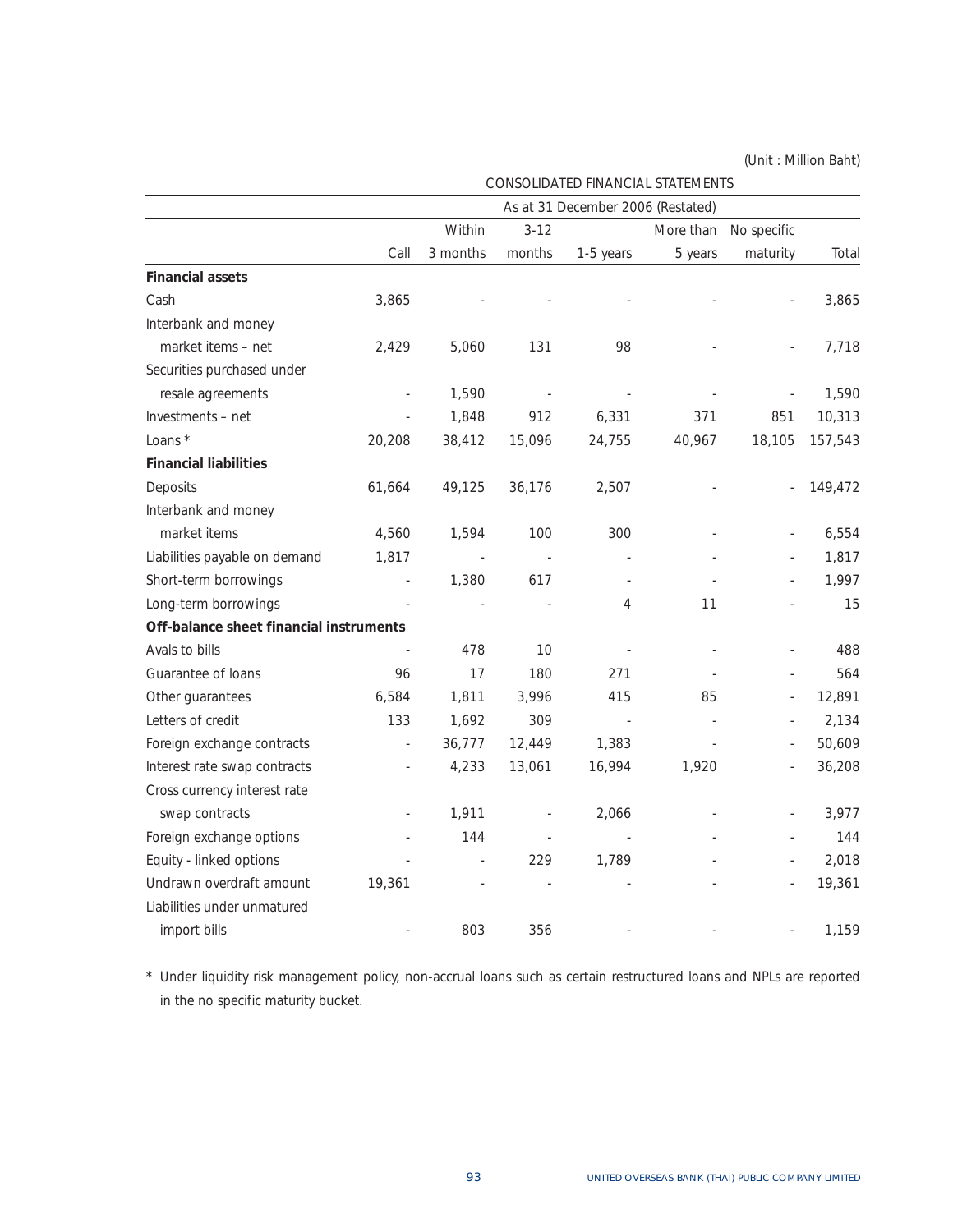|                                                   |          |          |                        | SEPARATE FINANCIAL STATEMENTS |                          |         |
|---------------------------------------------------|----------|----------|------------------------|-------------------------------|--------------------------|---------|
|                                                   |          |          | As at 31 December 2007 |                               |                          |         |
|                                                   | Within   | $3 - 12$ |                        | More than No specific         |                          |         |
| Call                                              | 3 months | months   | 1-5 years              | 5 years                       | maturity                 | Total   |
| <b>Financial assets</b>                           |          |          |                        |                               |                          |         |
| Cash<br>2,954                                     |          |          |                        |                               |                          | 2,954   |
| Interbank and money                               |          |          |                        |                               |                          |         |
| market items - net<br>3,477                       | 15,424   |          | 895                    |                               |                          | 19,796  |
| Securities purchased under                        |          |          |                        |                               |                          |         |
| resale agreements                                 | 1,200    |          |                        |                               | $\overline{a}$           | 1,200   |
| Investments - net                                 | 795      | 15,124   | 5,243                  | 3,996                         | 1,524                    | 26,682  |
| Loans *<br>23,895                                 | 33,632   | 18,618   | 26,045                 | 38,516                        | 6,752                    | 147,458 |
| <b>Financial liabilities</b>                      |          |          |                        |                               |                          |         |
| Deposits<br>59,716                                | 68,408   | 26,255   | 3,995                  |                               | $\overline{\phantom{0}}$ | 158,374 |
| Interbank and money                               |          |          |                        |                               |                          |         |
| market items<br>3,066                             | 6,198    | 430      | 205                    |                               | $\overline{a}$           | 9,899   |
| Liabilities payable on demand<br>2,547            |          |          |                        |                               |                          | 2,547   |
| Short-term borrowings<br>$\overline{\phantom{a}}$ | 11,509   | 395      |                        |                               |                          | 11,904  |
| Long-term borrowings                              |          |          | 2                      | 38                            |                          | 40      |
| Off-balance sheet financial instruments           |          |          |                        |                               |                          |         |
| Avals to bills                                    | 402      | 68       |                        |                               | $\overline{a}$           | 470     |
| Guarantee of loans<br>23                          | 11       | 184      | 87                     | 187                           |                          | 492     |
| 6,466<br>Other guarantees                         | 1,798    | 4,050    | 435                    | 9                             | $\overline{\phantom{0}}$ | 12,758  |
| Letters of credit<br>159                          | 3,409    | 164      |                        |                               |                          | 3,732   |
| Foreign exchange contracts<br>$\overline{a}$      | 42,787   | 54,798   | 4,207                  |                               | $\overline{\phantom{0}}$ | 101,792 |
| Interest rate swap contracts<br>$\overline{a}$    | 2,800    | 10,900   | 32,245                 | 1,920                         |                          | 47,865  |
| Cross currency interest rate                      |          |          |                        |                               |                          |         |
| swap contracts                                    |          |          | 2,600                  | 4,457                         |                          | 7,057   |
| Foreign exchange options                          | 81       | 183      | $\blacksquare$         | $\overline{\phantom{0}}$      |                          | 264     |
| Equity - linked options                           | 43       | 211      | 3,016                  |                               |                          | 3,270   |
| Undrawn overdraft amount<br>19,774                |          |          |                        |                               |                          | 19,774  |
| Liabilities under unmatured                       |          |          |                        |                               |                          |         |
| import bills                                      | 964      | 405      |                        |                               |                          | 1,369   |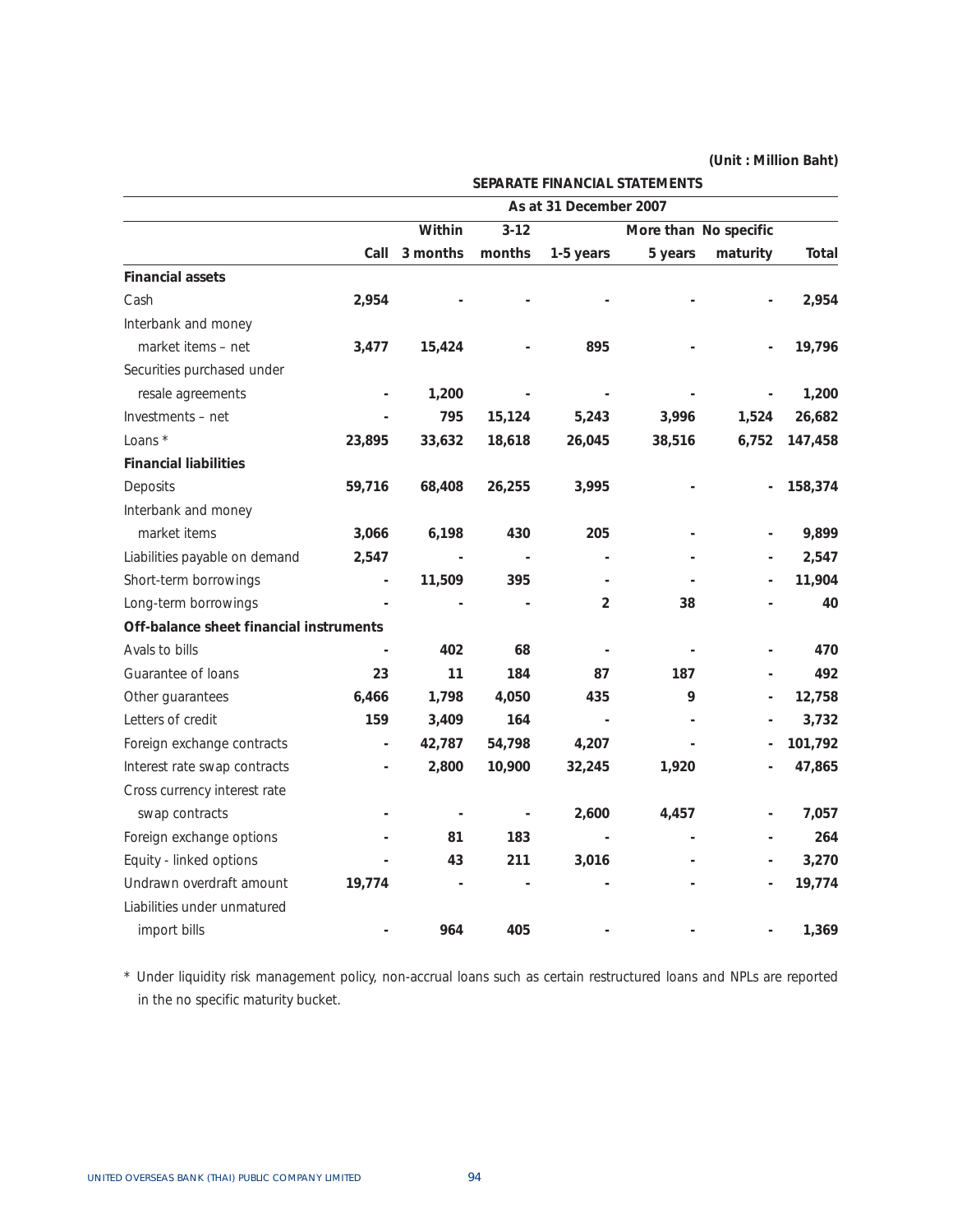|                                         |        |                          |          | SEPARATE FINANCIAL STATEMENTS     |           |                          |         |
|-----------------------------------------|--------|--------------------------|----------|-----------------------------------|-----------|--------------------------|---------|
|                                         |        |                          |          | As at 31 December 2006 (Restated) |           |                          |         |
|                                         |        | Within                   | $3 - 12$ |                                   | More than | No specific              |         |
|                                         | Call   | 3 months                 | months   | 1-5 years                         | 5 years   | maturity                 | Total   |
| <b>Financial assets</b>                 |        |                          |          |                                   |           |                          |         |
| Cash                                    | 3,865  |                          |          |                                   |           |                          | 3,865   |
| Interbank and money                     |        |                          |          |                                   |           |                          |         |
| market items - net                      | 2,414  | 4,952                    | 201      | 98                                |           |                          | 7,665   |
| Securities purchased under              |        |                          |          |                                   |           |                          |         |
| resale agreements                       |        | 1,590                    |          |                                   |           |                          | 1,590   |
| Investments - net                       |        | 1,847                    | 912      | 6,327                             | 371       | 1,504                    | 10,961  |
| Loans *                                 | 20,608 | 37,765                   | 14,346   | 25,065                            | 40,967    | 17,928                   | 156,679 |
| <b>Financial liabilities</b>            |        |                          |          |                                   |           |                          |         |
| Deposits                                | 61,796 | 49,161                   | 36,176   | 2,507                             |           |                          | 149,640 |
| Interbank and money                     |        |                          |          |                                   |           |                          |         |
| market items                            | 4,449  | 1,664                    | 100      | 300                               |           | $\overline{\phantom{a}}$ | 6,513   |
| Liabilities payable on demand           | 1,817  | $\overline{\phantom{a}}$ |          |                                   |           |                          | 1,817   |
| Short-term borrowings                   | ÷,     | 1,430                    | 617      |                                   |           |                          | 2,047   |
| Long-term borrowings                    |        |                          |          | 4                                 | 11        |                          | 15      |
| Off-balance sheet financial instruments |        |                          |          |                                   |           |                          |         |
| Avals to bills                          |        | 478                      | 10       |                                   |           |                          | 488     |
| Guarantee of loans                      | 96     | 17                       | 180      | 271                               |           | L,                       | 564     |
| Other guarantees                        | 6,584  | 1,811                    | 3,996    | 415                               | 85        | ÷,                       | 12,891  |
| Letters of credit                       | 133    | 1,692                    | 309      |                                   |           | $\overline{\phantom{a}}$ | 2,134   |
| Foreign exchange contracts              | ÷,     | 36,777                   | 12,449   | 1,383                             |           | ä,                       | 50,609  |
| Interest rate swap contracts            |        | 4,233                    | 13,061   | 16,994                            | 1,920     |                          | 36,208  |
| Cross currency interest rate            |        |                          |          |                                   |           |                          |         |
| swap contracts                          | ÷,     | 1,911                    |          | 2,066                             |           | ä,                       | 3,977   |
| Foreign exchange options                |        | 144                      |          |                                   |           |                          | 144     |
| Equity - linked options                 |        | ÷,                       | 229      | 1,789                             |           |                          | 2,018   |
| Undrawn overdraft amount                | 19,361 |                          |          |                                   |           |                          | 19,361  |
| Liabilities under unmatured             |        |                          |          |                                   |           |                          |         |
| import bills                            |        | 803                      | 356      |                                   |           |                          | 1,159   |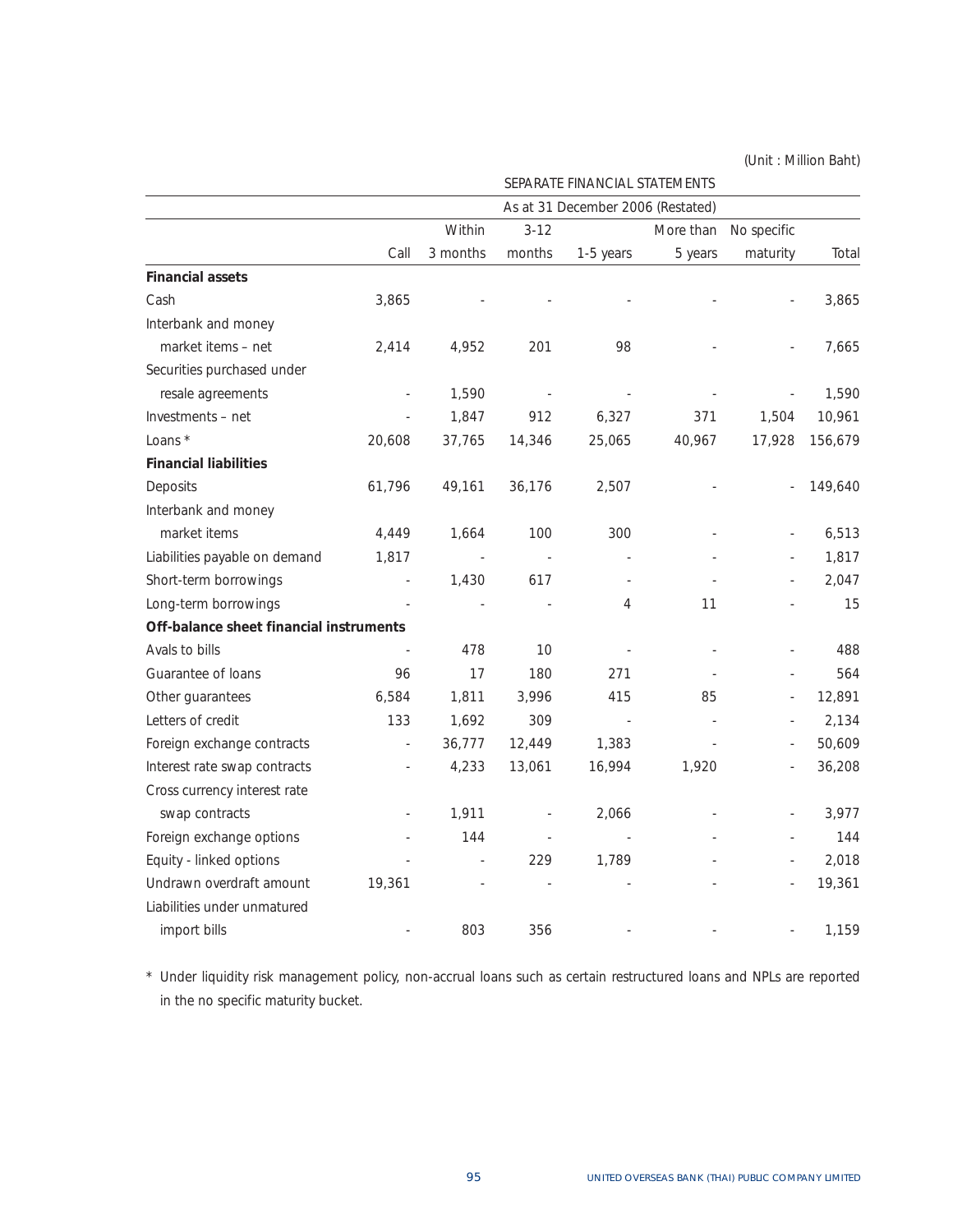#### **37.5 Estimated Fair Value of Financial Instruments**

The fair values of financial instruments have been estimated by the Bank and its subsidiaries using available market information and appropriate valuation methodologies.

As at 31 December 2007 and 2006, there are no material differences between the Bank and its subsidiaries' book value of financial instruments and their fair value, except that the fair value of off-balance sheet financial instruments as follows :

### **(Unit : Million Baht)**

|                                             |                        |             | <b>CONSOLIDATED AND SEPARATE</b> |             |
|---------------------------------------------|------------------------|-------------|----------------------------------|-------------|
|                                             |                        |             | <b>FINANCIAL STATEMENTS</b>      |             |
|                                             | As at 31 December 2007 |             | As at 31 December 2006           |             |
|                                             | <b>Notional value</b>  | Fair value* | Notional value                   | Fair value* |
| Foreign exchange contracts                  | 101,792                | 338         | 50.609                           | 172         |
| Interest rate swap contracts                | 47,865                 | 78          | 36,208                           | 50          |
| Cross currency interest rate swap contracts | 7,057                  | 185         | 3.977                            | 57          |
| Foreign exchange options                    | 264                    |             | 144                              | ٠           |
| Equity - linked options                     | 3,270                  | 4           | 2,018                            | ٠           |

\* Fair value represents gain (loss) from mark to market as at the balance sheets date

#### **37.6 Methods and assumptions in estimating fair value of financial instruments**

The following methods and assumptions were used by the Bank and its subsidiaries in estimating fair value of financial instruments as disclosed herein.

#### **37.6.1 Cash and interbank and money market items**

The carrying amounts of cash and interbank and money market items which have remaining maturities of less than 1 year or bear floating rates of interest approximate their fair value. Fair value for fixed rate instruments with remaining maturities greater than 1 year is estimated by using a discounted cash flow calculation applying average interest rates currently being offered on similar instruments.

## **37.6.2 Securities purchased under resale agreements**

The carrying amount of securities purchased under resale agreements is deemed to be the fair value.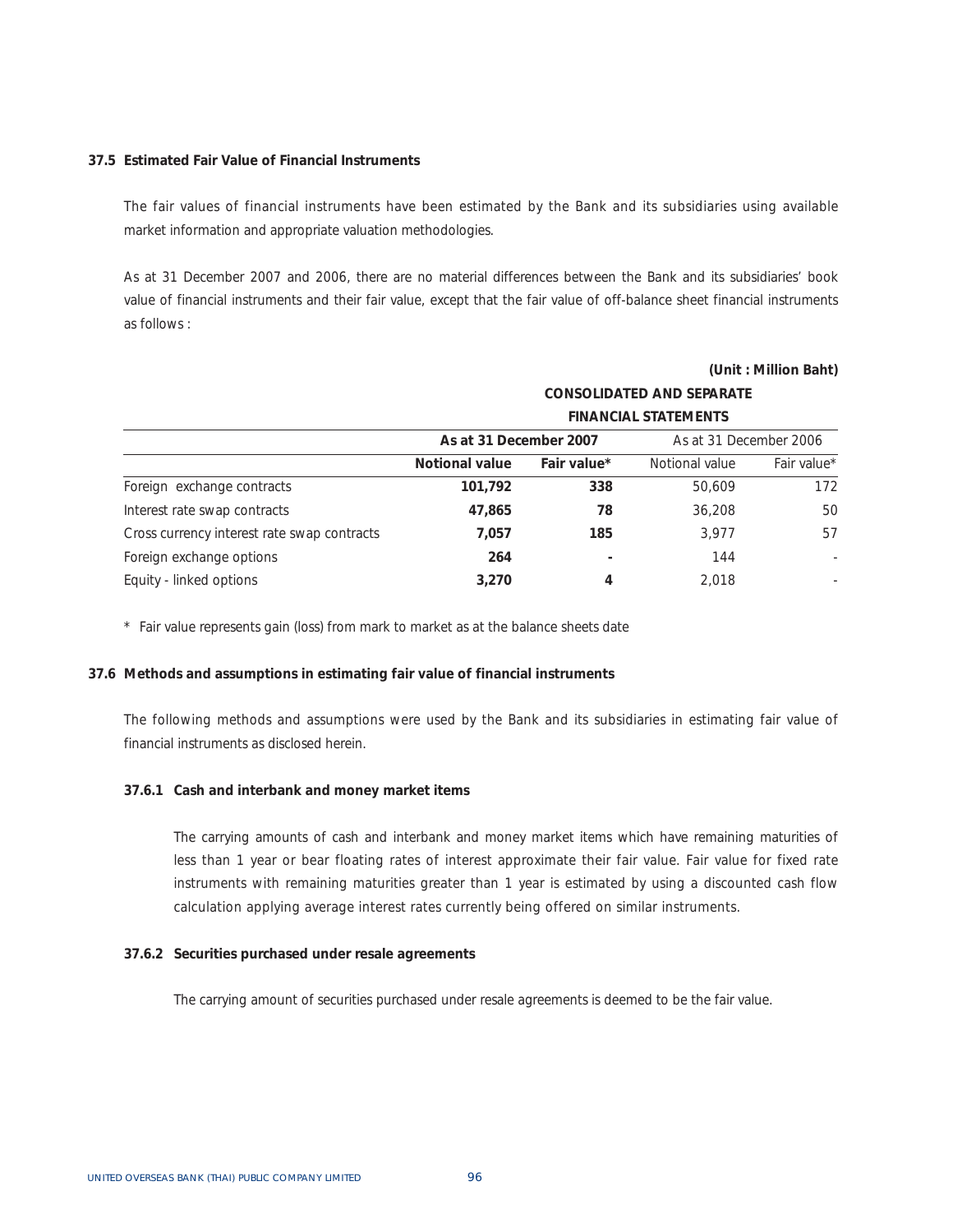#### **37.6.3 Investments**

Fair value for securities is based on quoted market prices, where available. If quoted market prices are not available, fair value is based on quoted market prices of comparable instruments after adjusting for risk involved or the net asset values of such securities.

# **37.6.4 Loans**

For floating-rate loans that reprice frequently and have no significant change in credit risk, fair value is based on carrying values. The fair value of fixed rate loans that reprice within 1 year from the balance sheet date is based on the carrying value at the balance sheet date. Fair value for other fixed interest rate loans is estimated using discounted cash flow analysis and using average interest rates currently being offered for loans with similar terms to borrowers of similar credit quality except in case of immaterial, carrying value will be used.

Fair value of hire-purchase and financial lease receivables is estimated by using discounted cash flow analysis and using interest rates currently being offered with average remaining years to maturity.

#### **37.6.5 Accrued interest receivable**

Fair value of accrued interest receivable is based on carrying values.

#### **37.6.6 Deposit liabilities**

The fair value of deposits which is payable on demand by the depositor, is equal to the carrying value of such deposits. The fair value of floating-rate, certificates of deposit (CDs) and fixed rate deposits repricable within 1 year approximate their carrying value at the reporting date. Fair value for other fixed rate deposits is estimated using a discounted cash flow calculation that applies the current average deposit rates of the four major commercial banks to a schedule of aggregate expected monthly maturities on time deposits except in case of immaterial, carrying value will be used.

#### **37.6.7 Interbank and money market items (liabilities)**

The carrying amount of interbank and money market items which have remaining maturities of less than 1 year and/or bear floating rates of interest approximates their fair value at the reporting date. Fair value for fixed rate instruments with remaining maturities greater than 1 year is estimated by using a discounted cash flow calculation applying average interest rates currently being offered on similar instruments.

#### **37.6.8 Securities sold under repurchase agreements**

The carrying value of securities sold under repurchase agreements approximates fair value.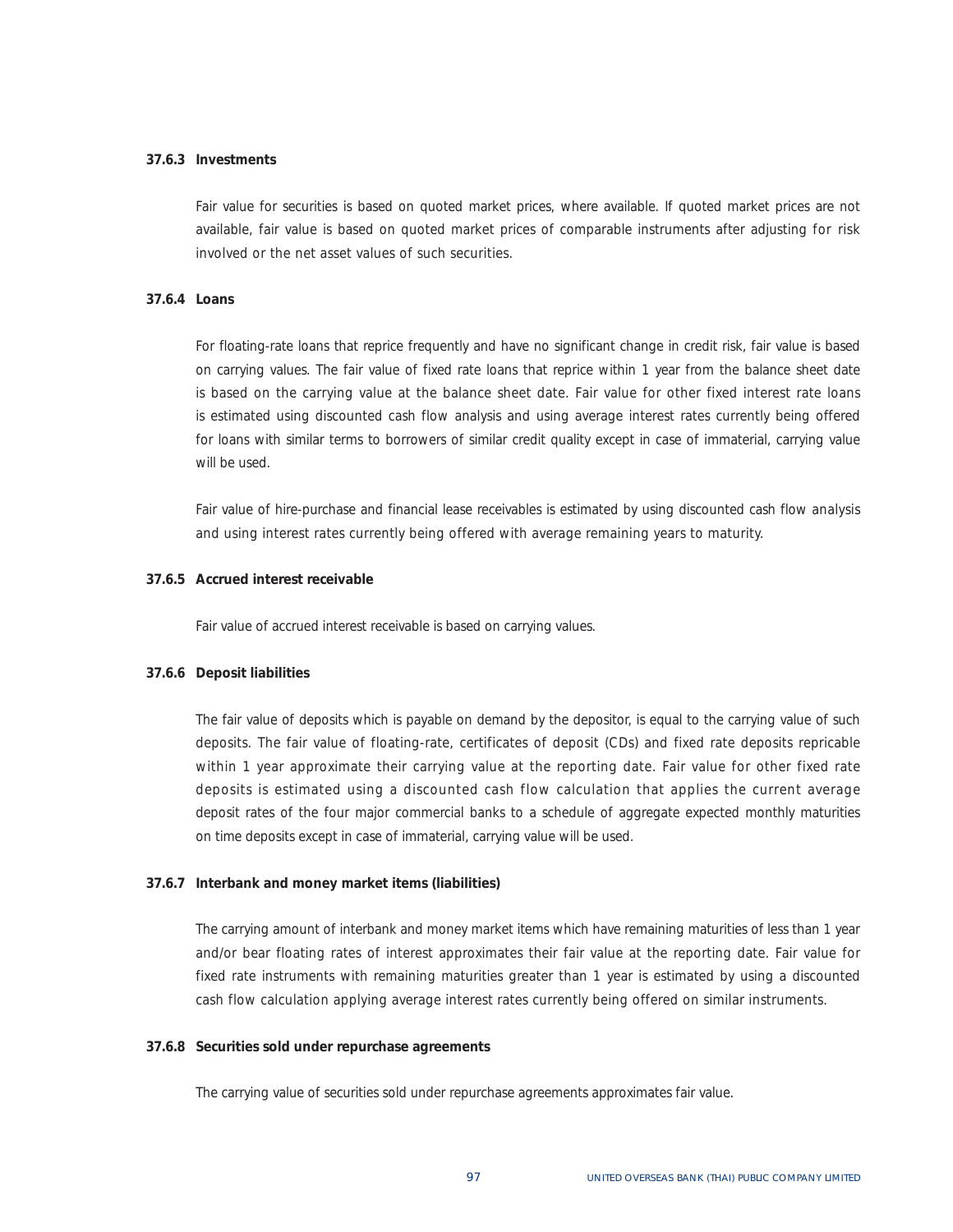## **37.6.9 Borrowings**

The fair value of borrowings with remaining maturities less than 1 year approximates their carrying value at the reporting date. Fair value of borrowings with remaining maturities greater than 1 year is estimated using discounted cash flow analysis based on the average current borrowing rates for similar types of borrowing arrangements.

### **37.6.10 Fair value of off-balance sheet financial instruments**

# **Commitments to aval, guarantee, and letters of credit**

These financial instruments are generally not intended to be sold or traded such that estimated fair values are not readily ascertainable. Fair value of these items were not calculated for the following reasons :

- (i) very few of the commitments extending beyond 1 year would commit the Bank to a predetermined rate of interest;
- (ii) the fees attaching to these commitments are the same as those currently charged to enter into similar arrangements; and
- (iii) the quantum of fees collected under these arrangements, upon which fair value would be determined, is not material.

### **Other off-balance sheet financial instruments**

The fair values of foreign exchange contracts were obtained from quoted market prices of similar foreign exchange contracts. For the other derivative contracts, the fair value is estimated using discounted cash flow.

### **38. RECLASSIFICATION**

In addition to the changes in accounting policies as mentioned in note 5.2 to the financial statements, which affect the previously reported net income and shareholders' equity, certain amounts in the balance sheet as at 31 December 2006, and income statements for the year ended 31 December 2006 have been reclassified to conform to the current year classification.

# **39. APPROVAL OF FINANCIAL STATEMENTS**

These financial statements were authorised for issue by the Bank's Board of Directors on 5 March 2008.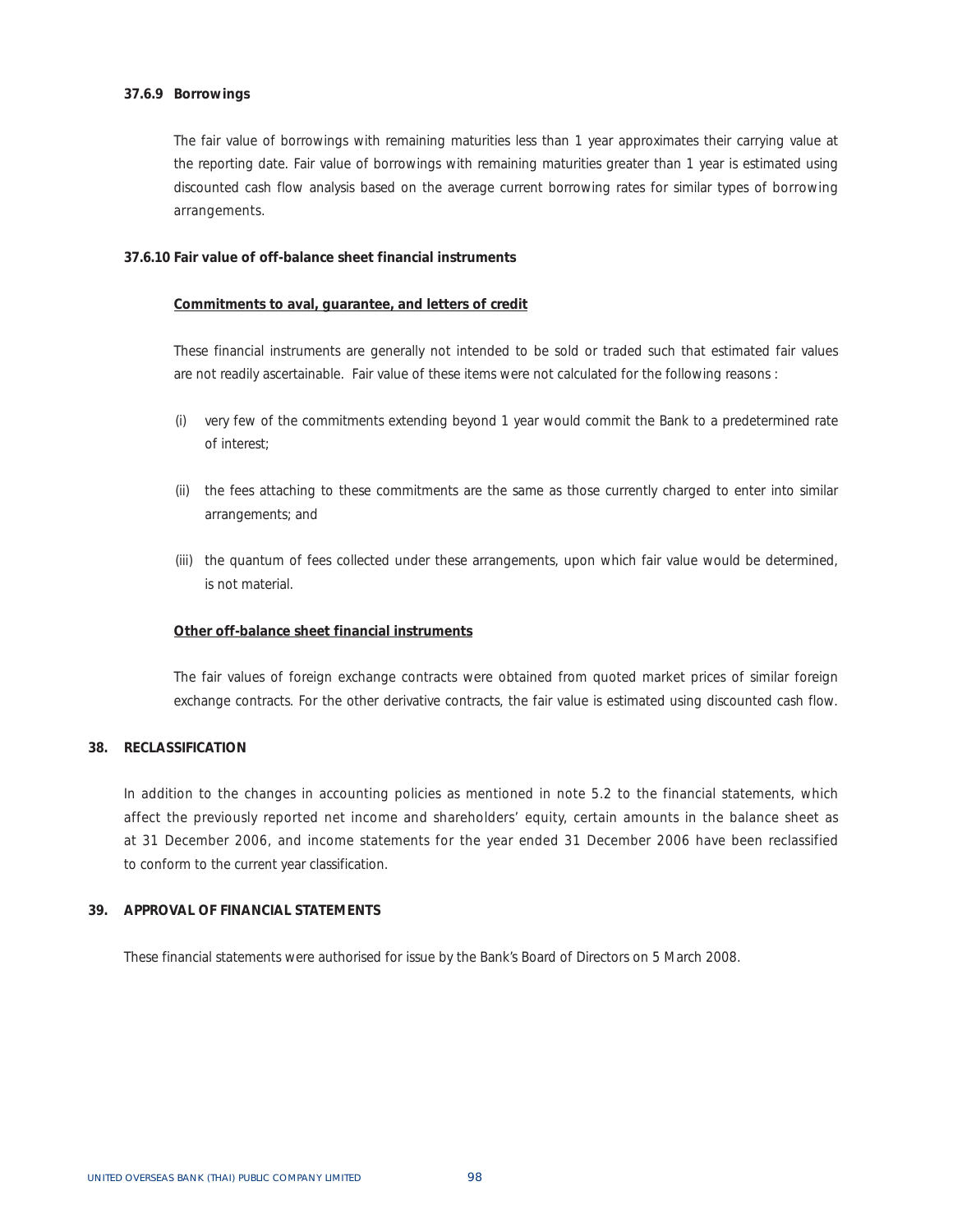# OTHER INFORMATION

**1. Companies in which United Overseas Bank (Thai) holds 10% or more of the number of paid up shares** 

# **1.1 UOB Asset Management (Thai) Company Limited**

| <b>Business</b>           | : Provides asset management for funds, including mutual funds (equity and fixed income) |
|---------------------------|-----------------------------------------------------------------------------------------|
|                           | and provident funds                                                                     |
| Location                  | : 5 <sup>th</sup> Fl. Bangkok City Tower Building,                                      |
|                           | 179/6-10 South Sathon Road, Thungmahamek, Sathon, Bangkok 10120                         |
| Telephone                 | $: 0 - 2679 - 5577$                                                                     |
| <b>Facsimile</b>          | $\therefore$ 0-2679-5431                                                                |
| Paid-up Capital           | $\pm$ THB 100,000,000 (10,000,000 ordinary shares)                                      |
| <b>UOB Thai's Holding</b> | $.99.99\%$                                                                              |
|                           |                                                                                         |

# **1.2 UOB Leasing (Thai) Company Limited**

| <b>Business</b>           | : Provides leasing and factoring services                   |
|---------------------------|-------------------------------------------------------------|
| Location                  | : 29th Fl. Room No.2902C, 2903-2904 United Center Building, |
|                           | 323 Silom Road, Bangrak, Bangkok 10500                      |
| Telephone                 | $: 0 - 2266 - 7290 - 9$                                     |
| Facsimile                 | $\therefore$ 0-2266-7300                                    |
| Paid-up Capital           | : THB 320,000,000 (32,000,000 ordinary shares)              |
| <b>UOB Thai's Holding</b> | $.99.99\%$                                                  |
|                           |                                                             |

# **1.3 AXA Insurance Public Company Limited**

| <b>Business</b>           | : Non-life insurance company                              |
|---------------------------|-----------------------------------------------------------|
| Location                  | : 23rd Fl. Lumpini Tower Building,                        |
|                           | 1168/67 Rama IV Road, Thungmahamek, Sathon, Bangkok 10120 |
| Telephone                 | $: 0.2285 - 6385$                                         |
| Facsimile                 | $: 0-2285-6383$                                           |
| Paid-up Capital           | : THB 352,642,100 (3,526,421 ordinary shares)             |
| <b>UOB Thai's Holding</b> | $: 22.06\%$                                               |
|                           |                                                           |

# **1.4 UOB Bullion & Futures (Thai) Company Limited**

| <b>Business</b>           | : Trading in futures contracts                |
|---------------------------|-----------------------------------------------|
| Location                  | : 191 South Sathon Road, Bangkok 10120        |
| Telephone                 | : 0.2213.2611                                 |
| Facsimile                 | : 0.2213.2614                                 |
| Paid-up Capital           | : THB 125,000,000 (1,250,000 ordinary shares) |
| <b>UOB Thai's Holding</b> | $: 75.00\%$                                   |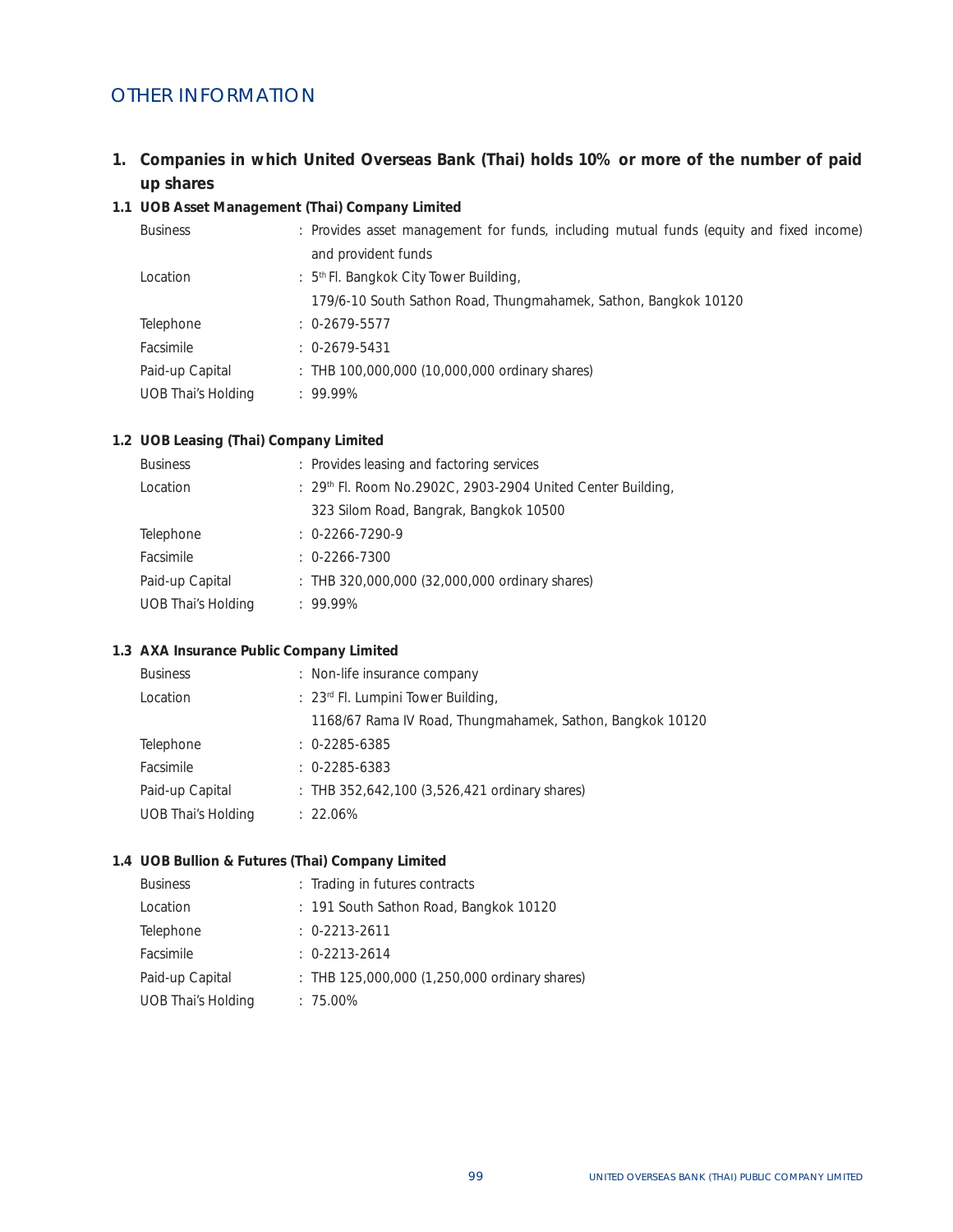# OTHER INFORMATION

# **1.5 UOB Radanasin Public Company Limited**

| <b>Business</b>           | : The Company registered the closure on November 20 <sup>th</sup> , 2006. |
|---------------------------|---------------------------------------------------------------------------|
| Location                  | : 690 Sukhumvit Road, Bangkok 10110                                       |
| Telephone                 | $\therefore$ 0-2620-2000                                                  |
| Facsimile                 | $: 0-2259-6088$                                                           |
| Paid-up Capital           | : THB 12,846,648,210 (1,284,664,821 ordinary shares)                      |
| <b>UOB Thai's Holding</b> | .9999%                                                                    |

# **2. Shares in United Overseas Bank (Thai)'s subsidiaries and associated companies held by directors**

The Bank's directors do not have any shares in the Bank's subsidiaries and associated companies.

# **3. Details of Directors**

| <b>Name</b>                     | <b>Period</b>    | <b>Experience</b>                                                                                                                        |  |  |
|---------------------------------|------------------|------------------------------------------------------------------------------------------------------------------------------------------|--|--|
| 1. Mr. Wee Cho Yaw              | Jul 04 - Present | • Chairman of the Board of Directors (Authorized Signatory),<br><b>UOB Thai</b>                                                          |  |  |
|                                 | May 07 - Present | • Chairman, United Overseas Bank Ltd., Singapore                                                                                         |  |  |
|                                 | 1974 - Apr 07    | • Chairman and CEO, United Overseas Bank Ltd., Singapore                                                                                 |  |  |
| 2. Mr. Wee Ee Cheong            | Jul 04 - Present | • Deputy Chairman of the Board of Directors (Authorized<br>Signatory), UOB Thai                                                          |  |  |
|                                 | May 07 - Present | • Deputy Chairman and CEO, United Overseas Bank Ltd.,<br>Singapore                                                                       |  |  |
|                                 | 2000 - Apr 07    | • Deputy Chairman and President, United Overseas Bank Ltd.,                                                                              |  |  |
|                                 |                  | Singapore                                                                                                                                |  |  |
| 3. Mr. Chinnawat Bulsuk         | Aug 06 - Present | • Chairman of the Statutory Audit Committee, UOB Thai                                                                                    |  |  |
|                                 | Aug 04 - Present | • Independent Director, UOB Thai                                                                                                         |  |  |
|                                 | 2003 - Present   | • Director & CEO, Thai Samut Asset Co., Ltd.                                                                                             |  |  |
| 4. Mr. Suebtrakul Soonthornthum | Aug 04 - Present | • Independent Director and Chairman of Nomination and<br>Compensation Committee and Member of the Statutory Audit<br>Committee, UOB Thai |  |  |
|                                 | 1992 - Present   | • Senior Executive Vice President, Loxley Public Company Limited                                                                         |  |  |
| 5. Dr. Pongsak Hoontrakul       | Jun 05 - Present | • Independent Director and Member of the Statutory Audit<br>Committee, UOB Thai                                                          |  |  |
|                                 | 2004 - Present   | • Senior Research Fellow, Sasin of Chulalongkorn University                                                                              |  |  |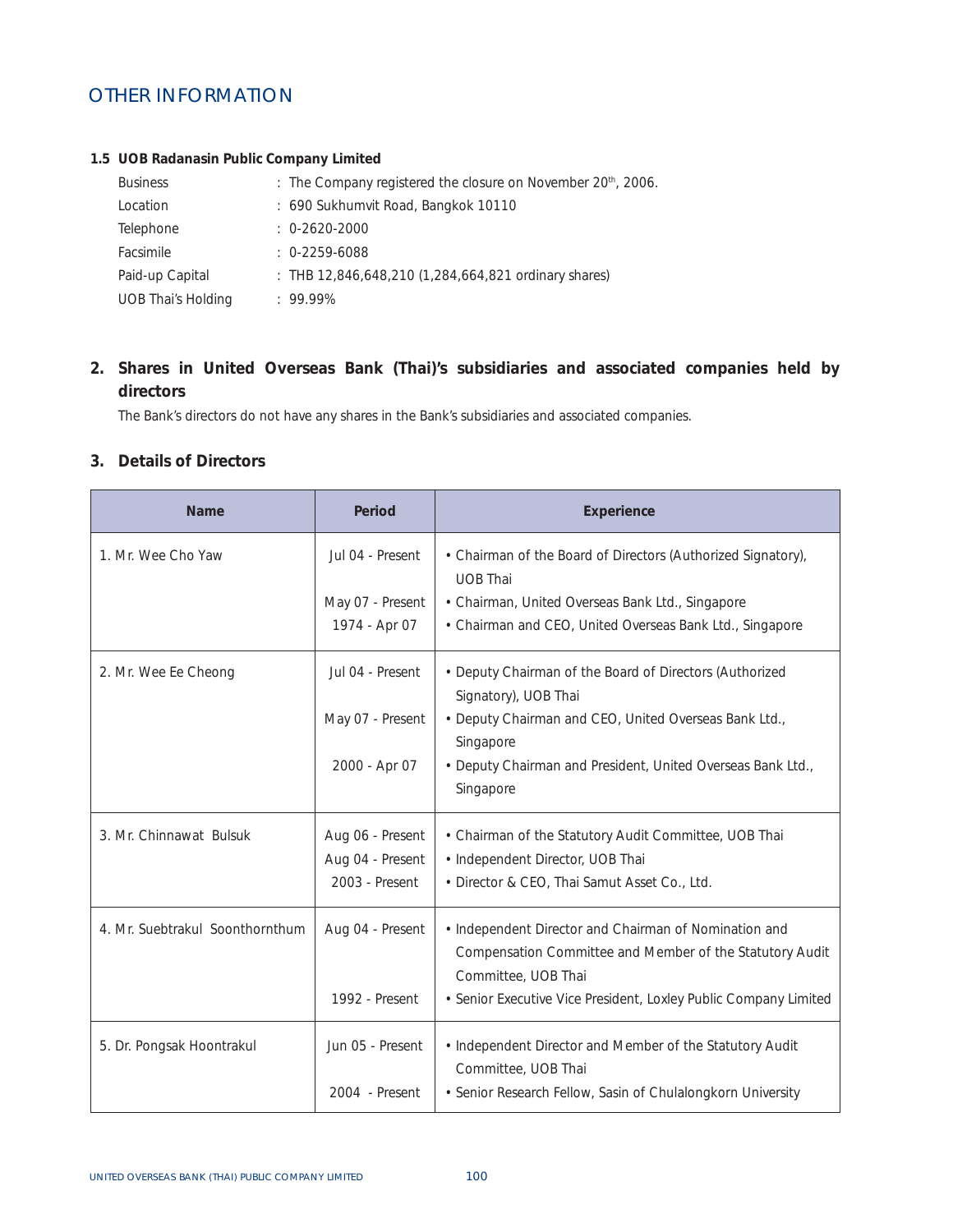# OTHER INFORMATION

| <b>Name</b>            | Period                               | <b>Experience</b>                                                                                                                 |
|------------------------|--------------------------------------|-----------------------------------------------------------------------------------------------------------------------------------|
| 6. Mr. Lee Chin Yong   | Aug 04 - Present<br>2003 - Present   | • Director (Authorized Signatory), UOB Thai<br>• Senior Executive Vice President, United Overseas Bank Ltd.,<br>Singapore         |
| 7. Ms. Hwee Wai Cheng  | Feb 06 - Present<br>2001 - Present   | • Director, UOB Thai<br>• Executive Vice President, United Overseas Bank Ltd., Singapore                                          |
| 8. Mr. Wong Kim Choong | Aug 04 - Present<br>$2003 - 2004$    | • Director and President & CEO (Authorized Signatory),<br><b>UOB Thai</b><br>• Deputy CEO, United Overseas Bank (Malaysia) Berhad |
| 9. Mr. Chua Teng Hui   | Jul 04 - Present<br>1999 - Jul 04    | • Director and Deputy President and Deputy CEO (Authorized<br>Signatory), UOB Thai<br>• CEO, United Overseas Bank, Philippines    |
| 10. Mr. Lee Tse Tiong  | Sep 05 - Present<br>Oct 04 - Present | • Director (Authorized Signatory), UOB Thai<br>• Senior Executive Vice President - Corporate Services,<br><b>UOB Thai</b>         |

# **4. Directors' remuneration**

|                                 |                                     |                    | <b>THB</b>                                           |
|---------------------------------|-------------------------------------|--------------------|------------------------------------------------------|
|                                 | <b>Board of</b><br><b>Directors</b> | Audit<br>Committee | <b>Nomination &amp;</b><br>Compensation<br>Committee |
| 1. Mr. Wee Cho Yaw              | 1,440,000                           |                    |                                                      |
| 2. Mr. Wee Ee Cheong            | 1,080,000                           |                    | 90,000                                               |
| 3. Mr. Chinnawat Bulsuk         | 720,000                             | 720,000            |                                                      |
| 4. Mr. Suebtrakul Soonthornthum | 720,000                             | 360,000            | 360,000                                              |
| 5. Dr. Pongsak Hoontrakul       | 720,000                             | 360,000            |                                                      |
| 6. Mr. Lee Chin Yong            | 360,000                             |                    | 90,000                                               |
| 7. Ms. Hwee Wai Cheng           | 360,000                             |                    |                                                      |
| 8. Mr. Wong Kim Choong          | 360,000                             |                    |                                                      |
| 9. Mr. Chua Teng Hui            | 360,000                             |                    |                                                      |
| 10. Mr. Lee Tse Tiong           | 360,000                             |                    |                                                      |
| Total                           | 6,480,000                           | 1,440,000          | 540,000                                              |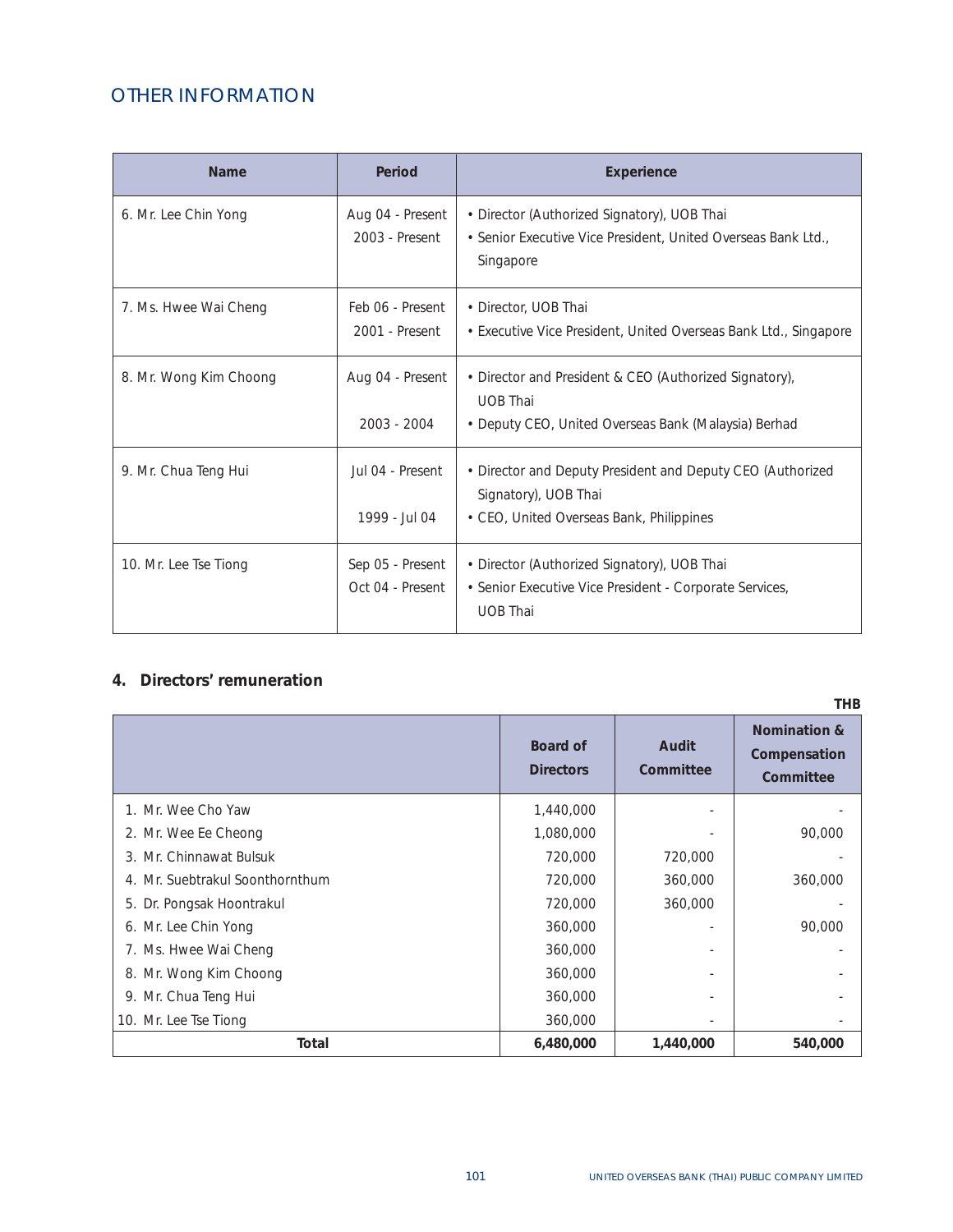# **5. Auditor's remuneration**

In 2007, the Bank and its subsidiaries paid a total of THB 9,000,000 audit fee to Ernst & Young Office Limited.

# **6. Related Party Transactions**

Details of all related party transactions are disclosed in Note 32 in the Financial Statements.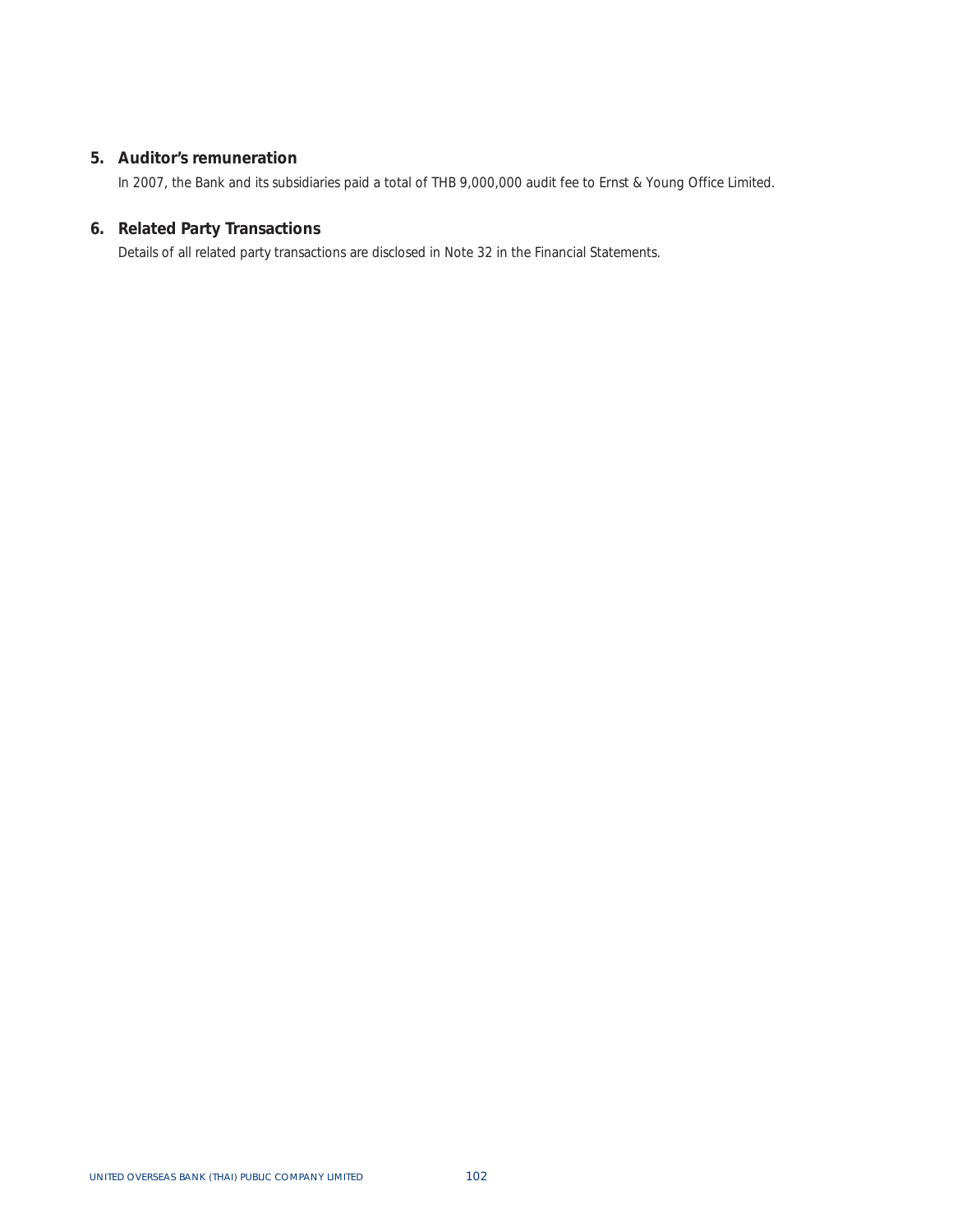# RISK MANAGEMENT & BANK S KEY RISK FACTORS

The management of risk is fundamental to the financial soundness and strength of the Bank. Risk management forms an essential element of the Bank's overall strategy. The risk management philosophy of the Bank is that all risks must be identified, measured, monitored and managed within a robust risk management framework, and that returns must commensurate with the risks taken.

The risk management corporate governance structure takes the form of overall responsibility by the Board of Directors in providing guidance regarding strategies and risk appetite for an integrated view of the Bank's risk exposures. The Corporate Risk Management Committee, a sub-committee with delegated authority from the Board, establishes policies and strategies covering all aspects of risk affecting the Bank, reviews the adequacy of risk policies and highlights new risks and exceptional risk events to the Audit Committee and the Board from time to time. Other internal committees established to directly oversee day-to-day risk related matters include Credit Committee, Credit Risk Committee and Asset and Liability Committee ("ALCO").

The Bank had set-up a centralized Risk Management Sector, which is independent of the business units as well as the support units, to perform the primary roles of implementing risk policies and procedures, monitoring to ensure compliance by the business and support units with these policies and procedures. Regular reporting on risk exposures compliance with risk policies & procedures are updated to the management and various risk related committees.

In 2007, key risk management polices and practices of the Bank were further aligned with those of UOB Group. In line with UOB Group's plan to adopt the more advanced approaches for Basel II compliance, the Bank has also embarked on a significant project to enhance and improve its risk management framework and related systems which would further strengthen overall risk management process of the bank.

The key types of risk closely monitored by the Bank include :-

## **• Credit Risk**

Credit risk is defined as the potential loss arising from any failure by customers to fulfill their obligations, as and when they fall due. These obligations may arise from on-balance sheet or off balance sheet exposures such as direct lending, trade finance, receivables under derivative and foreign exchange contracts and other credit related activities.

Through the Credit Risk Committee and Corporate Risk Management Committee, the Bank establishes well-defined risk parameters for accepting credit risk, credit polices and procedures to ensure that a well diversified and high quality credit portfolio is maintained.

The Bank also has in place a rigorous process to regularly review, monitor and report credit exposures including risk concentrations, industry sector exposures, level of non-performing loans as well as adequacy of provisions.

The key operating units directly involved in managing credit risk include :-

#### **(1) Credit Risk Management Division**

This unit is primarily responsible for preparing and proposing credit risk policies and guidelines for consideration and approval by Board and / or its sub-committees. Other responsibilities include monitoring and reviewing credit risk exposures, performing analysis on credit portfolio performance for fine-tuning policies and risk acceptance criteria as well as preparing various credit risk related reports to management.

## **(2) Credit Approval Division**

This unit's main responsibility is to provide independent analysis of the credit proposals submitted by the business units. Through the issuance of a separate credit advice to the approving authority, credit analysts under this unit address the degree of risks and concerns in each risk aspect of the borrower in order to evaluate whether the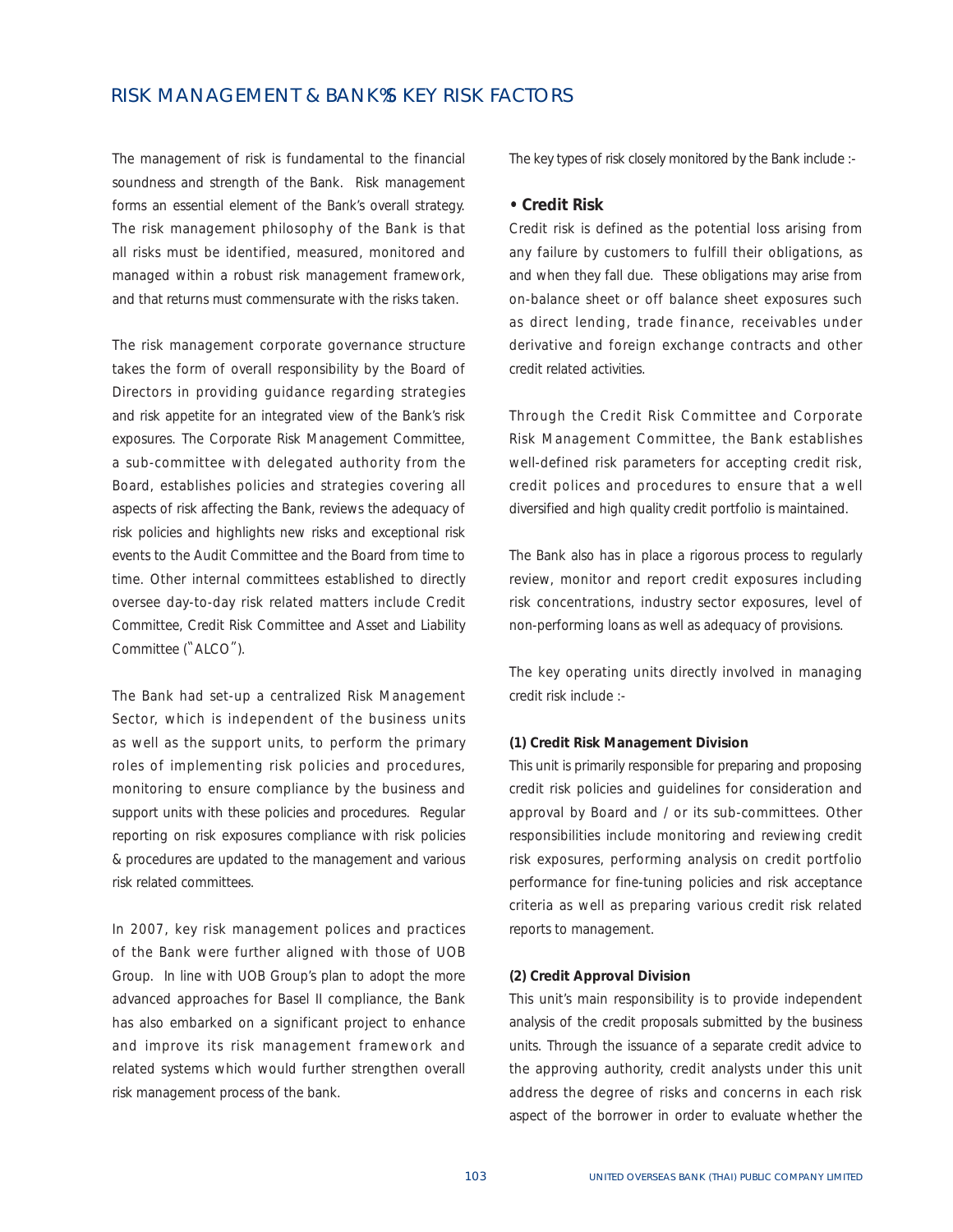# RISK MANAGEMENT & BANK S KEY RISK FACTORS

assessed risks lie within acceptable range of the Bank. The credit advice may also cover suggestion for the restructuring or adjustment of the credit facilities, collateral and other facility terms and conditions to best represent the risk profiles of the borrower.

#### **(3) Credit Review Division**

This unit is responsible for performing credit review to ensure that all credits accepted are in compliance with established policies, control procedures as well as to ensure all proper legal documentations are in place.

#### **(4) Financial Restructuring and Recovery Division**

This unit focuses on loan restructuring and recovery of the larger non-performing commercial loans with the aim of minimizing damages and losses to the Bank. Non-performing loans are transferred to this unit for intensive follow up and negotiation with the borrower from the early stages of loan default. Depending on the level of co-operation from the borrower, legal proceedings may be commenced against the borrower for loan repayment as well as collateral enforcement. All restructured loans continue to be closely monitored by this unit until they have demonstrated good payment record.

#### **(5) Collections Division**

This division monitors and follows up on all delinquent consumer loans as well as the small retail and SME loans. Through the collection system, details of delinquent accounts are auto-routed to the collectors for immediate actions the moment borrowers go into default. Debt restructuring and legal actions may also be employed in order to maximize recovery to the Bank.

## **(6) Litigation Department**

The Litigation Department, a unit within the Collections Division, undertakes and oversees all legal actions and related activities of the Bank. Besides undertaking legal actions against defaulted borrowers on behalf of the Bank, this unit is also in charge of putting up a legal defence against all legal suits filed against the Bank.

#### **• Liquidity Risk**

Liquidity risk is defined as the potential loss arising from the Bank's inability to meet its contractual obligations when due. Liquidity risk arises in the general funding of the Bank's activities and in the management of its assets. The Bank maintains sufficient liquidity to fund its day-to-day operations, meet customer deposit withdrawals, meet customers' demand for new loans and repay borrowings as they mature.

The management of liquidity risk is carried out throughout the year by a combination of cash flow management, maintenance of high quality liquid assets and other short term investments that can be readily converted to cash, diversification of the funding sources and proactive management of the core deposit base. Liquidity Contingency Funding Plan is drawn up to ensure that alternative funding sources are in place to minimize liquidity risk under any given liquidity crisis scenario.

The Asset and Liability Committee ("ALCO") formulates key strategies and policies on liquidity risk management, sets up control limits and reviews the Bank's asset liability structure on a regular basis. The Asset Liability Management Division under Treasury Management Group undertakes the day to day management of the Bank's liquidity cash flows while the Market & Liquidity Risk Management Division independently monitors and reports liquidity risk exposures to the ALCO on a regular basis.

## **• Balance Sheet Risk**

Balance sheet risk is defined as the potential change in earnings arising from the effect of movements in interest rates and foreign exchange rates on the structural banking book of the Bank that is not of a trading nature.

The ALCO establishes policies and strategies to manage and control the balance sheet interest rate risk exposure which may include adjusting lending and deposit rates and the structure and proportion of assets and liabilities. Exposure to currency risk is managed actively by setting limits for both overnight and intra-day position.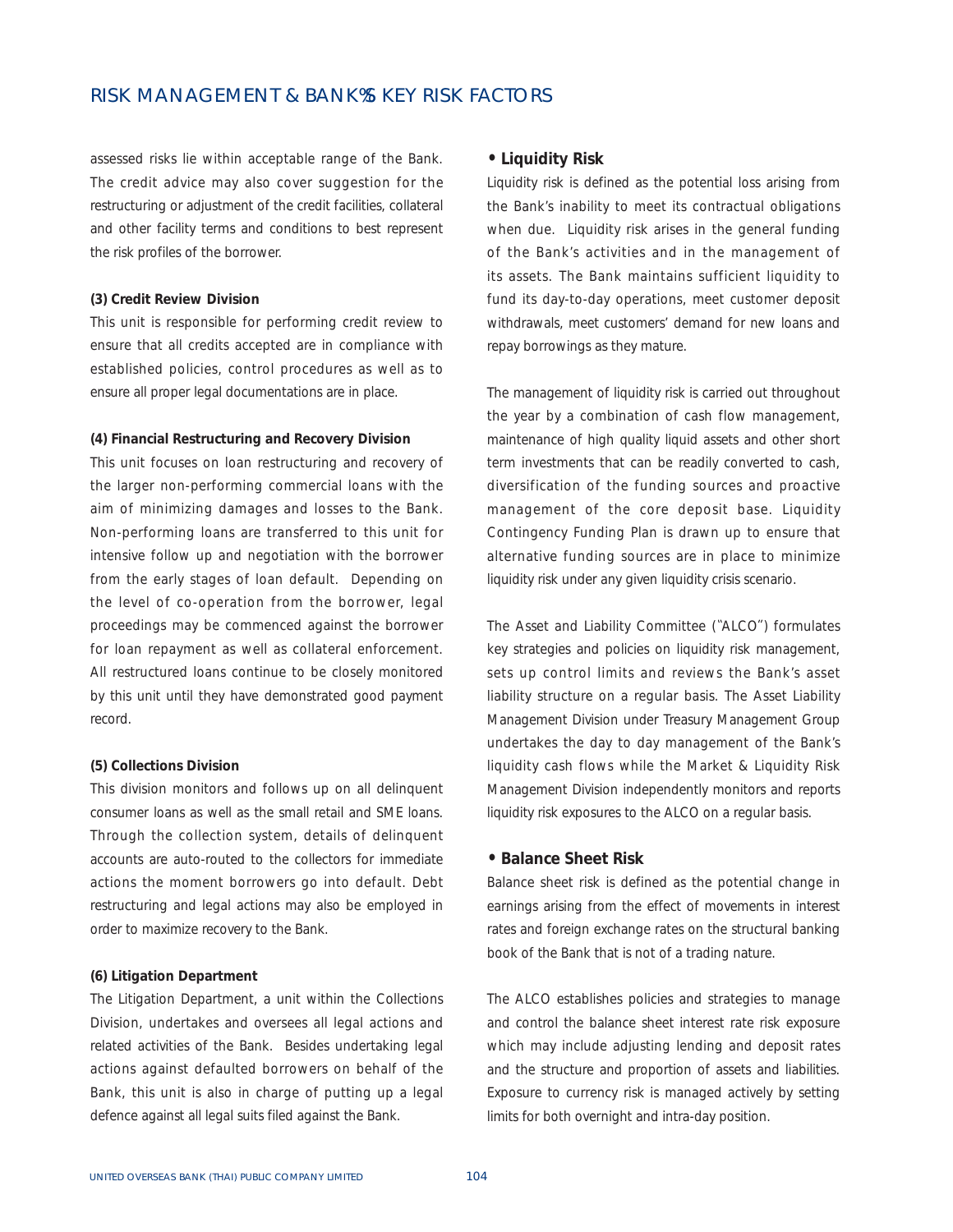# RISK MANAGEMENT & BANK S KEY RISK FACTORS

The Market & Liquidity Risk Management Division monitors and reviews balance sheet interest rate risk exposures by analyzing the mismatches in interest rate re-pricing of the Bank's assets and liabilities and the potential earnings impact as a result of interest rate changes using analytical tools such as maturity/re-pricing schedules. Reports on asset and liability yield and balance sheet risk exposures are submitted to the ALCO on a regular basis.

### **• Market Risk**

Market risk is defined as the potential loss in market value of a given portfolio arising from changes in market prices, namely foreign exchange rates, interest rates, equity prices and option volatility rates. The Bank is exposed to market risk in its trading and investment portfolios as the value of its trading and investment positions are sensitive to changes in market prices and rates.

Market risk is managed by using a framework of market risk management policies and risk control procedures, as well as risk and loss limits. Risk and loss limits are proposed by the respective trading desks under Treasury Management Group, reviewed by the Market & Liquidity Risk Management Division and approved by the ALCO and the Board of Directors annually. The monitoring of market risk trading limits and the reporting of any limit excess and ratification are carried out independently by the Middle Office Division on a daily basis.

Market risk is measured using the Value-at-risk (VaR) methodologies on all major trading portfolios of the Bank. In addition, stress testing is also performed on the trading portfolios which serve to provide early warning of potential worst case losses so as to facilitate proactive management of these risks in the rapidly changing financial markets.

# **• Operational Risk**

Operational risk is defined as the potential loss arising from breakdown in the Bank's internal control or corporate governance that results in error, fraud, failure/delay to perform, or compromise of the Bank's interests by its employees. Other aspects of operational risk include major failure of information technology systems or events such as fire, flood or other disasters. Potential loss may be in the form of financial loss or other damages, for example, loss of public confidence that will impact the Bank's credibility and ability to transact, maintain liquidity and obtain new business.

The Bank manages operational risk through an internal framework of policies, control procedures and measures. This framework encompasses the identification of significant operational risk exposures and management controls, ongoing conduct of self assessment by business and support units as well as vigilant monitoring and reporting.

Included in the overall framework of operational risk is the disciplined product program process aimed at ensuring the risks associated with each new product/service are identified, analysed and managed before it is approved for launch. In addition, in line with the increasing need to outsource internal operations in order to achieve cost efficiency, an outsourcing policy has also been established to regulate the outsourcing of services to third parties.

To ensure continuity of business with timely recovery of critical functions in the event of a disaster or business disruption, a business continuity plan has been established for all critical business functions under the Bank's Business Continuity Management framework. The business continuity plan is subject to regular testing and exercise to ensure it is relevant, effective and operationally viable.

The Bank continues to emphasize on staff training, improvement and upgrade in systems, processes and procedures as part of overall operational risk management.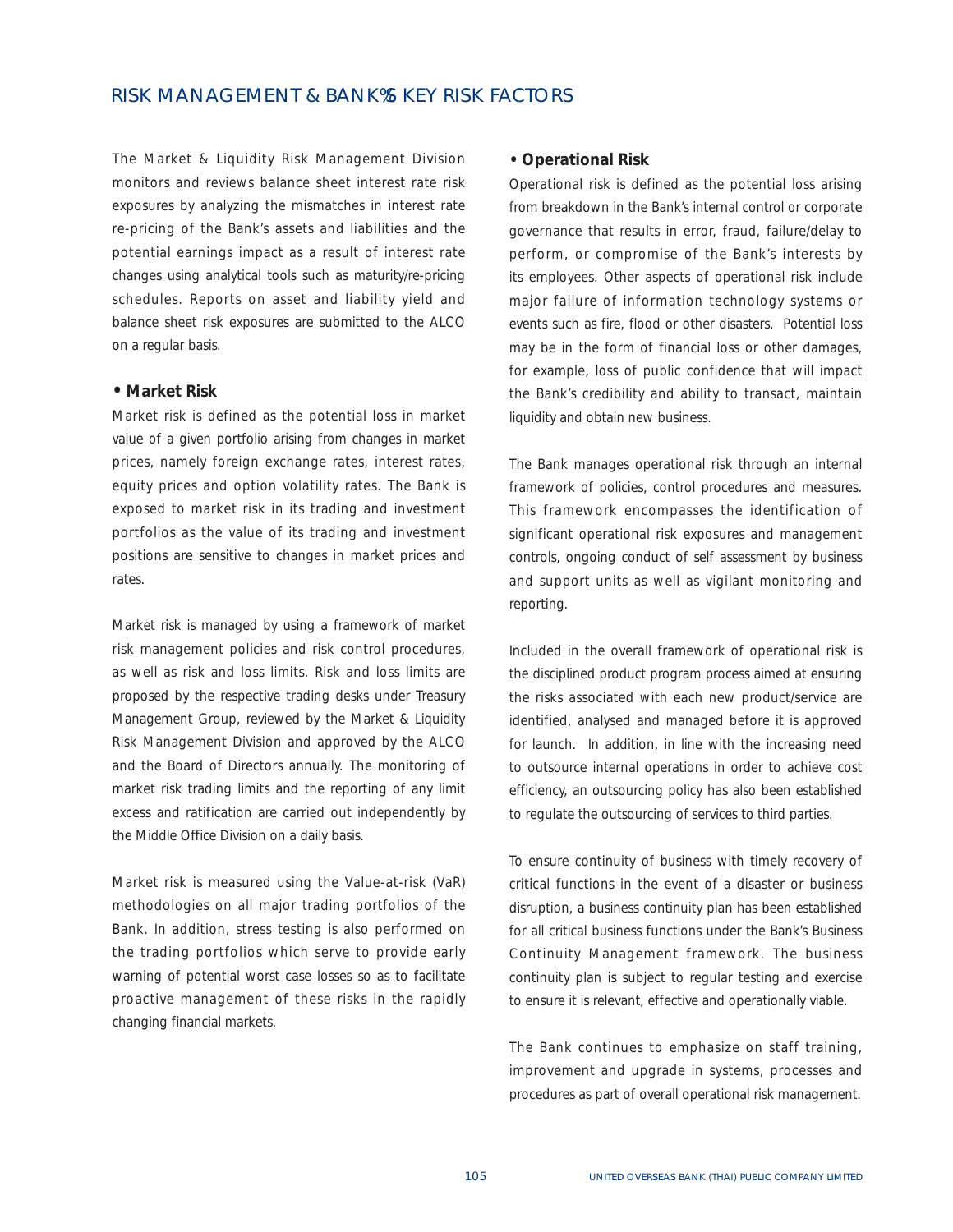# REPORT OF THE AUDIT COMMITTEE

The Audit Committee of United Overseas Bank (Thai) Pcl. comprises three independent directors :

Mr. Chinnawat Bulsuk, the Chairman, Mr. Suebtrakul Soonthornthum and Dr. Pongsak Hoontrakul as Committee members. All Committee members are non-executive directors and non-employees of the Bank.

In the year 2007, the Committee held five meetings to review the Bank's internal controls and discussed financial and operational audit issues with the internal auditors and the Bank's external auditors. Relevant management members were invited to attend the meetings to provide additional information and clarification of the internal control systems.

Major matters discussed at the meeting were as follows :

- Reviewed the major items of the financial reports and reviewed the reliability of those reports.
- Proposed the revised Audit Committee Charter for the Board of Directors' approval.
- Approved the revised Internal Audit Charter and IA Codes of Ethics.
- Approved and monitored the Internal Audit Year Plan.
- Acknowledged major audit findings regarding the compliance with internal and external regulations.
- Acknowledged the quarterly audit reports and major findings.
- Reviewed the adequacy and effectiveness of the Bank's internal control systems by discussion with the senior management.
- Reviewed the reasonableness of the connected and related parties transactions.
- Reviewed and Proposed the Bank's external auditor and audit fees to the Board of Directors.

The Committee has continually reviewed and assessed the Bank's key risks, controls and monitoring system through the Bank's Internal Audit Sector and by discussion with external auditor and senior management. From the evaluation of the Bank's internal control system, it concluded that the Bank's internal controls in the area of financial reporting and risk management are adequate and reliable and that the Bank continues to improve the overall control framework within the Bank. In addition, the Internal Audit System is ISO9001: 2000 certified.

Amin  $\triangle$   $\angle$ 

Mr. Chinnawat Bulsuk Chairman of the Audit Committee February 20, 2008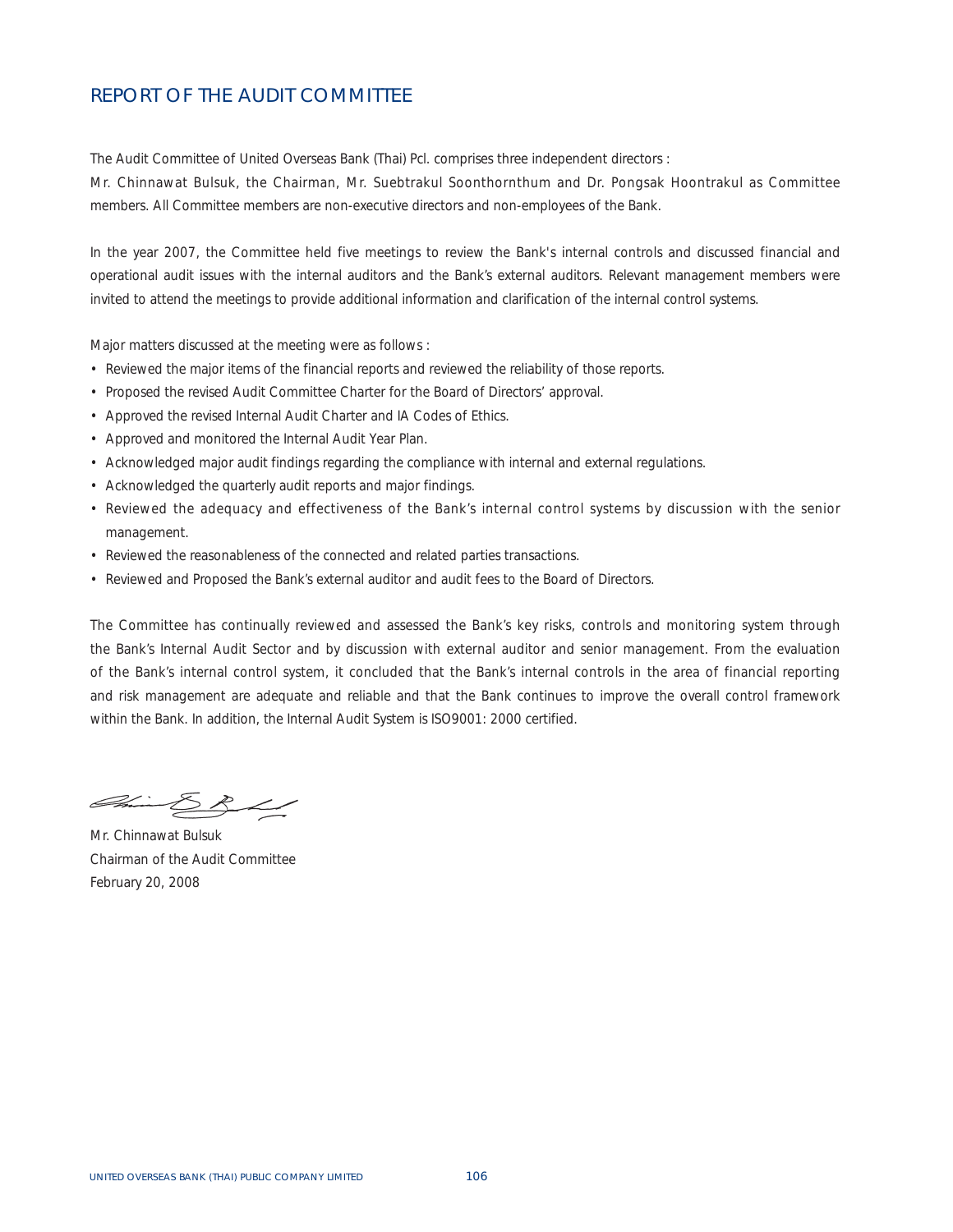# OPINION OF THE AUDIT COMMITTEE ON THE BANK S INTERNAL CONTROL SYSTEM

The Board of Directors has reviewed the opinion and the Assessment Form on the Adequacy of Internal Control System prepared by the Audit Committee during the Board of Directors' Meeting no. 561 held on March 5, 2007. Participants in the meeting included the Audit Committee members comprising the three independent directors who are not employees of the Bank.

The Audit Committee's opinion on the internal control system of the Bank and its subsidiaries was summarized from the evaluation of the Bank's internal control system in five sections as follows:

- Organization Control and Environment Measure
- Risk Management Measure
- Management Control Activities
- Information and Communication Measure
- Monitoring

The Audit Committee is of the opinion that the Bank has in place an adequate internal control system. The Audit Committee has been regularly notified of ongoing issues as they arise.

The external auditor of the Bank is Ms. Ratana Jala, certified public account of Ernst & Young Office Limited which examined the Financial Statements as at December 31, 2007. Ernst & Young has given the opinion in the Audit Report that the financial statements as at December 31, 2007 present fairly, in all material respects, the financial position of the Bank, the results of operations and cash flows for the years then ended in conformity with generally accepted accounting principles.

Ahmad Sanda (  $\geq$   $\mathcal{R}$ 

Mr. Chinnawat Bulsuk Chairman of the Audit Committee February 20, 2008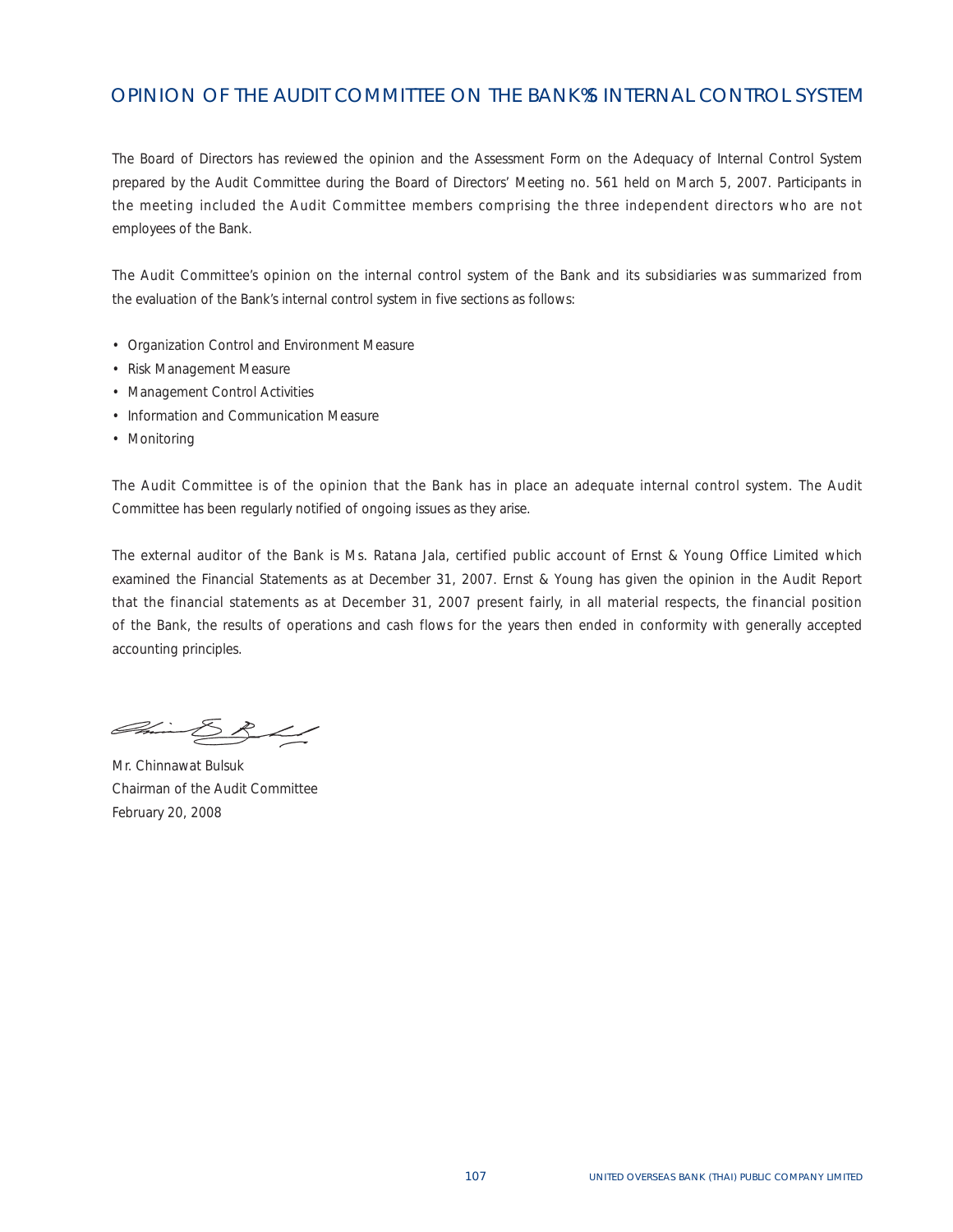# CORPORATE GOVERNANCE

United Overseas Bank (Thai) Public Company Limited, one of the subsidiaries of the United Overseas Bank Group of Singapore, is committed to maintain the highest standard of corporate governance. The Board of Directors believes that good corporate governance is fundamental to sustaining business growth, as well as to safeguard the rights and interests of all stakeholders, including shareholders, employees, business partners, customers, regulatory agencies and auditors.

The Bank established a "Code of Conduct" as a set of principles for all employees to adhere to. This code spells out the best practices that all employees should follow to uphold the principles of integrity and trust that our stakeholders placed on the bank. This code of conduct covers, among others, investment on securities, receiving and giving of gifts and entertainment, and preventing money laundering. All employees are required to adhere to this code.

The Bank's Board of Directors and other Bank committees also adhere to the Bank of Thailand's as well as the UOB Group's good governance practices to ensure the interests of all stakeholders are protected.

#### **Control Systems and Internal Audit**

The Board of Directors has recognized the importance of having efficient internal control systems, risk management, compliance and internal audit. To this end, the Bank has set up various committees to manage detailed day-to-day operational matters, and has a well-qualified Internal Audit team to audit all controls procedures that have been put in place.

The Internal Audit Division is an independent unit that reports directly to the Board of Directors through the Audit Committee, and is responsible for reviewing and assessing the Bank's internal audit system. The Bank's current audit methodologies are ISO9001 : 2000 certified, and are in line with the United Overseas Bank Group's audit standards.

## **Directors Reporting**

The Board of Directors is responsible for the consolidated financial statements of the Bank and its subsidiaries and for the financial information presented in this annual report. The aforementioned financial statements were prepared in accordance with generally accepted accounting standards of Thailand as well as using consistent policies, careful judgment and best estimates. Important information is adequately disclosed in the notes to financial statements.

The Board of Directors has provided and maintained an effective internal control system to ensure that accounting records are accurate, complete and adequate to protect the Bank's assets and uncover weaknesses in order to prevent operational risk or materially irregular operations.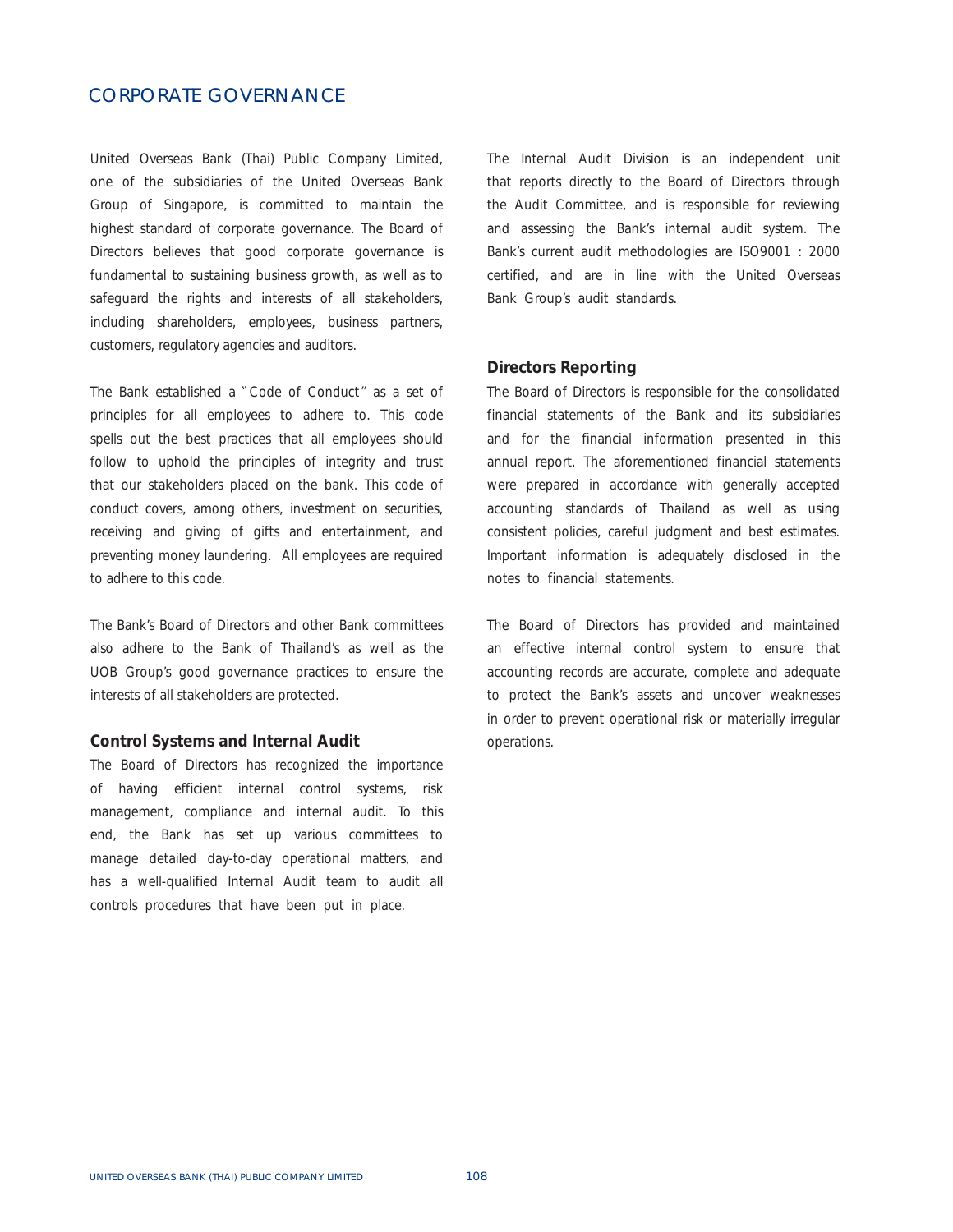# MANAGEMENT STRUCTURE

#### **Board of Directors**

The Board of Directors consists of ten qualified directors, three of whom are independent directors. The Board meets at least once every three months and no fewer than half of the total number constitute a quorum for meetings.

The Board of Directors' duties are to set the Bank's policies and operational directions as well as to oversee management to ensure its efficient and effective compliance with the Bank's policies, relevant laws, objectives, articles of association, and the shareholders' resolutions.

The Board of Directors consists of :

| 1. Mr. Wee Cho Yaw              | Chairman             |
|---------------------------------|----------------------|
| 2. Mr. Wee Ee Cheong            | Deputy Chairman      |
| 3. Mr. Chinnawat Bulsuk         | Independent Director |
| 4. Mr. Suebtrakul Soonthornthum | Independent Director |
| 5. Dr. Pongsak Hoontrakul       | Independent Director |
| 6. Mr. Lee Chin Yong            | Director             |
| 7. Ms. Hwee Wai Cheng           | Director             |
| 8. Mr. Wong Kim Choong          | Director             |
| 9. Mr. Chua Teng Hui            | Director             |
| 10. Mr. Lee Tse Tiong           | Director             |

#### **Executive Committee**

The Executive Committee (EXCO) is empowered by the Board of Directors to manage the day-to-day operations of the Bank. The EXCO is also given the authority to set credit discretionary limits, approve or ratify approvals for credit applications and debt restructuring cases, and delegate to the Asset and Liability Committee (ALCO) the responsibility to manage and review the Bank's asset liability management. The EXCO also empowers the Bank's President and Chief Executive Officer to set up any necessary functional committees, makes changes to the members of these committees and determine the scope of duties and responsibilities of these committees. In addition, the EXCO is responsible for monitoring the progress of the Bank's business operations.

The Executive Committee consists of :

| 1. Mr. Wong Kim Choong | Chairman      |
|------------------------|---------------|
| 2. Mr. Wee Ee Cheong   | Vice Chairman |
| 3. Mr. Lee Chin Yong   | Member        |

4. Mr. Lee Tse Tiong Member

## **Audit Committee**

The Audit Committee is appointed by the Board of Directors. Its main responsibilities are to ensure that the Bank has an appropriate and efficient internal control, internal audit systems and operates the business in compliance with the regulations imposed by governing laws, as well as ensure that the process of the preparation and disclosure of information in the financial reports of the Bank is complete and correct. The Audit Committee is also responsible for the selection and nomination of the Bank's auditors, including determining the auditors' remuneration and considering the disclosure of information on related-party transactions or transactions where conflict of interest may occur, to ensure transparency and accuracy.

The Audit Committee consists of :

| 1. Mr. Chinnawat Bulsuk         | Chairman |
|---------------------------------|----------|
| 2. Mr. Suebtrakul Soonthornthum | Member   |
| 3. Dr. Pongsak Hoontrakul       | Member   |

#### **Nomination and Compensation Committee**

The Nomination and Compensation Committee is appointed by the Board of Directors. The Committee is responsible for setting up the policies and criteria for considering the remunerations of the Bank's Board members and senior management. The Committee also considers and makes recommendation on appropriate persons for designated senior positions, and the compensation package of these senior appointments.

The Committee consists of :

| 1. Mr. Suebtrakul Soonthornthum | Chairman |
|---------------------------------|----------|
| 2. Mr. Wee Ee Cheong            | Member   |
| 3. Mr. Lee Chin Yong            | Member   |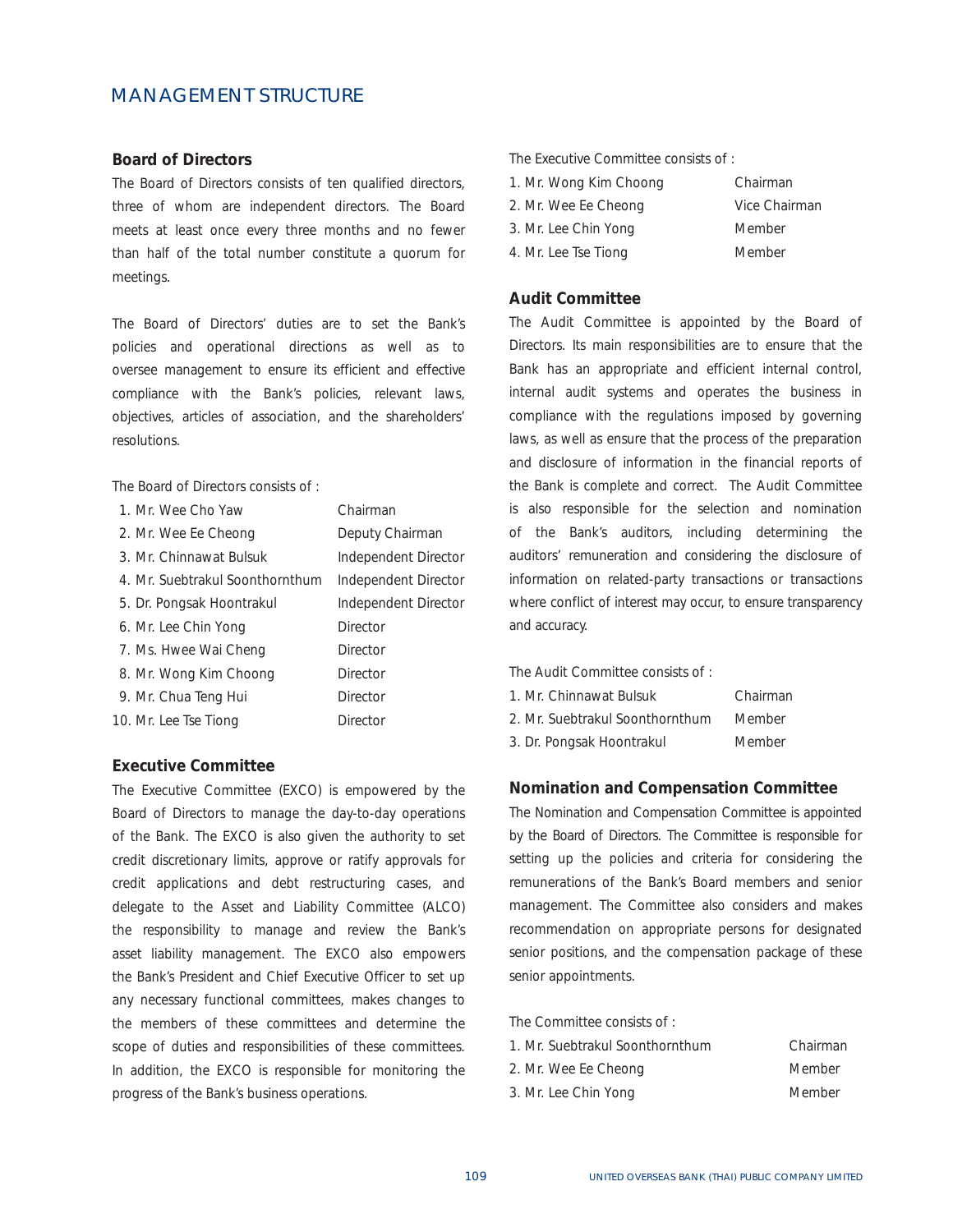# MANAGEMENT STRUCTURE

#### **Corporate Risk Management Committee**

The Committee is responsible for establishing policies and strategies covering all risks that may affect the reputation and the stability of the Bank. In this regard, the Committee will estimate, follow up, and monitor the risks of the Bank to maintain them at an appropriate level. The Committee also reviews the adequacy of these risk policies, risk management guidelines and the efficiency of the procedures to bring them in line with the determined policies, including regular reporting to Board of Directors. This Committee also works closely with the Audit Committee in addressing risk areas for improvement.

The Corporate Risk Management Committee consists of :

- 1. President & CEO Chairman
- 2. Deputy President & Deputy CEO Vice Chairman
- 3. Head of Institutional Banking Group
- 4. Head of Personal Financial Services Group
- 5. Head of Corporate Services Group
- 6. Head of Credit Approval Group
- 7. Head of Global Markets Group
- 8. Head of Risk Management Group
- 9. Head of Central Operations, Delivery Channels & Collections Group
- 10. Head of Internal Audit Sector
- 11. Head of Compliance, Secretariat & Legal Sector

In addition to these committees, the Board of Directors also has various working committees to manage the day-to-day operational matters. These committees consists appropriate management staff from various functions. These committees include the Management Committee, Assets and Liabilities Management Committee, Credit Committee, Financial Restructuring and Recovery Committee, Asset Valuation and Provisioning Committee, Valuation Committee, Basel II Steering Committee, Computer Committee, and Crisis Management Committee.

In 2007, the Bank's Board of Directors held 5 meetings, and the Audit Committee held 5 meetings. The attendance of each director is as follows :

| <b>Board of Directors' meeting</b> | <b>Meetings attended</b> |
|------------------------------------|--------------------------|
| 1. Mr. Wee Cho Yaw                 | 5/5                      |
| 2. Mr. Wee Ee Cheong               | 4/5                      |
| 3. Mr. Chinnawat Bulsuk            | 5/5                      |
| 4. Mr. Suebtrakul Soonthornthum    | 4/5                      |
| 5. Dr. Pongsak Hoontrakul          | 5/5                      |
| 6. Mr. Lee Chin Yong               | 5/5                      |
| 7. Ms. Hwee Wai Cheng              | 5/5                      |
| 8. Mr. Wong Kim Choong             | 5/5                      |
| 9. Mr. Chua Teng Hui               | 5/5                      |
| 10. Mr. Lee Tse Tiong              | 5/5                      |

| Audit Committee's meeting       | Meetings attended |
|---------------------------------|-------------------|
| 1. Mr. Chinnawat Bulsuk         | 5/5               |
| 2. Mr. Suebtrakul Soonthornthum | 5/5               |
| 3. Dr. Pongsak Hoontrakul       | 5/5               |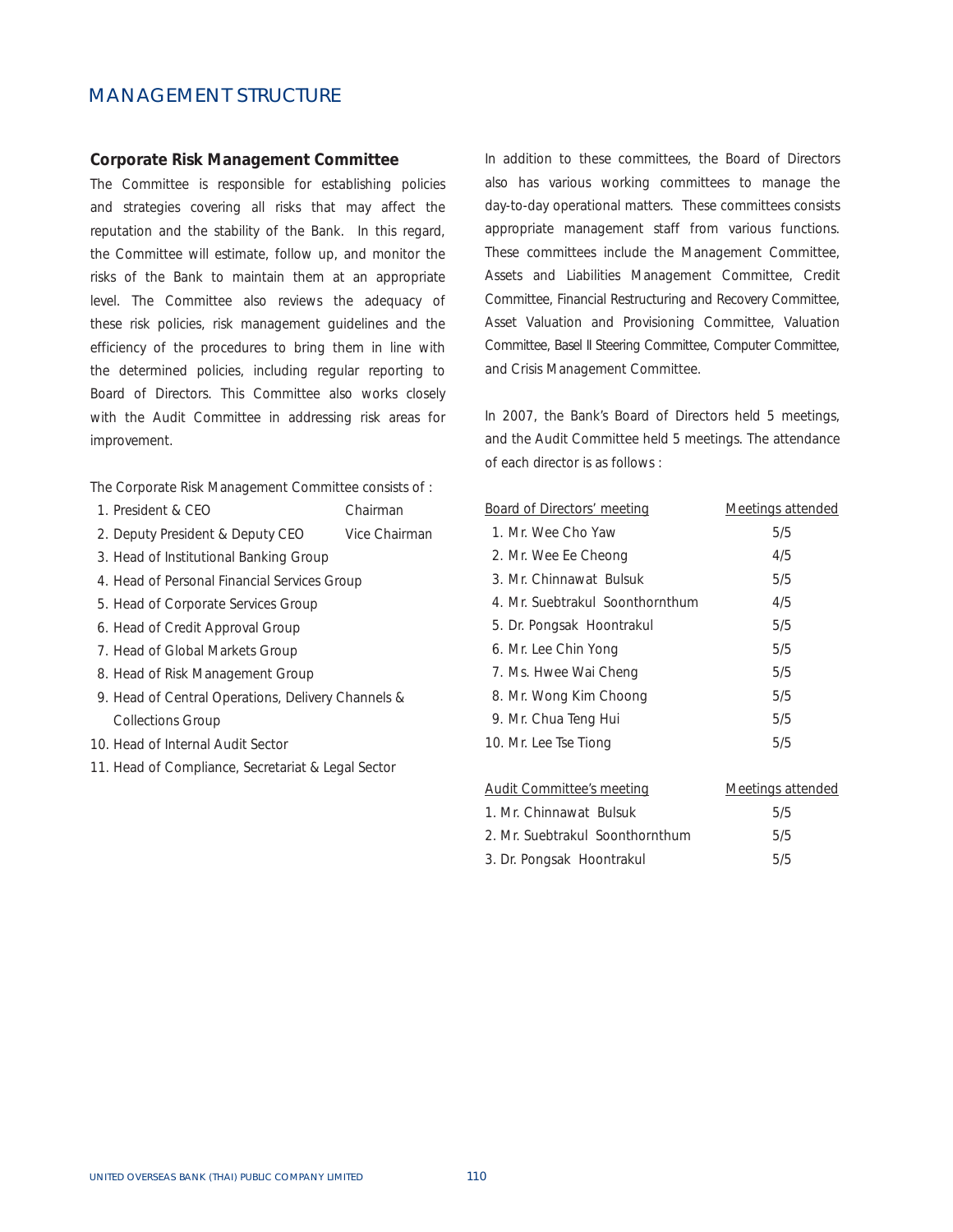# **HEAD OFFICE**

**Sathon Head Office** 

(8.30 am-5.00 pm) 191 South Sathon Road, Sathon, Bangkok 10120 Telephone : 0-2343-3000 ext. 2682, 2684, 2686 Facsimile : 0-2287-2972

# **BANGKOK METROPOLITAN BRANCH OFFICES**

**All Seasons Place**

3rd Floor M Thai Tower, All Seasons Place, 87 Wittayu Road, Pathumwan, Bangkok 10330 Telephone : 0-2257-0116-8 Facsimile : 0-2257-0149

## **Amarin Plaza**

(Mon.-Fri. 8.30 am-5.00 pm) (Sat. 11.00 am-5.00 pm) 1st Floor Amarin Plaza, 500 Ploenchit Road, Pathumwan, Bangkok 10500 Telephone : 0-2252-6292-3, 0-2251-8579, 0-2256-9045-6 Facsimile : 0-2252-7871

### **Anusavaree Chaisamoraphoom**

911/1-3 Phaholyothin Road, Phaya Thai, Bangkok 10400 Telephone : 0-2271-0089, 0-2271-3447, 0-2271-2662, 0-2619-5916 Facsimile : 0-2271-0088

#### **Asoke**

1st Floor Ratchapark Building, 163 Sukhumvit 21 Road, Wattana, Bangkok 10110 Telephone : 0-2258-3259, 0-2258-3261, 0-2258-3265, 0-2258-3268 Facsimile : 0-2258-9552

### **Bang Bon**

72/65-68 Mu 6 Eakchai-Bangbon Road, Bang Bon, Bangkok 10150 Telephone : 0-2898-0423-5, 0-2415-6984 Facsimile : 0-2898-0426

#### **Bangbuathong**

28/33-35 Mu 4 Bangkruay-Sainoi Road, Bangbuathong, Nontaburi 11110 Telephone : 0-2920-2451-5 Facsimile : 0-2920-2450

#### **Bangkae**

455/9-11 Petchkasem Road (Soi 51-53), Bangkae, Bangkok 10160 Telephone : 0-2455-2091,0-2455-2095, 0-2455-2097 Facsimile : 0-2455-2108

#### **Bang Kapi**

(8.30 am-5.00 pm) Mall Avenue Building, 3530 Ladphrao Road, Bang Kapi, Bangkok 10240 Telephone : 0-2378-0973-4, 0-2375-0201, 0-2375-0203 Facsimile : 0-2378-0975

## **Bangmod**

1/2 Mu 9 Rama II Road, Jomthong, Bangkok 10150 Telephone : 0-2867-0203-5 Facsimile : 0-2867-0914

#### **Bangna K.M.2**

21/235-236 Mu 12 Bang Na-Trad Road, Bangna, Bangkok 10260 Telephone : 0-2396-1931, 0-2393-9825, 0-2399-0178-81 Facsimile : 0-2393-6147

### **Bangplee**

(Mon.-Fri. 10.00 am-5.00 pm) BIG C Center Bangplee, 89 Mu 9 Taeparak KM 13 Road, Bangplee, Samutprakarn 10540 Telephone : 0-2752-4505, 0-2752-4507-9 Facsimile : 0-2752-4504

# **Bangrak**

Jems Tower Building, 1249/19, 1249/50, 1249/59 Charoen Krung Road, Bangrak, Bangkok 10500 Telephone : 0-2237-5050-1, 0-2237-8577-8, 0-2234-5265, 0-2266-9896-7 Facsimile : 0-2266-9667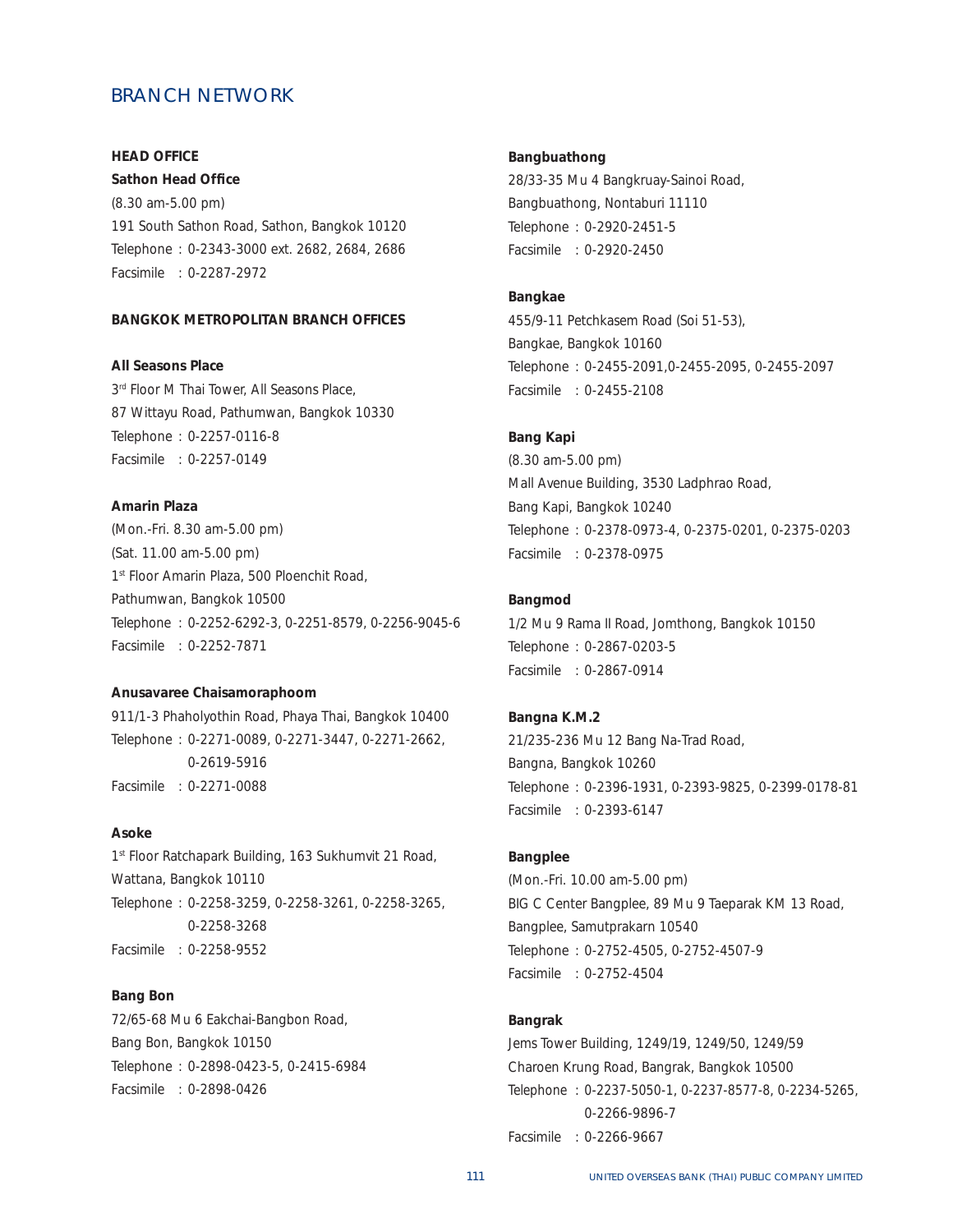## **BTS On Nut (Sub Branch)**

(everyday 9.30 am-8.00 pm) BTS On Nut, Sukhumvit Road, Klongtoey, Bangkok 10110 Telephone : 0-2741-4206-7, 0-2741-4210 Facsimile : 0-2741-4208

## **Buntudthong**

56/20, 56/59-62 Rama I Road, Pathumwan, Bangkok 10330 Telephone : 0-2214-1733, 0-2214-2067, 0-2214-2252, 0-2214-1292 Facsimile : 0-2215-4836

## **Central Pinklao**

(everyday 10.00 am-7.00 pm) Central Pinklao Department Store, 7/1 Baromratchonnanee Road, Bangkok-Noi, Bangkok 10700 Telephone : 0-2884-8030-2 Facsimile : 0-2884-8033

#### **Chaengwatana**

Na Nakorn Building, 99/349 Mu 2 Chaengwatana Road, Donmuang, Bangkok 10210 Telephone : 0-2576-1057-60, 0-2576-1490, 0-2576-1544-5 Facsimile : 0-2576-1533

### **City Complex**

(Mon.-Fri. 8.30 am-5.00 pm) (Sat. 11.00 am-5.00 pm) City Complex Building, 831 Petchburi Road, Rajathevee, Bangkok 10400 Telephone : 0-2255-0746, 0-2255-0749, 0-2653-8522, 0-2252-1211 Facsimile : 0-2255-0748

### **Dao Khanong**

1057/9-10 Taksin Road, Thonburi, Bangkok 10600 Telephone : 0-2460-0157, 0-2460-0159, 0-2460-0243 Facsimile : 0-2460-0245

#### **Department of Industrial Works**

Department of Industrial Works Building, 75/6 Rama 6 Road, Rajathevee, Bangkok 10400 Telephone : 0-2640-9723-4, 0-2640-9727 Facsimile : 0-2640-9725

## **Hua Mark**

1929/3-5 Ramkamhaeng Road, Bang Kapi, Bangkok 10240 Telephone : 0-2318-8561-4, 0-2718-4624, 0-2319-3062 Facsimile : 0-2318-0139

#### **Imperial (Ladphrao 81)**

Basement Floor, Imperial World Department Store, 2539 Ladphrao Road, Wang Thong Lang, Bangkok 10310 Telephone : 0-2934-8686-9, 0-2934-8691 Facsimile : 0-2934-8690

## **Klong Toey**

Rama IV Department Store, 1472-1474 Rama IV Road, Klongtoey, Bangkok 10110 Telephone : 0-2249-0886-7 Facsimile : 0-2249-4075

## **Ladphrao**

1558 Ladphrao Road, Wang Thong Lang, Bangkok 10310 Telephone : 0-2514-2709, 0-2514-2964, 0-2539-5800, 0-2530-1120 Facsimile : 0-2539-2003

#### **Lumphini (208 Building)**

208 Building, Witthayu Road, Pathumwan, Bangkok 10330 Telephone : 0-2256-7071-5 Facsimile : 0-2256-7076

### **Major Phra Pra Daeng**

(everyday 9.30 am-7.00 pm) Major Phra Pra Daeng Building, 360/1-3 Mu 7 Suksawat Road, Rat Burana, Bangkok 10140 Telephone : 0-2818-1970-2 Facsimile : 0-2818-1973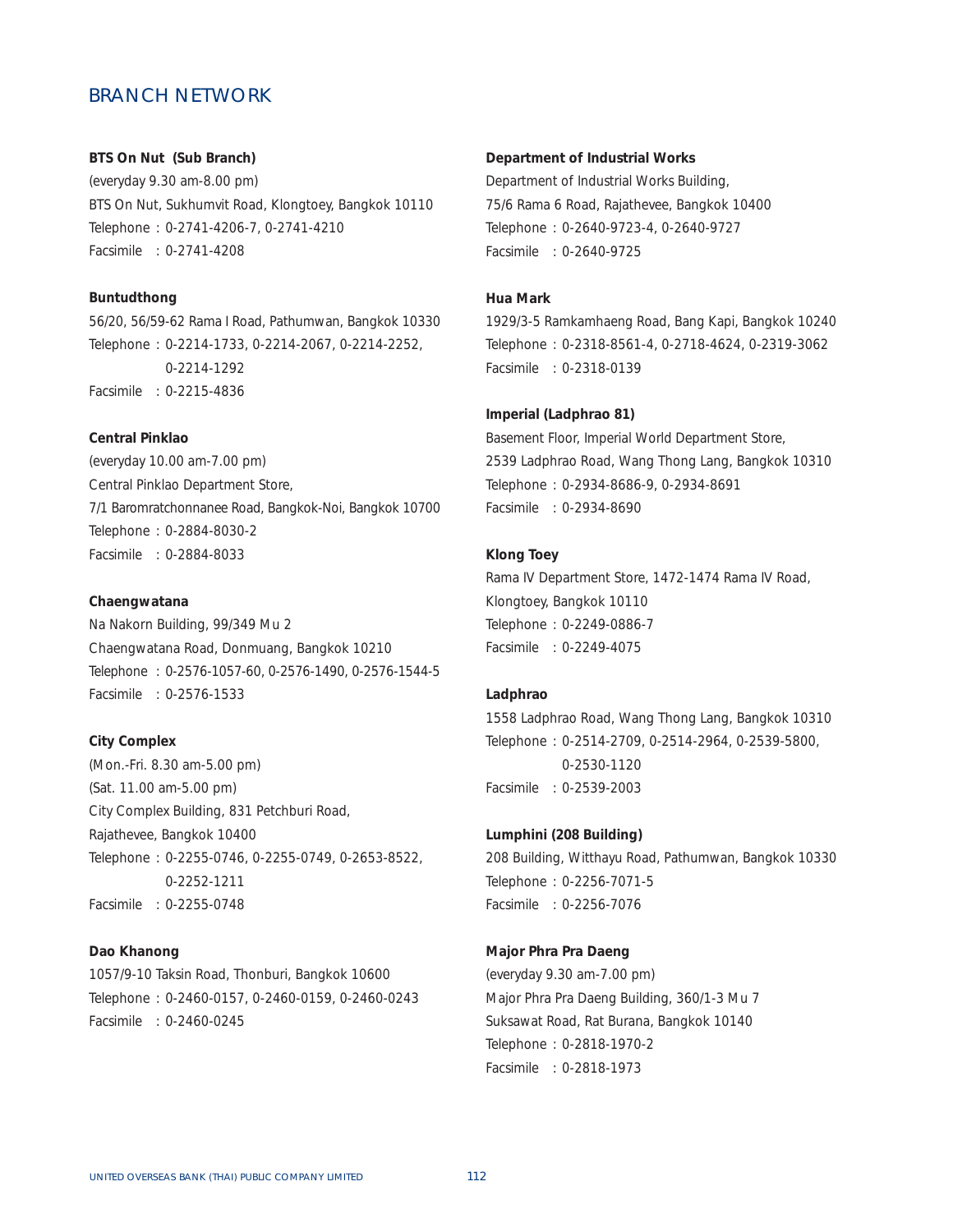#### **Muang Thong Thani**

339 Maungthongthani, Bondstreet Road, Parkkred, Nonthaburi 11120 Telephone : 0-2503-4940-3 Facsimile : 0-2503-4914

**Ngam Wong Wan** 207/15 Mu 6 Ngam Wong Wan Road, Luksi, Bangkok 10210 Telephone : 0-2591-7902, 0-2591-0770, 0-2591-0772 Facsimile : 0-2591-0771

#### **Nong Khaem**

77/207 Mu 2 Phetchkasem Road, Nong Khaem, Bangkok 10160 Telephone : 0-2420-7941-4 Facsimile : 0-2420-7940

#### **Nonthaburi**

32/16-19 Pracharat Road, Muang, Nonthaburi 11000 Telephone : 0-2525-1770-2, 0-2968-4592-4 Facsimile : 0-2526-2993

## **On Nut**

1468, 1470 Mu 6 On Nut Road, Suanluang, Bangkok 10250 Telephone : 0-2332-3134-7 Facsimile : 0-2331-8519

## **On Nut 17**

847-849 Sukhumvit 77 Road (Onnut Soi 17), Suanluang, Bangkok 10250 Telephone : 0-2742-5071-5 Facsimile : 0-2742-5070

### **Pattanakarn**

309/1-4 Pattanakarn Road, Praves, Bangkok 10250 Telephone : 0-2322-0439, 0-2322-0441-3 Facsimile : 0-2322-0438

**Phaholyothin K.M.26**

1/737 Mu 17 Soi Amporn, Phaholyothin KM 26, Lam Luk Ka, Pathumthani 12150 Telephone : 0-2532-3645-50, 0-2532-3644 Facsimile : 0-2532-3641

#### **Phaholyothin Soi 19**

Rasa Tower Building, 555 Phaholyothin Road, Chatuchak, Bangkok 10900 Telephone : 0-2937-0300-4 Facsimile : 0-2937-0305

#### **Phahurad**

(Mon.-Fri. 8.30 am-5.00 pm) (Sat. 11.00 am-5.00 pm) The Old Siam Plaza, 2/30-33, 4/11-14 Burapa Road, Phra Nakhon, Bangkok 10200 Telephone : 0-2222-0176-9, 0-2222-4113-4, 0-2223-1854-5, 0-2223-6233, 0-2221-7236 Facsimile : 0-2223-0708

## **Phetchakasem 35**

(Mon.-Fri. 8.30 am-5.00 pm) (Sat.11.00 am-5.00 pm) Future Park-Robinson Bangkae, 110 Mu 9 Phetchakasem 35 Road, Phasi Charoen, Bangkok 10160 Telephone : 0-2454-8690-5 Facsimile : 0-2454-8696

## **Phra Pinklao**

30 Charansnidvongs Road, Bangplad, Bangkok 10700 Telephone : 0-2434-7110-3 Facsimile : 0-2434-7114

## **Pracha-U-Thit Soi 16**

459/15-17 Prachauthit Road (Soi 16), Rat Burana, Bangkok 10140 Telephone : 0-2428-0037, 0-2428-3653-5 Facsimile : 0-2427-1778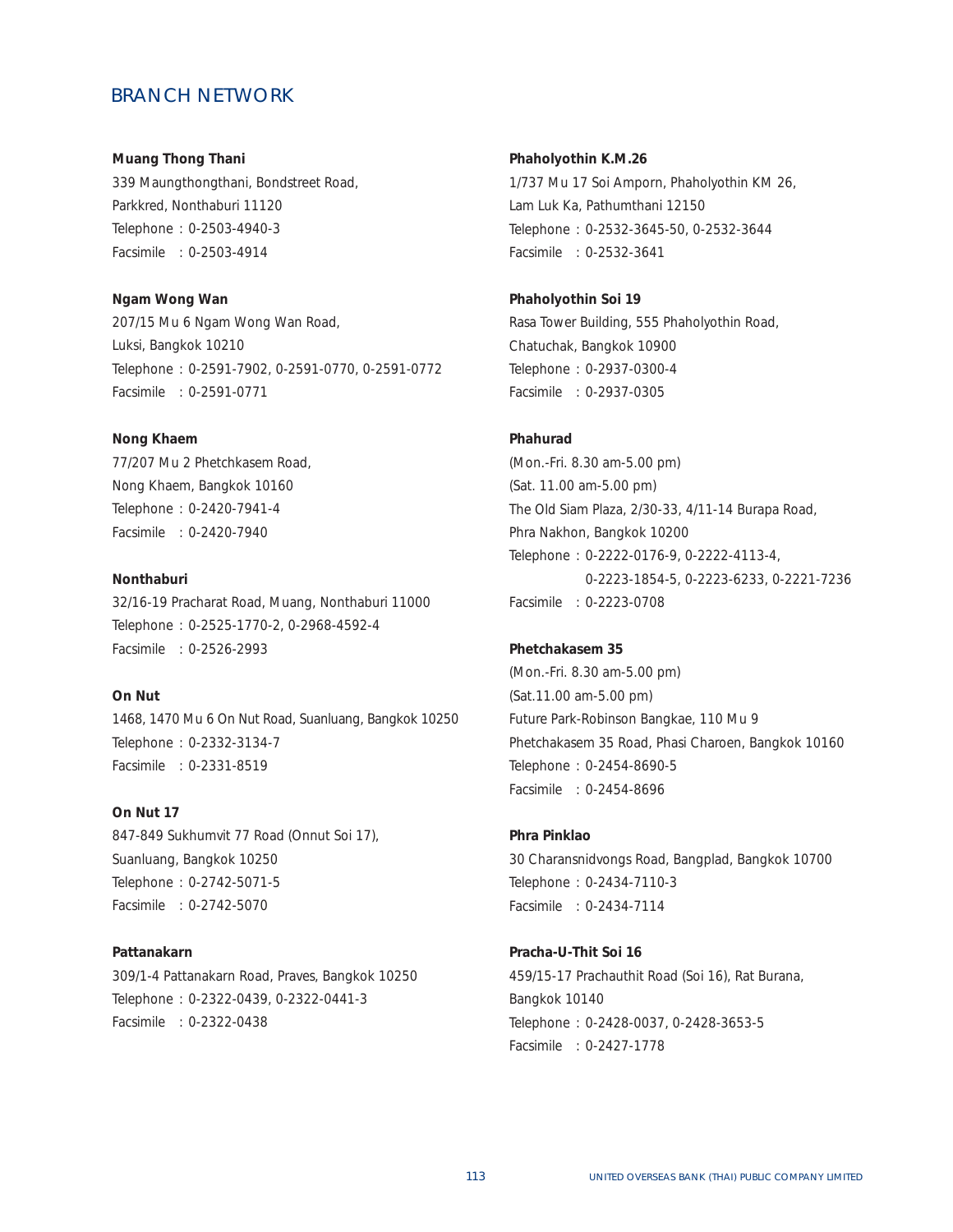### **Rajchaprarop**

(Mon.-Fri. 9.00 am-4.00 pm) 120/126 Rajchaprarop Road, Rajthevee, Bangkok 10400 Telephone : 0-2656-3071-2, 0-2656-3068 Facsimile : 0-2251-0404

## **Rajchawong**

219/2 Rajchawongse Road, Sampandhawongse, Bangkok 10100 Telephone : 0-2221-7515, 0-2622-7388-90 Facsimile : 0-2622-7392

## **Ramintra K.M.9**

(Mon.-Fri. 8.30 am-5.00 pm) (Sat.-Sun. 11.00 am-5.00 pm) Fashion Island Department Store, 5/5-6 Mu 7 Ramintra Road, Kunayao, Bangkok 10230 Telephone : 0-2947-5307-9, 0-2947-5311 Facsimile : 0-2947-5310

## **Rangsit**

(Mon.-Fri. 8.30 am-5.00 pm) (Sat.-Sun. 11.00 am-5.00 pm) Future Park Rangsit Building, 94 Mu 2 Tanya Buri, Pathumthani 12110 Telephone : 0-2958-0562-7 Facsimile : 0-2958-0568

#### **Ratchada-Huay Khwang**

167/8 Ratchadaphisek Road, Din Daeng, Bangkok 10320 Telephone : 0-2276-9408-11, 0-2276-9414 Facsimile : 0-2276-9413

#### **Ratchada-Sathupradit**

127/1 Nonsee Road, Yannawa, Bangkok 10120 Telephone : 0-2681-1111-5 Facsimile : 0-2681-1110

**Ratchada-Thaphra** Hansawat Building, 299 Ratchdapisek Road, Thonburi, Bangkok 10600 Telephone : 0-2476-9945-9 Facsimile : 0-2476-9944

#### **Samrong**

999/99 Mu 1 Sukhumvit Road, Muang, Samutprakan 10270 Telephone : 0-2384-7656, 0-2384-4510, 0-2394-0422, 0-2394-0428 Facsimile : 0-2384-4352

## **Sam Yaek**

601 Charoen Krung Road, Samphanthawongse, Bangkok 10100 Telephone : 0-2222-5111-6 Facsimile : 0-2222-1354

# **Saphan Khao**

325/168 Lukluang Road, Dusit, Bangkok 10300 Telephone : 0-2282-3665, 0-2282-3796, 0-2282-4374, 0-2282-3694-5 Facsimile : 0-2282-1914

# **Sathon 2**

Bangkok City Tower Building, 179/3 South Sathon Road, Sathon, Bangkok 10120 Telephone : 0-2679-5700-2, 0-2679-5704 Facsimile : 0-2679-5703

## **Senanikom**

126/19 Phaholyothin 32 Road (Soi Senanikom 1), Chatuchak, Bangkok 10900 Telephone : 0-2561-3100-1, 0-2579-6248, 0-2561-1054 Facsimile : 0-2579-9088

## **Seri Center**

(Mon.-Fri. 8.30 am-5.00 pm) (Sat.-Sun. 11.00 am-5.00 pm) Seri Center Building, 12/90 Mu 6 Srinakarin Road, Praves, Bangkok 10260 Telephone : 0-2746-0816-8 Facsimile : 0-2746-0819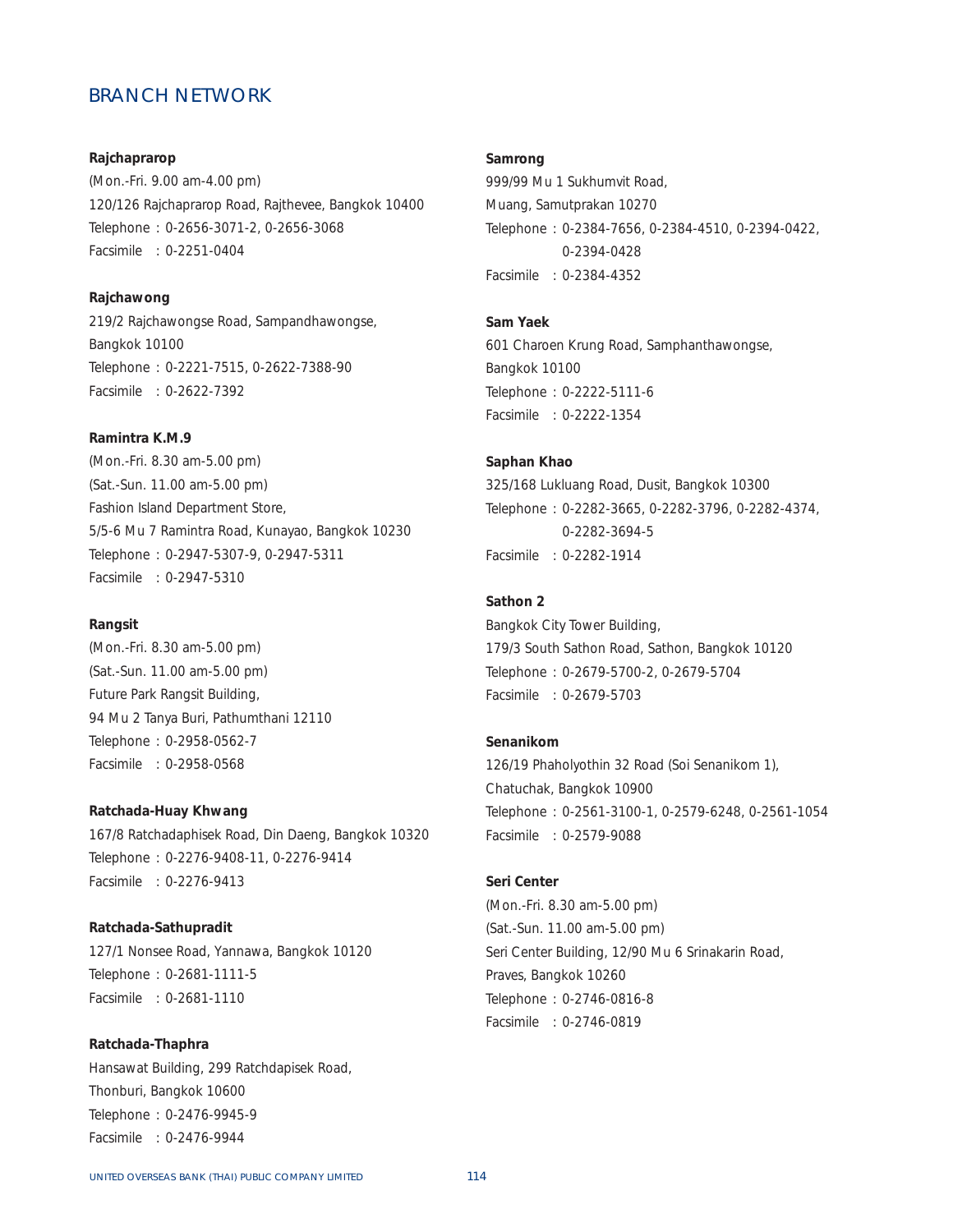#### **Siam Paragon**

(everyday 10.00 am-7.00 pm) Main Level Unit M14 Siam Paragon Shopping Center, 991 Rama 1 Road, Pathumwan, Bangkok 10330 Telephone : 0-2129-4570-2 Facsimile : 0-2129-4573

#### **Siam Square**

(Mon.-Fri. 8.30 am-5.00 pm) (Sat. 11.00 am-5.00 pm) 410-410/1 Siam Square Soi 6, Rama 1 Road, Pathumwan, Bangkok 10500 Telephone : 0-2251-3343, 0-2251-2145, 0-2251-2278, 0-2254-6800 Facsimile : 0-2251-2280

# **Silom 2**

14 Silom Road, Bangrak, Bangkok 10500 Telephone : 0-2632-8801-3, 0-2632-8805 Facsimile : 0-2632-8804

# **Silom Complex**

(8.30 am-5.00 pm) Silom Complex Building, 191 Silom Road, Bangrak, Bangkok 10500 Telephone : 0-2231-3139-40, 0-2231-3100-1 Facsimile : 0-2231-3137

#### **Si Phraya**

(8.30 am-5.00 pm) 295 Si Phraya Road, Bangrak, Bangkok 10500 Telephone : 0-2235-2884-7, 0-2236-6805 Facsimile : 0-2235-2882

### **Si Yeak Sriwara**

573/139 Soi Ramkhamhaeng 39, Prachauthit Road, Wang Thong Lang, Bangkok 10310 Telephone : 0-2934-7941-4 Facsimile : 0-2934-7945

#### **Soi Chokechai 4**

141/3-4 Soi Chokechai 4 (Ladphrao 53), Wang Thong Lang, Bangkok 10310 Telephone : 0-2539-6111-3 Facsimile : 0-2539-3500

### **Soi Sukhumvit 101/1**

(8.30 am-5.00 pm) 339/101-102 Soi Sukhumvit 101/1, Sukhumvit Road, Pra Khanong, Bangkok 10260 Telephone : 0-2361-6418-20, 0-2393-9952, 0-2399-4968 Facsimile : 0-2399-5132

## **Soi Yoo Dee**

597/113-114 Trok Watchannai, Chan Road, Bang Khoe Laem, Bangkok 10120 Telephone : 0-2292-1627-8, 0-2291-4904-5 Facsimile : 0-2291-4906

## **Songwad**

1252-4 Songwad Road, Samphanthawongse, Bangkok 10100 Telephone : 0-2225-6254-7, 0-2226-3606-7 Facsimile : 0-2225-6256

### **Srinakarin**

395/5 Srinakarin Road, Muang, Samutprakarn 10270 Telephone : 0-2385-7312-5 Facsimile : 0-2385-7316

# **Sri Yan**

468-468/1 Nakhon Chai Sri Road, Dusit, Bangkok 10300 Telephone : 0-2243-0914-5, 0-2241-3467, 0-2243-3725 Facsimile : 0-2241-3425

# **St. Louis 3**

9/10 Trok Chan Saphan 3, Chan Road, Sathon, Bangkok 10120 Telephone : 0-2212-7024, 0-2211-1407 Facsimile : 0-2211-0815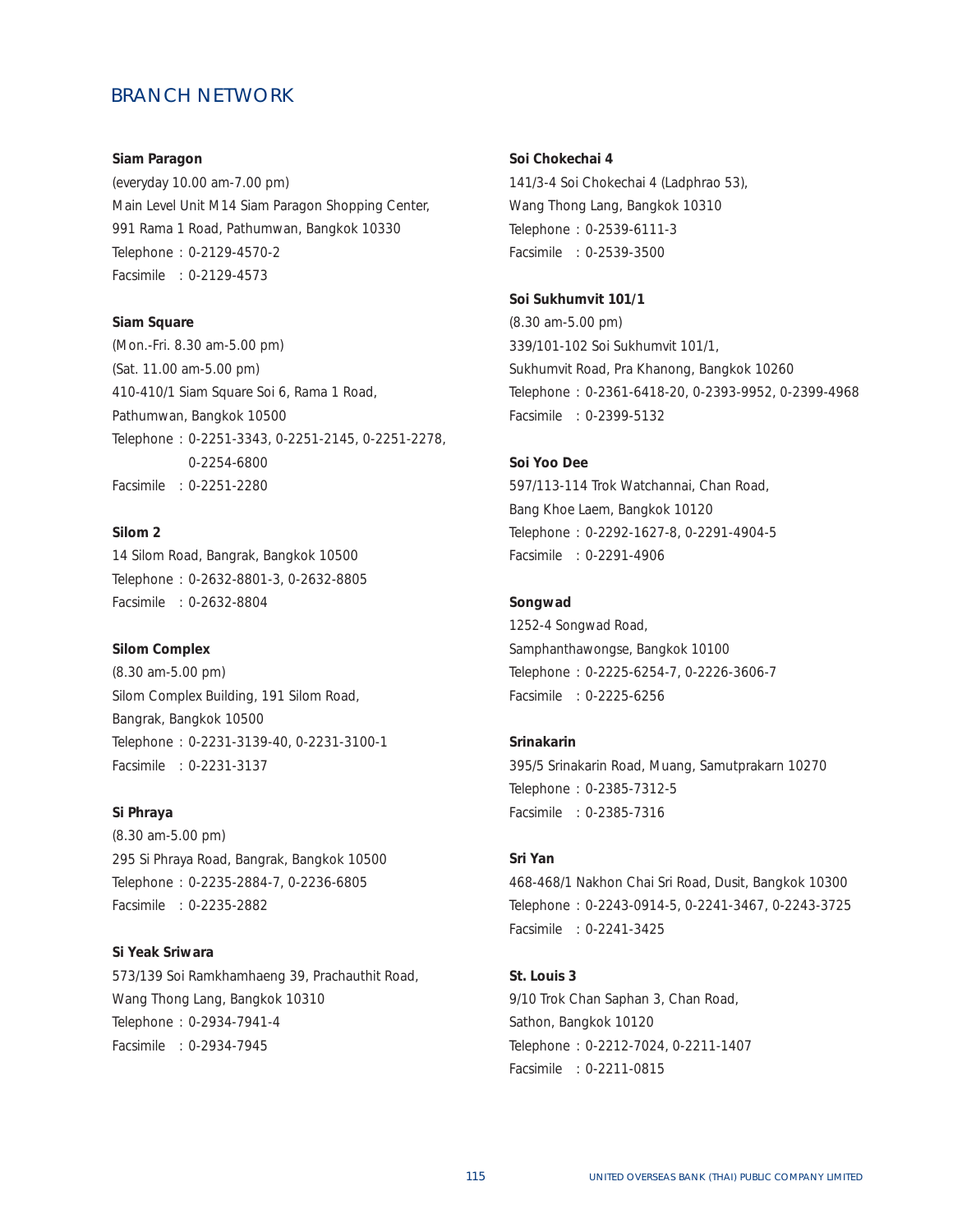**Sukhumvit 4** (8.30 am-5.00 pm) 142 Sukhumvit Road, Klongtoey, Bangkok 10110 Telephone : 0-2653-2178-9, 0-2253-5137, 0-2653-2218 Facsimile : 0-2653-2181

#### **Sukhumvit 25**

Ban Chang Glass House Building, 1 Soi Sukhumvit 25, Klongtoey, Bangkok 10110 Telephone : 0-2258-0270-1, 0-2260-6117-9, 0-2258-9330-2 Facsimile : 0-2258-4582

#### **Sukhumvit 26**

690 Sukhumvit Road, Klongtoey, Bangkok 10110 Telephone : 0-2620-3888-90 Facsimile : 0-2260-5312

### **Sukhumvit 83**

2<sup>nd</sup> Floor Market Plus Building, 2149 Soi Sukhumvit 83, Pra Khanong, Bangkok 10260 Telephone : 0-2742-5812-5, 0-2742-5818 Facsimile : 0-2742-5816

## **Sukhumvit 101 (Piyarom Park)**

(Mon.-Fri. 8.30 am-5.00 pm) (Sat. 11.00 am-5.00 pm) 3079/25 Soi Piyabuttra, Sukhumvit Road, Pra Khanong, Bangkok 10260 Telephone : 0-2730-5100-3, 0-2730-5105 Facsimile : 0-2730-5106

## **Suksawat**

86/17-19 Suksawat Road, Rat Burana, Bangkok 10140 Telephone : 0-2468-4797, 0-2477-2411-2, 0-2477-2408 Facsimile : 0-2468-6028

## **Surawong**

289 Surawongse Road, Bangrak, Bangkok 10500 Telephone : 0-2233-9730-5, 0-2234-9543, 0-2233-8686, 0-2233-6537 Facsimile : 0-2235-5208

#### **Taksin**

43,45,47 Taksin Road, Thon Buri, Bangkok 10600 Telephone : 0-2438-6429, 0-2438-0063, 0-2439-1864, 0-2437-2387 Facsimile : 0-2438-6426

#### **Talard Si Mummuang**

355/33-35 Mu 8 Phaholyothin Road, Lam Luk Ka, Pathum Thani 12130 Telephone : 0-2536-7850, 0-2536-7852, 0-2536-7854-6 Facsimile : 0-2536-7853

#### **Thai Wah Tower**

Thai Wah Tower 1 Building 21/63-66 South Sathon Road, Sathon, Bangkok 10120 Telephone : 0-2285-0092-4 Facsimile : 0-2285-0095

### **Thanon Asoke-Dindaeng**

729 Asoke-Dindaeng Road, Dindaeng, Bangkok 10320 Telephone : 0-2248-6935-7 Facsimile : 0-2248-6933

## **Thanon Khaolarm**

2214, 2216 Khaolarm Road, Samphanthawongse, Bangkok 10100 Telephone : 0-2238-2540-2 Facsimile : 0-2238-2543

#### **Thanon Krungthonburi**

Sinsathorn Tower, 77/2 Krungthonburi Road, Klongsarn, Bangkok 10600 Telephone : 0-2440-0345-9 Facsimile : 0-2440-0350

#### **Thanon Phaholyothin 8**

(8.30 am-5.00 pm) G Floor Shinawatra Tower 1 Building, 414 Phaholyothin Road, Phayathai, Bangkok 10400 Telephone : 0-2616-9760-2, 0-2357-1690 Facsimile : 0-2357-1490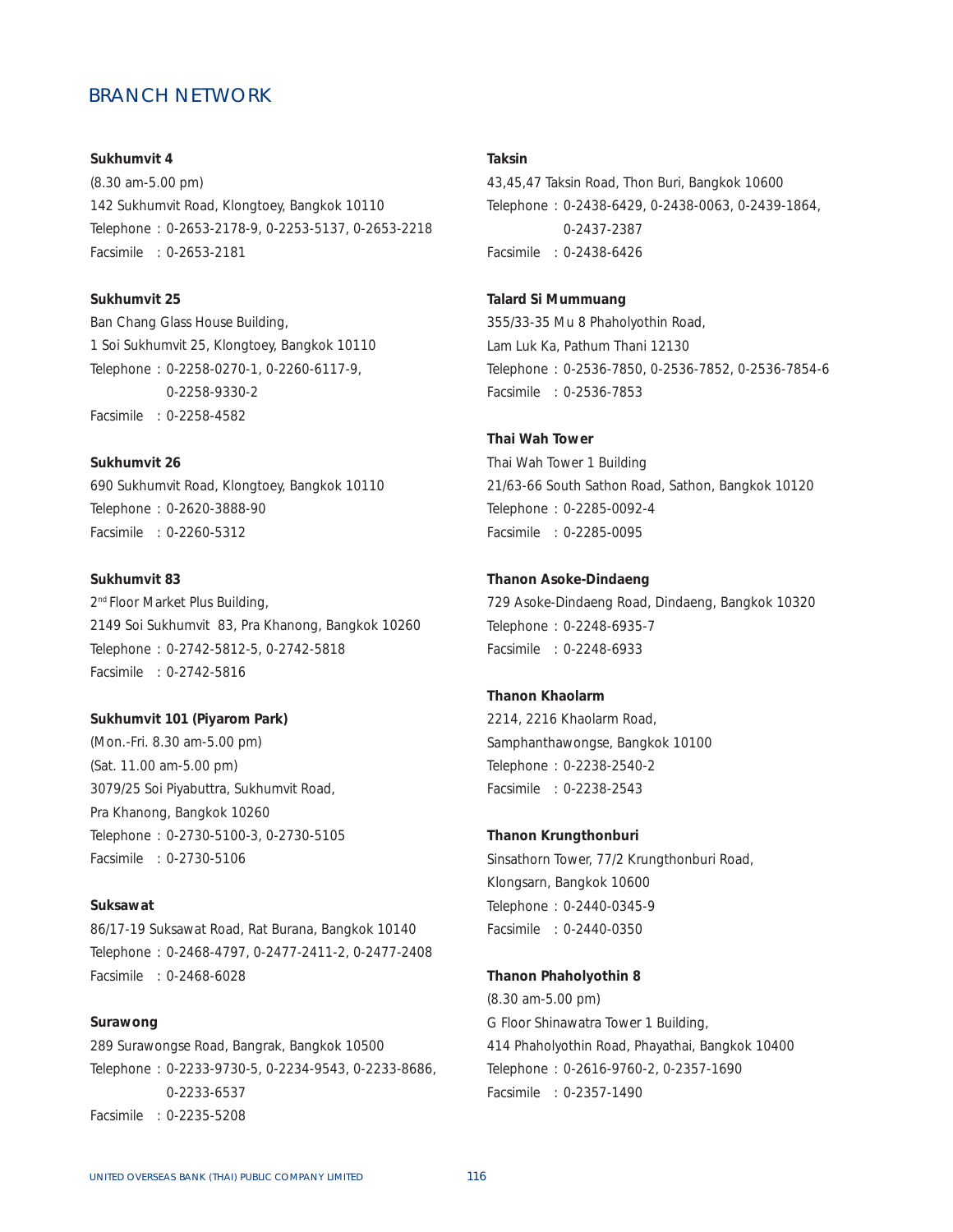#### **Thanon Phraram 6**

Tipco Tower Building, 118/1 Rama 6 Road, Phaya Thai, Bangkok 10400 Telephone : 0-2357-3460-3 Facsimile : 0-2357-3464

## **Thanon Phraram 9**

Ground Floor Worrasombat Building, 100/1 Rama 9 Road, Huay Khwang, Bangkok 10310 Telephone : 0-2645-0683-5 Facsimile : 0-2645-0440

#### **Thanon Pracha-U-Thit**

147/1-4 Mu 8 Pracha-U-Thit Road, Rat Burana, Bangkok 10140 Telephone : 0-2873-1457-60, 0-2873-1439 Facsimile : 0-2873-1440

## **Thanon Ramkhamhaeng 2**

(8.30 am-5.00 pm) 143 Mu 8 Ramkhamhaeng 2 Road, Praves, Bangkok 10260 Telephone : 0-2397-6042, 0-2397-6045-6 Facsimile : 0-2397-6044

## **Thanon Ramkhamhaeng 81/1**

2945/1 Ramkhamhaeng Road, Bangkapi, Bangkok 10240 Telephone : 0-2374-1374-7 Facsimile : 0-2732-2010

## **Thanon Sri Wara**

314 Soi Ladphrao 94 (Panjamit), Sri Wara Road, Wang Thong Lang, Bangkok 10310 Telephone : 0-2559-3600-5, 0-2935-6025-6 Facsimile : 0-2559-3606

#### **Thanon Sukhaphiban 3**

198/3 Ramkhamhaeng Road (Sukhaphiban 3), Bangkapi, Bangkok 10240 Telephone : 0-2375-8725, 0-2375-8794, 0-2375-8799, 0-2377-9183 Facsimile : 0-2375-8795

#### **Thanon Tiwanond**

121/2 Mu 4 Tiwanon Road, Muang, Nonthaburi 11000 Telephone : 0-2968-8586-9, 0-2968-8584, 0-2527-4706 Facsimile : 0-2968-8583

## **Thanon Vorachak**

94-96 Vorachak Road, Pom Prap Sattru Phai, Bangkok 10100 Telephone : 0-2221-5223, 0-2225-9086, 0-2225-9088 Facsimile : 0-2225-9087

## **Thanon Yaowaraj**

(Mon.-Fri. 8.30 am-5.00 pm) (Sat.11.00 am-5.00 pm) 422, 424 Yaowaraj Road, Samphanthawongse, Bangkok 10100 Telephone : 0-2226-2930-1, 0-2226-5855 Facsimile : 0-2226-2933

## **Thonglor**

283/15-17, 283/65, Soi Thonglor 13, Sukhumvit 55 Road, Wattana, Bangkok 10250 Telephone : 0-2712-7150-5 Facsimile : 0-2712-7156

## **Tops Bangna**

(everyday 9.30 am-8.00 pm) Central City Department Store, 1090 Mu 12 Bangna-Trad Road, Bangna, Bangkok 10260 Telephone : 0-2361-7851-3 Facsimile : 0-2361-7854

#### **Tops Bangrak (Sub Branch)**

(everyday 9.30 am-8.00 pm) Robinson Bangrak Department Store, 1522 Charoen Krung Road, Bangrak, Bangkok 10500 Telephone : 0-2630-6482-3 Facsimile : 0-2630-6484

#### **Tops Chidlom**

(everyday 9.30 am-8.00 pm) Central Chidlom Department Store, 22 Ploenchit Road, Pathumwan, Bangkok 10330 Telephone : 0-2254-7120-2 Facsimile : 0-2254-7123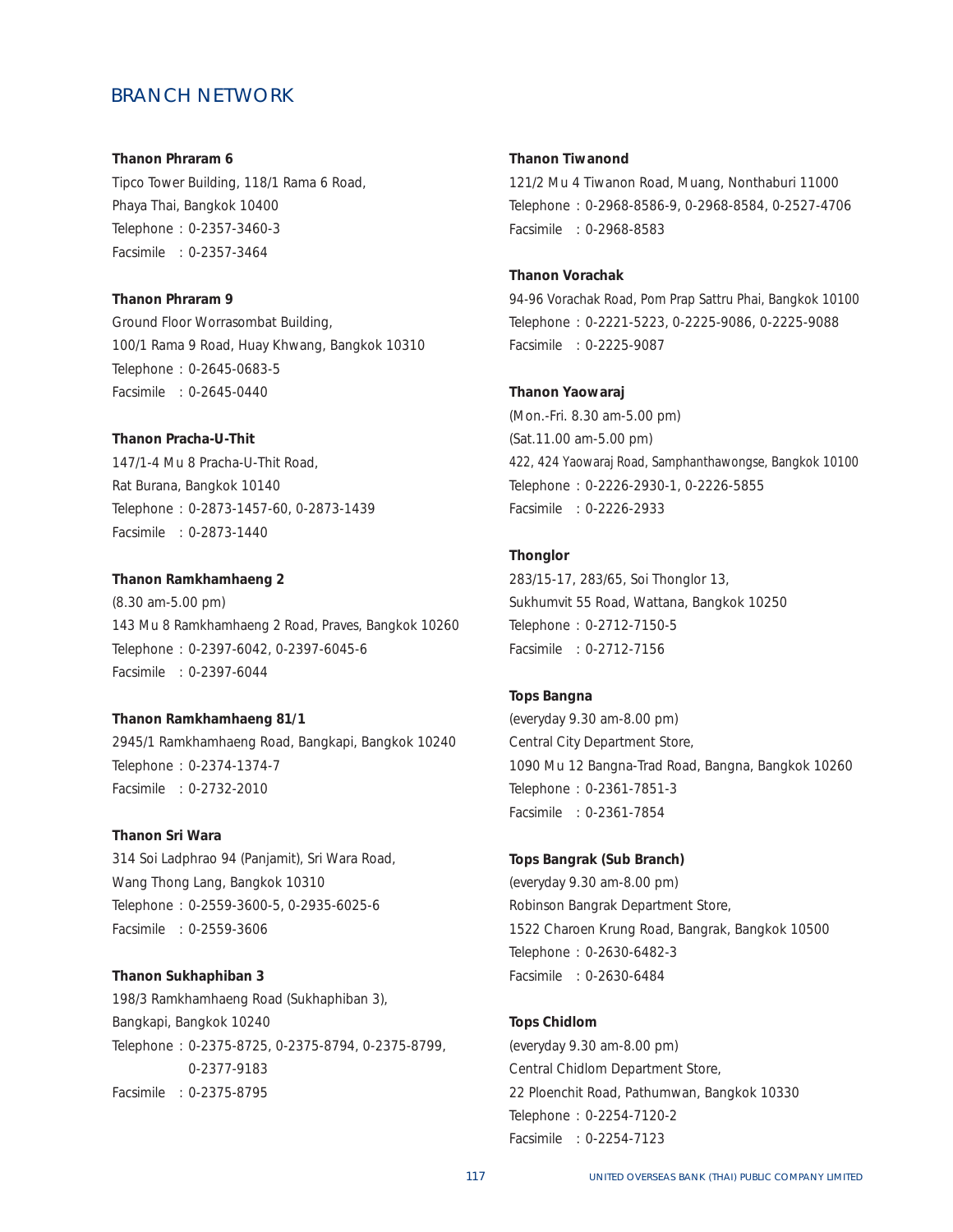#### **Tops Rama 2**

(everyday 9.30 am-8.00 pm) Central Plaza Rama 2 Department Store, 128 Mu 6 Rama 2 Road, Bang Khun Thien, Bangkok 10150 Telephone : 0-2872-4710-4 Facsimile : 0-2872-4715

#### **Tops Ramintra**

(everyday 9.30 am-8.00 pm) Central Ramintra Department Store, 109/9 Mu 3 Ramintra Road, Bangkhen, Bangkok 10220 Telephone : 0-2522-6646-8 Facsimile : 0-2522-6649

# **Tops Ratchadaphisek**

(everyday 9.30 am-8.00 pm) Robinson Ratchadaphisek Department Store, 139 Ratchadaphisek Road, Din Daeng, Bangkok 10310 Telephone : 0-2246-5058-9, 0-2246-5101 Facsimile : 0-2246-5578

## **Tops Thanon Witthayu**

(everyday 9.30 am-8.00 pm) 231 2<sup>nd</sup> Floor CRC Tower Building, 87/2 Witthayu Road, Pathumwan, Bangkok 10330 Telephone : 0-2255-5392-4 Facsimile : 0-2255-5395

## **Union Mall Ladprao**

(everyday 11.00 am-8.00 pm) 2<sup>nd</sup> Floor Union Mall Center, 54 Ladprao Road, Jomphol, Chatuchak, Bangkok 10900 Telephone : 0-2937-1727-9 Facsimile : 0-2937-1730

#### **Wiphawadi-Rangsit 9**

T.S.T. Tower Building, 21 Wiphawadi-Rangsit Road, Chatuchak, Bangkok 10900 Telephone : 0-2273-8120-1, 0-2273-8939-40 Facsimile : 0-2273-8122

#### **UPCOUNTRY BRANCH OFFICE**

### **CENTRAL AREA**

**Lop Buri** 21/11-12 Mu 1 Phaholyothin Road, Muang, Lop Buri 15000 Telephone : 0-3641-4248-9 Facsimile : 0-3641-4251

## **Nakhon Pathom**

(8.30 am-5.00 pm) 63-65 Rajvithi Road, Muang, Nakhon Pathom 73000 Telephone : 0-3425-1184-6, 0-3425-1178 Facsimile : 0-3425-1187

## **Phra Nakhon Si Ayutthaya**

255 Mu 5 Rojana Road, Phra Nakhon Si Ayutthaya, Phra Nakhon Si Ayutthaya 13000 Telephone : 0-3524-6116, 0-3524-6030, 0-3522-9049 Facsimile : 0-3524-1546

## **Phrapathomjedee**

45-47 Saiphra Road, Phrapathomjedee, Muang, Nakornpathom 73000 Telephone : 0-3427-2353-4, 0-3421-9236-7 Facsimile : 0-3425-7504

### **Sam Chuk**

225/2 Mu 2 Sam Chuk, Suphan Buri 72130 Telephone : 0-3557-1055, 0-3557-1980, 0-3557-1990 Facsimile : 0-3557-1044

#### **Samut Sakhon**

927/403 Sethakit 1 Road, Muang, Samut Sakhon 74000 Telephone : 0-3442-7139, 0-3481-0516, 0-3481-0275 Facsimile : 0-3481-0513

# **Samut Songkhram**

125/104 Tang Kao Muang Road, Muang, Samut Songkhram 75000 Telephone : 0-3471-8111, 0-3471-8222, 0-3471-8626 Facsimile : 0-3471-8627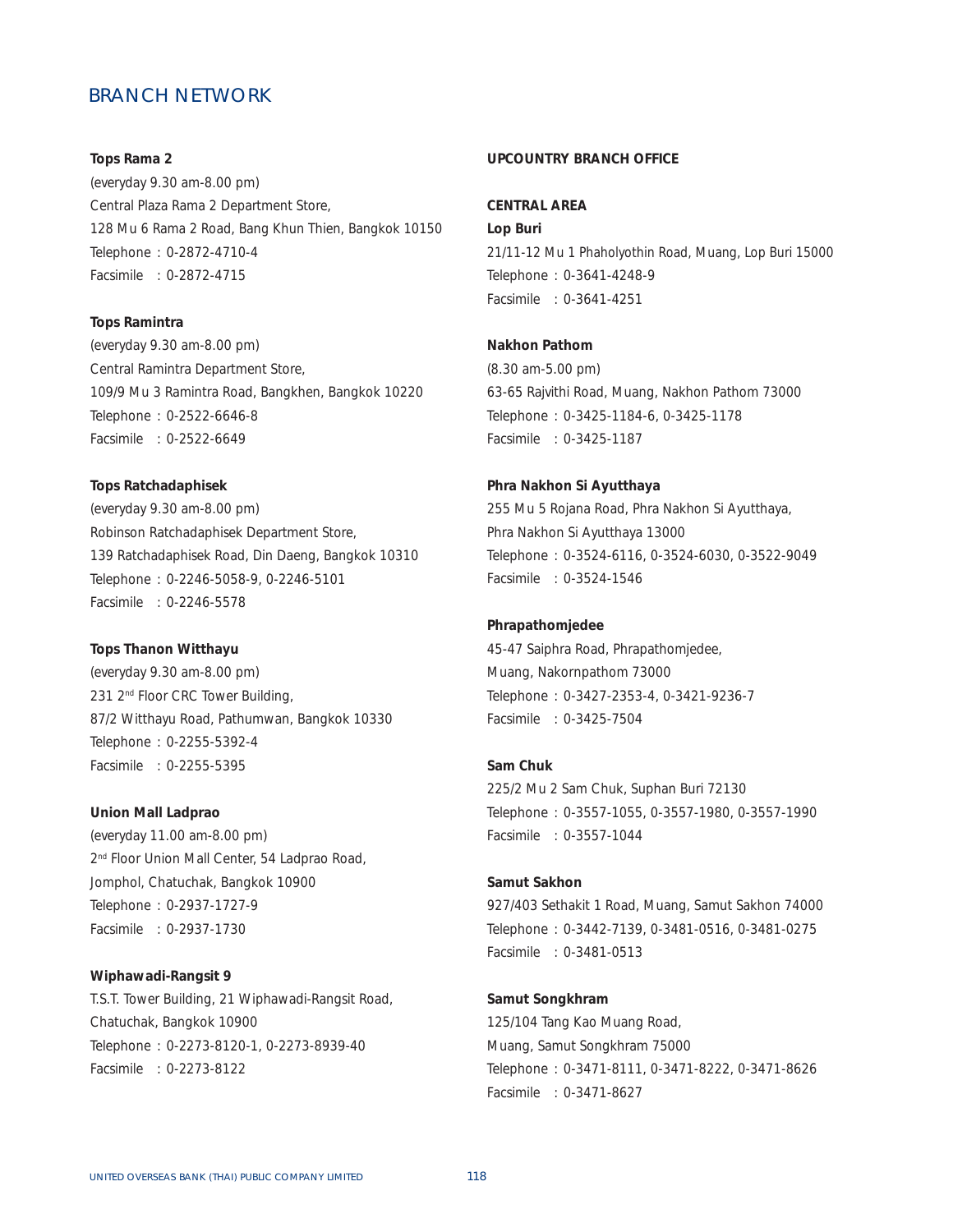#### **Saraburi**

427 Phaholyothin Road, Muang, Saraburi 18000 Telephone : 0-3621-2137-8, 0-3631-2055-6 Facsimile : 0-3622-1636

# **WESTERN AREA**

## **Damnoen Saduak**

234 Mu 8 Bangpare-Samut Songkhram Road, Damnoen Saduak, Ratchaburi 70130 Telephone : 0-3225-4444, 0-3225-4930, 0-3225-4332, 0-3224-1333 Facsimile : 0-3225-4913

## **Kanchanaburi**

River Khwae Hotel, 284/15-16 Sangchutoe Road, Muang, Kanchanaburi 71000 Telephone : 0-3452-1621-3 Facsimile : 0-3452-1624

#### **Phetchaburi**

28 Panich Charoen Road, Muang, Phetchaburi 76000 Telephone : 0-3241-5883-4, 0-3242-5959, 0-3242-5169 Facsimile : 0-3242-8517

## **Ratchaburi**

(8.30 am-5.00 pm) 111 Kathatorn Road, Tumbol Na Muang, Muang, Ratchaburi 70000 Telephone : 0-3231-0321-3 Facsimile : 0-3231-0324

# **EASTERN AREA**

**Baan Bung**

403 Chon Buri- Baan Bung Road, Baan Bung, Chon Buri 20170 Telephone : 0-3844-3628, 0-3844-3072, 0-3875-0979-80, 0-3875-1118-9 Facsimile : 0-3844-3039

## **Baan Chang**

51/12 Mu 5 Sukhumvit Road, Baan Chang, Rayong 21130 Telephone : 0-3860-3120-3 Facsimile : 0-3860-3119

#### **Bang Lamung**

90/27 Mu 5 Pattaya-Naglue Road, Bang Lamung, Chon Buri 20150 Telephone : 0-3842-8418, 0-3842-9333, 0-3842-7748-9, 0-3842-0273 Facsimile : 0-3842-3332

## **Bang Pakong**

139 Mu 9 Bang Pakong, Chachoengsao 24130 Telephone : 0-3853-1297-8, 0-3853-2882 Facsimile : 0-3853-2086

#### **Chachoengsao**

94/3 Chumphon Road, Muang, Chachoengsao 24000 Telephone : 0-3851-1621-2, 0-3881-8149, 0-3851-4627-8 Facsimile : 0-3851-1623

# **Chanthaburi**

82/9 Thachalab Road, Muang, Chanthaburi 22000 Telephone : 0-3931-2822, 0-3934-6616, 0-3934-6434-5 Facsimile : 0-3932-1201

### **Chon Buri**

804 Kor. Chetchamnong Road, Muang, Chon Buri 20000 Telephone : 0-3827-3601-6 Facsimile : 0-3827-3607

## **Chon Buri 2**

116/110 Mu 3 Sukhumvit Road, Muang, Chon Buri 20000 Telephone : 0-3879-7457-9, 0-3879-7462 Facsimile : 0-3879-7461

### **Eastern Seaboard**

24/1 Mu 4 Thanon Hemaraj Avenue, Pluak Daeng, Rayong 21140 Telephone : 0-3895-5284-6, 0-3895-5288 Facsimile : 0-3895-5287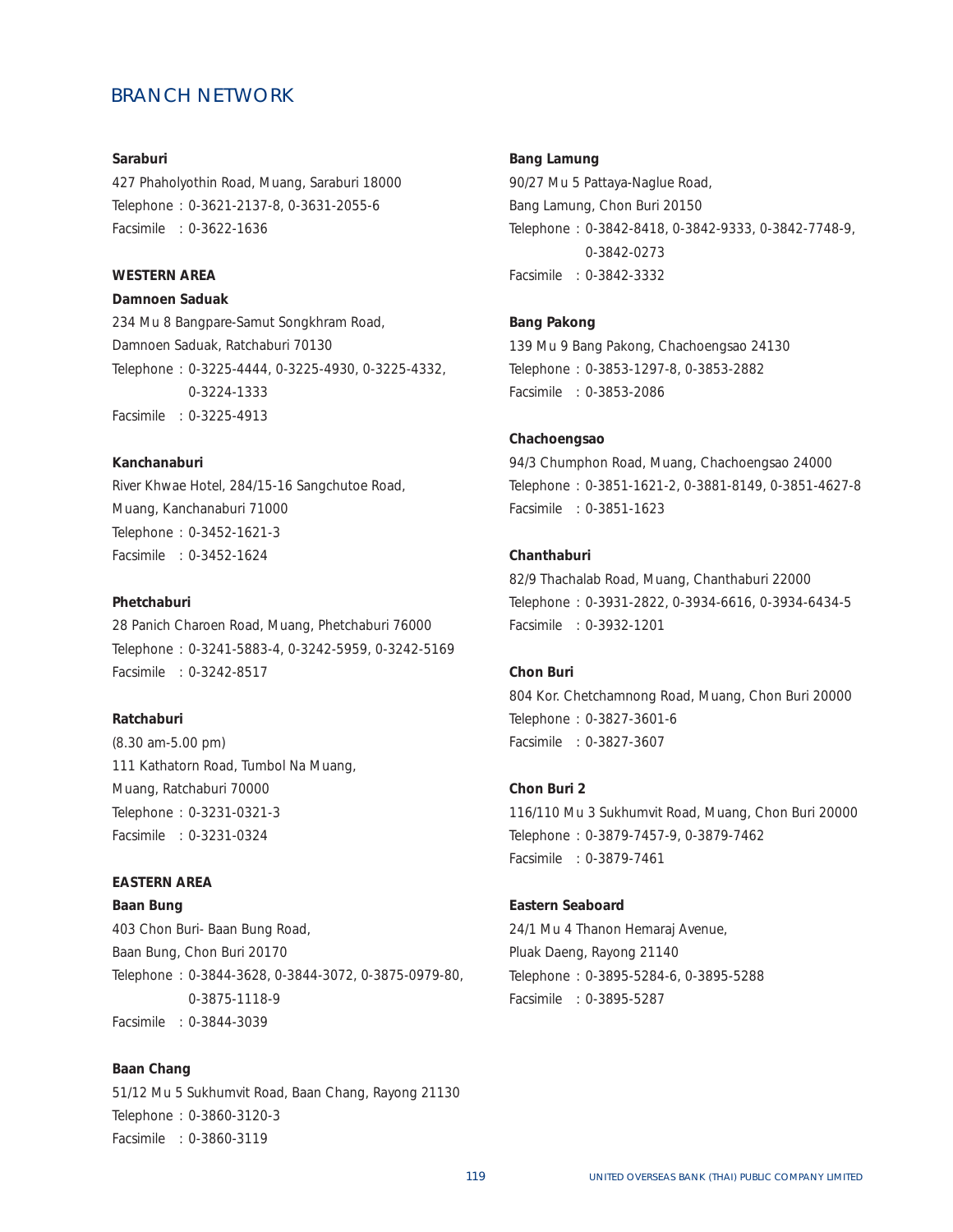## **Pattaya**

(8.30 am-5.00 pm) 325/115-116 Mu 10 Pattaya Sai 2 Road, Bang Lamung, Chon Buri 20260 Telephone : 0-3842-9464, 0-3871-0414, 0-3841-0027 Facsimile : 0-3842-9400

## **Rayong**

144/39-41 Sukhumvit Road, Muang, Rayong 21000 Telephone : 0-3861-4730-3, 0-3861-4735-6 Facsimile : 0-3861-4734

#### **Sriracha**

135/19 Sukhumvit Road, Sriracha, Chon Buri 20110 Telephone : 0-3832-4500-2, 0-3832-4504 Facsimile : 0-3832-4503

# **Tops Sriracha**

(everyday 9.30 am-8.00 pm) Robinson Sriracha Department Store, 90/1 Sukhumvit Road, Sriracha, Chon Buri 20110 Telephone : 0-3832-8458, 0-3832-8459-60 Facsimile : 0-3832-8461

## **NORTHERN AREA**

## **Chiang Mai**

149-149/1-3 Chang-Klarn Road, Muang, Chiang Mai 50100 Telephone : 0-5327-0029-30, 0-5328-2903, 0-5382-1080-1 Facsimile : 0-5328-2015

#### **Chiang Mai - Huaykaew**

137 Huaykaew Road, Muang, Chiang Mai 50200 Telephone : 0-5321-1091-4 Facsimile : 0-5321-1095

### **Chiang Rai**

643/5 Mu 3 Uttrakit Road, Muang, Chiang Rai 57000 Telephone : 0-5371-6786, 0-5371-1414, 0-5371-6557, 0-5371-6777 Facsimile : 0-5371-5429

#### **Lampang**

255 Boonwat Road, Muang, Lampang 52000 Telephone : 0-5421-8383, 0-5422-7383, 0-5421-8454, 0-5421-8373 Facsimile : 0-5422-7637

#### **Nakhon Sawan**

532-534 Kosi Road, Muang, Nakhon Sawan 60000 Telephone : 0-5621-4109, 0-5621-4690, 0-5621-4709, 0-5631-4234-5 Facsimile : 0-5621-3224

#### **Pa Sang**

232 Mu 1 Lamphun-Pa Sang Road, Pa Sang, Lamphun 51120 Telephone : 0-5352-0282, 0-5352-0337 Facsimile : 0-5352-0283

### **Phitsanulok**

112/39-41 Akartodsrod Road, Muang, Phitsanulok 65000 Telephone : 0-5522-5153-5 Facsimile : 0-5522-5156

#### **Thanon Highway-Chiang Mai**

1/99 Chiang Mai-Lampang Road, Muang, Chiang Mai 50000 Telephone : 0-5330-4701-4, 0-5330-4706 Facsimile : 0-5330-4705

## **Tops Airport**

(everyday 9.30 am-8.00 pm) Tops Market Place Airport Chiang Mai, Robinson Department Store Chiang Mai, 2 Mahidol Road, Muang, Chiang Mai 50100 Telephone : 0-5390-4567-9 Facsimile : 0-5390-4570

## **NORTH EAST AREA**

## **Khon Kaen**

34, 34/1-2 Namuang Road, Muang, Khon Kaen 40000 Telephone : 0-4323-7620-1, 0-4333-4577, 0-4323-7609 Facsimile : 0-4323-7435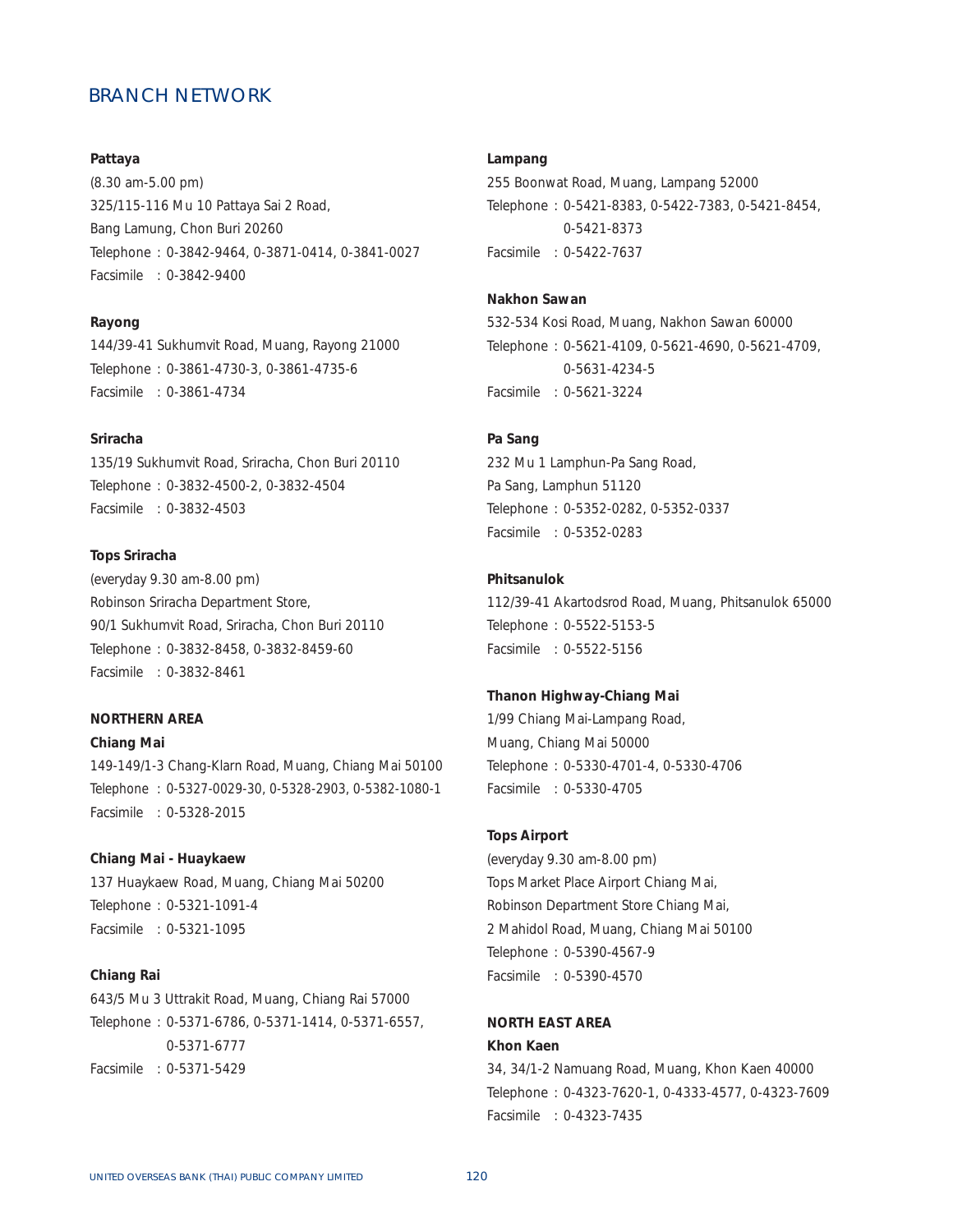#### **Nakhon Ratchasima**

2-4 Choompol Road, Muang, Nakhon Ratchasima 30000 Telephone : 0-4426-8873-7 Facsimile : 0-4425-5476

# **Nakhon Ratchasima 2**

545 Friendship Highway, Muang, Nakhon Ratchasima 30000 Telephone : 0-4426-3487-91 Facsimile : 0-4426-3493

#### **Roiet**

427-429 Phadungpanich Road, Muang, Roiet 45000 Telephone : 0-4351-5850-2 Facsimile : 0-4351-5854

## **Sakon Nakhon**

1748/4 Sukkasame Road, Muang, Sakon Nakhon 47000 Telephone : 0-4271-6350, 0-4271-6303 Facsimile : 0-4271-6728

# **Surin**

79,81,83 Chitbumrung Road, Muang, Surin 32000 Telephone : 0-4453-8384, 0-4451-1848 Facsimile : 0-4451-1081

### **Ubon Ratchathani**

177 Ubparat Road, Muang, Ubon Ratchathani 34000 Telephone : 0-4524-3830-1, 0-4524-4270-1 Facsimile : 0-4524-3832

### **Udon Thani**

(8.30 am-5.00 pm) 359 Phosri Road, Muang, Udon Thani 41000 Telephone : 0-4222-1333, 0-4222-3613, 0-4234-3425, 0-4224-9590 Facsimile : 0-4224-4062

#### **Khon Kaen - Thanon Mittraparb**

81/1 Mittraparb Road, Muang, Khon Kaen 40000 Telephone : 0-4324-1613, 0-4324-1686 Facsimile : 0-4323-8435

## **SOUTHERN AREA**

## **Central Festival Phuket**

(everyday 11.00 am-8.00 pm) Central Festival Phuket Department Store, 74-75 Mu 5 Tumbol Vichit, Muang, Phuket 83000 Telephone : 0-7621-0492, 0-7621-0526, 0-7621-0534, 0-7621-0575 Facsimile : 0-7621-0596

#### **Hat Pa Tong**

159, 161, 163 Rat-U-Thit 200 years Road, Krathu, Phuket 83150 Telephone : 0-7634-0489, 0-7634-0142-3 Facsimile : 0-7634-1169

## **Hat Yai**

164 Nipat-utit 1 Road, Hat Yai, Songkhla 90110 Telephone : 0-7424-3032, 0-7424-5033, 0-7424-3810 Facsimile : 0-7423-5606

## **Nakhon Sri Thammarat**

1719-1721 Rajdamnern Road, Muang, Nakhon Sri Thammarat 80000 Telephone : 0-7535-6112, 0-7535-6860-1 Facsimile : 0-7531-1691

#### **Pak Phanang**

415/1 Chainam Road, Pak Phanang, Nakhon Sri Thammarat 80140 Telephone : 0-7551-7324, 0-7551-7064, 0-7533-3886 Facsimile : 0-7551-7248

# **Phuket**

206 Phuket Road, Muang, Phuket 83000 Telephone : 0-7621-1566, 0-7621-1577, 0-7621-4901-2, 0-7621-0970-1 Facsimile : 0-7621-4903

## **Surat Thani**

191/1-3 Chonkasem Road, Muang, Surat Thani 84000 Telephone : 0-7728-6292-7 Facsimile : 0-7728-6298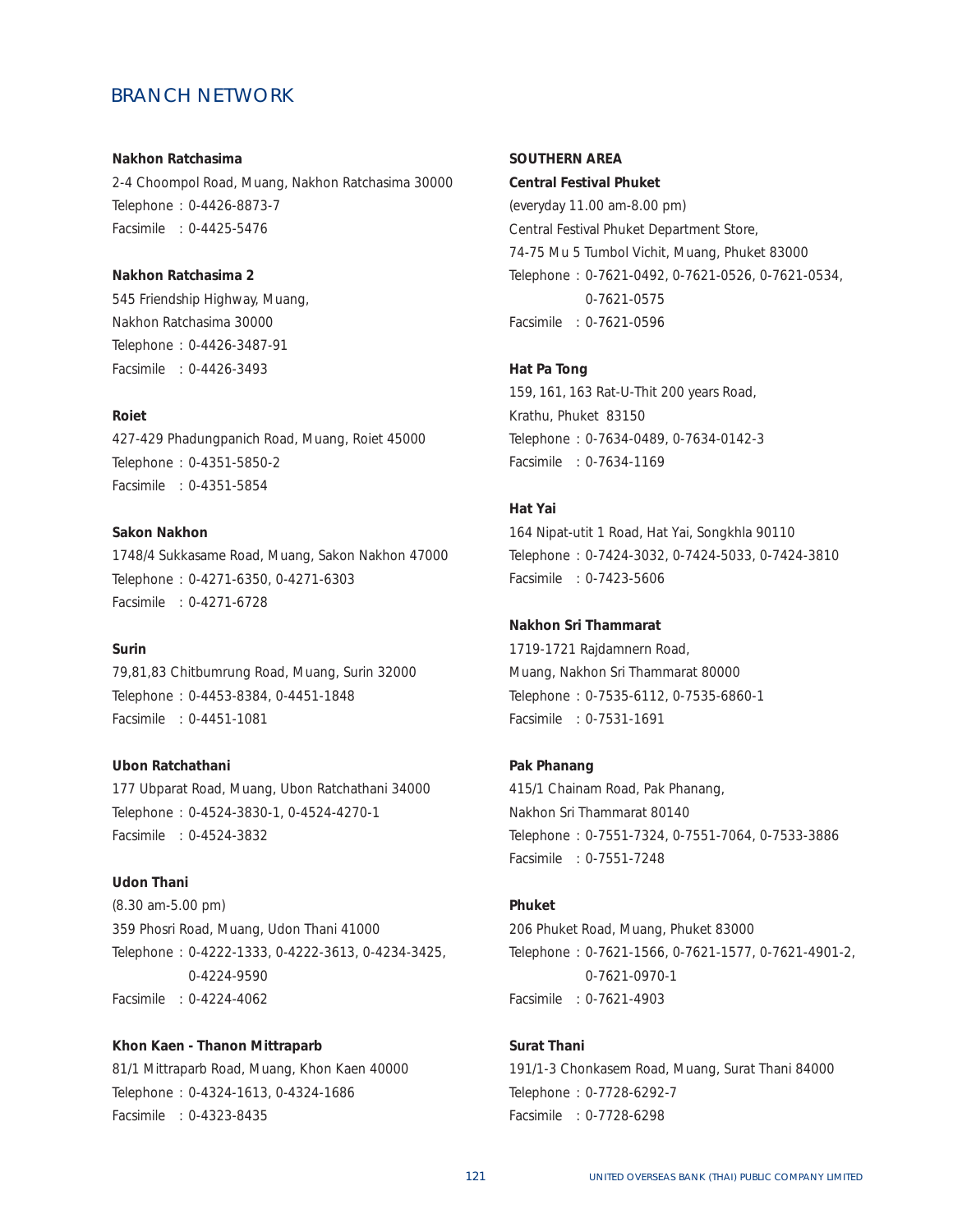## **Tops Hat Yai Thanon Sanehanusorn**

(everyday 9.30 am-8.00 pm) Central Hat Yai Department Store, 1 Sanehanusorn Road, Hat Yai, Songkhla 90110 Telephone : 0-7422-5441-3 Facsimile : 0-7422-5444

# **Trang**

Tammarin Thana Hotel, 69/8 Huay Yod Road, Muang, Trang 92000 Telephone : 0-7521-7782-4 Facsimile : 0-7521-7785

# **Yala**

(8.30 am-3.00 pm) 8-12 Pipitpakdi Road, Muang, Yala 95000 Telephone : 0-7321-2218, 0-7321-2414 Facsimile : 0-7321-3764

# **INTERNATIONAL BRANCH**

#### **Cayman Islands**

Scotiabank Building, Cardinal Avenue,

George Town, Cayman Islands

| Contact address | : 191 South Sathon Road,   |
|-----------------|----------------------------|
|                 | Sathon, Bangkok 10120,     |
|                 | Thailand                   |
| Telex           | : 84351 BKASIA TH          |
| S.W.I.F.T.      | : BKASTHBK                 |
| Telephone       | : 0-2343-3371, 0-2343-3362 |
| Facsimile       | $: 0 - 2285 - 1414$        |

# **Distribution Channels**

| Branches                | : 153               |
|-------------------------|---------------------|
| ATM                     | : 351               |
| Foreign Exchange Kiosks | : 22                |
| UOB Phone Banking       | $: 0 - 2285 - 1555$ |
| Website                 | : www.uob.co.th     |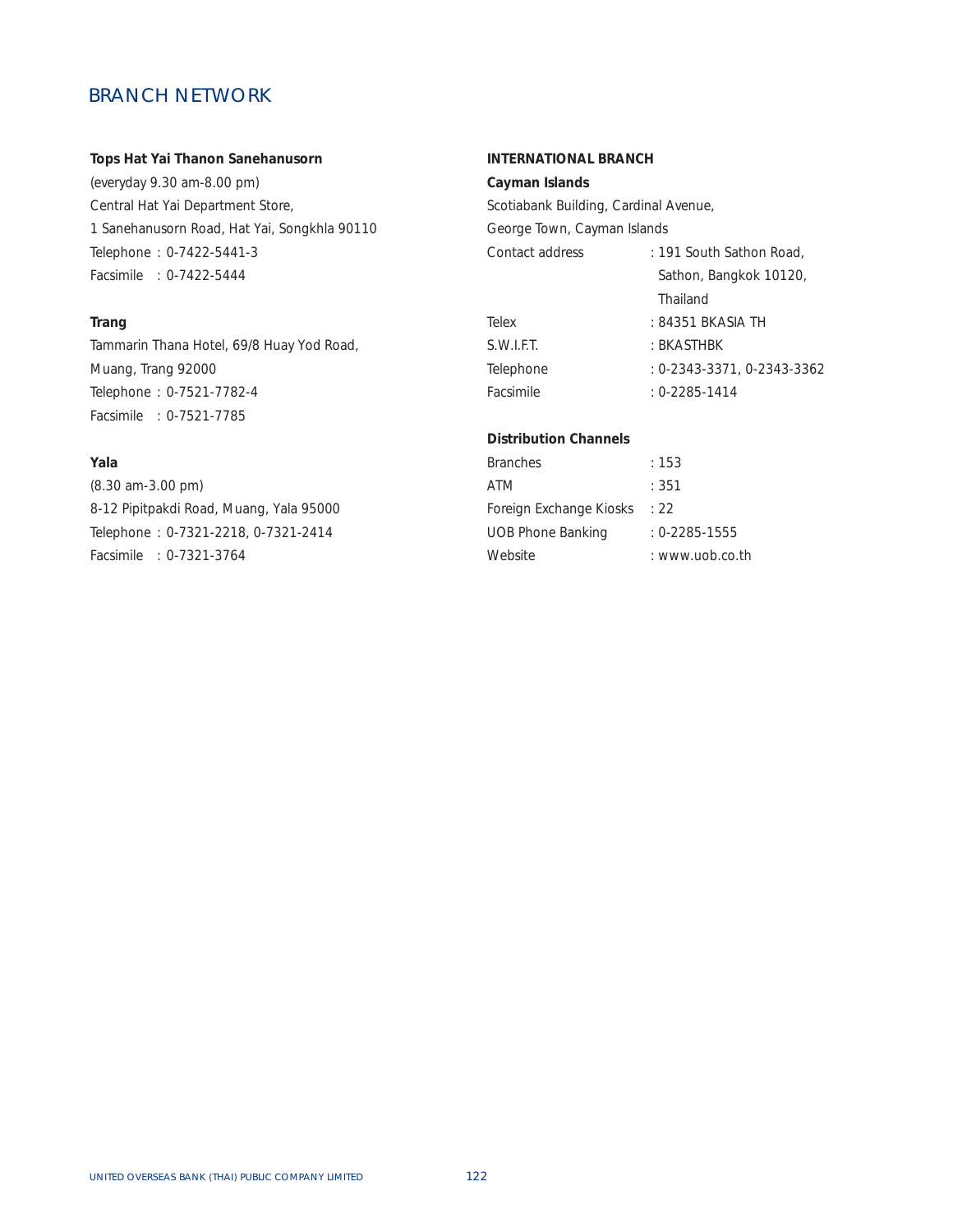# COMPANY INFORMATION

| Name                               | United Overseas Bank (Thai) Public Company Limited |
|------------------------------------|----------------------------------------------------|
| Public Company Registration Number | 0107535000176                                      |
| Nature of Business                 | Commercial Bank                                    |
| <b>Registration Address</b>        | 191 South Sathon Road, Sathon, Bangkok 10120       |
| Telephone                          | 66-2343-3000                                       |
| Facsimile                          | 66-2287-2973-4                                     |
| <b>Telex</b>                       | 84351 BKASIA TH                                    |
| S.W.I.F.T.                         | <b>BKASTHBK</b>                                    |
| Website                            | www.uob.co.th                                      |

# **Auditor**

Miss Ratana Jala **Certified Public Accountant (Thailand) No.3734** Ernst & Young Office Limited 33rd Fl. Lake Rajada Office Complex 193/136-137, Rajadapisek Road, Klong Toey, Bangkok 10110 G.P.O. Box 1047 Bangkok 10501 Telephone : 66-2264-0777, 66-2266-9190 Facsimile : 66-2264-0789-90, 66-2661-9192

Mr. Narong Puntawong Certified Public Accountant (Thailand) No.3315 and/or Miss Rungnapa Lertsuwankul Certified Public Accountant (Thailand) No.3516 and/or

# **Registrar**

United Overseas Bank (Thai) Public Company Limited 191 South Sathon Road, Sathon, Bangkok 10120 Telephone : 66-2343-4951-2 Facsimile : 66-2286-5841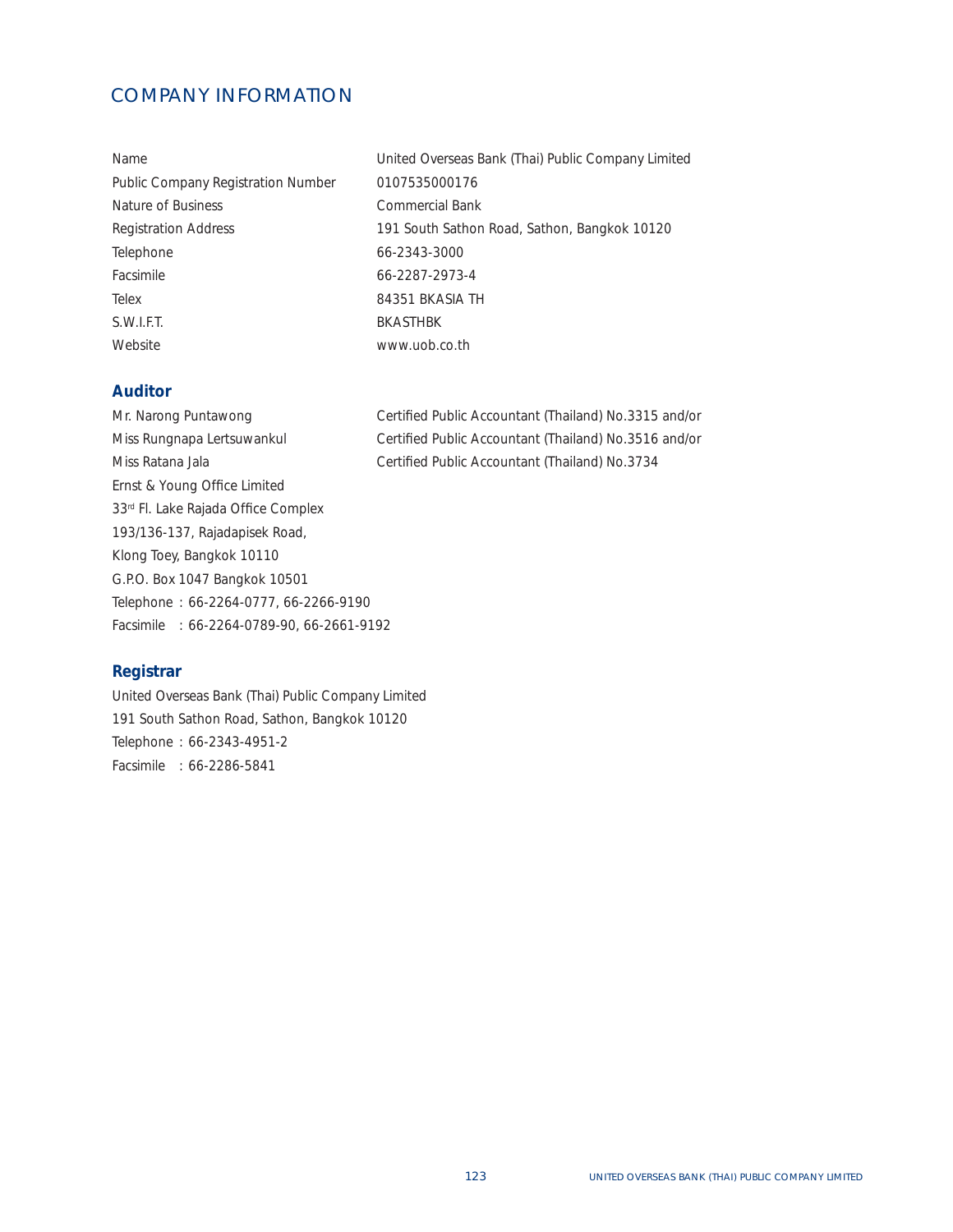# COMPANY INFORMATION

# **Credit Ratings**

# **Summary**

|                           | Long-term  | Short-term     | <b>Outlook</b> |
|---------------------------|------------|----------------|----------------|
| Moody's Investors Service | Baa1       | Prime-2        | Stable         |
| <b>Fitch Ratings</b>      | $A-$       | F <sub>2</sub> | Stable         |
| - National Ratings        | $AA+(tha)$ | $F1+(tha)$     | Stable         |
| Standard & Poor's         | BBB+       | A <sub>2</sub> | Stable         |
|                           |            |                |                |

# **Moody's Investors Service**

| Bank deposits<br>- Long-term | Baa1    |
|------------------------------|---------|
| - Short-term                 | Prime-2 |
| Financial strength (BFSR)    | L       |
| Outlook                      | Stable  |
|                              |         |

# **Fitch Ratings**

| Foreign currency        | - Long-term  | $A -$          |
|-------------------------|--------------|----------------|
|                         | - Short-term | F <sub>2</sub> |
| Individual              |              | C/D            |
| Support                 |              | $\overline{ }$ |
| Outlook                 |              | Stable         |
|                         |              |                |
| <b>National Ratings</b> |              |                |
| Senior debt             | - Long-term  | $AA+(tha)$     |
|                         | - Short-term | $F1+(tha)$     |
| Outlook                 |              | Stable         |
|                         |              |                |

# **Standard & Poor's**

Ī

| Counterparty   | - Long-term  | BBB+           |
|----------------|--------------|----------------|
|                | - Short-term | A <sub>2</sub> |
| <b>Outlook</b> |              | Stable         |